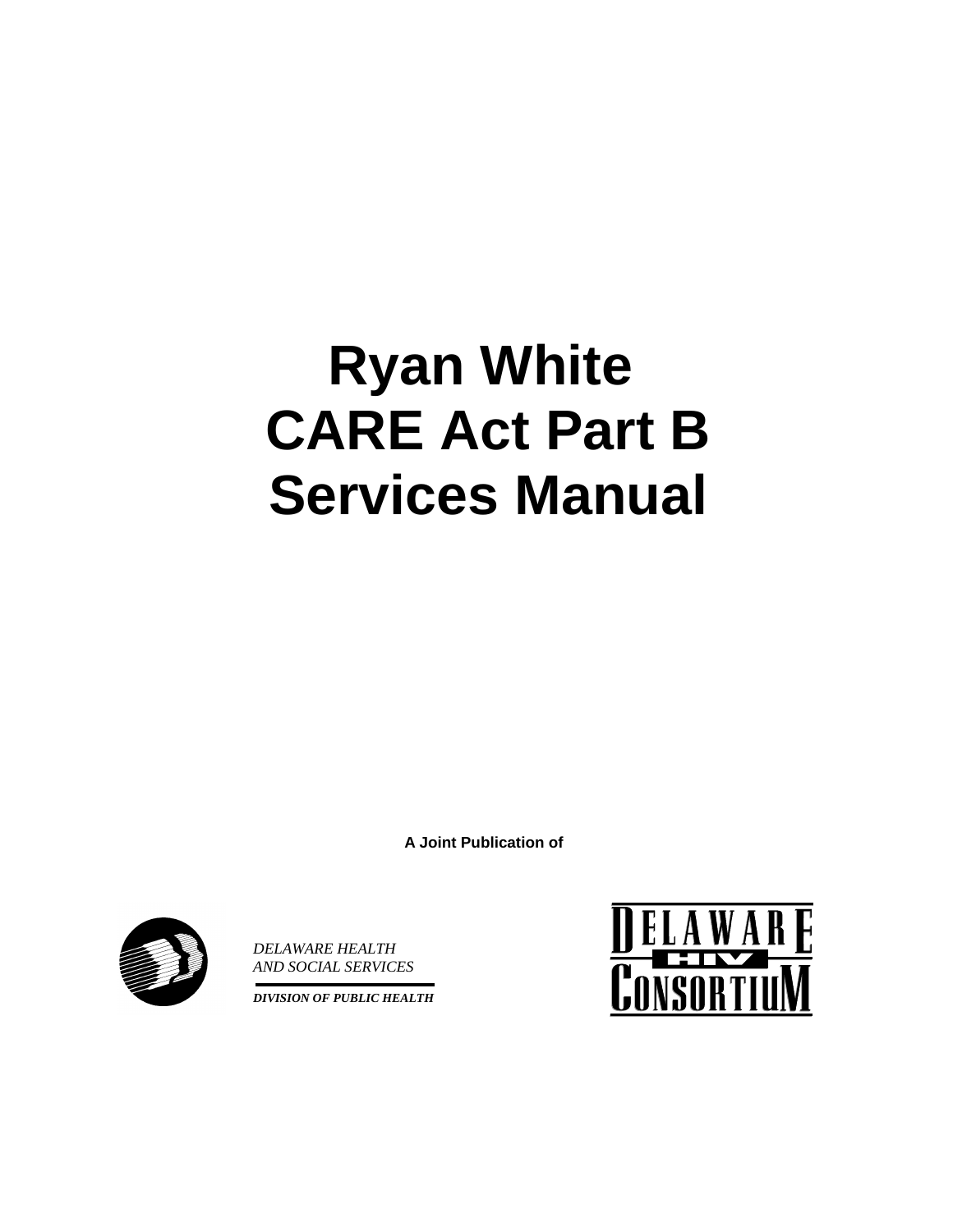#### **TABLE OF CONTENTS**

1. "Ryan White 101"

Introduction to Ryan White Funding

Eligibility Criteria for Ryan White CARE Act II Services

Ryan White Eligibility: Frequently Asked Questions

#### 2. Ryan White CARE Act II Funded Services in Delaware

AIDS Drug Assistance Program (ADAP)

For Clients without Insurance For Clients with Insurance (Limited or Full Pharmaceutical Coverage) Frequently Asked Questions

Medical Case Management

Food Programs

Health Insurance Program

Program Overview The Ryan White Program and the Affordable Care Act Frequently Asked Questions

Home and Community Based Services

Housing Assistance

Episodic Assistance Rental Vouchers

Mental Wellness Counseling

Nutritional Counseling

State Direct Services

General Services Eye Care Eye Care: Frequently Asked Questions Dental Care Dental Care: Frequently Asked Questions

Transportation

3. Delaware HIV/AIDS Case Management Standards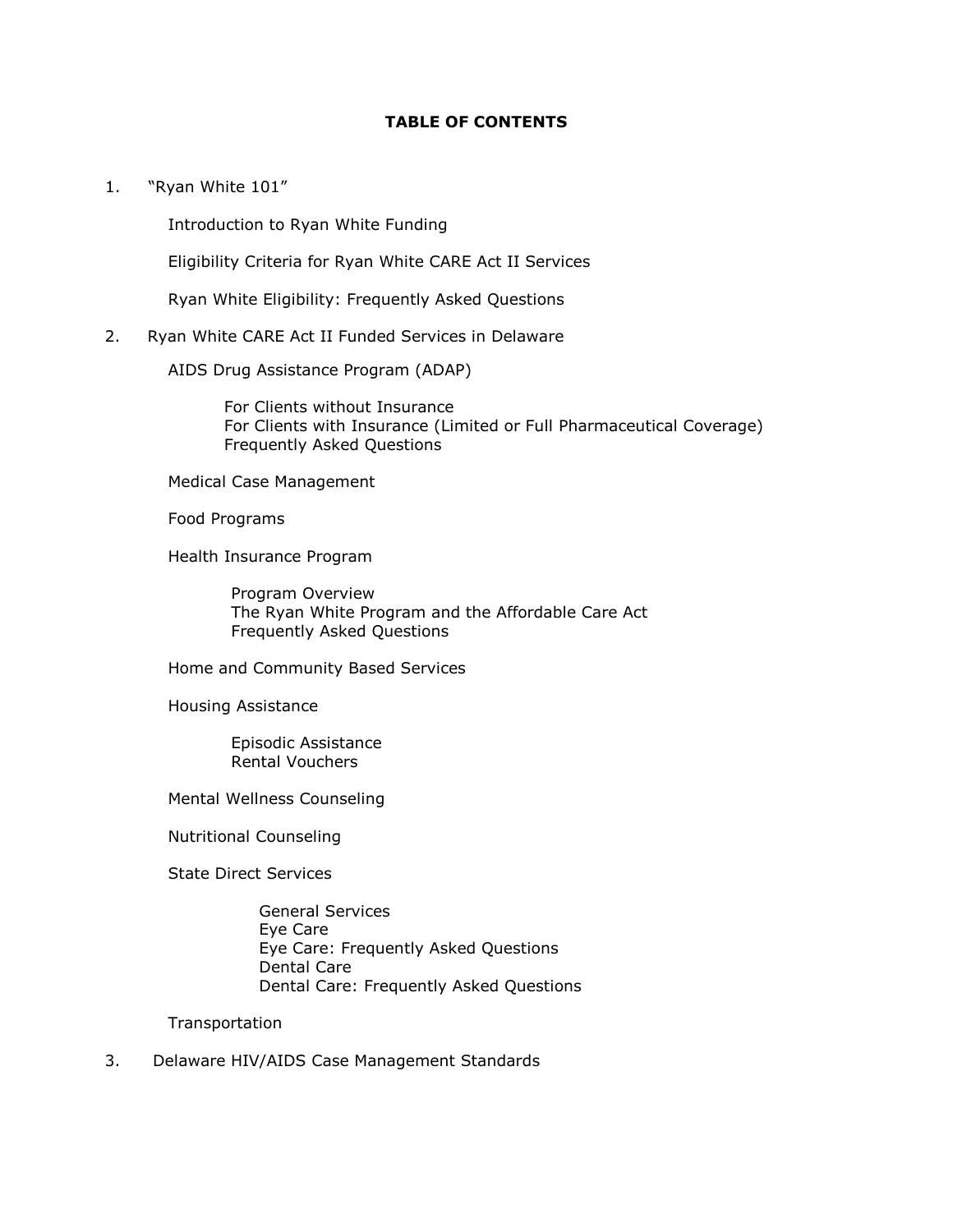#### **INTRODUCTION TO RYAN WHITE FUNDING**

Congress enacted the Ryan White Comprehensive AIDS Resources Emergency (CARE) Act of 1990 on August 18, 1990 to improve the quality and availability of care for low-income, uninsured, and underinsured individuals and families affected by HIV disease. In fiscal year 2008, more than \$2.1 billion in Federal funds was appropriated to all 50 States, the District of Columbia, Puerto Rico, and U. S. territories.

This Ryan White federal program was designed to achieve three major purposes:

- Lessen the burden on states and cities most affected by HIV/AIDS by providing substantial federal funding for the care and treatment of people with HIV disease;
- Foster a coordinated approach to the provision of care, treatment, and support services for people with HIV/AIDS;
- Promote a community-based, strategic response to AIDS by local organizations and advocates, as well as local public entities.

The Ryan White HIV/AIDS Program was enacted in 1990 and, in addition to 2006, was reauthorized in 1996 and 2000. In 2006, the CARE Act was renewed through the Ryan White HIV/AIDS Treatment Modernization Act of 2006, in the Public Health Service (PHS) Act under Title XXVI flexibility, to respond effectively to the changing epidemic. The new law changed how Ryan White funds can be used, with an emphasis on providing life-saving and life-extending services for people living with HIV/AIDS across this country. The Modernization Act include the following significant changes:

- **New method for determining eligibility for Part funds** gives priority to urban areas with the highest number of people living with AIDS while also helping mid-size cities and areas with emerging needs.
- **New method for distributing Part A funds directs money to metropolitan areas with the highest number of people who are HIV-positive.** It also encourages outreach and testing, which will get people into treatment sooner and save more lives.
- **More money will be spent on direct health care for Ryan White clients.** Under the new law, grantees receiving funds under Parts A, B, and C must spend at least 75 percent of funds on "core medical services."
- **The new law recognizes that HIV/AIDS has had a devastating impact on racial/ethnic minorities in the U.S.** African Americans accounted for 49 percent of all HIV/AIDS cases diagnosed in 2005. The new law codifies the Minority AIDS Initiative for HRSA's Ryan White programs.

The Ryan White Program funds HIV/AIDS health care and support services under several different parts, or sections:

**Part A** provides emergency relief assistance to "eligible metropolitan areas" (EMAs) that are disproportionately affected by HIV/AIDS. EMA's are cities that have reported at least 2,000 AIDS cases or have experienced a per capita incidence of AIDS cases surpassing 25 per 10,000 population. The FY 1999 appropriation totaled \$485.8 million in formula and supplemental funds and was awarded to 51 EMAs.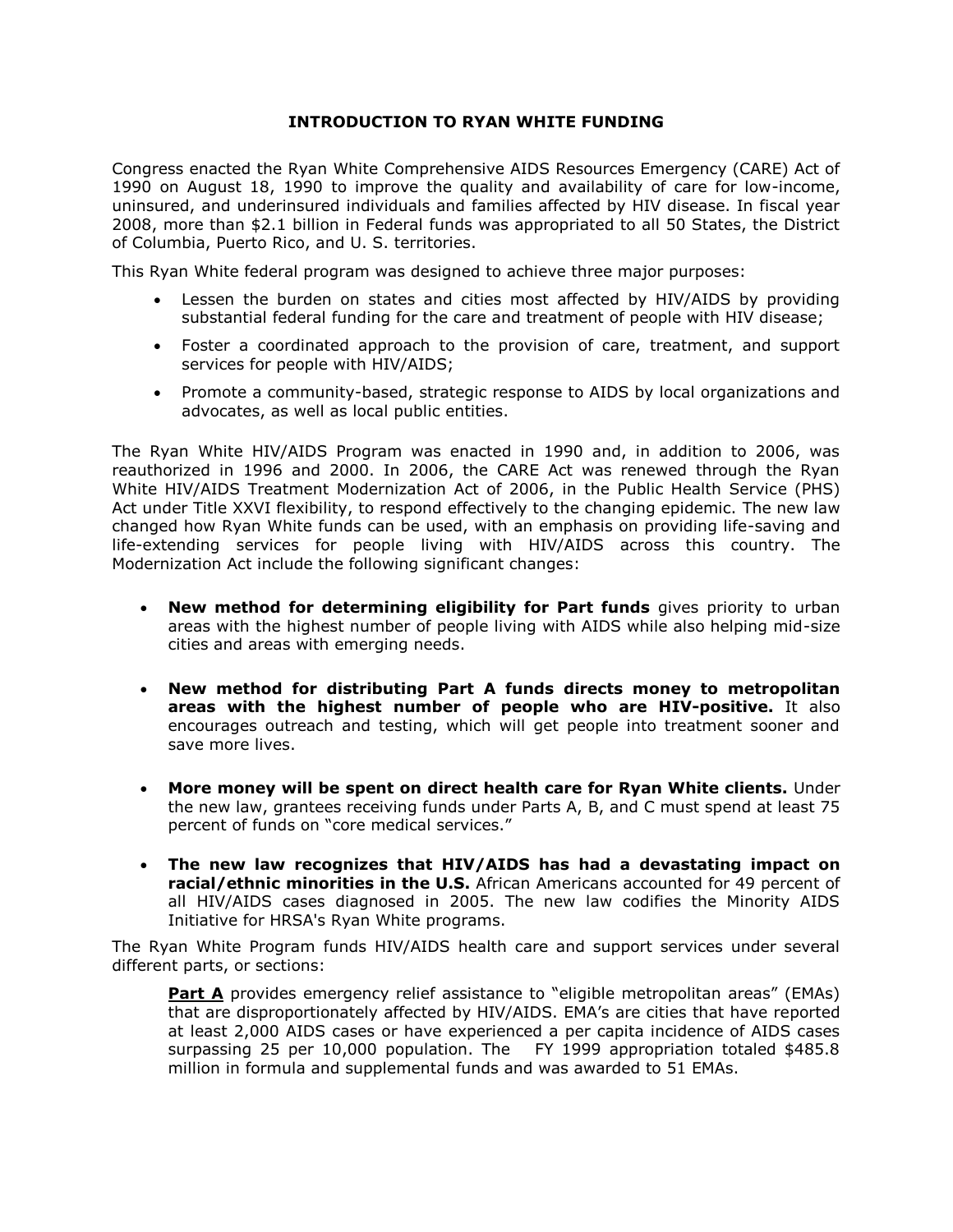**Part B** assists States and eligible U.S. territories in improving the quality, availability, and organization of HIV/AIDS health care and support services, and provides access to high-cost pharmaceuticals through the AIDS Drug Assistance Program (ADAP). The FY 1999 appropriation totaled \$710 million, which include \$461 million for ADAP funding. These funds are awarded according to a formula based on the number of reported AIDS cases in each state during the previous two years and taking into account the state level of per capita income.

**Part C** supports outpatient HIV early intervention services for low-income, medically underserved people in existing primary care systems. In FY 1999, Title III was appropriated \$94.3 million.

**Part D** enhances access to comprehensive HIV/AIDS care and services for children, youth, women and their families with or at risk for HIV, as well as access to clinical research. The FY 1999 appropriation totaled \$46 million. These funds have been used to establish a pediatric AIDS research demonstration program to develop experimental drugs for pediatric AIDS patients. It also funds research, evaluation, and assessment programs.

#### **Part F**

**The Special Projects of National Significance (SPNS) Program** supports the development and evaluation of innovative HIV/AIDS service delivery models that have potential for replication, locally and nationally. As authorized in the CARE Act, \$25 million was allocated to the SPNS Program for the FY 1999 appropriation.

**The AIDS Education and Training Centers (AETC) Program** supports education and training for health care providers to counsel, diagnose, treat, and manage care for individuals with HIV infection and to help prevent high risk behavior that cause infection. The FY 1999 appropriation totaled \$20 million.

**The HIV/AIDS Dental Reimbursement Program The HIV/AIDS Dental Reimbursement Program** dental schools and post-doctoral dental education programs with uncompensated costs incurred in providing oral health treatment to patients with HIV disease. The FY 1999 appropriation was \$7.8 million.

The Health Resources and Services Administration (HRSA) is the federal agency responsible for administration and oversight of the Ryan White Program. HRSA administers the grant application process, disburses Ryan White funds, and provides technical assistance to all grantees under the Act.

The procedures in this manual relate to accessing Ryan White Part B funds, administered by the Delaware Division of Public Health, and the Delaware HIV Consortium.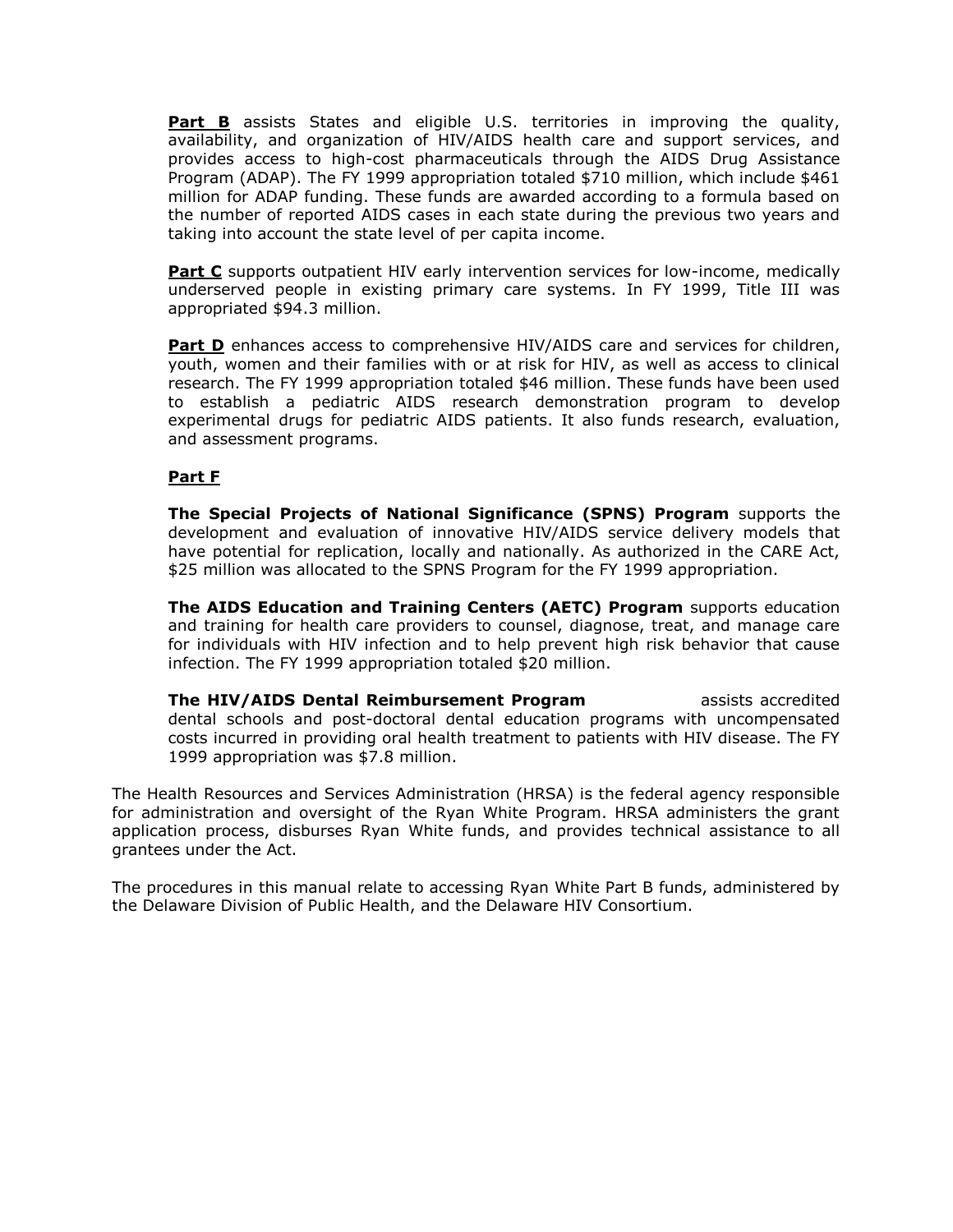#### **General Eligibility Criteria For Delaware's Ryan White Part B Programs**

In order for persons to receive services funded with Ryan White Part B dollars, they must meet the following criteria:

- **Be diagnosed with HIV disease**. The Western Blot or other equivalent confirmatory test must document an HIV diagnosis. An anonymous HIV test result is NOT considered to meet this standard.
- **Be a resident** of the State of Delaware.
- **Be income eligible**. Ryan White dollars are targeted to meet the needs of lowincome persons living with HIV/AIDS. Client Income should be calculated upon Intake into case management services, at subsequent recertifications for eligibility (which should take place every six months), or when there is a significant change in the client's income that might change a client's eligibility for specific services.
	- Client Income is reported as a percentage of the Federal Poverty Level (FPL). The FPL Guidelines are reviewed, updated and published annually by the federal government, typically in January or February of each year. The most recent FPL Chart is available upon request from the Delaware HIV Consortium.
	- Different services within the Ryan White Part B Program have different income limits. For example, a client whose income has been calculated to be 247% of the FPL is eligible for assistance in paying for his medications, but not for assistance in paying for his housing costs.
	- Income should be calculated using the Modified Annual Gross Income (MAGI) methodology. MAGI allows some specific types of income to be excluded from the calculation. It also requires that income assessment be based on household income for legally-married couples.
- **Be program eligible**. Many Ryan White programs have a limit (a "cap") to the amount of service available through those programs in a given year. However, some of these caps may be waived (through a special appeal from the HIV/AIDS Case Manager) if the service is in the client's best interest, is included as part of the Care Plan, and is approved by the Ryan White Program Administrator.
- **Be referred** through an approved HIV/AIDS Case Manager or Case Management Contractor.

Timeframe for Eligibility Determination: Within the first thirty calendar days from the client's intake date, HIV/AIDS Medical Case Managers are expected to complete a financial assessment of the client resources and income. If the financial assessment is not completed by the end of that time period, the case managers must consult their Case Manager Supervisor for a determination of next steps to be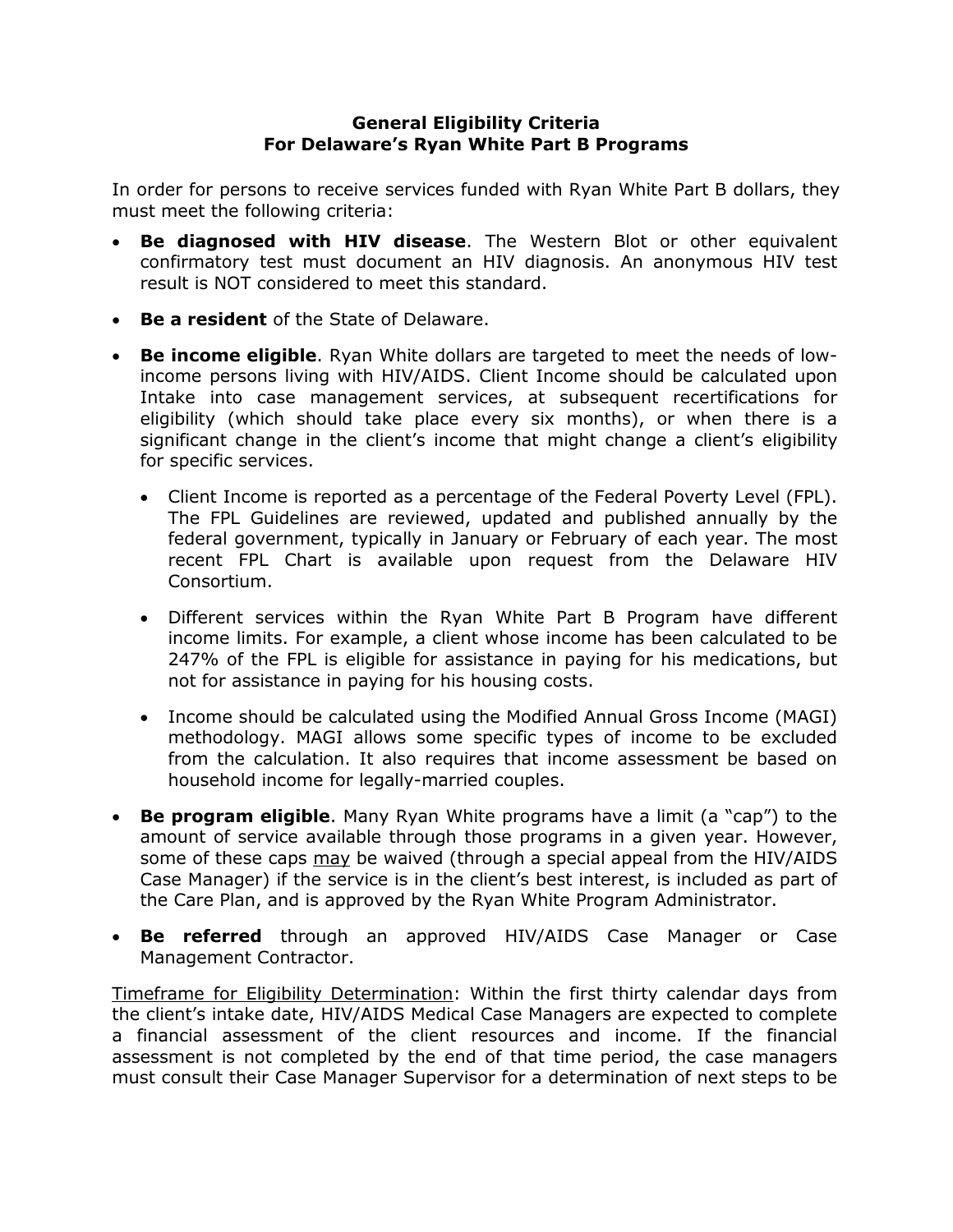taken. In general, client eligibility for services must then be reviewed, evaluated and documented at least once every six months.

 The 30-day grace period does not apply to clients reapplying for the Ryan White Part B Program after being found ineligible. In such cases, financial assessments must be completed in their entirety before the clients can reenroll in the Ryan White Program.

Scope of Appropriate Referrals for New Clients: Persons may begin accessing Ryan White services immediately upon their enrollment into HIV/AIDS Medical Case Management Services. However, the types of those services are limited until eligibility determination is complete, based on the method by which a client is referred to an HIV/AIDS Medical Case Management program.

- . Internal Referral: This type of referral originates within Delaware's established HIV/AIDS Care System (from one of the HIV Wellness Clinics or an approved HIV testing program, for example). During the first thirty days (or until the client's eligibility determination is completed), the only appropriate referrals for services are ones to HIV medical care and to Delaware's AIDS Drug Assistance Program. If the Eligibility Determination is not completed by the end of the thirtieth day, the client's enrollment in the Ryan White Part B Program will be closed. No further services will be provided through the Program until such time as the Eligibility Determination has been completed and the results reported to the Ryan White Part B Central Office.
- **External Referral:** This type of referral originates outside Delaware's established HIV/AIDS Care System. It may come from medical or social service providers in another state, a Delaware service provider that does not specialize in serving persons living with HIV/AIDS, or from a client selfreferral. Proof of the client's HIV/AIDS status is absolutely necessary before any referral can be made on the client's behalf. No referrals for services should be made until proof of HIV status and determination of financial eligibility is completed.

Ryan White Program as "Payer of Last Resort": Whenever possible, clients and their HIV/AIDS Medical Case Managers must have made reasonable efforts to secure other funding or resources prior to accessing Ryan White Part B funds for the service requested. Ryan White funds are always to be considered to be "the payer of last resort" for HIV outpatient services and related conditions.

- Medicaid: If clients have income of less than or equal to 138% of the Federal Poverty Level, they should apply for health coverage through Medicaid.
- Medicaid AIDS Waiver: Clients who have an AIDS diagnosis and meet certain medical standards are eligible for additional services offered by Managed Care Providers through Medicaid. These services may include HIV/AIDS Medical Case Management, private duty nursing, homemaker services, adult medical day care, respite care, mental wellness services and supplemental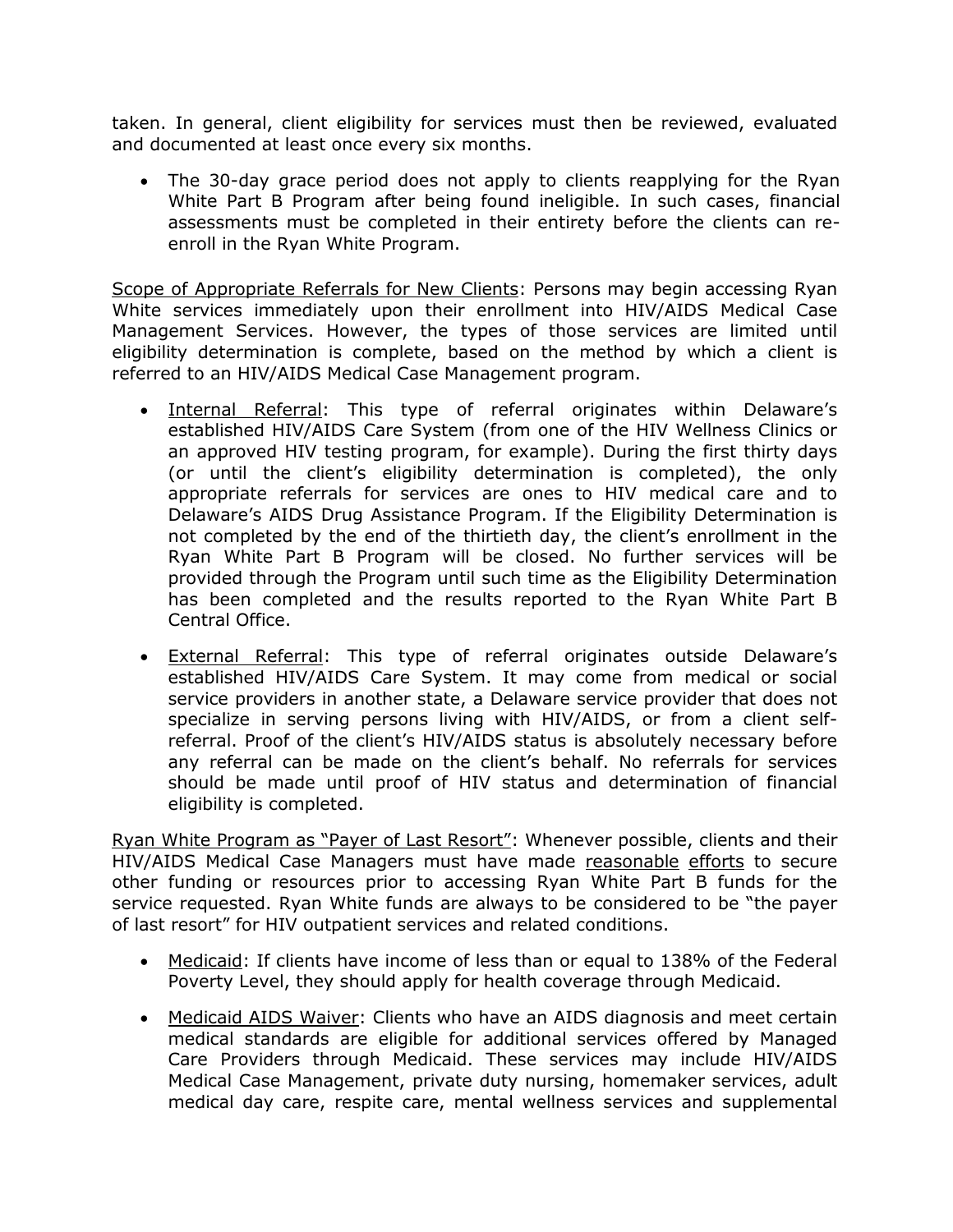payment for foster care for children and adults with AIDS or HIV related diseases.

- $\circ$  Medicaid AIDS Waiver clients are also eligible for all services normally covered by Medicaid.
- o Medicaid AIDS Waiver clients can receive Ryan White Part B services that are not available through Medicaid or the Medicaid AIDS Waiver.
- Affordable Care Act (ACA) Coverage: If clients have income greater than 138% of the Federal Poverty Level, they should seek health insurance coverage through the ACA Marketplace. If ACA insurance coverage is denied to the client, it should be documented in the client file maintained by the client's HIV/AIDS Medical Case Manager.

Ryan White Part B funds are intended to support only the HIV/AIDS related needs of eligible individuals. There must be an explicit connection between any service supported with Ryan White Part B funds and the intended recipient's HIV status, or care giving relationship to a person with HIV/AIDS.

Ryan White Part B funds may not be used for bereavement support for infected and affected HIV/AIDS family members since those services cannot be construed to have direct benefit to HIV-infected individuals.

# **RYAN WHITE ELIGIBILITY – FREQUENTLY ASKED QUESTIONS**

## *1. What determines if a client is financially eligible for Ryan White Services?*

Two criteria are considered when making a determination of financial eligibility for Ryan White services: prior qualification or current/projected income.

Prior Qualification: Proof of current qualification for Social Security Income, Social Security Disability, or Medicaid can establish eligibility for Ryan White Services.

*Note: The Ryan White Program is the payer of last resort for low-income clients. Clients must apply for and utilize all other funding sources for which they are eligible.*

Current Income: The client's monthly gross income must be within the Federal Poverty Limits for each service. These income criteria vary from program to program.

- A client may be eligible for some Ryan White funded services and not others.
- If client's income is over the noted limits, a co-payment may be required.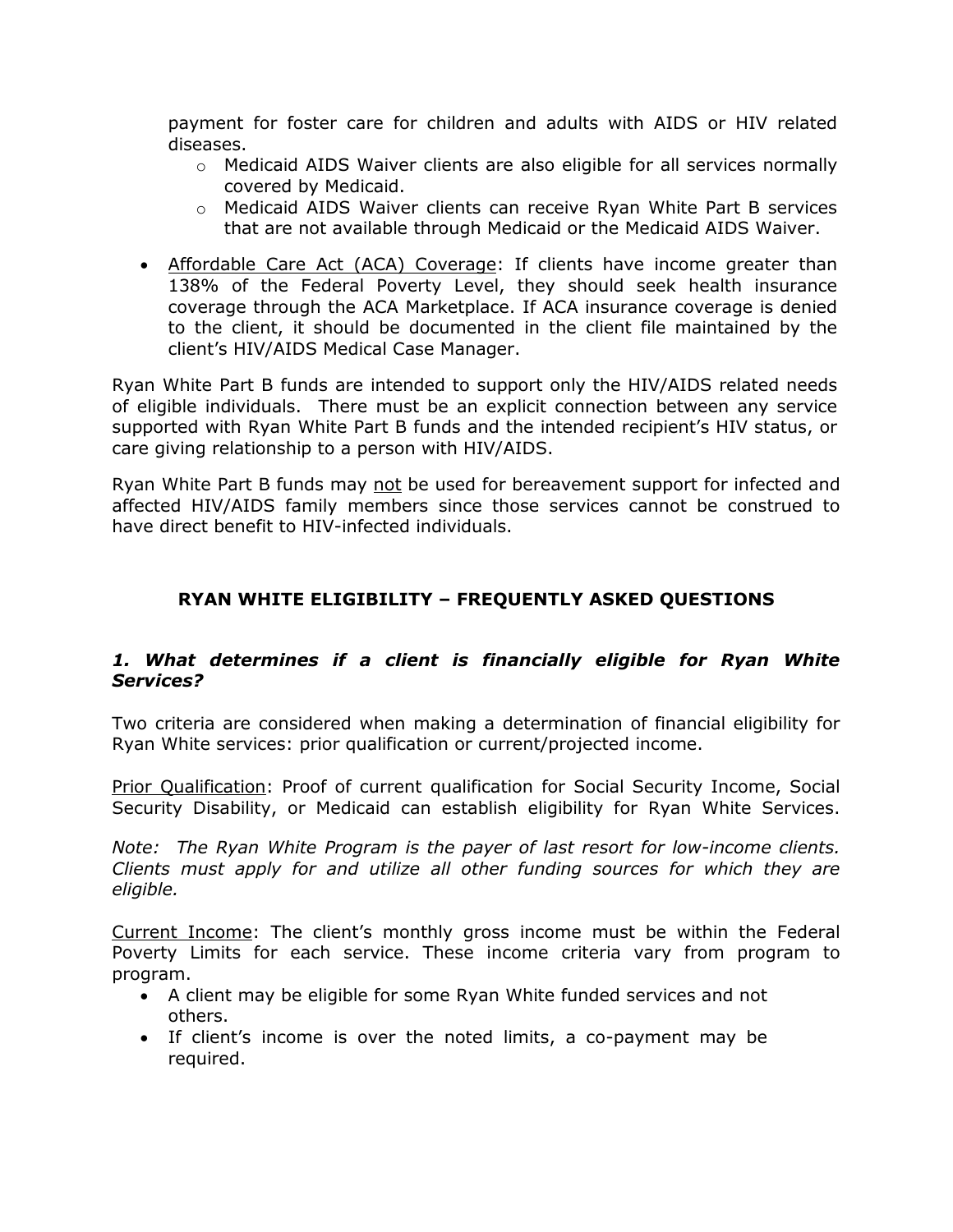## **2.** *How is monthly income determined?*

A client's total gross income received on a regular basis, such as weekly, monthly, quarterly, is added together. Some examples of income are: wages or salary, Social Security Benefits, Welfare Benefits, Veteran's Benefits, Pensions, Other Employment, Annuities, and Interest Income.

## **To determine the monthly income for a client/family:**

| Paid every week:          | Multiply income by 4.33  | $=$ Monthly Income |
|---------------------------|--------------------------|--------------------|
| Paid every other week:    | Multiply income by 2.167 | $=$ Monthly Income |
| Paid two times per month: | Multiply income by 2     | $=$ Monthly Income |
| Paid once per month:      | Multiply income by 1     | $=$ Monthly Income |

The client's income, if consistent, may be verified from one or two pay stubs. If income is from hourly work, and may vary over time, the income should be averaged over a longer period of time. This is very important when the client has recently lost employment. If the applicant is unlikely to be able to work again in the next six months, then using a monthly pay of \$0.00 is acceptable. However, if the applicant is employable (is physically well and has desirable job skills), the income should be averaged over three months.

In the case of seasonal workers (such as farm workers), income should be averaged over a six-month period, in order to include at least one time period of full employment and one time period of low employment.

## *3. What are resources?*

Resources are non-income financial assets owned solely or jointly by the client. While resources do not factor into the determination of a client's eligibility for Ryan White Part B services, gathering such information may be helpful in assessing what tools the client has to meet his or her needs, particularly those needs that fall outside the scope of Delaware's Ryan White Part B Program.

Some examples of resources are:

Property

- Houses or land owned solely or jointly by the client are considered as resources. However,
	- If the property is still occupied by the client (i.e., the house is the client's domicile, the property may be excluded from the resources;
	- If the property is income producing, such as rental property, it may be considered as a resource. In addition, the rent received from any tenants would be considered as income.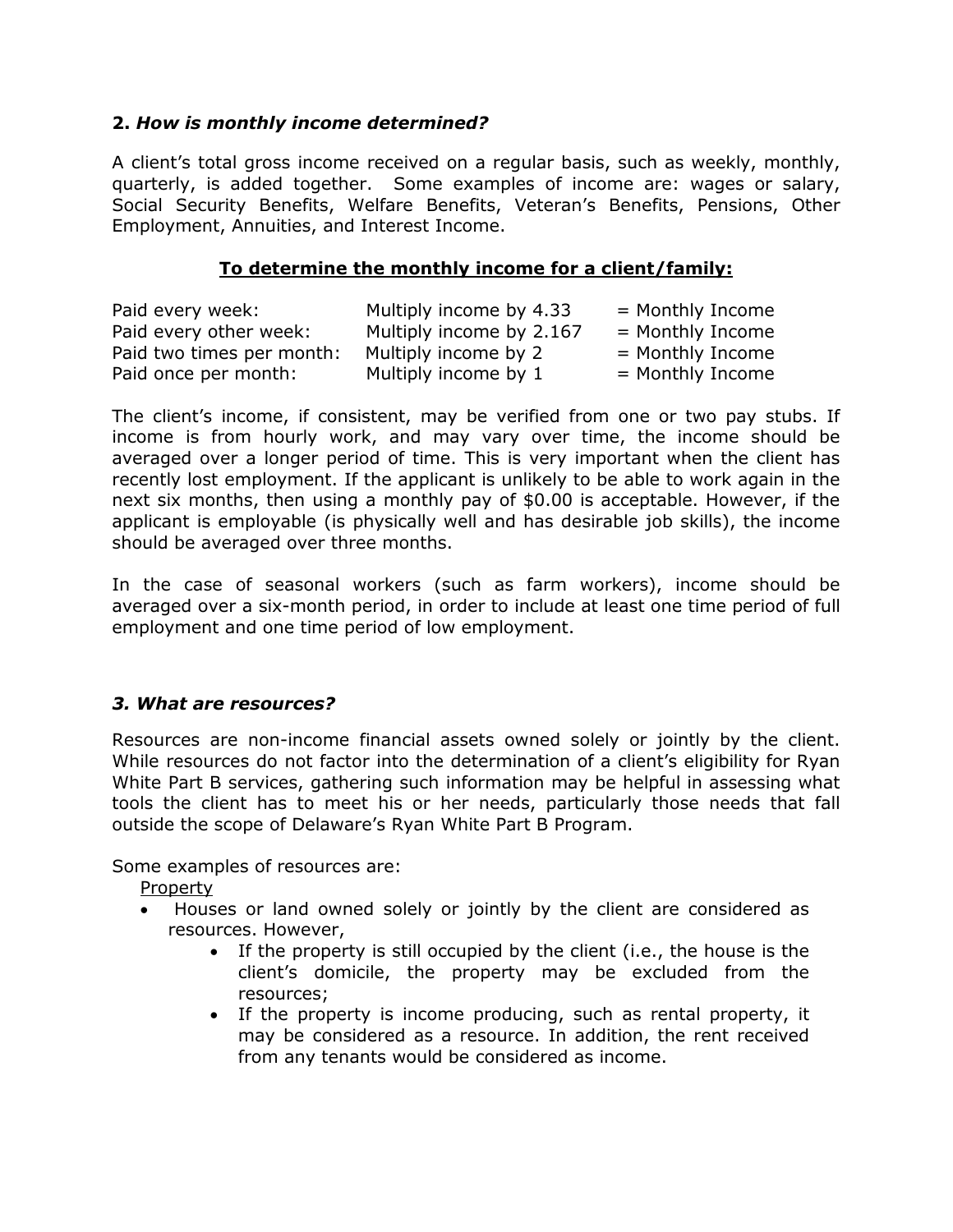• If the property is jointly owned, the value of the resource is based on the equity in the property, split evenly among the coowners.

Vehicles

 One car per client may be excluded from being counted as a resource. All other cars and vehicles (unless directly related to employment), owned solely or jointly by a client, should be counted as resources. The values of those vehicles are based on the Blue Book value (resale value) of the vehicles in question.

Burial Monies

 A client may set aside up to \$5,000.00 for burial, which can be excluded from resources. These funds may be set in a designated bank account, such as a burial trust fund.

Liquid Assets (Other than Burial Monies)

- The current value of any stocks or bonds would be considered a resource.
- The current balance of any checking or savings accounts, money market accounts, investment accounts or certificates of deposit are considered to be resources.

# *5. How is the Verification of Income and Resources done?*

A client must provide to the HIV/AIDS Medical Case Manager verification of all income. These documents should be photocopied and kept in the client's file. If the client experiences difficulties in obtaining the necessary documentation, the HIV/AIDS Medical Case Manager should offer assistance, as appropriate.

Documents to be considered in determining eligibility for Ryan White Part B services include, but are not limited to:

- Social Security card and Social Security payment information
- Copies of income checks
- Payroll / check stubs from the client's employer(s)
- Financial account statements for two (2) months prior to assessment
- Income tax returns
- Health insurance cards
- Proof of health insurance premiums
- Life insurance policies where the client is the insured
- A PAS Determination Letter from Medicaid, showing approval or denial

The HIV/AIDS Medical Case Manager has the right to request other types of resource or income information, if appropriate and necessary.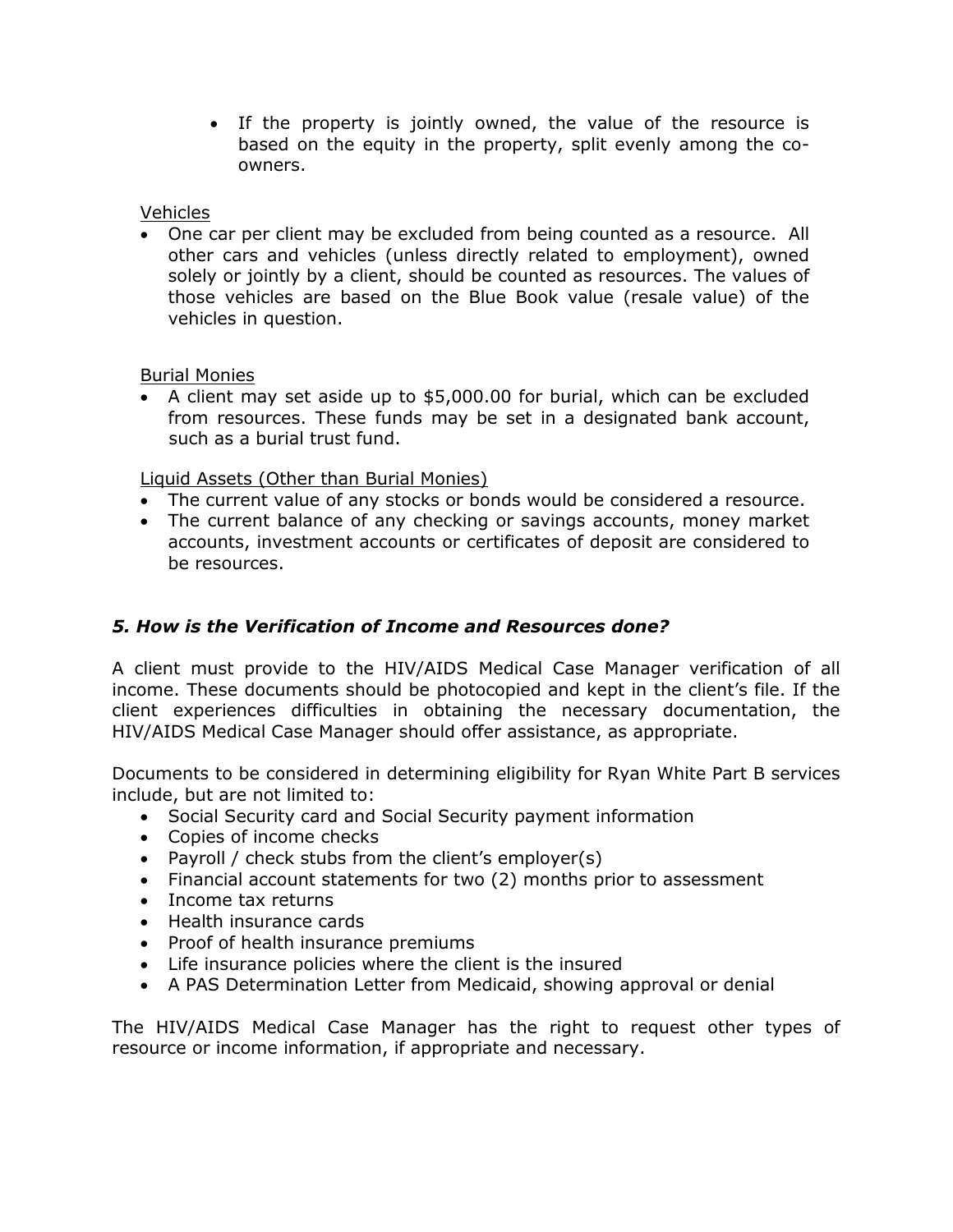As the HIV/AIDS Medical Case Manager completes the financial assessment, the appropriate information should be noted on Page One of the "Eligibility Determination Form" provided by Delaware's Ryan White Program. The Case Manager will calculate the income level as a percentage of the Federal Poverty Level, noting it in the appropriate place on Page Two of the form. The form is then signed by both the client and the client's HIV/AIDS Medical Case Manager. The form, along with the supporting documentation, should be filed together in the client's case management file.

Financial determination takes place at least every six months. If the client's income has not changed when the next determination takes place, the client and the HIV/AIDS Medical Case Manager may attest to that fact in the box at the bottom of Page Two. However, if the client's income HAS changed, then a new "Financial Eligibility Form" should be completed.

Each time a client's financial eligibility has been determined, the HIV/AIDS Medical Case Manager should report it to the Ryan White Program's Central Office using the "Ryan White Enrollment, Update and Termination" form.

- The client's income level should also be entered in the client's CAREWare file, on the "Annual Review" tab.
- The "Recertification of Ryan White Eligibility" should be recorded on the "Service" tab by selecting "Recert" in the drop-down menu in the table.
- This information should be reported for all clients who are or may be receiving services funded by Delaware's Ryan White Part B Program.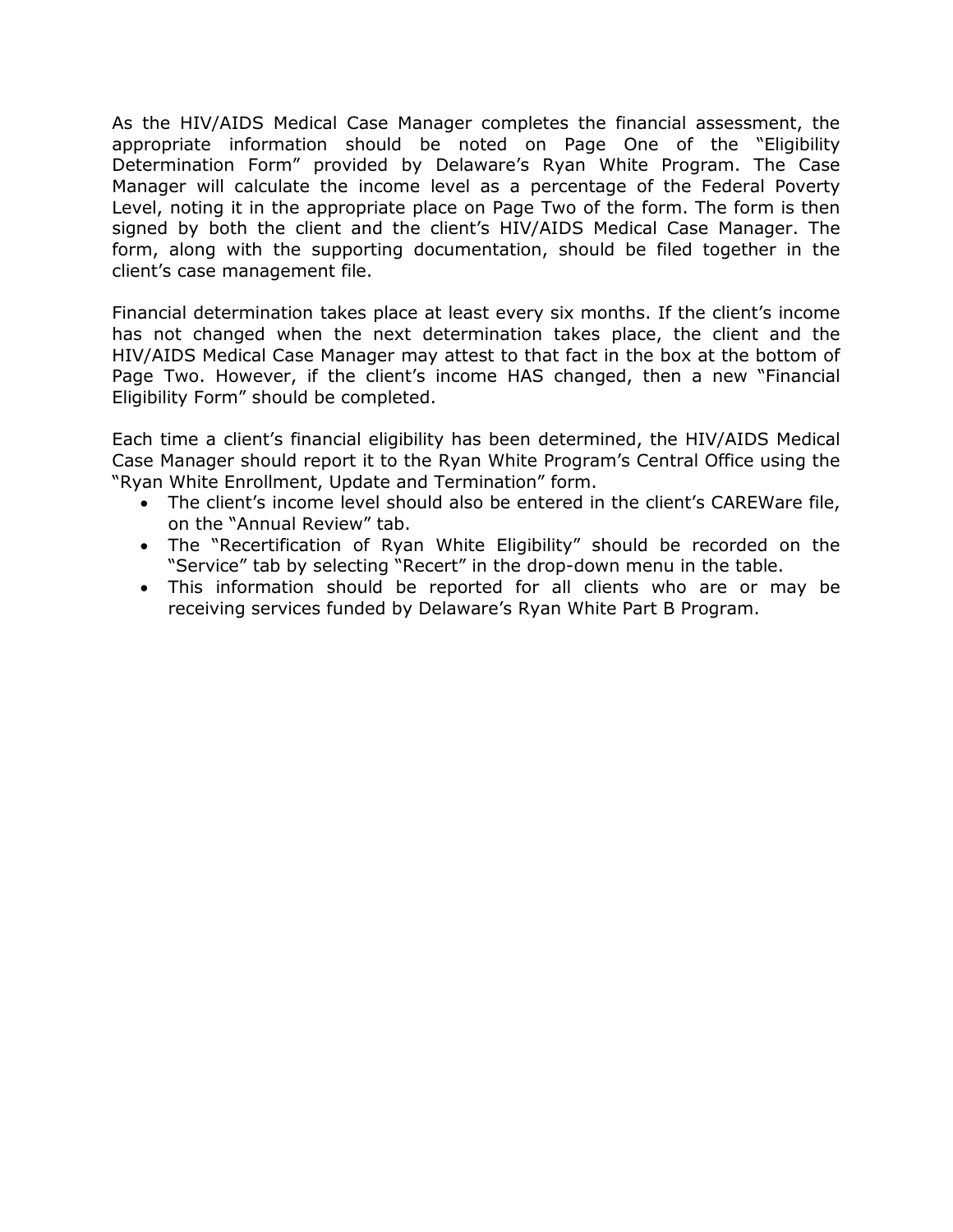## **AIDS DRUG ASSISTANCE PROGRAM**

Delaware's AIDS Drug Assistance Program (ADAP) provides financial assistance to pay medication costs for HIV and related conditions. These programs serve HIV infected persons with low and moderate-incomes.

# **ADAP FOR CLIENTS WITHOUT HEALTH INSURANCE:**

This program serves individuals who cannot have their medications paid for through an insurance plan. These individuals must access their HIV medical care and receive their medications through the Christiana Care HIV Wellness Clinics in order to receive their medications. In the event that a Christiana Care HIV Wellness Clinic does not stock a particular medication needed by a client, arrangements can be made to get the medication through an approved community-based pharmacy. The clinic staff will contact the Central Office of Delaware's Ryan White Part B Program; the Program Staff there will generate an ADAP pharmacy card that the client can use at the community-based pharmacy.

#### **Cap:** None

**Income Criteria**: Up to 500% of the Federal Poverty Level (FPL)

| <b>Individual/Family</b>   | Per            | Total            |
|----------------------------|----------------|------------------|
| Income:                    | <b>Service</b> | <b>Allowable</b> |
| <b>Annual Gross Income</b> | <b>Charge</b>  | <b>Charges</b>   |
| 0 to 500% of FPL           | No Charge      | No Charge        |

## **Application Procedure:**

 Refer the client to the Christiana Care HIV Wellness Clinic closest to the client's home.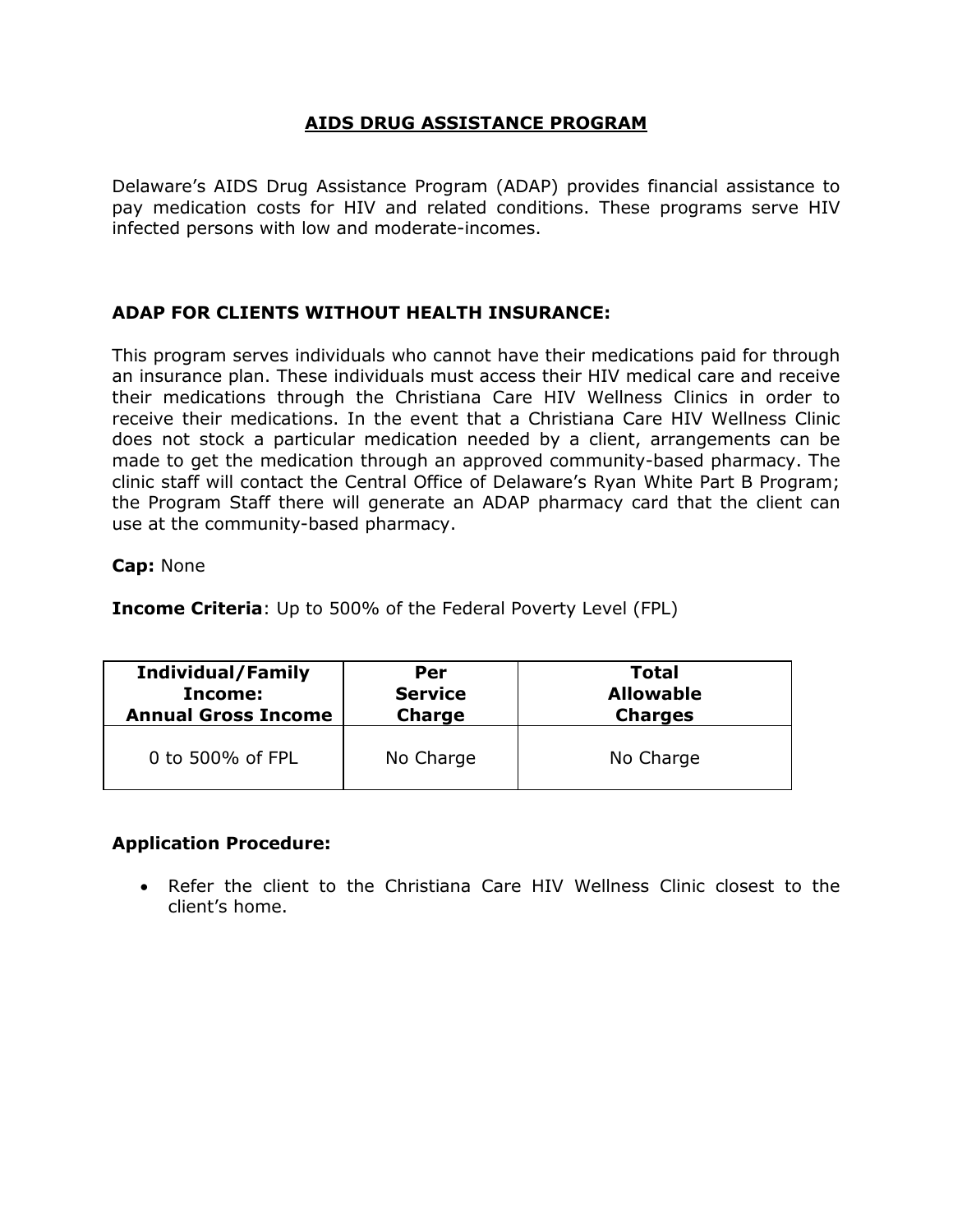#### **ADAP: CLIENTS WITH INSURANCE AND LIMITED OR FULL PHARMACEUTICAL COVERAGE**

If a client has health insurance but the policy does NOT cover all client's needed HIV medications, or if the HIV medications have large co-payments associated with them, Delaware's ADAP Program may provide some financial assistance for these medication costs.

The client's case manager may make a special request to receive assistance through the Ryan White Part B Program if the following criteria are met:

- The client and Case Manager have tried to obtain the medication directly through pharmaceutical companies and are denied.
- There are sufficient Ryan White Part B funds in the budget to cover the costs for the medication.

If more comprehensive pharmaceutical coverage is available for an increased cost through the client's employer, the client and Case Manager must access this pharmaceutical coverage using the Ryan White Health Insurance Program, available through the Delaware HIV Consortium. (See "Health Insurance Program", elsewhere in this manual.)

**Cap:** None

**Income Criteria:** Up to 500% of the Federal Poverty Level (FPL)

| <b>Individual/Family</b><br>Income:<br><b>Annual Gross Income</b> | Per<br><b>Service</b><br><b>Charge</b> | <b>Total</b><br><b>Allowable</b><br><b>Charges</b> |
|-------------------------------------------------------------------|----------------------------------------|----------------------------------------------------|
| 0 to 300% of FPL                                                  | No charge                              | No charge                                          |
| 301 to 400% of FPL                                                | 5% of medication<br>cost               | Up to 5% of<br>annual gross income                 |
| 401 to 500% of FPL                                                | 10% of medication<br>charge            | Up to $10\%$ of<br>annual gross income             |

Co-payments may be waived if program funding allows it. Contact the Ryan White Program Administrator with the Delaware Division of Public Health for more information.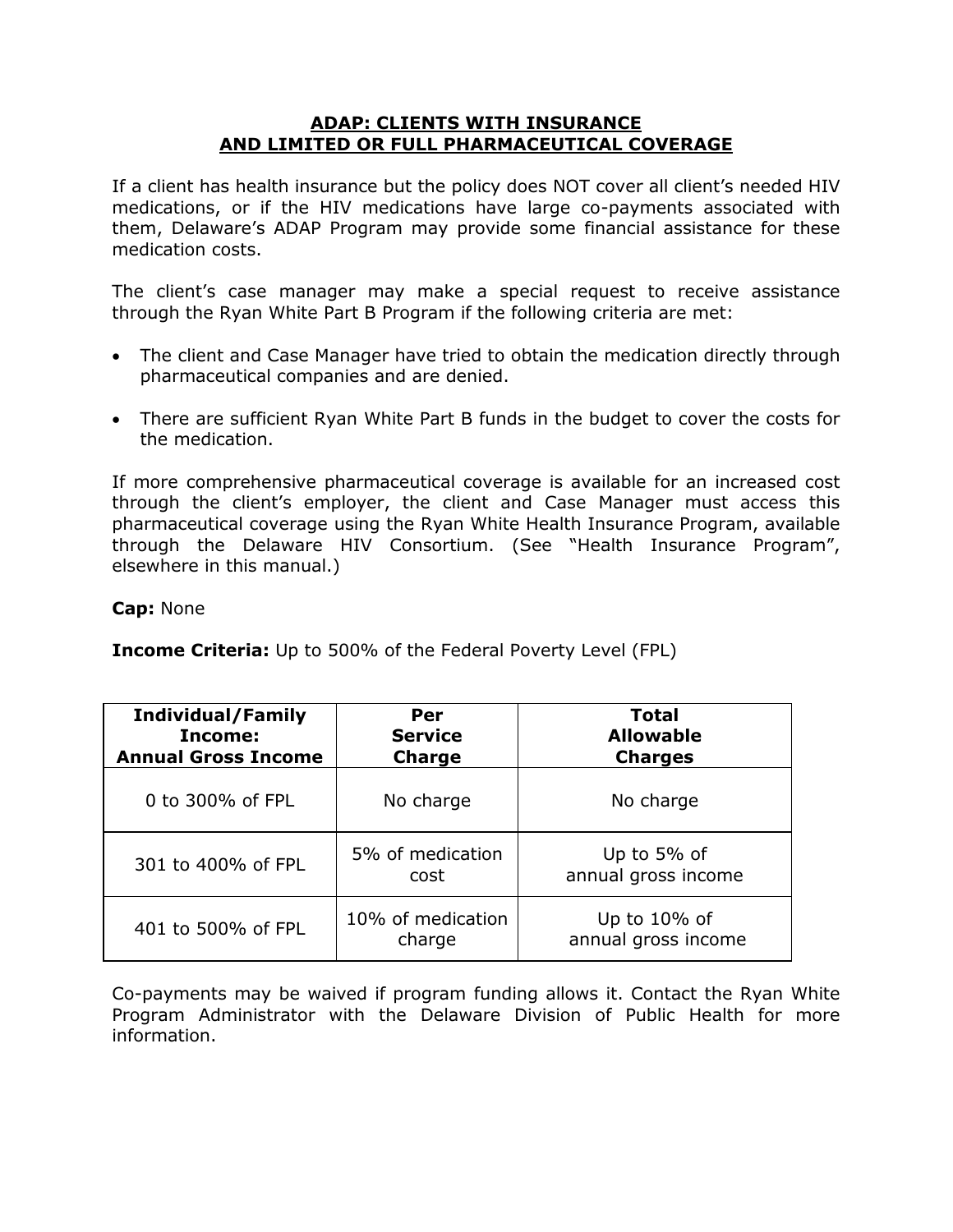# **Application Procedure:**

- For medications not included on the current Formulary, the case manager must get pre-authorization from the Ryan White Program Administrator.
- The Case Manager must verify the client's Ryan White eligibility and financial status, and document that in the case notes.
- The Case Manager must review the program guidelines and the client's responsibilities for the program in detail with the client.
- The Case Manager should verify that the community-based pharmacy selected by the client is one that participates with Delaware's ADAP Program. This verification can be done by contacting the Ryan White Central Office staff.
- The Case Manager mails / faxes the following documents to the Central Office:
	- A completed Ryan White Enrollment, Update and Termination (EUT) Form requesting approval for client to receive medications through ADAP. Be sure to mark the box for the appropriate level of ADAP services requested.
	- An Interagency Referral Form
	- Consent to release medical information to DHSS signed by client
	- A copy of the client's Health Insurance Card $(s)$ .
- Central Office Support staff members review the paperwork for completeness:
	- All appropriate information (e.g. application for Medicaid) must be provided and the form duly signed by the Case Manager.
	- If the client is AIDS Defined, the Ryan White EUT Form must also be signed by the organization's Case Management Supervisor.
	- Incomplete forms are returned to case manager.
- If questions arise regarding the form, the Central Office Support Staff may call the parties involved (case manager, case manager supervisor, or insurance company). For difficult cases, the Support Staff may consult with the Ryan White Program Administrator.
- Appropriately completed forms, which belong to eligible clients, are processed.
- ADAP cards are by the Central Office staff at the Delaware Division of Public Health. The cards are mailed to the client at the most recent address on file at the Central Office. A copy of the ADAP card may be requested by the client's Case Manager, if needed.

## **Recertification Process:**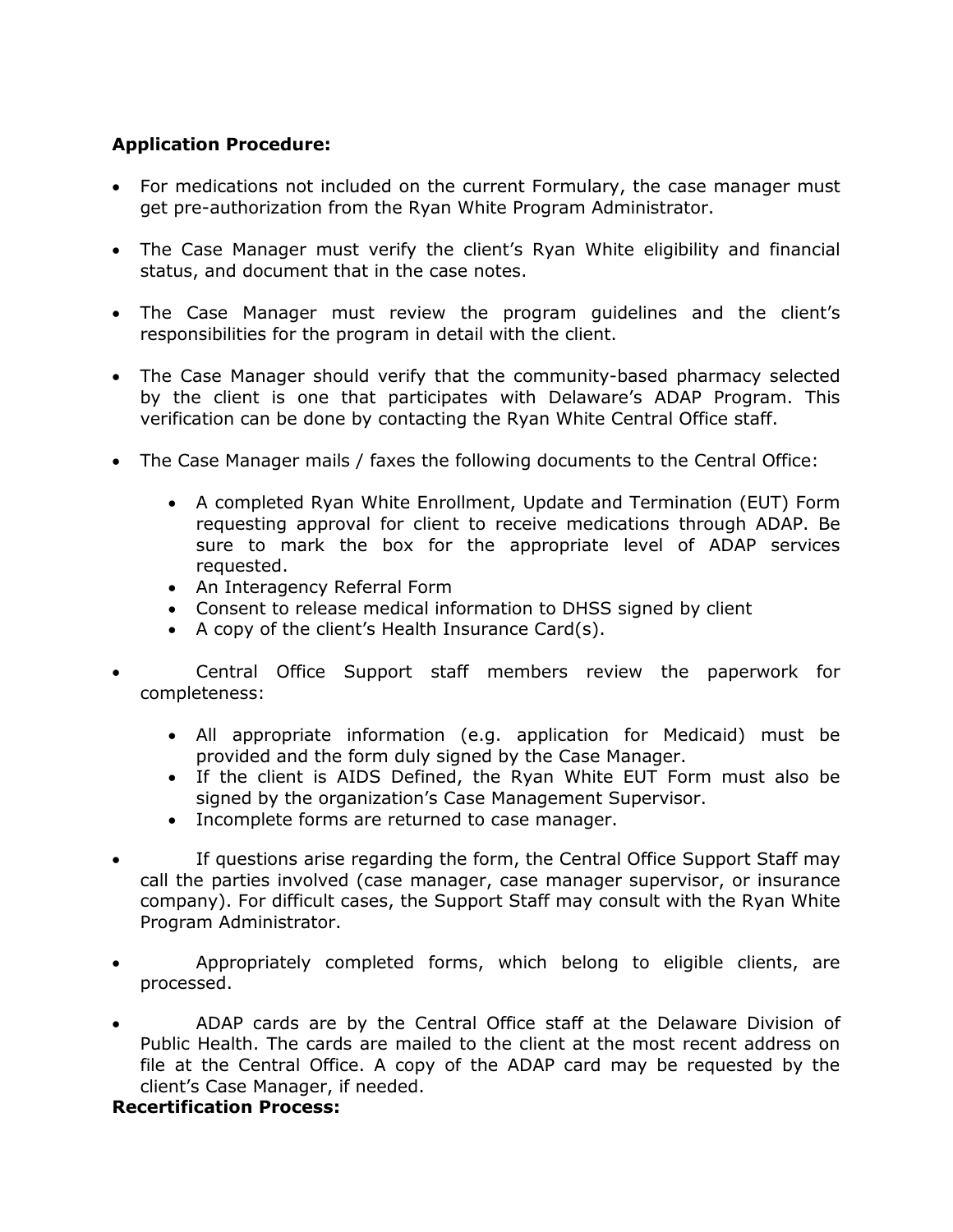The documents submitted as a part of the application process must be updated and re-submitted

- whenever there is significant change in their client's financial or medical situation, and
- at the end of the six-month enrollment period, as prompted by the Central Office staff members.

## **Billing:**

- The Delaware ADAP program may designate the pharmacy from which clients obtain medication on a regular basis.
- Community-based pharmacies must enroll in the Delaware ADAP Pharmacy network and register with the ADAP Pharmacy Benefits Manager to receive payments through Delaware's ADAP.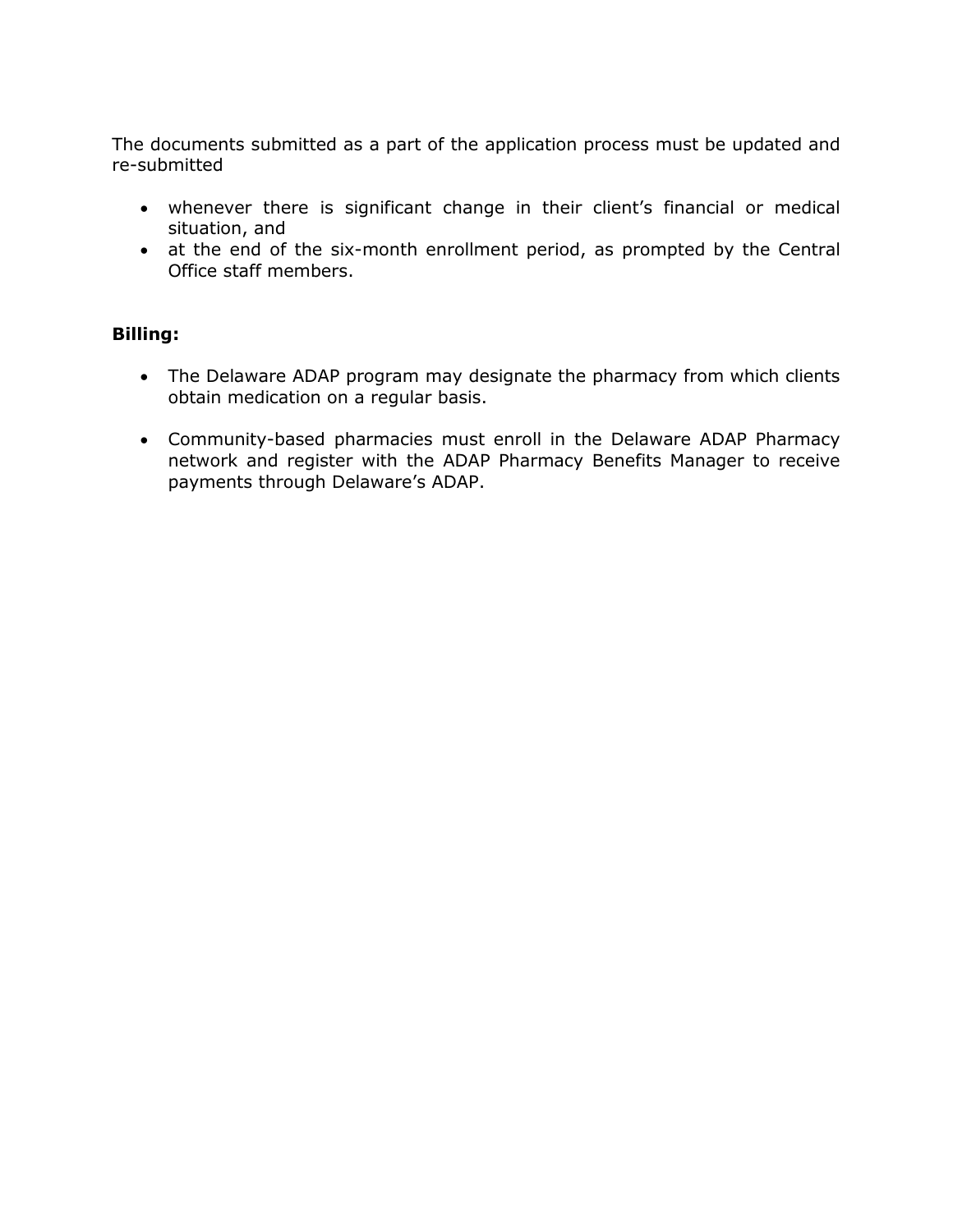# **Frequently Asked Questions (FAQ's)**

**Question**: My client's HIV medications were changed. Do I need to submit a new Ryan White payment Authorization form?

**Answer**: No. As long as the new medications are on the Delaware ADAP Formulary nothing needs to be done. The most recent versions of the ADAP Formulary can be found on the Delaware HIV Consortium's website (www.delawarehiv.org) or through the Ryan White Central Office.

**Question**: My client selected a pharmacy for his ADAP medications. The pharmacist at the pharmacy branch near the client's place of residence was unfamiliar with the ADAP program and was reluctant to participate. The client, subsequently, opted for a different pharmacy. Should DPH be notified of the change?

**Answer**: Not necessarily. The ADAP card allows a client to use any pharmacy branch within the state that is willing to participate. A client is not tied to a particular pharmacy chain and/or branch.

**Question**: Who decides what medications are covered by Delaware's ADAP?

**Answer**: The Formulary is a list of medications that have been approved for payment through the Ryan White ADAP. The Formulary Committee, facilitated by the Delaware Division of Public Health, maintains the Formulary list. The Formulary is updated semi-annually, or more frequently as circumstances warrant.

**Question**: What do I do for clients who need drugs that are not on the ADAP Formulary (i.e., non-HIV related medications)?

**Answer**: There are a number of things that you and your client can work on together to meet that need.

- Consider the use of generic medications, which tend to be less expensive than "brand name" drugs. The client, the case manager, the prescribing physician, and/or the pharmacist should make this decision jointly.
- Explore the use of other financial assistance programs to cover the cost of an immediate prescription of the medication. Check with communitybased AIDS Services Organizations, churches, other charitable organizations, etc.
- Contact the pharmaceutical company manufacturing the medication and ask about their indigent client program for expensive medications.
- Strategize about future funding for the medications, such as Medicaid or the Medicaid AIDS Waiver.

**Question**: Is the Delaware Prescription Drug Program (DPAP) and the AIDS Drug Assistance Program (ADAP) the same thing?

**Answer:** No. The Delaware Prescription Drug Program) is offered through the Delaware Division of Health and Social Services, This program is funded through tobacco settlement funds, and provides up to \$2500 per individual in each calendar year for eligible clients. The goal of the program is to provide prescription assistance to elderly and/or disabled individuals currently without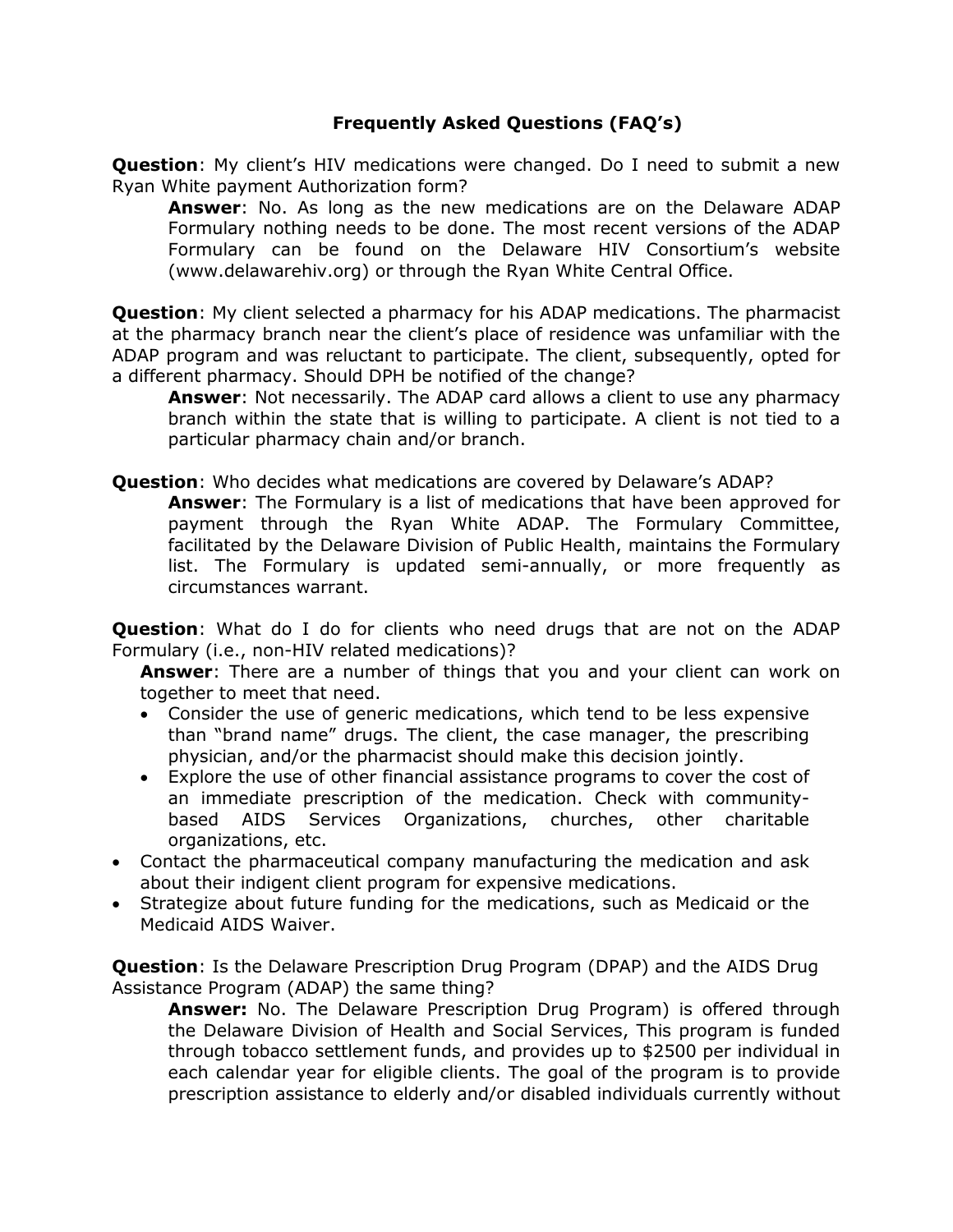prescription coverage who have incomes below 200% of the poverty level or have prescription costs exceeding 40% of their income. DPAP covers medically necessary prescription drugs. The program does not pay for any of the drugs or diabetic supplies for Medicare recipients. Medicare currently covers these supplies for both insulin and non-insulin dependent patients. Clients must make a co-payment of \$5 or 25% of the cost of the prescription, whichever is greater. The co-pay is collected by the dispensing pharmacy. To be eligible for DPAP, clients must reside in the State of Delaware, be at least 65 years old or qualify for Social Security Disability benefits. The income eligibility limit is set at 200% of the Federal Poverty Level (FPL). If a client meets these eligibility requirements, the client is expected to apply for the service. For more information about DPAP, call 1-800-996-9969, Option 2, then Option 1. If accepted for DPAP, clients may still get assistance through the AIDS Drug Assistance Program with any co-payments for DPAP.

#### **Question**: What is the recertification process for ADAP enrollment?

**Answer**: Re-certification of all ADAP clients is required at least once every six months. This is a requirement for **all** ADAP clients on ongoing ADAP medication. Support staff members send out reminder letters of the recertification (ticklers) to the client two months to the anniversary of the card. The letter is copied to the appropriate case management agency. Case managers then complete and send to the central office completed Ryan White Enrollment, Update and Termination forms. Central Office Support staff will review the form for completeness and, if appropriate, process a new card that is then mailed to the client. If recertification is not completed by the anniversary date, the client case should be closed and the client is no longer eligible for services paid for through the Ryan White Program.

**Question**: How should a case manager terminate a client's participation in Delaware's ADAP?

**Answer**: The Case manager or service provider will contact the Central Office with a reason as to why a particular client's case needs to be closed. The Central Office will verify the information with the client, if necessary. The client will be advised to destroy the card, give it to the case manager, or mail it to The Ryan White Program in Dover, DE. The client's ADAP enrollment will be closed in the Ryan White database at the Central Office, and the card will be deactivated.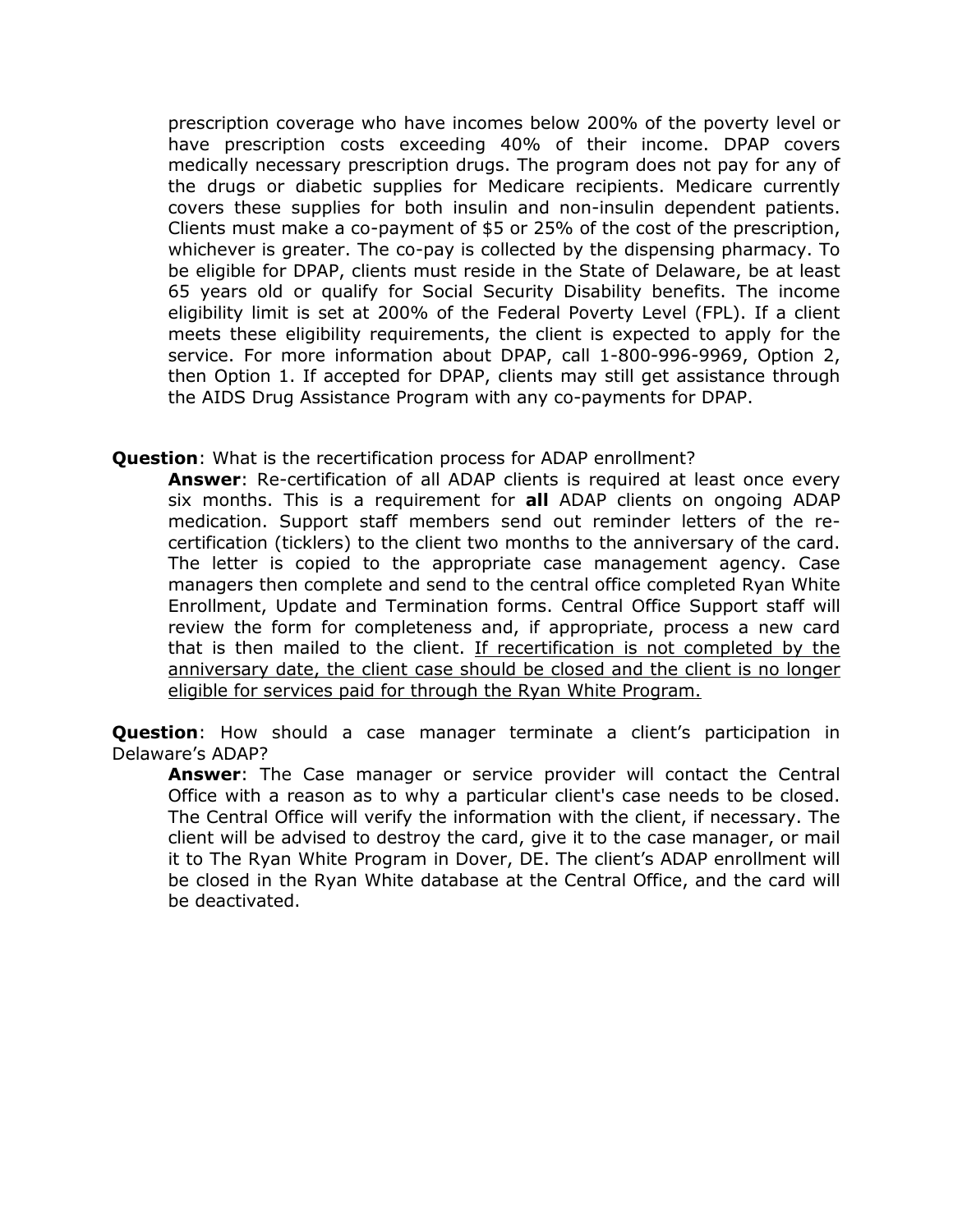#### **MEDICAL CASE MANAGEMENT**

*HRSA Definition: Case Management services are a range of client-centered services that links clients with health care, psychosocial and other services. These services ensure timely and coordinated access to medically appropriate levels of health and support services and continuity of care, through ongoing assessment of the client's and other key family members' needs and personal support systems. The definition includes inpatient case management services that prevent unnecessary hospitalization or that expedite discharge from an inpatient facility. Key activities include (1) initial assessment of service needs; (2) development of a comprehensive, individualized services plan; (3) coordination of services required to implement the plan and client monitoring to assess the efficacy of the plan; and (4) periodic re-evaluation and adaptation of the plan as necessary over the life of the client. May include client-specific advocacy and/or review of utilization of services.*

Medical Case Management provides a vital linkage to all HIV services needed by a client. Traditional case management is defined as a range of client centered services that link clients with health care, psycho-social and other services to insure the timely, coordinated access to medically appropriate levels of health and support services, continuity of care, and on-going assessment of the client's and other family members needs and personal support systems. Medical case management also includes adherence monitoring, with an expected outcome of improving the health status of the clients receiving the service.

It is important to note that a client must be engaged in HIV medical treatment in order to receive (or continue receiving) HIV/AIDS case management services.

**Income Criteria**: Up to 500% of the Federal Poverty Level (FPL)

| <b>Individual/Family</b><br><b>Income: Annual</b><br><b>Gross Income</b> | <b>Per Service Charge</b> | <b>Total Allowable</b><br><b>Charges</b> |
|--------------------------------------------------------------------------|---------------------------|------------------------------------------|
| 0 to 500% of FPL                                                         | No charge                 | No charge                                |

Regardless of the client's income, there are no client fees for medical case management services through the Ryan White Program in Delaware.

## **Program Eligibility**:

There are several types of medical case management services available to Delawareans living with HIV disease. They include Ryan White Case Management, Medicaid Managed Care Case Management, Pediatric Case Management, and Transitional Case Management. Each type has its own eligibility criteria and features.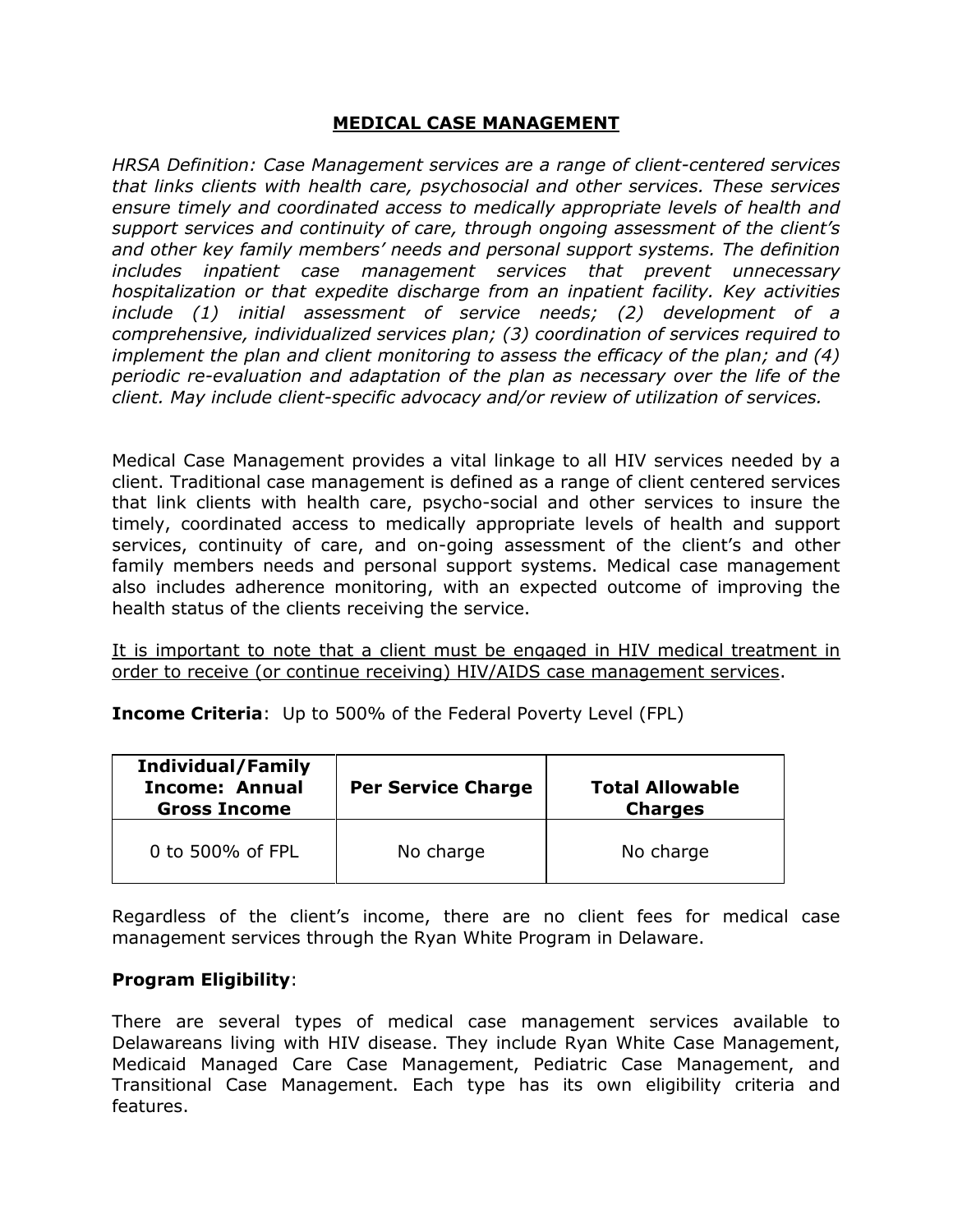To be eligible for Case Management Services funded by Delaware's Ryan White Part B Program, the following criteria must be met:

- The client must complete an Intake and a Needs Assessment with an approved provider of HIV/AIDS Medical Case Management Services.
- The client must be recertified as being eligible for case management services every six months.
- It must be documented that the client is not eligible for or enrolled in an HIV/AIDS Medical Case Management Program offered by Medicaid or one of its Managed Care Providers.

The goals of case management are to:

- access health and mental health care for clients;
- obtain social support services; and
- empower client, family members and significant others.

These goals are achieved by providing education; creating connections between care seekers and care giver; promoting active participation of the patient, family and significant others in developing care plans, and acknowledging and complementing the important support given by family and significant others.

Key activities include: assessment of the client's needs and personal support systems; development of a comprehensive, individual service plan, coordination of other service required to implement the plan; client monitoring to assess the efficacy of the plan; and periodic re-evaluation and adaptation of the plan as necessary.

Record keeping is a critical function of HIV/AIDS medical case management. It streamlines the referral process for needed services, facilitates follow-up and the monitoring of those referrals, and demonstrates the successes and barriers in service delivery. Case management programs are required to keep the records of all active clients in a secure but accessible location, as well as the records of clients who were closed during the previous two years. Older records may be archived in a secure location. Records of clients closed for five years or more may be shredded or destroyed in such a manner that confidential information about clients is not compromised.

**More detailed information about HIV/AIDS Medical Case Management can be found in the document "HIV/AIDS Medical Case Management Standards"**.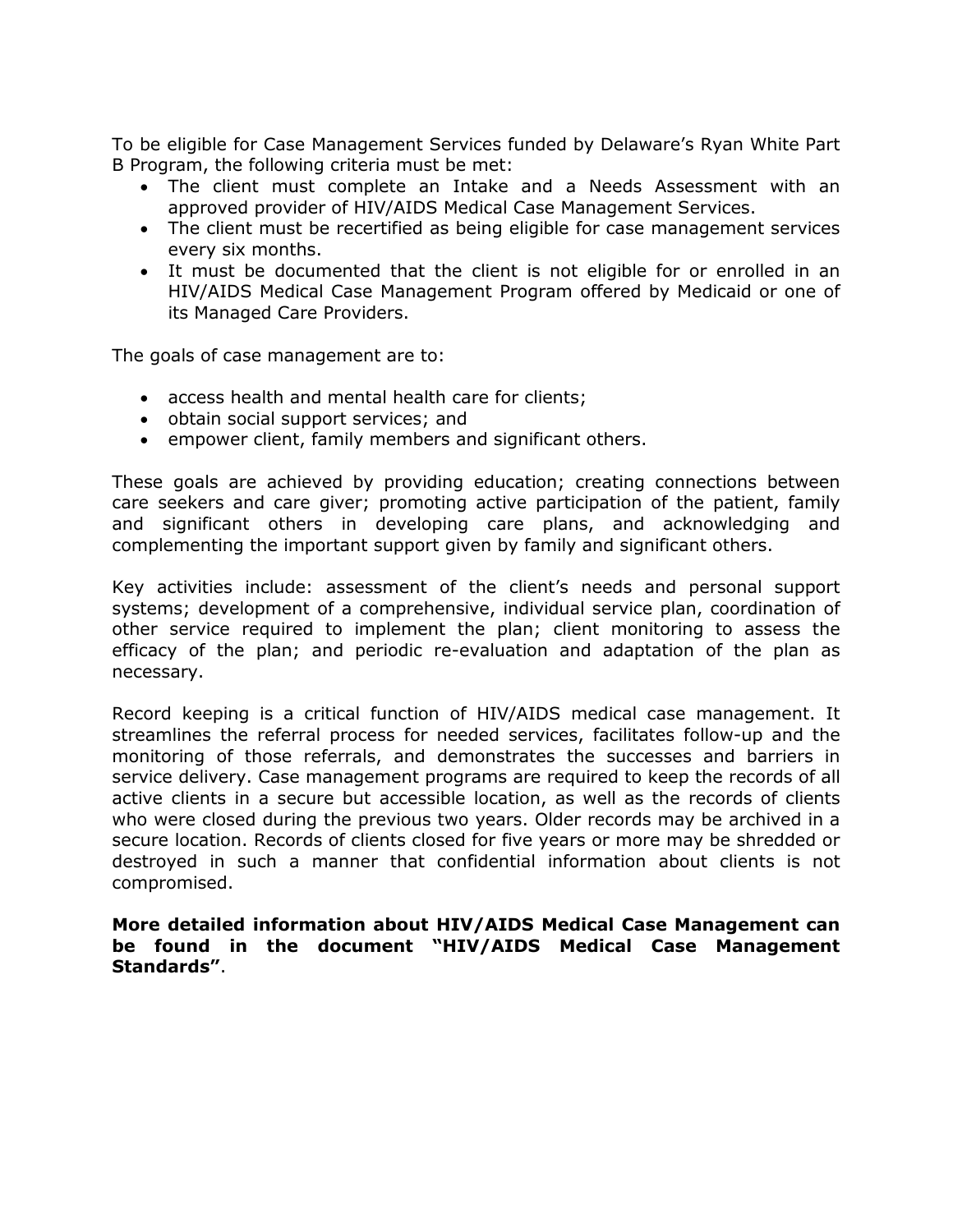## **FOOD PROGRAMS**

*HRSA Definition: The provision of actual food, meals or nutritional supplements. It does not include finances to purchase food or meal. The provision of essential household supplies such as hygiene items and household cleaning supplies may be included*.

Food programs typically provide actual food or meals, such as food banks, food closets, and hot meal programs. These programs help to meet the nutritional needs of people living with HIV/AIDS. Because a variety of programs fall into this category, Case Managers should check with the agency administering the program to determine hours of operation and food availability.

**Income Criteria:** Less than 200% of the Federal Poverty Level (FPL)

| <b>Individual/Family</b>   | Per            | Total            |
|----------------------------|----------------|------------------|
| Income:                    | <b>Service</b> | <b>Allowable</b> |
| <b>Annual Gross Income</b> | <b>Charge</b>  | <b>Charges</b>   |
| 0 to 200% of FPL           | No Charge      | No Charge        |

Note: Food Programs are limited to clients with a household income up to 200% of the Federal Poverty Level.

**Caps on Allowed Services**: Each provider determines its program's cap.

## **Application Procedure:**

- The Case Manager must verify Ryan White eligibility, and eligibility for this service and financial status and document in the case notes that this has been done;
- The Case Manager should refer and document the request in progress notes. Add to Care Plan if this is an ongoing need;
- The Case Manager should refer the client to a food program either by phone or written referral depending on the agency's policy.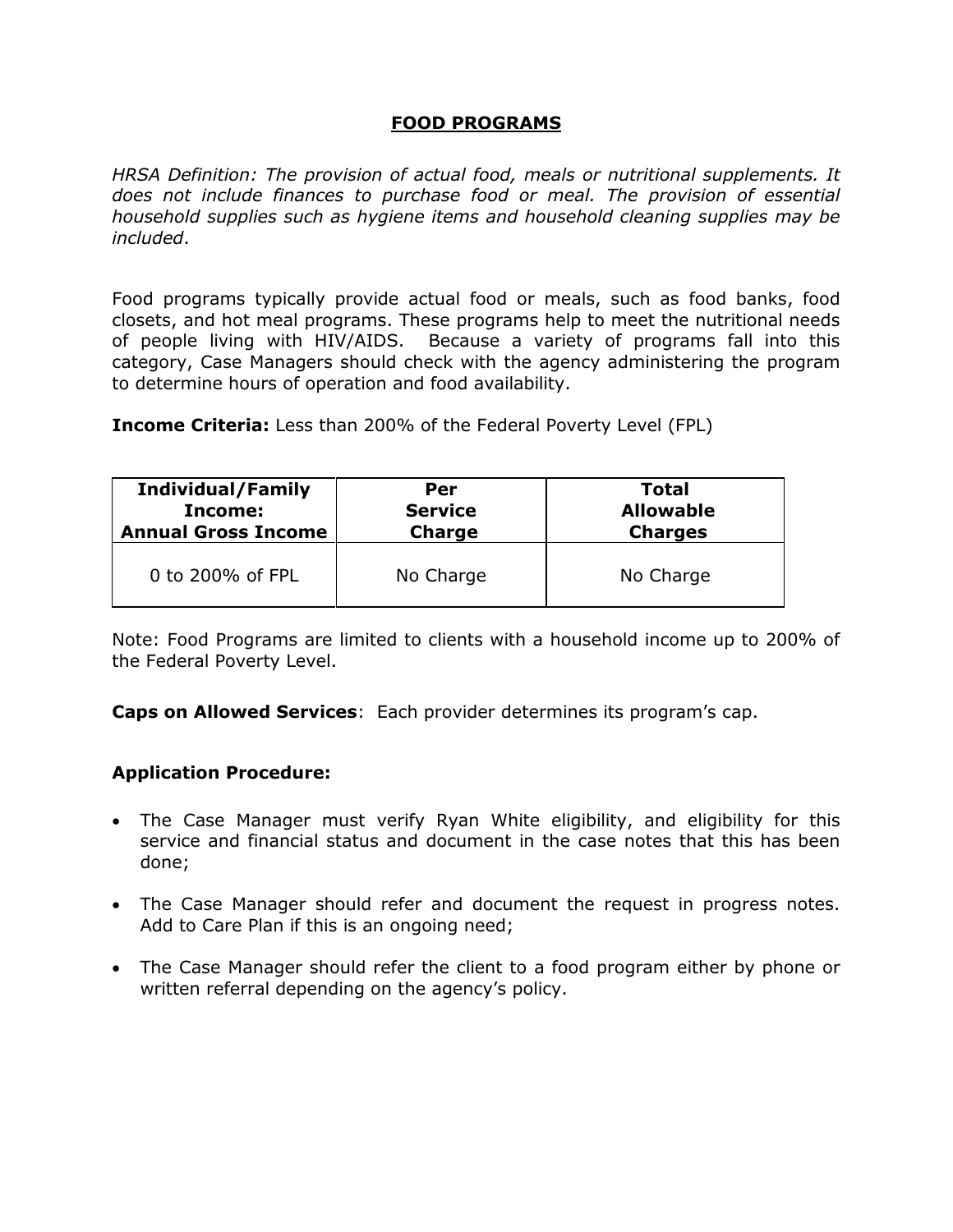#### **HEALTH INSURANCE PROGRAM**

*HRSA Definition: The provision of financial assistance for eligible individuals living with HIV/AIDS to maintain a continuity of health insurance or to receive medical benefits under a health insurance program. This service includes premium payments, risk pools, co-payments and deductibles.*

Delaware's program provides financial assistance to ensure continued health insurance coverage for HIV infected individuals who are in danger of losing their insurance coverage due to their inability to pay.

The program has been designed to provide as much DIRECT ACCESS to service by the client as possible. Case Managers are asked to complete the Enrollment Application with the client. The client and the Fund Administrator at the Delaware HIV Consortium will coordinate subsequent payment requests during the enrollment period.

The program reserves the right to deny service if it is determined that (1) the client would receive better, more comprehensive coverage through another source of assistance for which the client is eligible, (2) the insurance policy is not costeffective, (3) the prescription coverage of the plan does not, at a minimum, provide coverage equivalent to the Ryan White Part B ADAP Formulary, or (4) there are inadequate funds available for the program for the remainder of the contract year.

**Cap**: \$750 per month

| <b>Income Criteria:</b> Up to 500% of the Federal Poverty Level (FPL) |  |  |  |
|-----------------------------------------------------------------------|--|--|--|
|                                                                       |  |  |  |

| <b>Individual/Family</b><br>Income:<br><b>Annual Gross Income</b> | Per<br><b>Service</b><br><b>Charge</b> | <b>Total</b><br><b>Allowable</b><br><b>Charges</b> |
|-------------------------------------------------------------------|----------------------------------------|----------------------------------------------------|
| 0 to 300% of FPL                                                  | No Charge                              | No Charge                                          |
| 301 to 400% of FPL                                                | 5% of service<br>cost                  | Up to 5% of<br>annual gross income                 |
| 401% to 500% of FPL                                               | 10% of service<br>cost                 | Up to $10\%$ of<br>annual gross income             |

Note: There are programs that cover the co-payments for doctor visits, some laboratory costs, medical supplies, etc. for certain eligible clients. See the sections on "Home and Community Based Services" and "State Direct Services" elsewhere in this manual.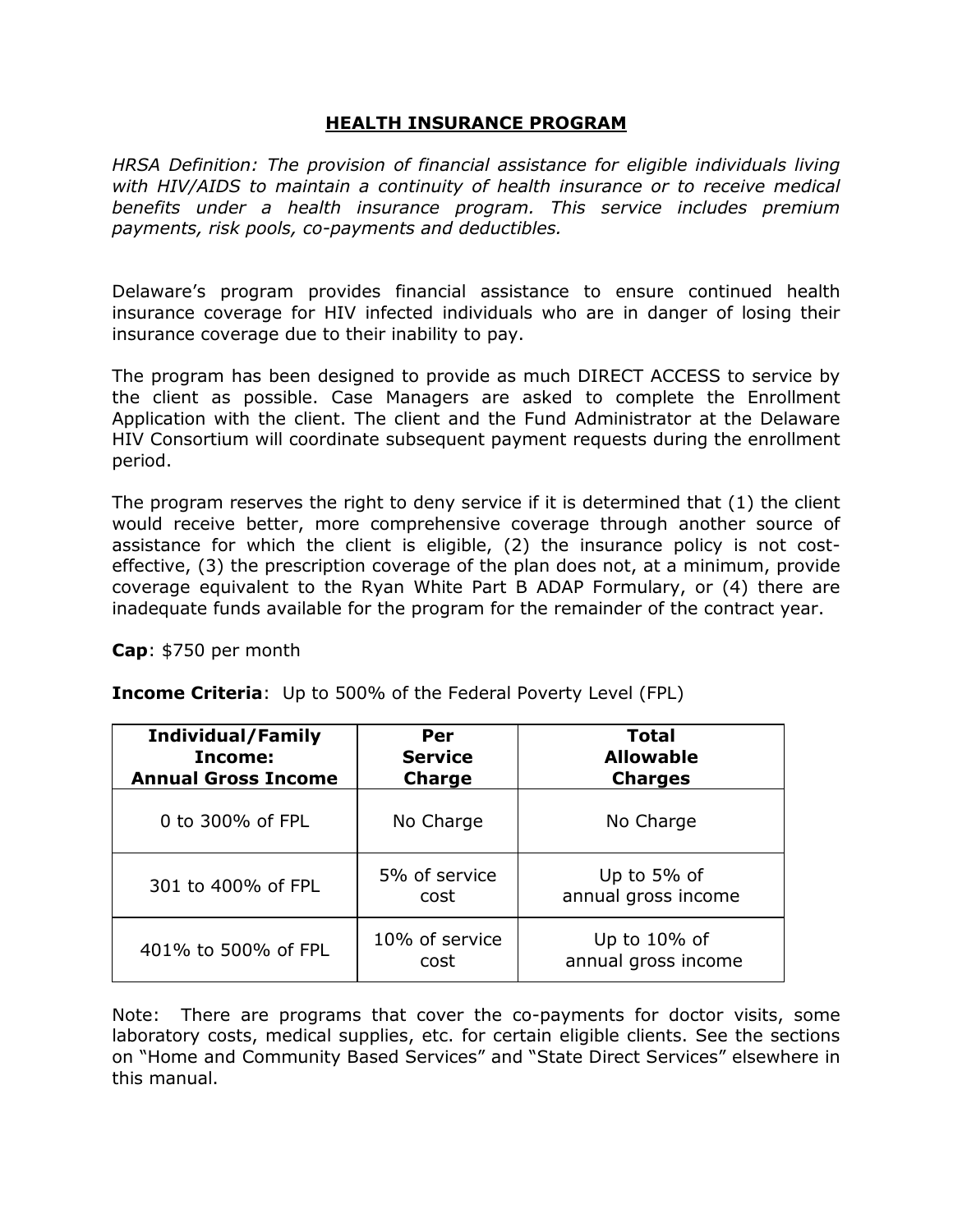# **Application Procedure:**

- The Case Manager must determine the need for this service and the financial eligibility (and co-payment, if applicable) of the client.
- If this service is appropriate, the Case Manager will complete the "Health Insurance Program Enrollment" Form. The Code Numbers for "Transmission" and "Housing" are as follows:

| <b>MODE OF TRANSMISSION</b>                           | <b>CODE</b> |
|-------------------------------------------------------|-------------|
| Men who have sex with men (MSM)                       |             |
| Injecting drug use (IDU)                              | 2           |
| Men who have sex with men and inject drugs (MSM/IDU)  | 3           |
| Heterosexual contact                                  | 4           |
| Risk not reported/Other                               | 5           |
| Receipt of blood (transfusion), components, or tissue | 6           |
| <b>Perinatal Transmission</b>                         |             |
| Heterosexual contact with an injection drug user      | 8           |

| <b>HOUSING TYPE</b>                                                                                                                                                                                                                                                                                    | <b>CODE</b> |
|--------------------------------------------------------------------------------------------------------------------------------------------------------------------------------------------------------------------------------------------------------------------------------------------------------|-------------|
| <b>Non-permanently housed</b> (homeless [shelters, vehicles, the streets, or other<br>places not intended as a regular accommodation for living] and<br>Transient or transitional housing [stable but temporary living arrangements,<br>regardless of whether or not it is part of a formal program]). |             |
| <b>Permanently housed</b> (includes apartments, houses, foster homes, long-term<br>residences, and boarding homes, as long as they are not time limited).                                                                                                                                              | 2           |
| <b>Institutionalized</b> (residential [supervised group homes and extended treatment<br>programs for alcohol and other drug abuse or for mental illnesses], health care<br>[hospitals, nursing homes and hospices], and correctional facilities [jails, prisons,<br>and correctional halfway houses].  | 3           |
| <b>Other</b> (none of the above)                                                                                                                                                                                                                                                                       | 4           |
| <b>Unknown</b> (unreported)                                                                                                                                                                                                                                                                            | 5           |

- The following materials should accompany the initial Enrollment Form:
	- a copy of the client's insurance card
	- a copy of the Drug Formulary for the client's insurance plan
	- a copy of the most recent invoice for a premium payment (clearly indicating the monthly or quarterly cost for insurance premiums, the policy or group number for the insurance plan, and the period of coverage)
	- the client's co-payment (a check or money order, typically made out to the insurance company), if applicable
- Enrollment in the program is valid for a maximum of twelve months. A shorter enrollment period may be requested if the situation merits it (i.e., it is expected that the client will be approved for Medicaid or will be covered under an insurance plan at a new job, etc.)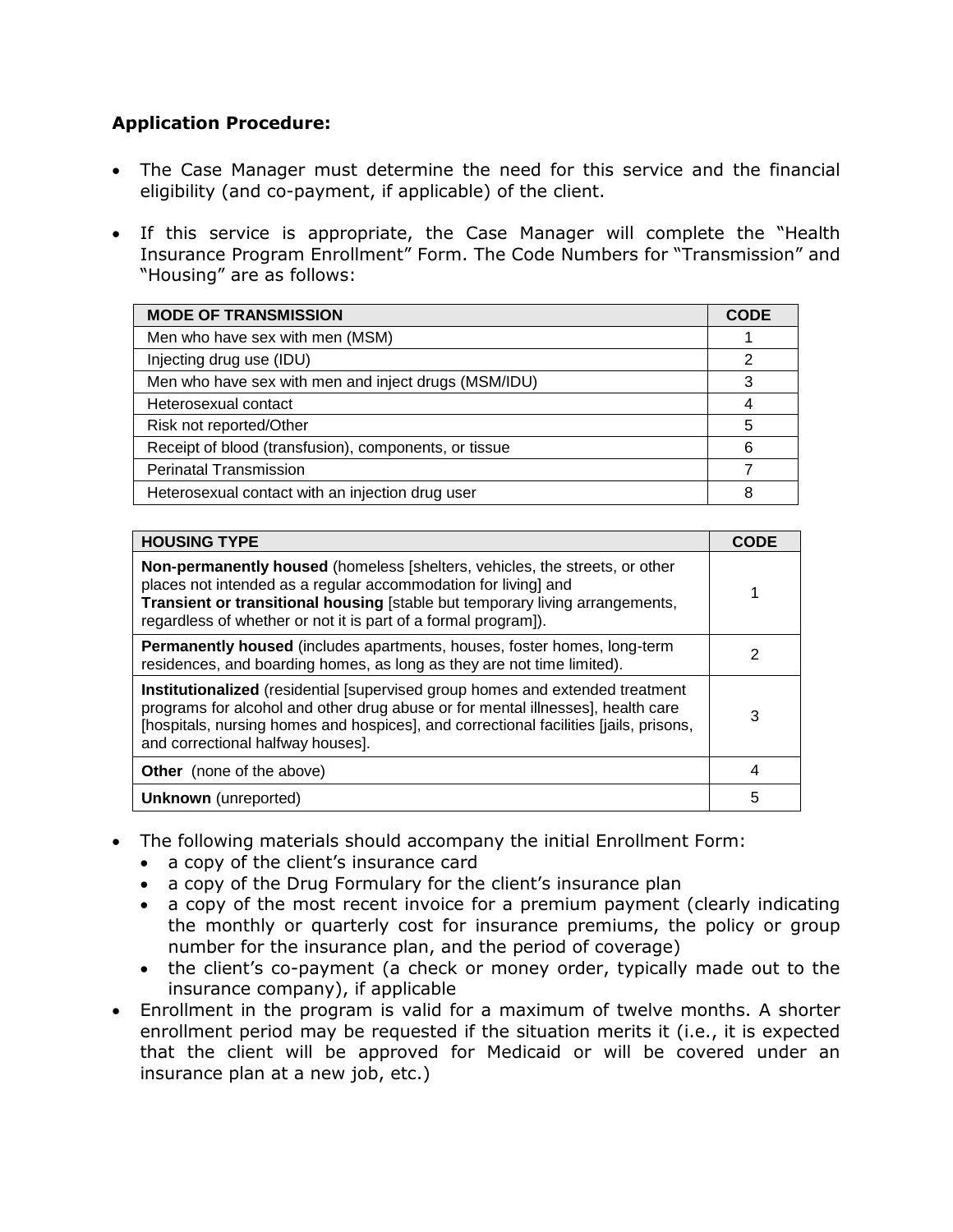The Case Manager must submit all of this information to the Fund Administrator at the Delaware HIV Consortium, documenting the referral for this service in the client file as required.

#### **Payments**:

- Payments must be made directly to the insurance company or, in some cases to the client's current or previous employer. Payment cannot be made to the client.
- Generally, payments will be made on a monthly or quarterly basis. Premium payments for more than three (3) months in advance must be approved in advance.
- This program may also provide assistance with the premiums for dental and eye coverage, if it is a part of the total health insurance plan and is cost-effective. However, premiums for life insurance will NOT be considered for payment.
- If the health insurance coverage is a FAMILY plan, this program will consider only the cost of SINGLE coverage in the calculation of insurance cost and client co-payments. The client will be responsible for all of the additional costs of the FAMILY plan coverage.
- Great care is taken to protect the confidentiality of clients served in this program. The Delaware HIV Consortium is not named on the checks used to make the premium payments or in the accompanying letter. The check simply reads "Emergency Assistance Fund", followed by the Consortium's mailing address. In the same way, the contact telephone number noted in the letter does not ring directly to the Consortium switchboard, but rather to a separate telephone line.
- For subsequent payments during the enrollment period, it is not necessary for the Case Manager to complete any additional paperwork. Instead it is the client's responsibility to send the invoice and co-payment to the Fund Administrator at the Delaware HIV Consortium within the time limit set by the insurance company. The Delaware HIV Consortium will not be held responsible if the insurance company receives a premium payment past the due date and the client's health insurance plan is terminated.

## **Re-Enrollment:**

• For the service to be provided past the end of the enrollment period, an updated Enrollment Application and accompanying documentation must be re-submitted to the Delaware HIV Consortium (see above).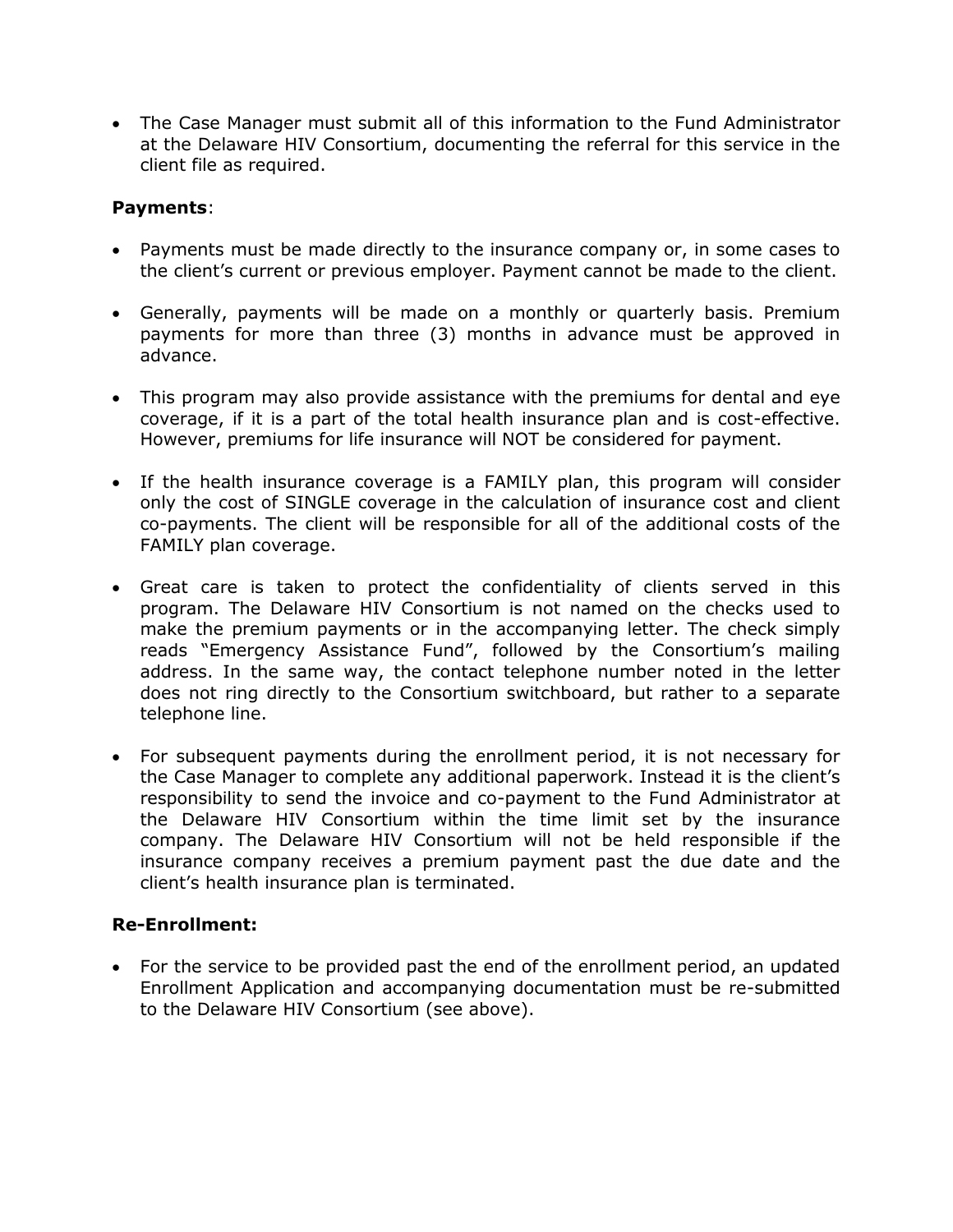#### **Ryan White and the Affordable Care Act: Health Insurance for Clients**

The introduction of the Affordable Care Act (ACA) provides new opportunities for uninsured persons living with HIV/AIDS in Delaware to secure health insurance coverage. Delaware's ACA Marketplace is found online at [www.ChooseHealthDE.com.](http://www.choosehealthde.com/) On this website, clients can compare various health insurance plans being offered, apply for a federal subsidy towards their health insurance premiums, and actually enroll in a health insurance plan online.

Beyond the federal subsidy for premiums, Delaware's Ryan White Program is offering additional financial help. The Delaware HIV Consortium operates a Health Insurance Program that will provide additional assistance with health insurance premiums. Through its AIDS Drug Assistance Program (ADAP), the Delaware Division of Public Health (DPH) can provide financial assistance for some medical costs that would be counted towards the client's deductible and/or out-of-pocket expenses. For clients to be able to participate in these two programs, both the selected plan and the client must meet the following eligibility requirements.

#### **Plans Eligibility**:

- Plans eligible for payment include any of the "**Silver**" or "**Gold**" Plans offered by Highmark / Blue Cross Blue Shield available through the Marketplace. These plans are:
	- Shared Cost Blue EPO 3000 (Silver)
	- **Health Savings Blue EPO 3000 (Silver)**
	- **Health Savings Blue EPO 1800 (Gold)**
	- Shared Cost Blue PPO 1500 (Gold)
	- Shared Cost Blue EPO 1350 (Gold)
	- Shared Cost Blue EPO 1000 (Gold)
	- Shared Cost Blue EPO 750 (Gold)
	- Shared Cost Blue EPO 0 (Gold)
- Generally, the only plans eligible for payment will be "**individual**" plans, not "family plans". Furthermore, the individual covered must be the person living with the HIV/AIDS diagnosis.
	- $\circ$  The only exception to that rule is for legally married couples (same sex or opposite sex) in which both spouses are persons living with HIV disease and eligible for Ryan White ADAP services.
- If the client is eligible for a federal subsidy towards the cost of the health insurance premiums, the subsidy must be applied **IN FULL** to the monthly premium cost.

## **Client Eligibility**: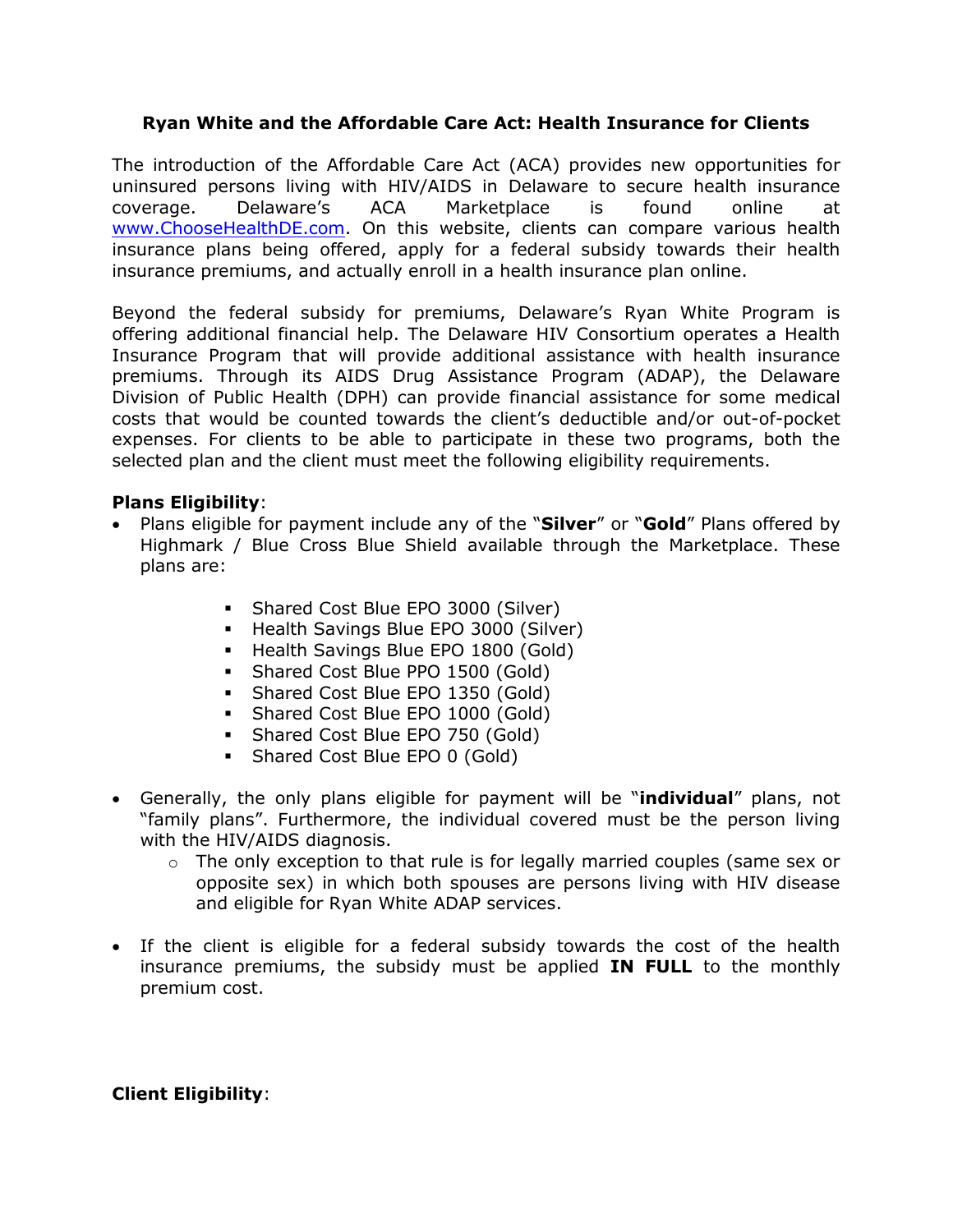- The client must be a resident of Delaware and living with an HIV/AIDS diagnosis.
- The client must have an income greater than 138% of the Federal Poverty Level (FPL) and less than or equal to 500% of FPL.
	- $\circ$  If the client's income is less than or equal to 138% of FPL, the client is eligible for coverage through the Medicaid expansion.
	- $\circ$  If the client's income is more than 500% of FPL, the client is not eligible for financial assistance for the payment of premiums or medical costs through this program.
- The client cannot be eligible for health insurance coverage through the client's employer. If insurance is offered through the employer and the client refuses to accept the coverage, the client is not eligible for assistance through this program.
- The client cannot be receiving his or her medications through a 340B Drug Program such as PharmBlue.

# **Financial Assistance with Health Insurance Premiums**:

The payment of premiums will be handled by the **Delaware HIV Consortium** in Wilmington, DE through its existing "Health Insurance Program (HIP)".

Initial Enrollment: After the client has applied for and (if appropriate) been awarded a federal subsidy towards his or her insurance premiums, the client must then be enrolled in the Consortium's Health Insurance Program.

- The client, working with an HIV/AIDS Medical Case Manager or Social Worker, must complete and submit a HIP Enrollment Form to the Consortium.
	- o A copy of the Subsidy Award Letter should accompany the HIP Enrollment Form whenever possible.
	- o The Invoice should accompany the HIP Enrollment Form.
		- Make sure that both Page One and Page Two of the invoice is included.
		- The invoice can be the one that was mailed to the client, or it can be the one generated through the ACA Marketplace website.
	- $\circ$  It is not necessary to include a copy of the health insurance plan's drug formulary with the HIP Enrollment Form for these plans from Highmark / Blue Cross Blue Shield.
	- o If the client's income level is between 301% and 500% of FPL, the client will be expected to pay a portion of the premium, as detailed on page 7.1 in Delaware's Ryan White Services Manual.
		- If the income level is between 301 and 400% of FPL, the client is expected to pay 5% of the premium amount (after any federal subsidy has been subtracted.)
		- If the income level is between 401 and 500% of FPL, the client is expected to pay 10% of the premium amount (after any federal subsidy has been subtracted.)
		- Client payments towards the premium must be made using personal check or money order, made payable to the insurance company. The check or money order should accompany the invoice when it is sent to the Consortium for processing.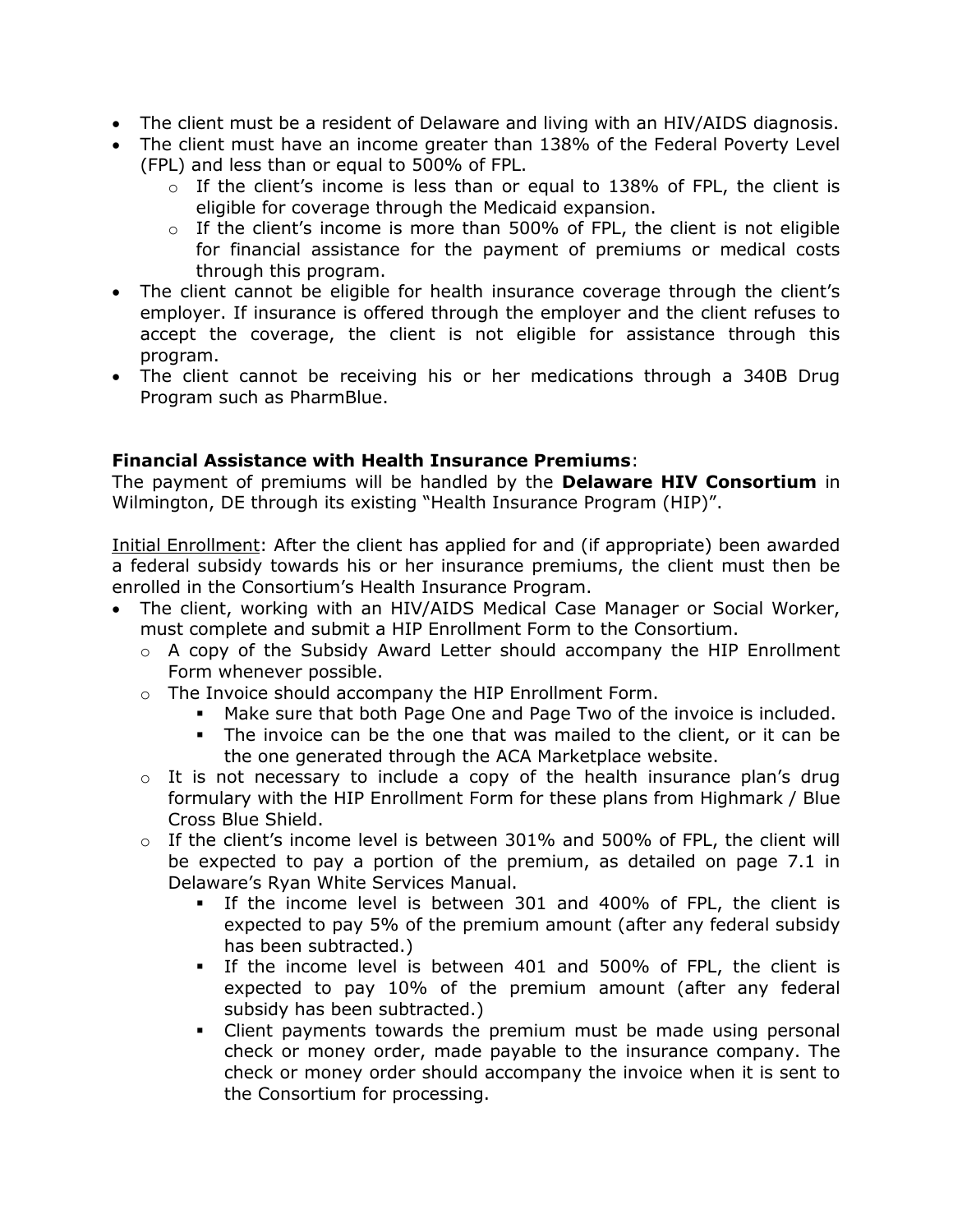- The Consortium will generate a payment for the premium and send it directly to the insurance company. Often, the Consortium will pay for more than one month of coverage for a client with a single payment.
	- $\circ$  For clients who are expected to pay towards the cost of premiums, payments will be monthly (unless other arrangements are made with HIP staff members.)

Subsequent Invoices: Clients should be encouraged to submit invoices for health insurance premiums to the Delaware HIV Consortium as soon as they are received.

- Clients may turn in their invoices to their HIV/AIDS Medical Case Managers or Social Workers, who in turn will forward them to the Consortium.
- Clients may also submit their invoices directly to the Consortium themselves.
- Whenever possible, the original invoice should be sent to the Consortium for processing.
- Invoices may be submitted:
	- o By mailing the invoice to the Consortium office at this address:

Delaware HIV Consortium HIP 100 West 10<sup>th</sup> Street, Suite 415 Wilmington, DE 19801

 $\circ$  Or by faxing the invoice to (302) 654-5472, Attention: HIP

Clients should remember the following:

- The Consortium is not responsible for late submissions of invoices that do not allow three business days for processing and payment, especially if there is a loss of health insurance coverage as a result.
- Clients should never ignore an invoice for premiums that has a "Balance Due" on it. Clients should be encouraged to verify payment of premiums through their HIV/AIDS medical case manager or social worker.
	- $\circ$  Premiums payments are listed in the table on the "Service" tab in CAREWare.
	- o Recent payments can be verified by calling the HIP staff members at the Delaware HIV Consortium.
- If for any reason the client receives a refund from Highmark / Blue Cross Blue Shield due to an overpayment of premiums at the end of the year, the client is expected to turn the check over to the Delaware HIV Consortium immediately. Failure to do so will jeopardize the client's continued participation in the program.

## **Financial Assistance with Deductibles and Out-of-Pocket Expenses**:

The payment of medical costs that would be counted towards the client's deductible and/or out-of-pocket expenses will be handled by the **Central Office Staff (Ryan White Program) at the Delaware Division of Public Health (DPH)** in Dover,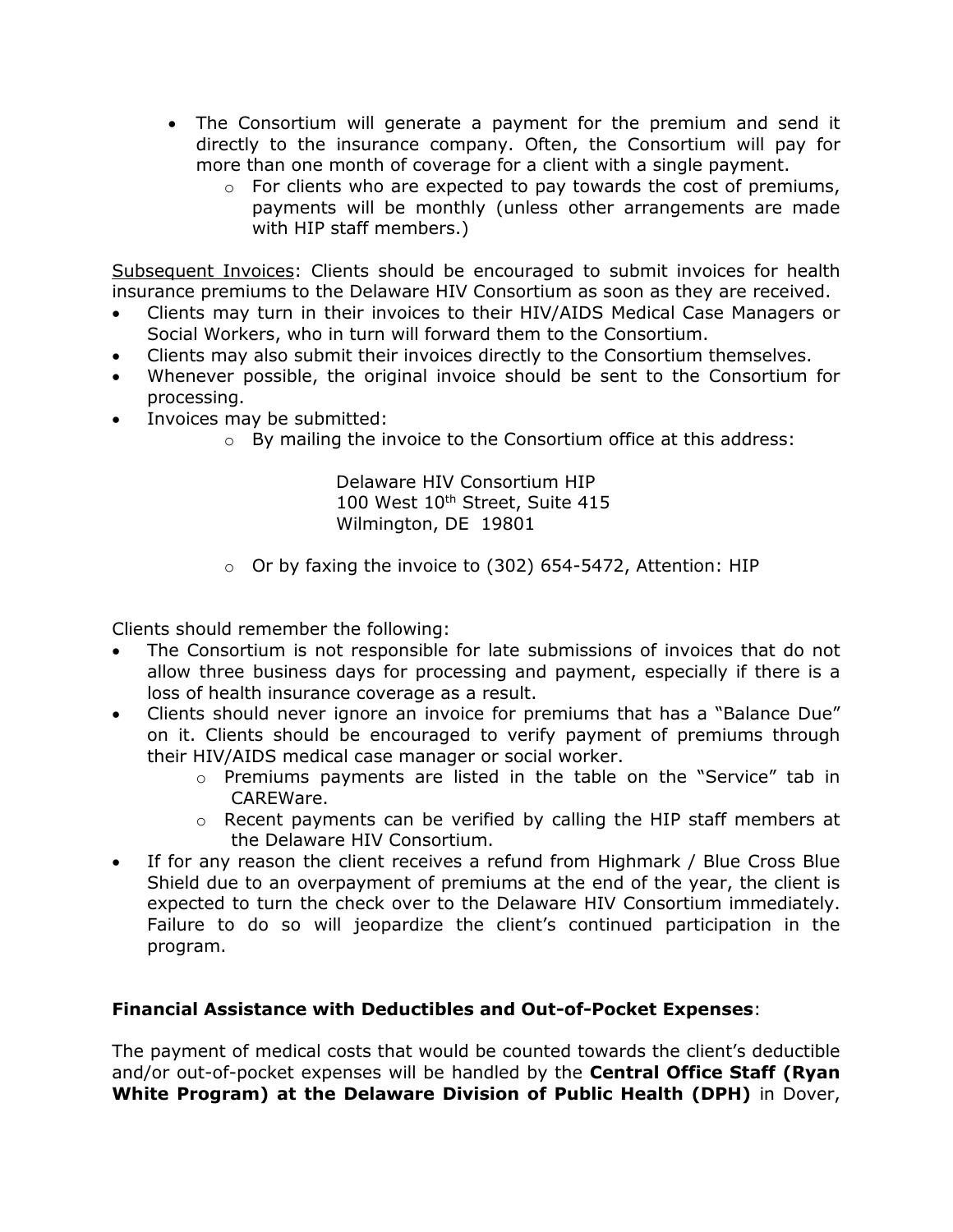DE. The only medical costs that will be paid through this program are medication costs and HIV lab costs.

- Medication Costs
	- o In Kent or Sussex County, clients must receive their medications through a retail pharmacy (such as Walgreens, CVS, Rite Aid, or any other pharmacy working with ADAP.)
	- o In New Castle County, clients may receive their medications through the Christiana Care HIV Wellness Clinic (if they are a patient there) or a retail pharmacy (such as Walgreens, CVS, Rite Aid, or any other pharmacy working with ADAP.)
- Lab Costs
	- $\circ$  The lab work must be HIV-related to be considered for payment.
	- o The Service Provider must be willing to accept third-party payments.

The handling of medical bills for client deductibles and out-of-pocket expenses will be as follows:

- The charges will be submitted by the Provider to the Insurance Carrier.
- The Insurance Carrier will review the claim.
	- $\circ$  The claim will be paid by the Insurance Carrier, if appropriate.
	- $\circ$  The claim will be returned to the Service Provider if the client has not met the deductible and/or maximum out-of-pocket expense amounts.
	- o Unpaid charges will then be billed by the Service Provider to the client. It is likely that retail pharmacies that work with Delaware ADAP will submit the bills directly to ADAP.
	- $\circ$  The client will submit any bills for medication costs and allowable lab costs to the DPH Central Office for review and payment, if appropriate.

NOTE: All other medical costs (including co-payments for office visits, other lab work, etc.) are the responsibility of the client. If the client anticipates having significant co-payments that would not be covered above, the client may wish to select one of the "Silver Plans", which have some cost-sharing features not found in other plans.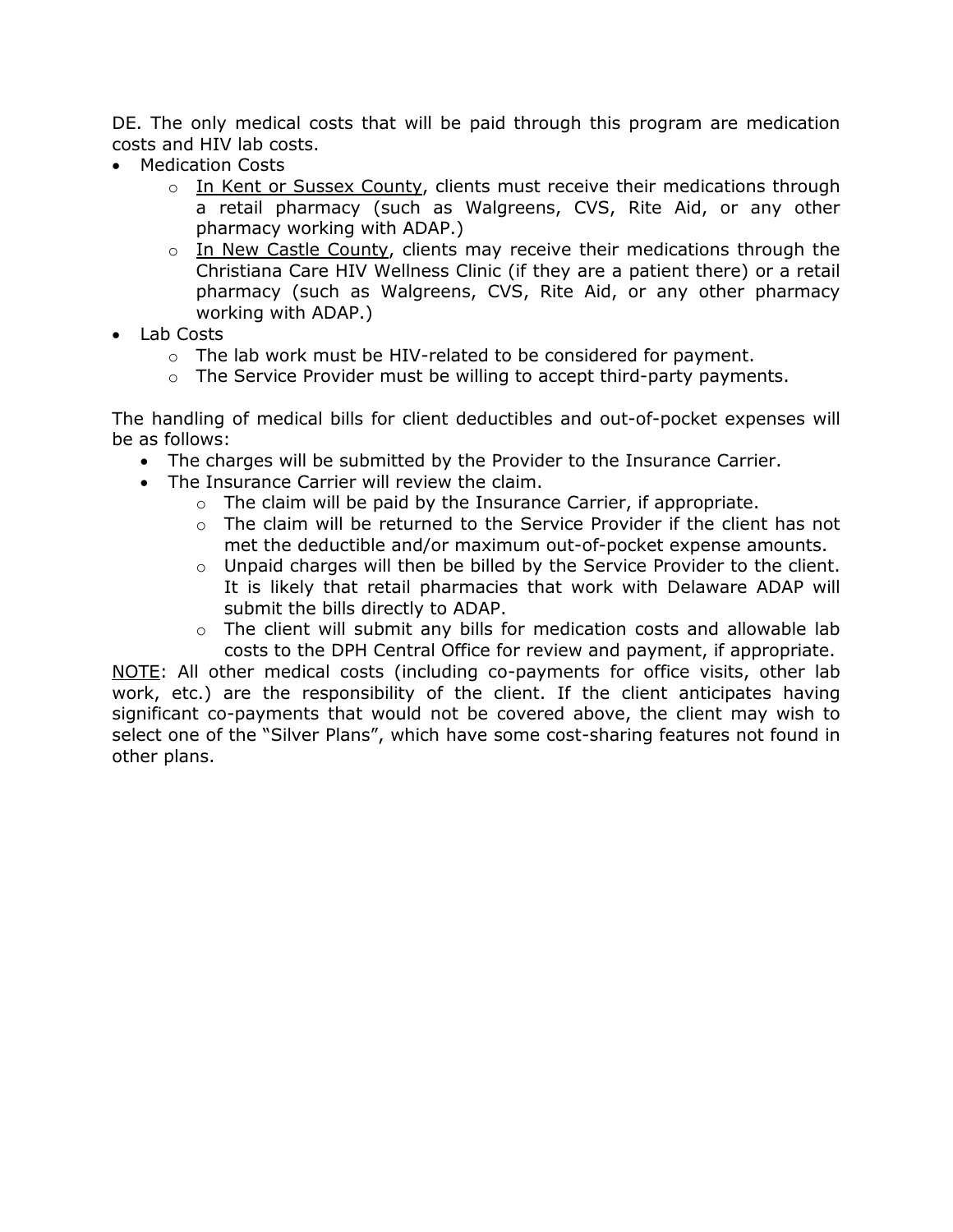#### **Frequently Asked Questions (FAQ's) about the Health Insurance Program**

**Question**: If a client sees a private infectious disease specialist and is eligible for Medicaid, but does not want to go to the Wellness Clinic to receive HIV medical care, will the Health Insurance Program pay for the client's private health insurance?

**Answer**: No. If a client is eligible for Medicaid, the Health Insurance Program cannot pay for any private health insurance.

**Question**: Is there a cap on the dollar amount spent for private health insurance plans?

**Answer**: Yes. If a client's monthly premium exceeds \$750, the Health Insurance Program cannot pay for this health insurance plan. According to the Health Resources and Services Administration (HRSA) the total annual amount spent on insurance premiums cannot be greater than the annual cost of maintaining the client on any other ADAP program (i.e. medical care through the Wellness Clinics and pharmaceutical coverage through ADAP).

**Question:** What types of health insurance plans can the Health Insurance Program pay for?

**Answer**: There are five different plans for which the program can pay.

- 1. COBRA plans: The Health Insurance Program can pay the premiums for a COBRA plan for 18 months after termination of employment. All paperwork and client's co-payments must be received 25 days prior to the deadline for enrollment in the COBRA plan.
- 2. Employer Health Insurance Plans: If a client responsible for all or part of their monthly premium for their health insurance plan through their employer, the Health Insurance Program can pay their premium. Typically, the program will work directly with the employer to pay the premiums instead of the insurance company. The Health Insurance Program can continue to pay for this plan indefinitely or as long as the client is employed.
- 3. Private Health Insurance Plans: If a client is not eligible for Medicaid and does not have health insurance coverage through any other means, the Health Insurance Program can pay their premiums. Normally these plans are very expensive and have a time constraint on paying for treatment of pre-existing conditions. If monthly premiums exceed \$750 a month and/or the wait for pre-existing conditions exceeds six months, the Health Insurance Program will not accept this client. If all requirements are met then the Health Insurance Program can continue to pay for the plan indefinitely or until the client is eligible for Medicaid.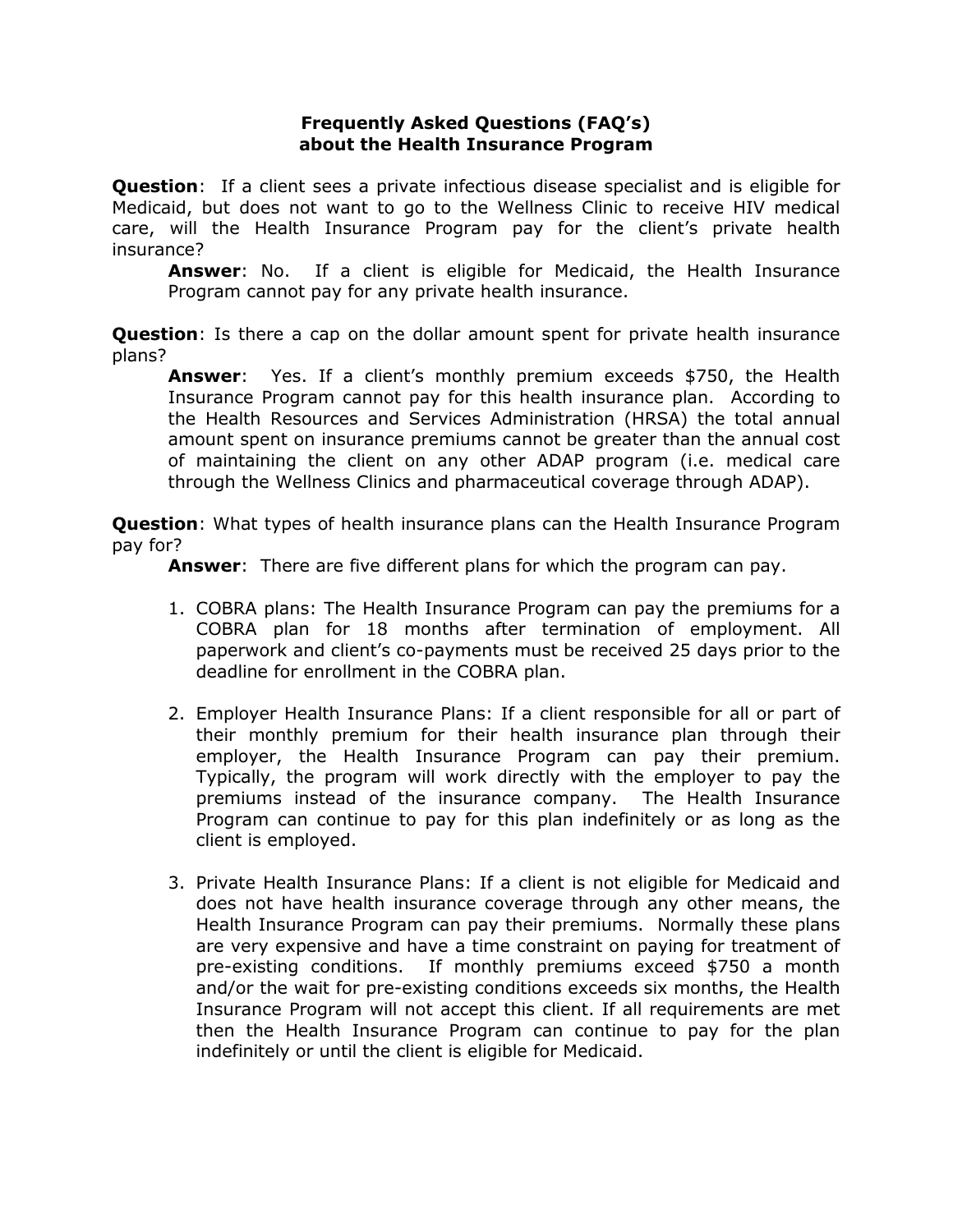- 4. Temporary Payments. If a client has applied for Medicaid and is waiting to receive their approval or denial, the Health Insurance Program can pay the premiums for a limited amount of time. As soon as the client receives an approval or denial letter from Medicaid it must be forwarded to the Fund Administrator.
- 5. Medicare Part D Insurance Plans.

**Question**: What money does the Health Insurance Program use to pay for health insurance premiums?

**Answer**: Currently, primary funding source is the AIDS Drug Assistance Program (ADAP). In order for ADAP to pay the monthly premiums, the health insurance plan must have a formulary (medications covered by the plan) that is equal to or exceeds Delaware's ADAP Formulary in terms of coverage for HIV anti-retroviral medications. If the plan covers some HIV anti-retrovirals but has not added newly approved medications to their formulary, the insurance plan must have a mechanism by which a client can request a waiver to provide coverage for any 'new' drugs.

**Question**: What benefits can the Health Insurance Program pay for?

**Answer**: The Health Insurance Program can pay for health insurance, dental insurance and eye insurance. The Program cannot pay for short-term or longterm disability or life insurance. If the client's plan includes these benefits, the client is responsible for that portion of the premium.

**Question:** Can the Health Insurance Program help clients find private health insurance plans?

**Answer**: The Health Insurance Program does not have the ability to help clients find private health insurance plans. The client must work on their own or with the assistance of their case manager to find a plan that is suitable to the requirements of the Program.

**Question**: Can the Health Insurance Program pay the client's co-payments or deductibles?

**Answer**: The Health Insurance Program cannot pay a client's co-payment or deductible. However, there may be programs through "Home and Community Based Services" or "State Direct Services" that can pay for these services.

**Question**: My client's health insurance premiums are paid by ADAP funds, which have been contracted out to the Delaware HIV Consortium for the Health Insurance program. The client's insurance plan has an annual deductible of \$1000 and a medication co-pay of 10% once the deductible has been met. Will the Ryan White program assist with both the deductible and the co-pay?

**Answer**: Clients will receive assistance depending on their FPL (see eligibility levels in the Ryan White Services Manual) and the type of service provided. Clients that qualify for assistance financially shall receive help with a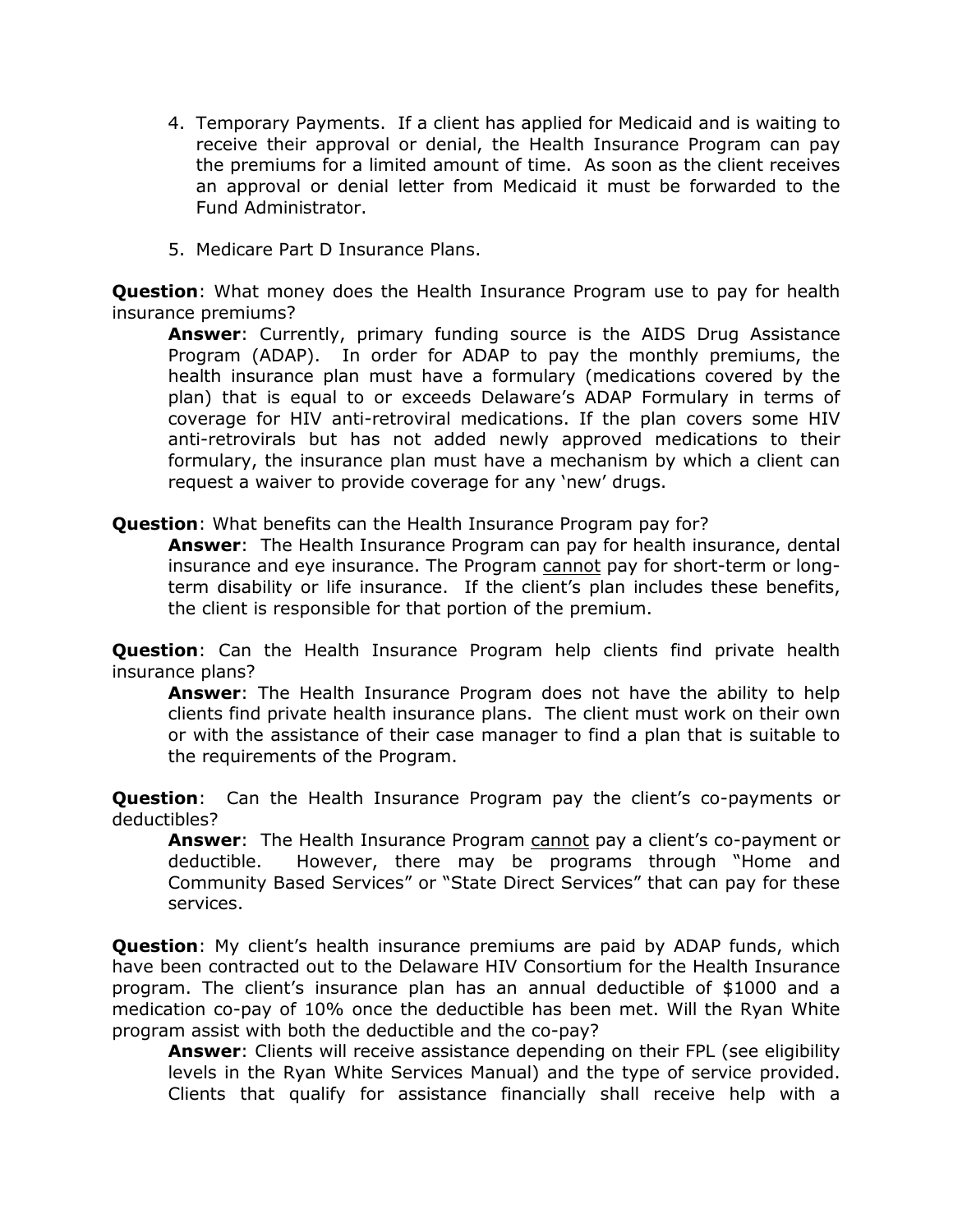deductible cost when the service provided is traditionally reimbursable by the Ryan White Title II program. An example is a deductible towards the cost of a chest X-ray. This expense can be paid with state direct funds. A deductible in the form of fees for an outpatient endoscopy will not be paid with Ryan White funds. A deductible towards the cost of a prescription, which is listed on the ADAP formulary, will be paid using ADAP funds, while that of a medication not on the formulary, such as Viagra, won't be paid. Co-pays will be handled the same way.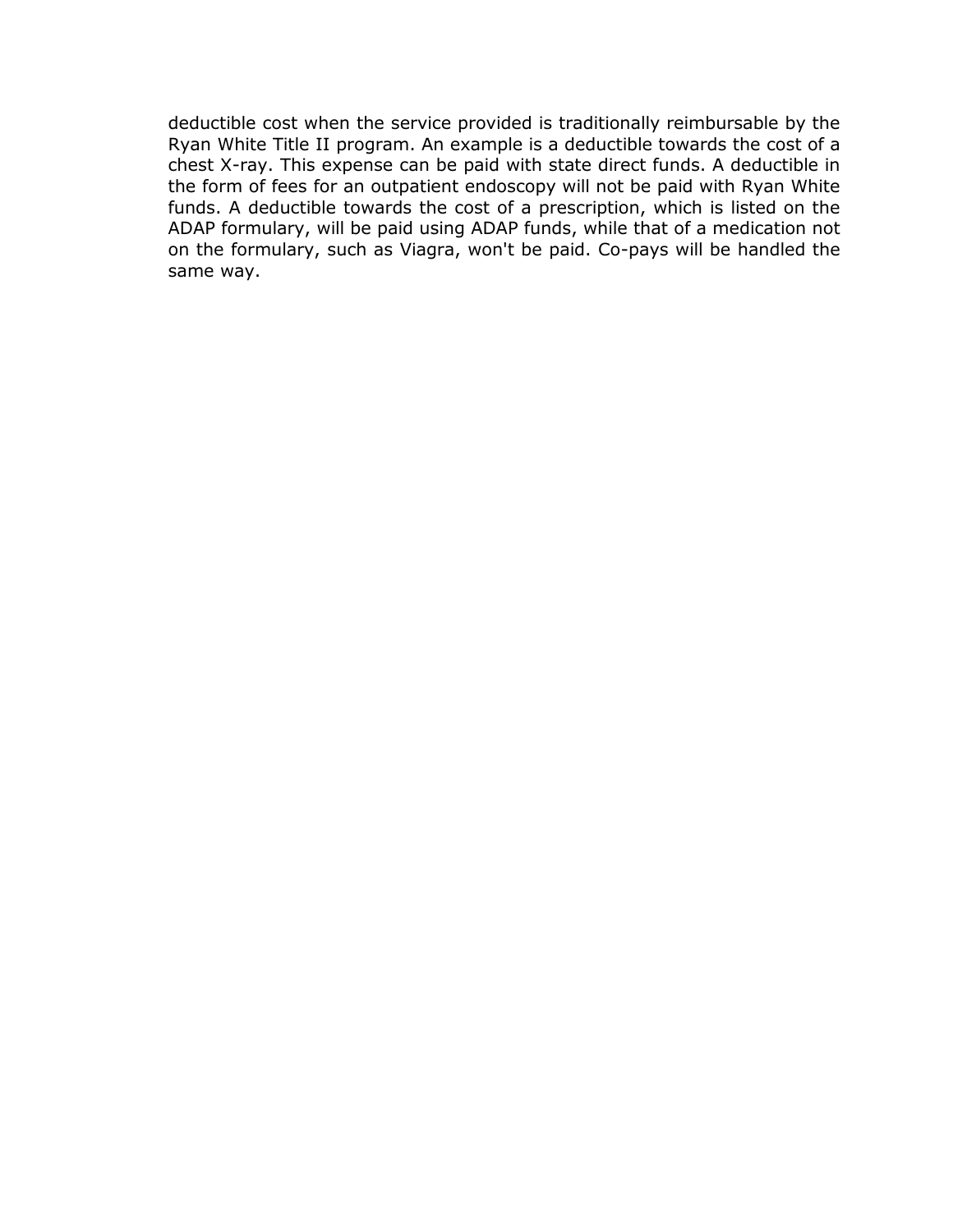#### **HOME AND COMMUNITY BASED SERVICES**

*HRSA Definition: The provision of skilled health services furnished to the individual in the individual's home based on a written plan of care established by a case management team that includes appropriate health care professionals. Services include durable medical equipment; home health aide services and personal care services in the home; day treatment or other partial hospitalization services; home intravenenous and aerosolized drug therapy (including prescription drugs administered as part of such therapy); routine diagnostics testing administered in the home; and appropriate mental health, developmental, and rehabilitation services. Inpatient hospitals services, nursing home and other long-term care facilitates and NOT included*.

Delaware's program pays for such services as home health nursing, aide care, homemaker care, ambulatory services (such as outpatient medical services), durable medical equipment, and other homebound support service needed by HIV infected persons in order to function well in their home.

NOTE: Medicaid Waiver clients are not eligible for this service paid for with Ryan White funds, unless Medicaid does not cover the specific service requested.

| <b>Individual/Family</b><br>Income:<br><b>Annual Gross Income</b> | Per<br><b>Service</b><br><b>Charge</b> | <b>Total</b><br><b>Allowable</b><br><b>Charges</b> |
|-------------------------------------------------------------------|----------------------------------------|----------------------------------------------------|
| to 300% of FPL<br>0                                               | No Charge                              | No Charge                                          |
| 301 to 400% of FPL                                                | No Charge                              | No Charge                                          |

**Income Criteria**: Up to 400% of Federal Poverty Level (FPL)

**Cap**: \$750.00 per client per contract year

#### **Application Procedure:**

- The Case Manager must verify Ryan White eligibility after receiving client referral, and document in the case notes that this has been done.
- The Case Manager must verify that the client has not exceeded cap of \$750.00 for the year.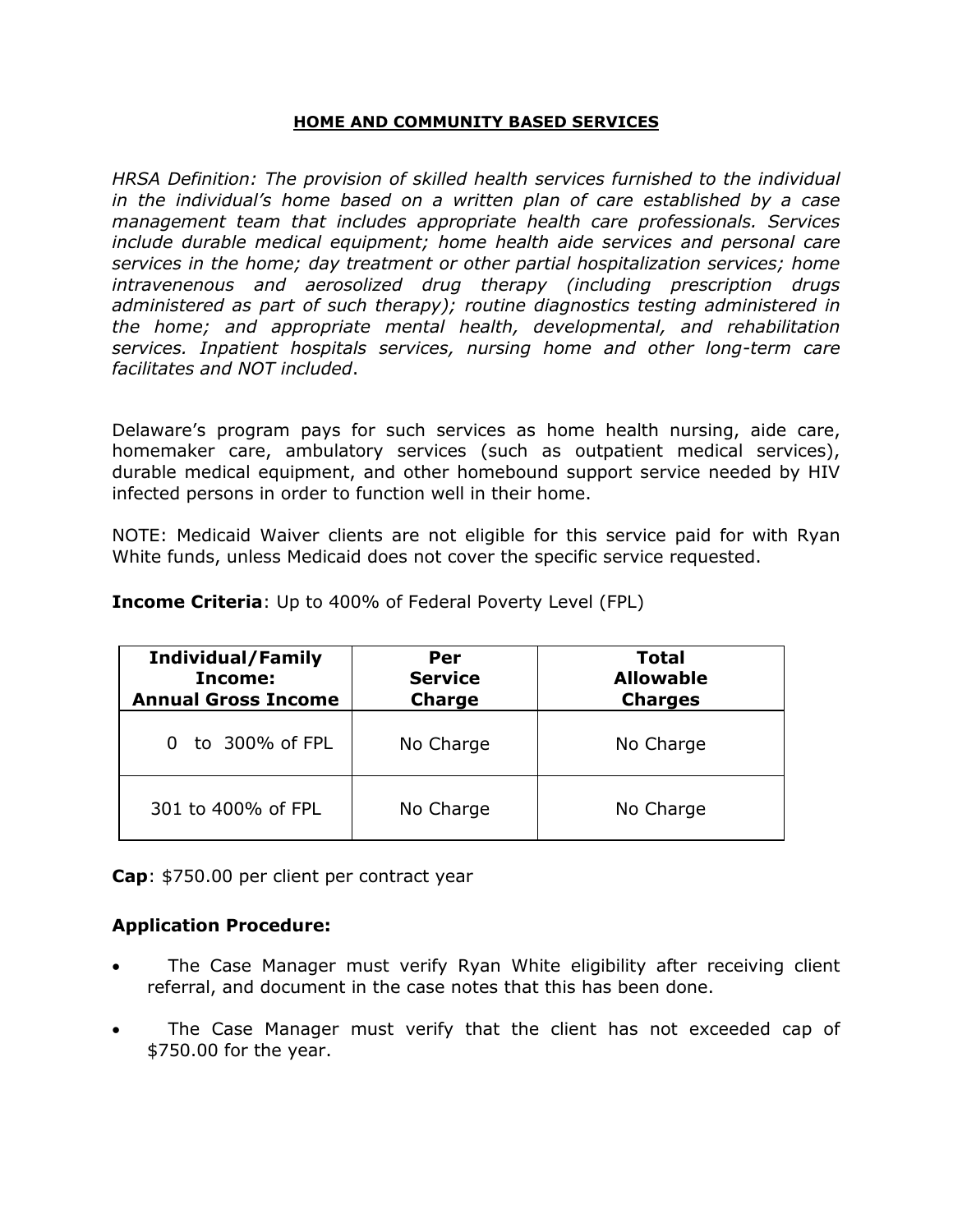- The Case Manager should submit a Pre-Authorization Request to the Ryan White Central Office using the Inter-Agency Referral Form. Any relevant estimates or specifications of the supplies needed should accompany the Inter-Agency Form.
- If the Pre-Authorization is approved and all the above is met, the Case Manager may order the service.

Often Medicaid clients are eligible for a service through Medicaid but are required to have a referral from their primary care provider to access this service through Medicaid. Ryan White Part B funds cannot pay for a service usually covered by Medicaid or its Managed Care Programs.

The Ryan White Program will pay for what is medically necessary. If clients would like to have additional services (not medically necessary) or upgraded products, then they are responsible for the difference in cost between what is necessary and what is desired.

## **Ordering Service:**

A wide variety of services and supplies are covered in this Service Category. Most of the ordering and billing for these items must be addressed on a case-by-case basis with the Case Manager, the Service or Supply Provider, and the Ryan White Central Office.

 If it is a medical supply that is being ordered, and if that medical supply is available through a currently-approved vendor (such as a pharmacy), the request can be handled through the ADAP Pharmacy Benefits Manager.

## **Billing:**

- The Support Staff at the Central Office receive invoices/bills from Service Providers or the Case Manager. Client's eligibility is verified to be current. All bills must be the original bill; copies and faxed invoices will not be accepted.
- All invoices/bills require the following information: client's name, date of birth, address, and date of service. The service provider name, mailing address and E.I. number are also necessary. Invoices/bills with incomplete information are retuned to the person that submitted the respective bill. Statements with only balance due (i.e., with no service description, no dates of service and no breakdown of charges) will be returned.
- All questions related to the invoice/bill will be referred to the Service Provider. The Ryan White Administrator or Director will resolve complicated cases.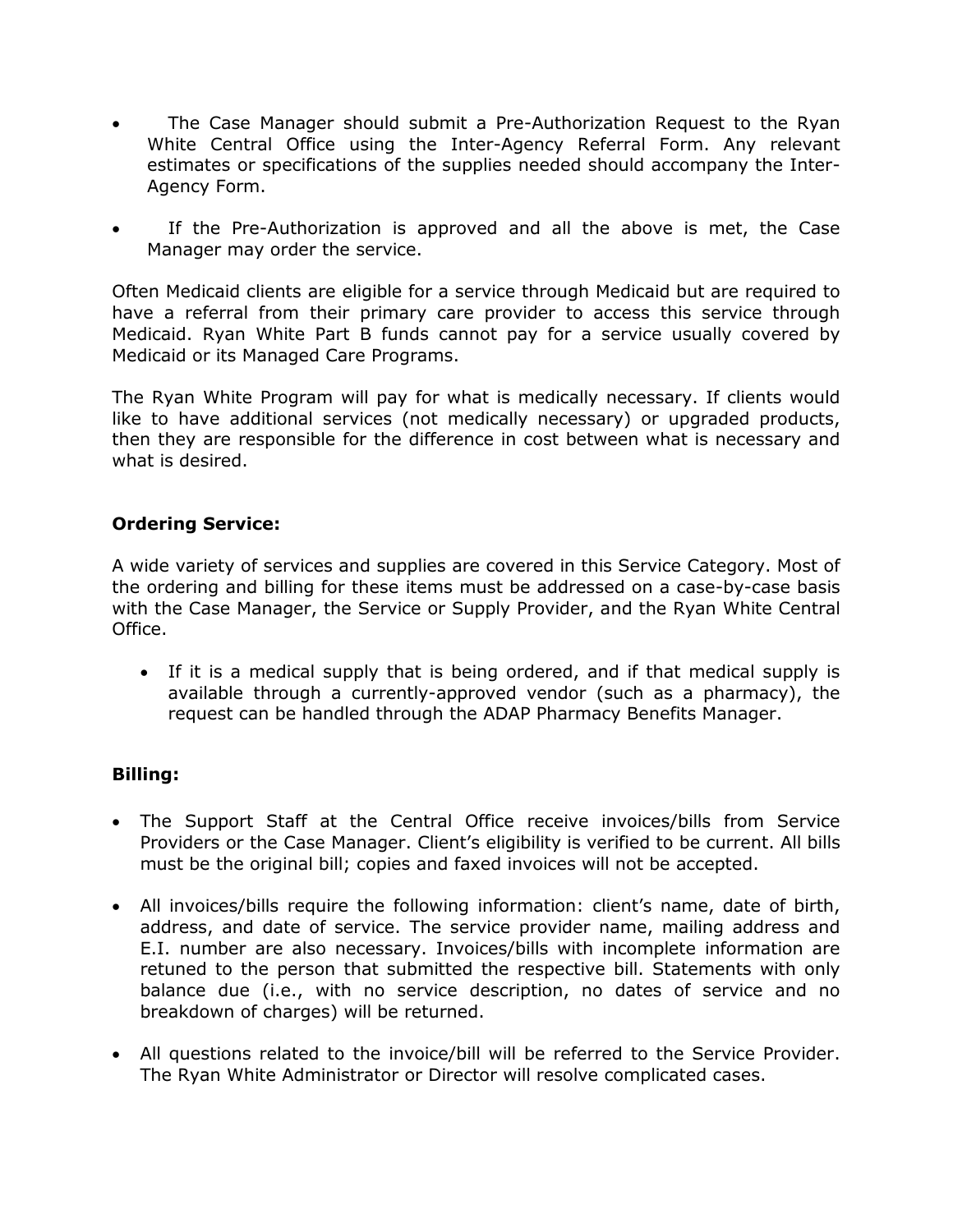- Changes made to the bill have to be signed and dated.
- As a means of monitoring receipt of services, statement of paid bills will be sent to the clients and copied to the Case Managers in October and May. Clients and/or case managers will have one month to report any discrepancies.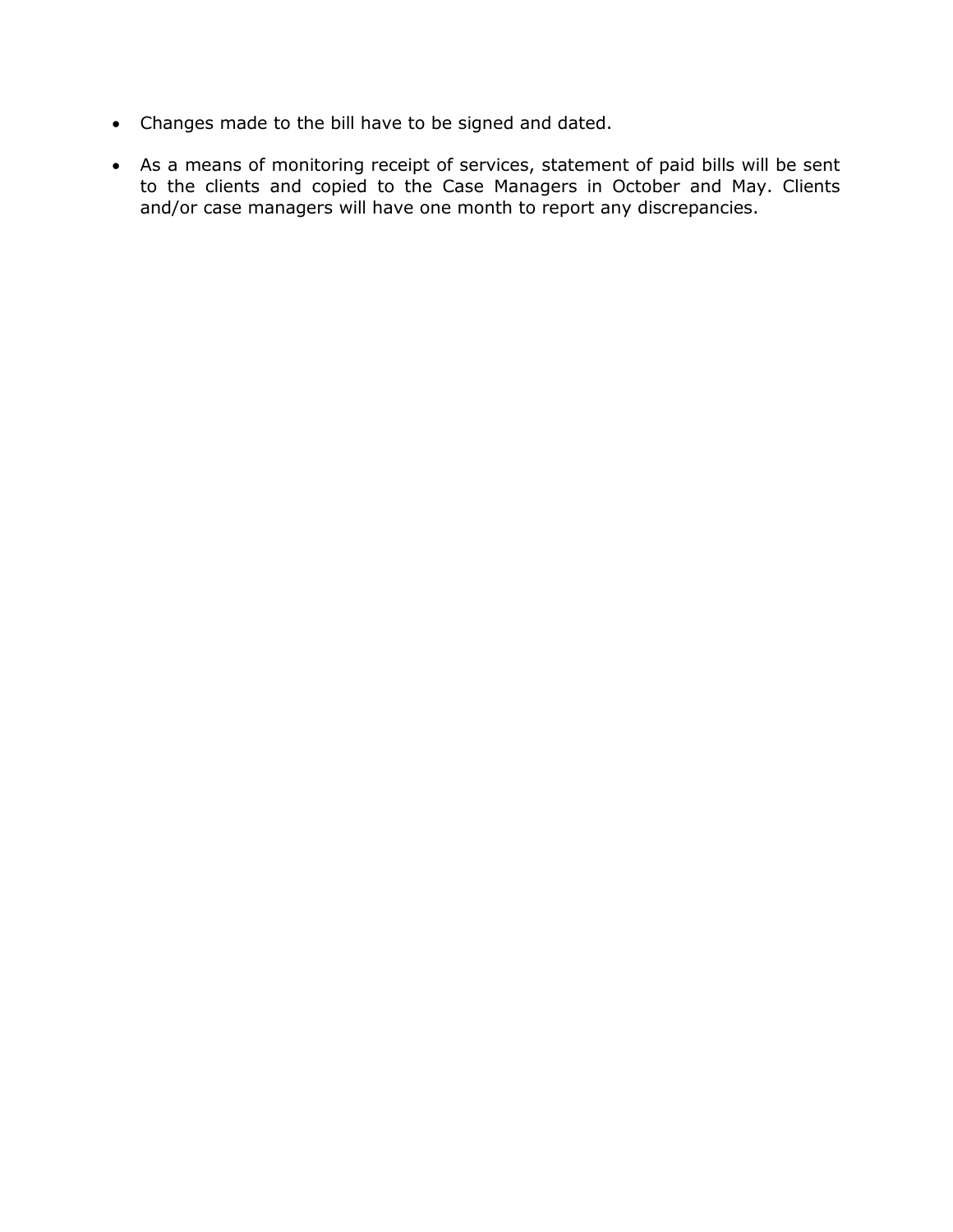#### **HOUSING ASSISTANCE**

Housing Assistance as funded by Delaware's Ryan White Part B Program is provided in a number of different ways. Sometimes it takes the form of episodic payments towards a client's rent or utility bills (traditionally thought of as "Emergency Financial Assistance" or EFA). At other times, it provides financial support for rental vouchers, when used in conjunction with Housing Opportunities for Persons with AIDS (HOPWA) dollars. However it is provided, this service seeks to stabilize the housing situation for clients so that they will be better able to participate in the management of their HIV disease.

#### **EPISODIC ASSISTANCE**

*HRSA Definition of Emergency Financial Assistance: The provision of short-term payments to agencies or the establishment of voucher programs to assist with emergency expenses related to essential utilities, housing, food (including groceries, food vouchers and food stamps) and medication when other resources are not available.*

Delaware's Ryan White Program focuses its EFA and housing dollars on housing costs, specifically rent and utility expenses. Priority is given to rent and utility payments, but in special situations the funds may be used to pay for emergency shelter for clients in crisis. These funds are only available for emergency situations and not for regular on-going hardship. The purpose of these dollars is to prevent clients from becoming homeless. They were never meant to completely eliminate chronic or longstanding debts. Typically clients facing eviction have been delinquent in their rent payments for several months, and the action plan to resolve the debt involves a number of community resources. The Ryan White dollars can only be used to pay the last month of rent that is due, within the parameters of the program.

In Delaware's Program, payments for utilities are reported to the federal government as "Emergency Financial Assistance", while episodic payments for rent are reported as "Housing Services".

Emergency Financial Assistance funds may be accessed for a client when it has been determined that no other source of funds is available to provide needed assistance.

**Income Criteria**: Up to 200% of the Federal Poverty Level (FPL)

| <b>Individual/Family</b><br><b>Income: Annual</b><br><b>Gross Income</b> | <b>Per Service Charge</b> | <b>Total Allowable</b><br><b>Charges</b> |
|--------------------------------------------------------------------------|---------------------------|------------------------------------------|
| 0 to 200% of FPL                                                         | No charge                 | No charge                                |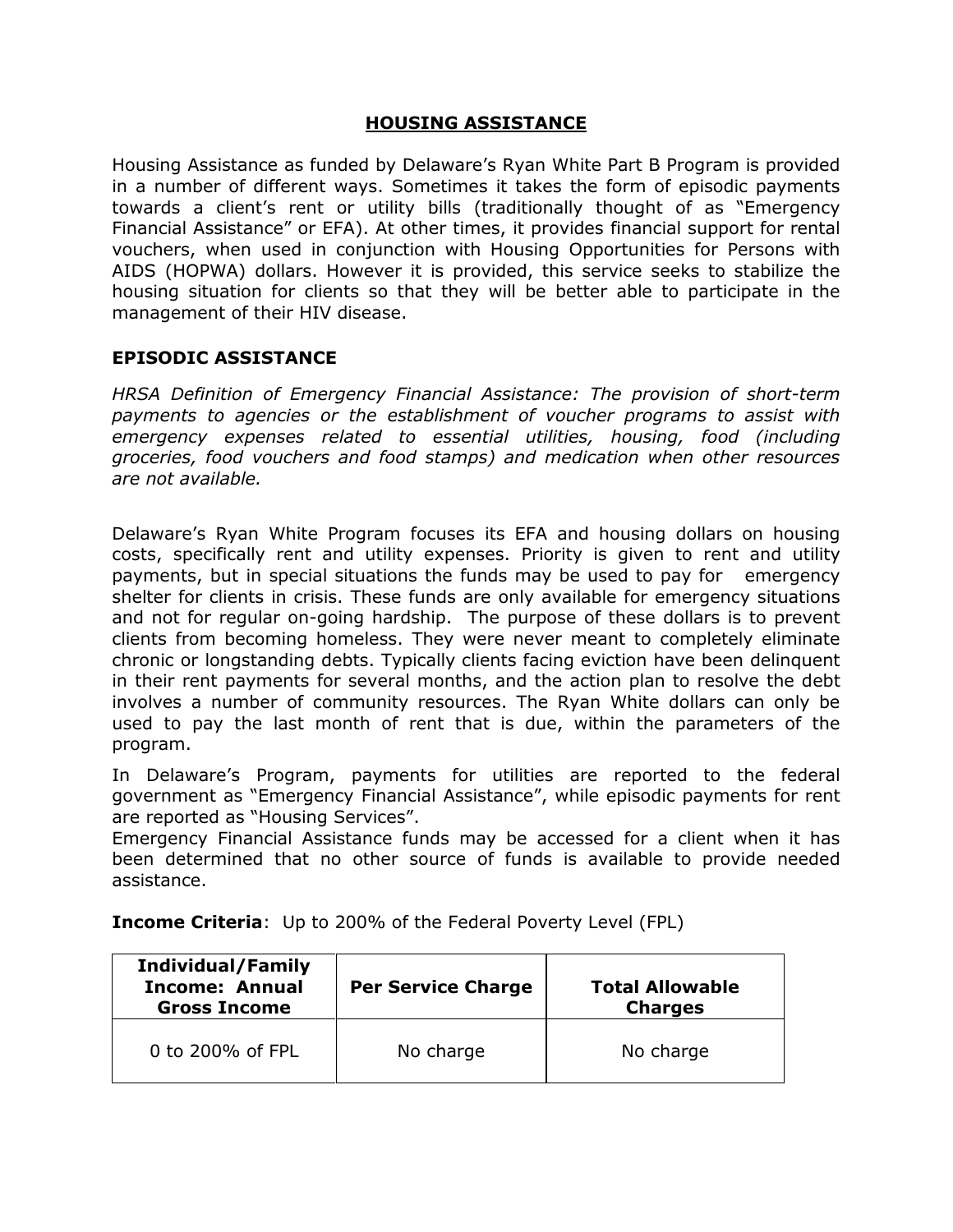#### **Caps on Allowed Services**:

Emergency Financial Assistance Programs can provide no more than \$500.00 of financial assistance to an individual client during a single request for assistance. A single request is defined as the consideration of one or more bills for rent, utilities or emergency shelters, which are submitted to the EFA Provider for processing on the same, processed simultaneously, and for which payment to appropriate vendors occur on the same date.

Furthermore, no client can receive financial assistance more frequently than once in any ninety-day period (that is, a request will not be funded with Ryan White Part B dollars if the client received Ryan White EFA in the ninety days prior to the date of the new request being considered).

In addition, the EFA Provider will ensure that no client will receive more than \$1,000.00 of financial assistance during the course of the Delaware's Ryan White fiscal year (April 1<sup>st</sup> of one year through March  $31<sup>st</sup>$  of the following year).

PLEASE NOTE THAT THESE CAPS MAY BE MODIFIED IN ANY GIVEN GRANT YEAR, IF PROGRAM FUNDING ALLOWS. Please contact your local Service Provider for information about the caps currently in effect.

HIV/AIDS Medical Case Managers and the EFA Provider are expected to provide adequate documentation that a reasonable number of funding sources were investigated before the client accesses Ryan White Financial Assistance funds. Case managers can help in that work by following these guidelines:

- Identify --- and use --- other community resources for financial assistance. Remember, the Ryan White Program is considered to be "the payer of last resort". The EFA Request Forms ask case managers to list two other resources that were investigated as possible payers of the debt. Case managers should make those two choices count! Case Managers should NOT contact resources that they know would not even consider the type of bill to be paid, resources that are always "out of fund", and so on. Furthermore, if those resources can provide assistance but cannot pay the entire debt, that assistance should be utilized on the client's behalf.
- Case Managers should encourage their clients to make partial payments on their own debits, whenever possible and in whatever amount possible. An empowering model of case management should promote the active participation of clients in meeting their own needs (i.e., "a hand-up, not a hand-out".) Even a small payment by a client, when multiplied by the number of clients using EFA programs, will lessen the demand on the Ryan White Part B dollars.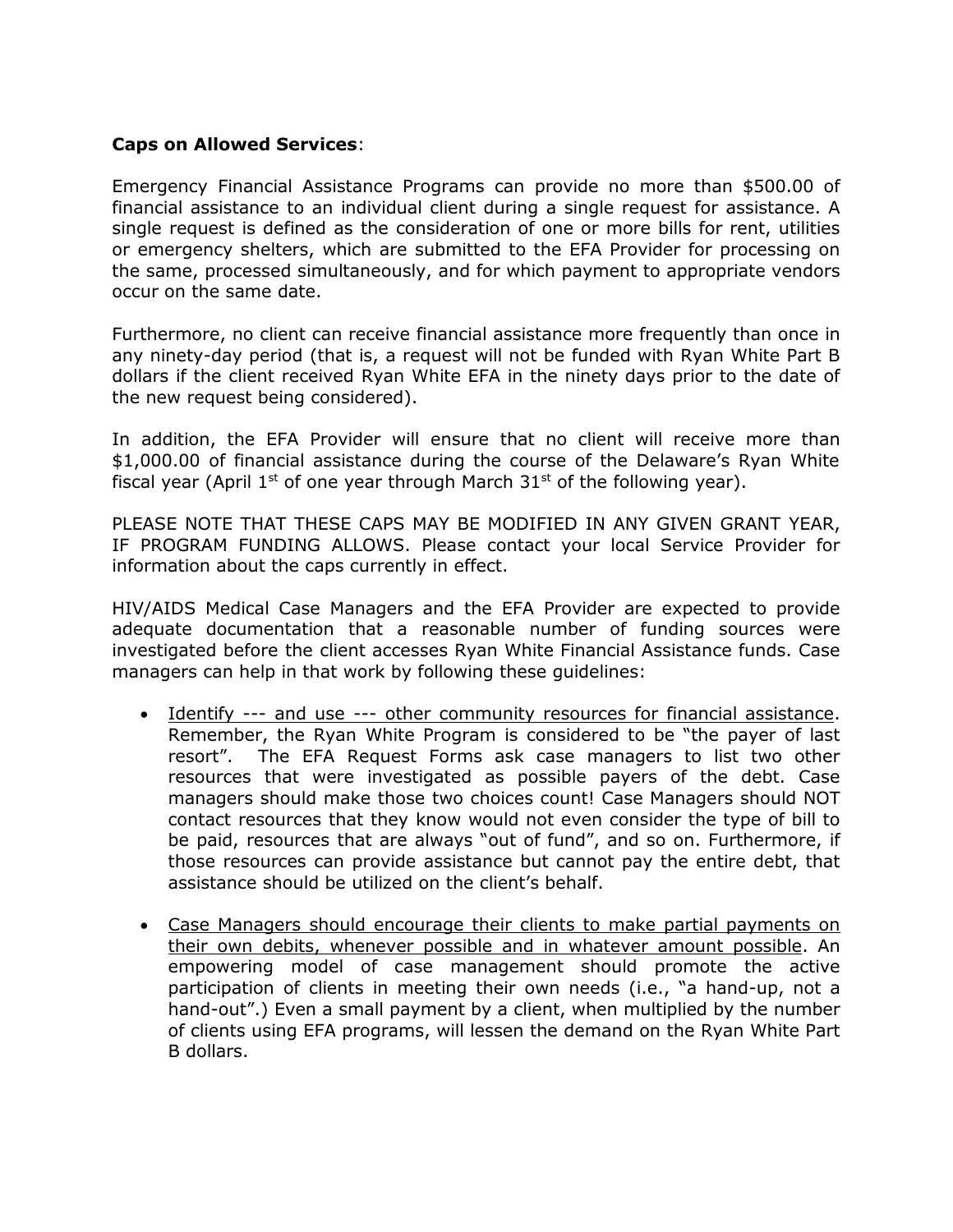• Remember that the caps for EFA assistance do not constitute a quarantee of funding. The caps control the maximums allowed; they do not set a minimum. The Ryan White Part B Program does not prohibit an EFA Provider from paying less than that amount, even if the request is reasonable and appropriate. The EFA Providers are trying to use limited resources as wisely as possible.

# **Application Procedure:**

- The Case Manager must verify Ryan White eligibility, and eligibility for this service, financial status, and document in the case notes that this has been done;
- Determine that client regularly has sufficient income to sustain the needed service on a month to month basis;
- Verify that client has not exceeded the service cap for the year;
- Obtain copy of invoice (bill) or statement. The Case Manager may verify cost of service with vendor by phone but must document this information in the case notes and on the request form;
- If the request is for rent assistance, a copy of the client's current lease must accompany the application form.
- Case Manager submits an emergency financial assistance application to the agency that is responsible for Ryan White emergency financial assistance in the county where the client lives.
- Emergency Assistance payments are made to a company or landlord. Payments may not be made directly to the client and members of the client's family.

## **Other Restrictions for Use of Emergency Assistance Funds:**

- Payments from Emergency Assistance funds are to be made directly to the service provider. No payments will be made directly to the client or a member of the client's immediate family. "Immediate family" is defined as a parent, parentin-law, spouse, sibling, child, or child-in-law of the client for whom the financial assistance request is being considered.
- Ryan White funds may not be used for funeral, burial, cremation, or related expenses;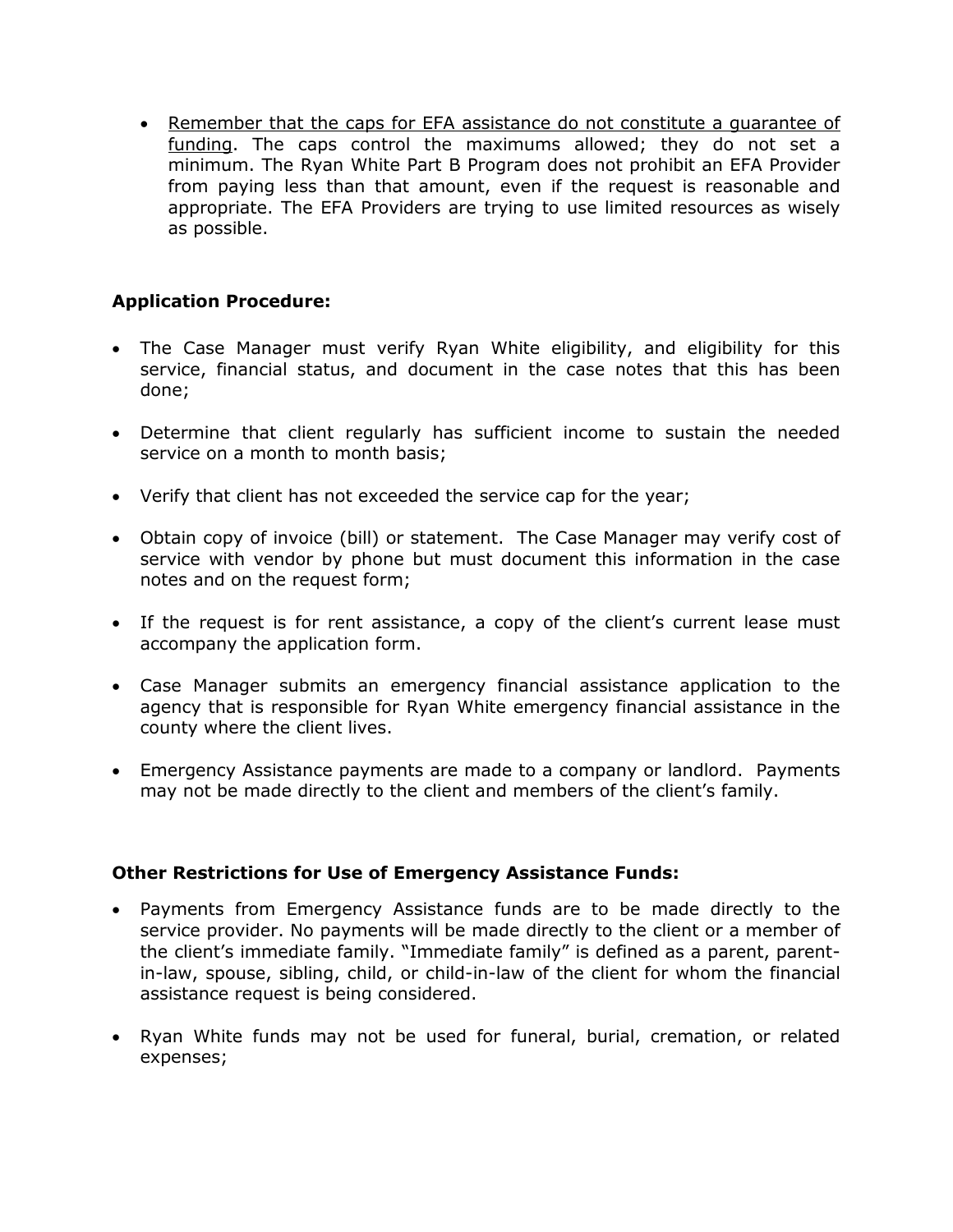- Ryan White funds may not be used for payment of mortgages on privately owned residential property and/or privately owned or occupied residential property;
- Ryan White funds may not be used for direct maintenance expenses (such as, fuel, oil, tires, repairs) of a privately owned vehicle or any other costs associated with a vehicle, such as a lease or loan payments, insurance, or license and registration fees. Mileage reimbursement programs to pay actual mileage that enables individuals to travel to needed medical or other support services may be supported with Ryan White Part A or Part B funds (see Transportation);
- Ryan White funds may not be used to pay local or state personal property taxes (for residential property, private automobiles, or any other personal property against which taxes may be levied);
- Ryan White funds may not be used to pay for pet food or pet products.
- Ryan White dollars for Financial Assistance cannot be used to make rent payments that are in arrears, nor can it be used to pay for late charges or other fees. For the purposes of this program, rent payments that were due within the thirty (30) days prior to the EFA request is not considered to be "in arrears" and may be considered for payment.
- Clients receiving rent assistance through the Delaware HIV Consortium's Housing Programs cannot receive additional assistance for rent or utilities using Ryan White Part B funds through its Emergency Financial Assistance programs. However, the EFA Providers may provide emergency financial assistance to those clients using dollars from other funding streams, if they choose to do so.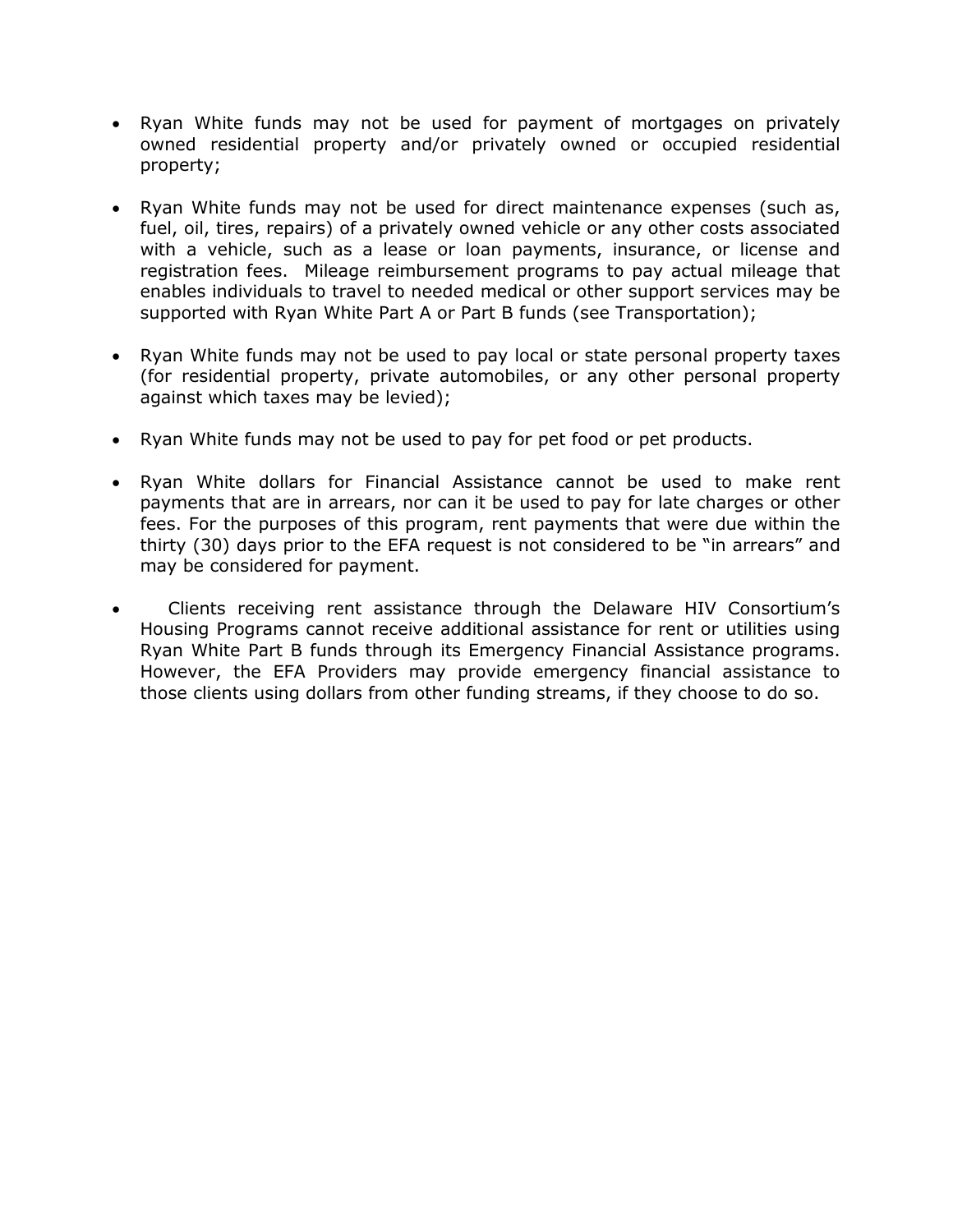## **RENTAL VOUCHERS**

Since 1998, the Delaware HIV Consortium has administered a statewide federally funded tenant based rental assistance program for low-income individuals living with HIV/AIDS and their families, serving approximately 150 households per year. Clients are referred to the program by medical case management agencies throughout the state that specialize in services for persons living with HIV/AIDS. The program provides rent subsidies that are based on total household income and housing costs, using HUD Fair Market Rents as a guideline. All assisted households must have incomes that fall within HUD low-to-moderate income limits. Assisted households spend 30 percent of their income on housing costs, including rent and utilities, while the rental assistance program pays the difference to private landlords throughout the state on a monthly basis. Housing units must meet federal Housing Quality Standards and pass pre-rental and annual inspections.

This program is mainly funded by federal grants from HOPWA (Housing Opportunities for Persons With AIDS), that are awarded to the Delaware HIV Consortium from the City of Wilmington and the Delaware State Housing Authority, and Ryan White Part B funds that are awarded from the State of Delaware Division of Public Health. The goal of the Consortium's tenant based rental assistance program is to provide a stable housing environment with access to medical care and support services for low-income persons living with HIV/AIDS in order to promote overall stability and wellness.

**More detailed information about this program can be obtained by contacting the Delaware HIV Consortium at (302) 654-5471.**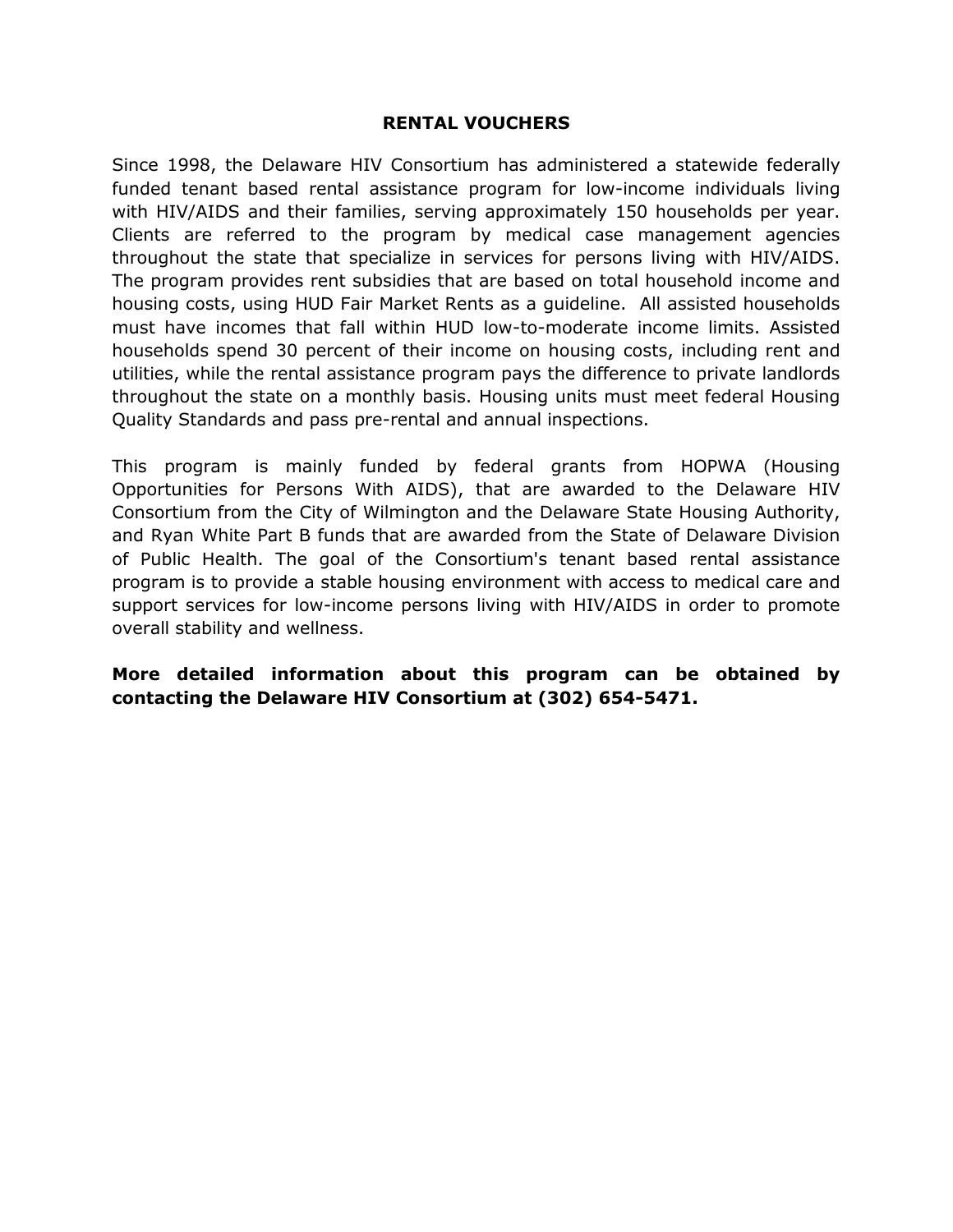## **MENTAL WELLNESS COUNSELING**

*HRSA Definition of Mental Health Services: Psychological and psychiatric treatment and counseling services offered to individuals with a diagnosed mental illness, conducted in a group or individual setting, and provided by a mental health professional licensed or authorized with thin the State to render such services. This typically includes psychiatrists, psychologists, and licensed clinical social workers.*

Delaware's program for mental wellness counseling includes psychological and psychiatric treatment and counseling for individuals, provided by a licensed mental health professional authorized in the state of Delaware, including psychiatrists, psychologists, social workers and counselors. Pastoral counseling services are not included in this program.

Any Ryan White eligible client may receive services from a licensed and accredited mental wellness provider. This provider can either be a private practitioner or an agency providing Mental Wellness Counseling services, as long as the Consortium has enrolled them as an approved provider in the program. Since the Ryan White Program is considered to be "the payer of last resort", the costs for mental health services should be submitted to and reimbursed by a client's insurance company, if appropriate, before the Ryan White Program will cover any costs for service that were not reimbursed. Clients with private medical insurance, which covers mental wellness counseling, are ineligible for Ryan White service co-payments.

The Wilmington HIV Wellness Clinic has psychiatric / psychological services available to supplement their medication delivery service. The Georgetown and Kent Clinics provide mental health professionals to assess and assist clients. The Wellness Clinics also provide evaluations for psychiatric medications. If a client is on psychiatric medications and needs appointments with a psychiatrist who can assess the use of the medications, then the client should see a doctor at the HIV Wellness Clinics. Ryan White Part B dollars through this program will not be spent on psychiatric medication evaluations.

| <b>Individual/Family</b><br>Income:<br><b>Annual Gross Income</b> | Per<br><b>Service</b><br>Charge | Total<br><b>Allowable</b><br><b>Charges</b> |
|-------------------------------------------------------------------|---------------------------------|---------------------------------------------|
| 0 to 300% of FPL                                                  | No Charge                       | No Charge                                   |
| 301 to 400% of FPL                                                | 5% of service cost              | Up to 5% of<br>annual gross income          |

**Income Criteria**: Up to 400% of the federal poverty level (FPL).

**Caps on Allowed Services:** 26 sessions per contract year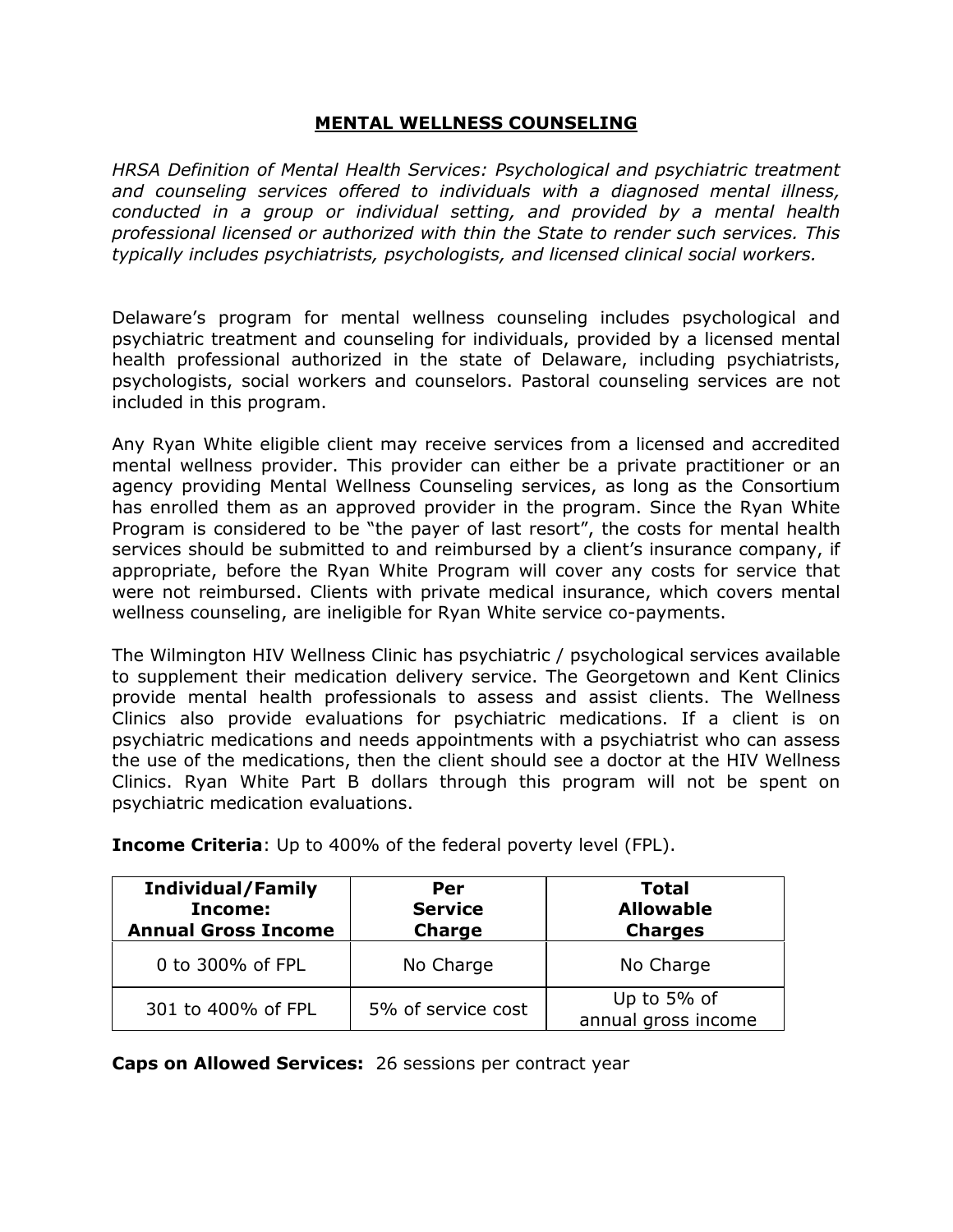# **Maximum amount per each individual Service Unit**: Up to \$75.00

# **Application Procedure:**

- Case Manager must verify Ryan White eligibility, and document it in the client's care plan;
- The Case Manager must verify that the client has not exceeded 26 sessions per contract year;
- The Case Manager will determine the client co-pay, if applicable;
- The Case Manager and the client will choose a licensed, accredited service provider from the provider list distributed by the Consortium. If the client wishes to see a service provider not currently enrolled with the Consortium, the Case Manager and/or client must advise the provider to send copies of their professional license and accreditation to the Consortium for approval.
- If all the above are met, order service.

**Note**: Medicaid Managed Care clients are not eligible for private therapy paid for with Ryan White CARE Part B funds. Instead, this service is available through their Medicaid Managed Care Provider.

# **Ordering Service:**

Case Managers may order this service after completing the above process. In addition, Case Managers should do the following:

- For approval, submit Fee For Service Pre-Authorization Form to the Delaware HIV Consortium. Be sure to complete all demographic information.
- If the service is approved, a written notification will be sent to the case manager. The notification will include an Authorization Code for that block of services. The Authorization Code is comprised of the Authorization Date (first 6 digits) and the Authorization Number (last 2 digits).
	- After receiving the approval notification, complete the Fee For Service Authorization Form. This form is available in duplicate. Be sure to note the Authorization Code in the appropriate space.
	- Retain the original copy for the client's file.
	- Mail the second copy to the service provider within 5 days of the Authorization Date. The client is responsible for initiating contact with the provider.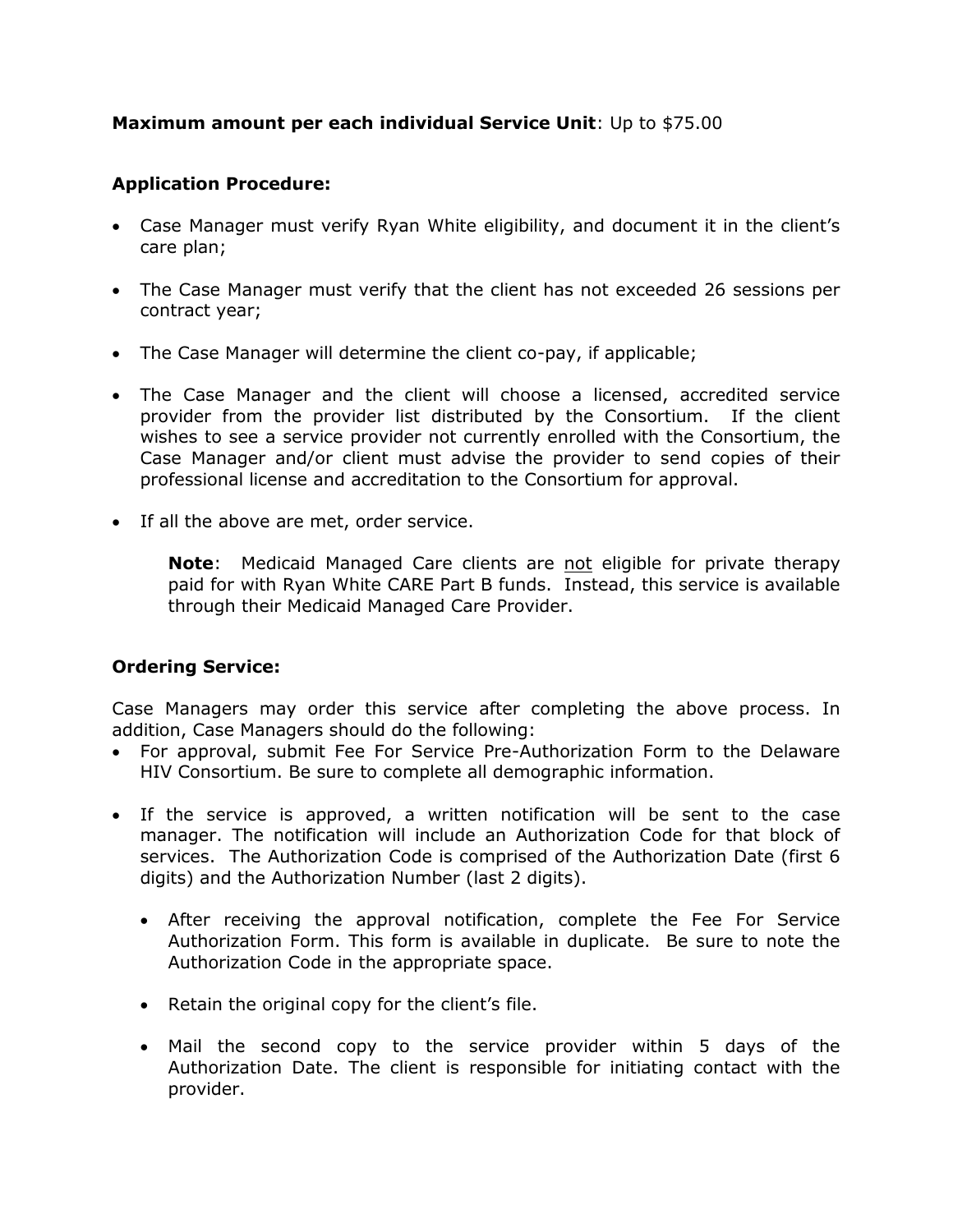Advise the service provider of the maximum amount paid by the Consortium for services rendered.

# **Billing:**

Once a certified and licensed vendor or contractor has provided service, the vendor will submit a bill directly to the Delaware HIV Consortium. The invoice must contain:

- the name and address of the provider of service,
- the client ID
- the date(s) that the service was provided and type of service provided,
- the Authorization Code (found on the completed Authorization Form), and
- the cost of the service, showing any client co-pay (if applicable).

The Delaware HIV Consortium will review the bill, verify service (if necessary) and send payment for services.

**Note**: If the payment required by the provider exceeds the maximum amount allowed by the Consortium, the client or the Service Provider will be responsible for the difference.

# **Closing a Referral:**

If the client no longer wants or needs the service, and if there remains unused sessions in the block of pre-approved sessions, the Case Manager must initiate contact with the HIV Supportive Services Coordinator at the Consortium and the Service Provider. Contact can be made by telephone or email. When the Case Manager contacts the above parties to close a referral, the following information must be given:

- date of closing,
- reason for closing, and
- last date that service was received by the client (if known).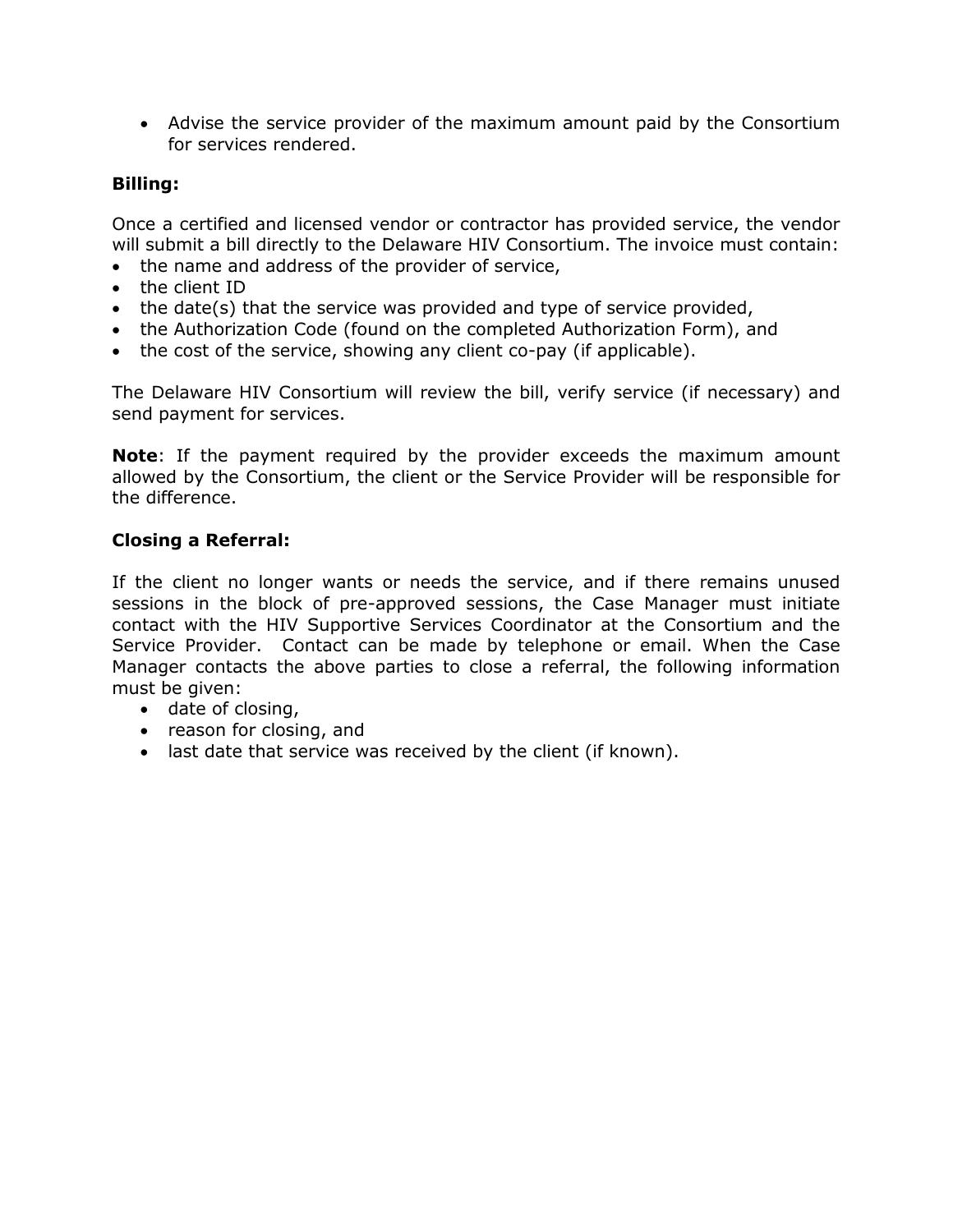## **NUTRITIONAL COUNSELING**

*HRSA Definition of Medical Nutrition Therapy: The provision of nutrition education and/or counseling by a licensed registered dietitian outside of a primary care visit.* 

In Delaware's program, Registered Dieticians offer nutritional counseling in-home or in the field. This service is available for clients with a documented nutritional need. In order to access these services, written acknowledgement by the client's primary health care provider (physician, nurse practitioner, physician's assistant) in the form of a prescription for counseling is required.

| <b>Individual/Family</b><br>Income:<br><b>Annual Gross Income</b> | Per<br><b>Service</b><br><b>Charge</b> | Total<br><b>Allowable</b><br><b>Charges</b> |
|-------------------------------------------------------------------|----------------------------------------|---------------------------------------------|
| 0 to 300% of FPL                                                  | No Charge                              | No Charge                                   |
| 301 to 400% of FPL                                                | 5% of service cost                     | Up to 5% of<br>annual gross income          |

**Income Criteria**: Up to 400% of the Federal Poverty Level (FPL)

**Cap**: \$300.00 or 4 counseling sessions per contract year, whichever is less

# **Application Procedure:**

In order to access these services, written acknowledgement by the client's primary health care provider (physician, nurse practitioner, physician's assistant) in the form of a prescription for nutritional counseling is required.

- Case Manager must verify Ryan White eligibility, and document it in the client's care plan;
- The Case Manager must verify that the client has not exceeded the Cap for the contract year. The Case Manager may order additional sessions if it is determined to be necessary, is included as part of the Care Plan, and if funds are available through the Delaware HIV Consortium;
- The Case Manager must determine client co-pay, if applicable;
- The Case Manager must verify provider's certification status in Delaware. This verification can be done by referring to the current list of Ryan White approved Service Providers or by calling the Delaware HIV Consortium. All provider certifications must be current for the service to be covered in this program.
- If all the above are met, order service.

**Note:** Medicaid Managed Care clients are eligible for nutritional counseling paid for through Ryan White Part B funds, provided the above information has been verified.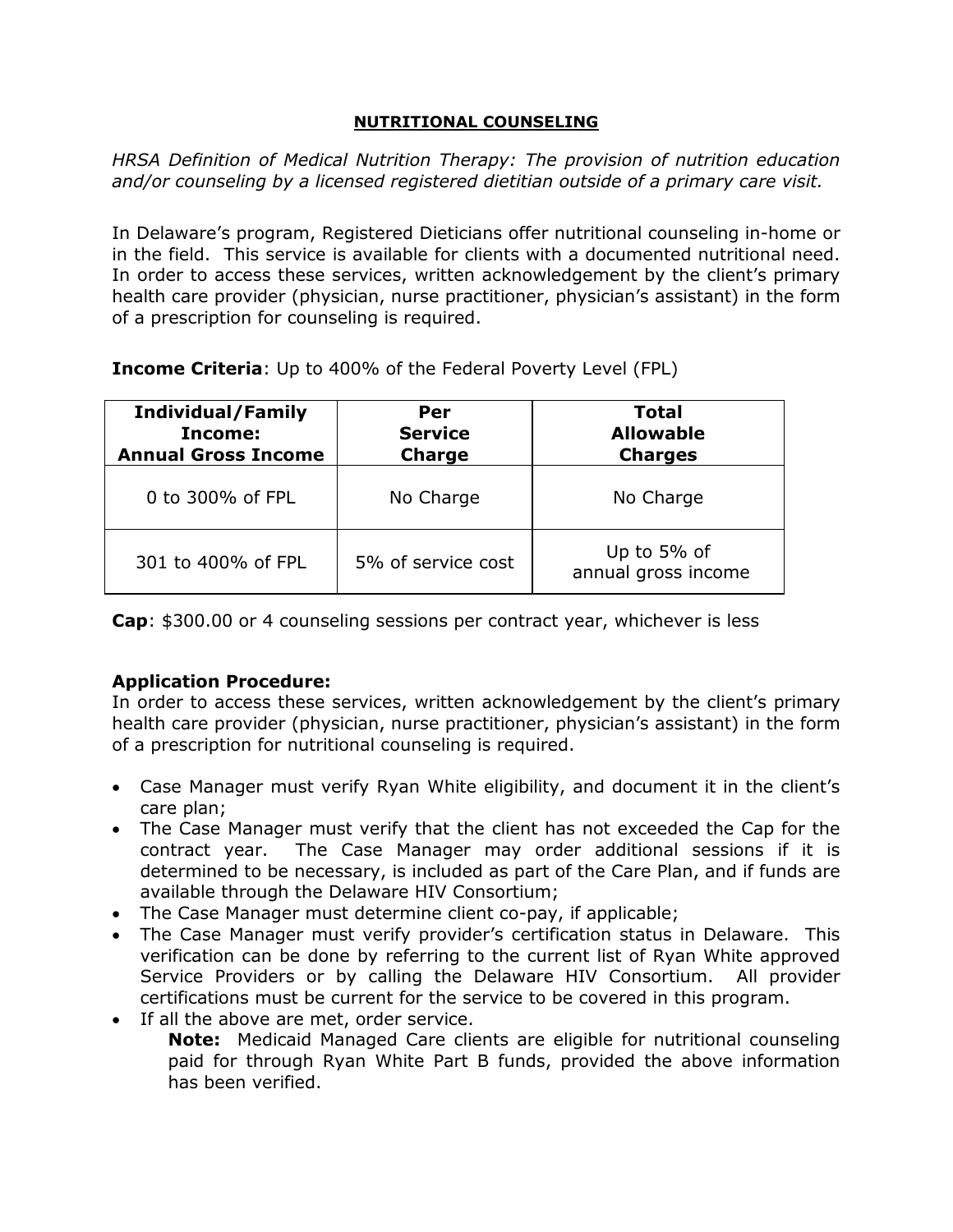# **Ordering Service:**

Case Managers may order this service after completing the above process. In addition, Case Managers should do the following:

- For approval, submit a Fee For Service Pre-Authorization Form, as well as a copy of the written acknowledge from the client's health care provider, to the Delaware HIV Consortium. Be sure to complete all demographic information.
- If the service is approved, a written notification will be sent to the case manager. The notification will include an Authorization Code for that block of services. The Authorization Code is comprised of the Authorization Date (first 6 digits) and the Authorization Number (the last 2 digits).
	- After receiving the approval notification, complete the Fee For Service Authorization Form. This form is available in duplicate. Be sure to note the Authorization Code in the appropriate space.
	- Retain the original copy for the client's file.
	- Mail the second copy to the service provider within 5 business days of the Authorization Date. The client is asked to initiate contact with the provider.
	- Advise service providers of the maximum amount paid by the Consortium for service rendered.

## **Billing:**

Once a certified and licensed vendor or contractor has provided service, the bill should be sent directly to the HIV Supportive Services Manager at the Delaware HIV Consortium. The invoice must contain:

- the name and address of the provider of service,
- the client ID
- the date(s) that the service was provided and type of service provided,
- the Authorization Code (found on the completed Authorization Form), and
- the cost of the service, showing any client co-pay (if applicable) .

The Delaware HIV Consortium will review the bill, verify service (if needed) and send payment for services.

**Note**: If the payment required by the provider exceeds the maximum amount allowed by the Consortium, the client or the Service Provider will be responsible for the difference.

# **Closing An Open Referral:**

If the client no longer wants or needs the service, and if there remains unused sessions in the block of pre-approved sessions, the Case Manager must initiate contact with the Delaware HIV Consortium and the Service Provider. Contact can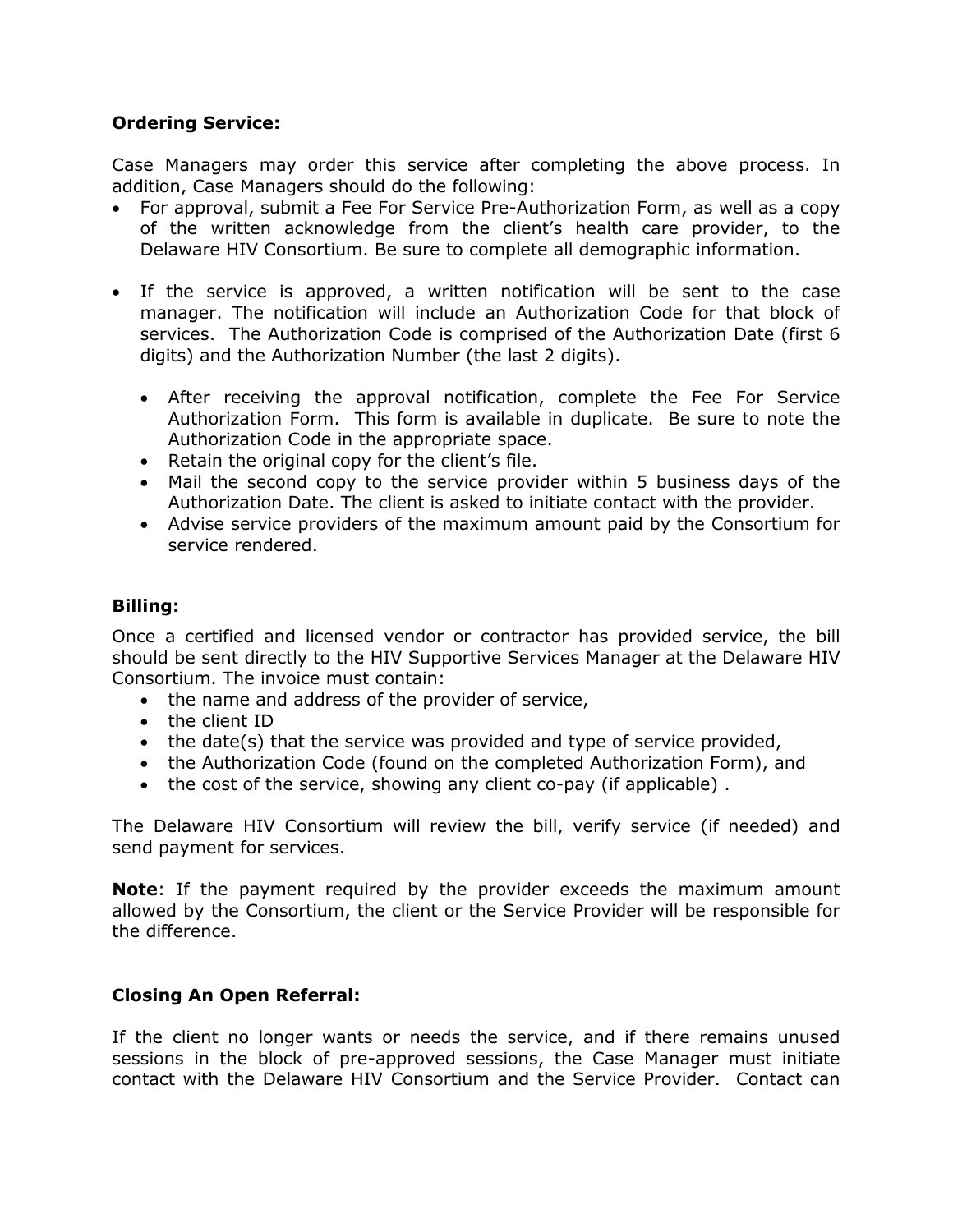be made by telephone, email or fax. When the Case Manager contacts the above parties to close a referral, the following information must be given:

- date of closing,
- reason for closing, and
- last date that service was received by the client (if known).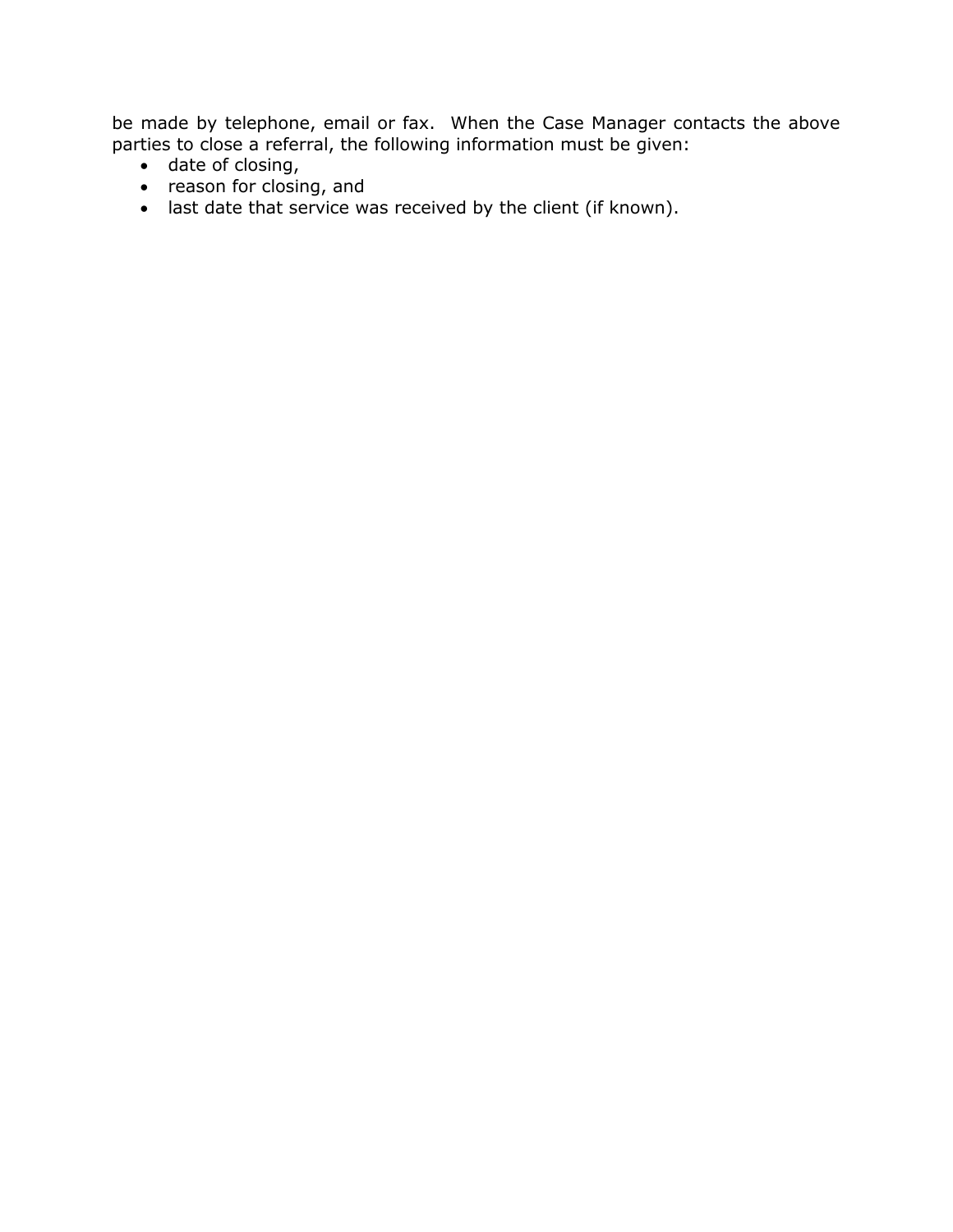# **State Direct Services**

State Direct Services (through the Division of Public Health) provides clients with a variety of services to improve their quality of life. These services include:

- Miscellaneous Services
	- Nutritional Supplements
		- Disposable Medical Supplies
		- Laboratory Costs at Lab Corp Laboratories
		- Insurance Co-Pays (for medical visits)
	- Eye Exams
	- Eyeglasses (no more than \$150.00 per contract year)
	- Dental Care (no more than \$500.00 per contract year)

# **Income Criteria:** Up to 400% of the Federal Poverty Level (FPL)

| <b>Individual/Family</b><br><b>Annual</b><br><b>Gross Income</b> | Per<br><b>Service</b><br><b>Charge</b> | <b>Total</b><br><b>Allowable</b><br><b>Charges</b> |
|------------------------------------------------------------------|----------------------------------------|----------------------------------------------------|
| 0 to 300% of FPL                                                 | No Charge                              | No Charge                                          |
| 301 to 400% of FPL                                               | No Charge                              | No Charge                                          |

**Service Cap:** \$750.00 per client per contract year for all State Direct Services combined (including eye care and dental services).

# **GENERAL SERVICES**

Nutritional Supplements include such products as "Ensure". In Kent and Sussex Counties, Ryan White Part C dollars may be available to pay for these items for clinic patients. If the supply is exhausted, the Case Manager can arrange for delivery from American Home Patient in Salisbury, MD. American Home Patient will arrange for direct billing to the case management agency (therefore, each case management agency should set up its own billing account). Staff members of the HIV Wellness Clinics may arrange this service for patients receiving medical care in their clinics. For non-clinic clients, the client or case manager must obtain a prescription from a private physician before the Ryan White Program will pay for the supplement.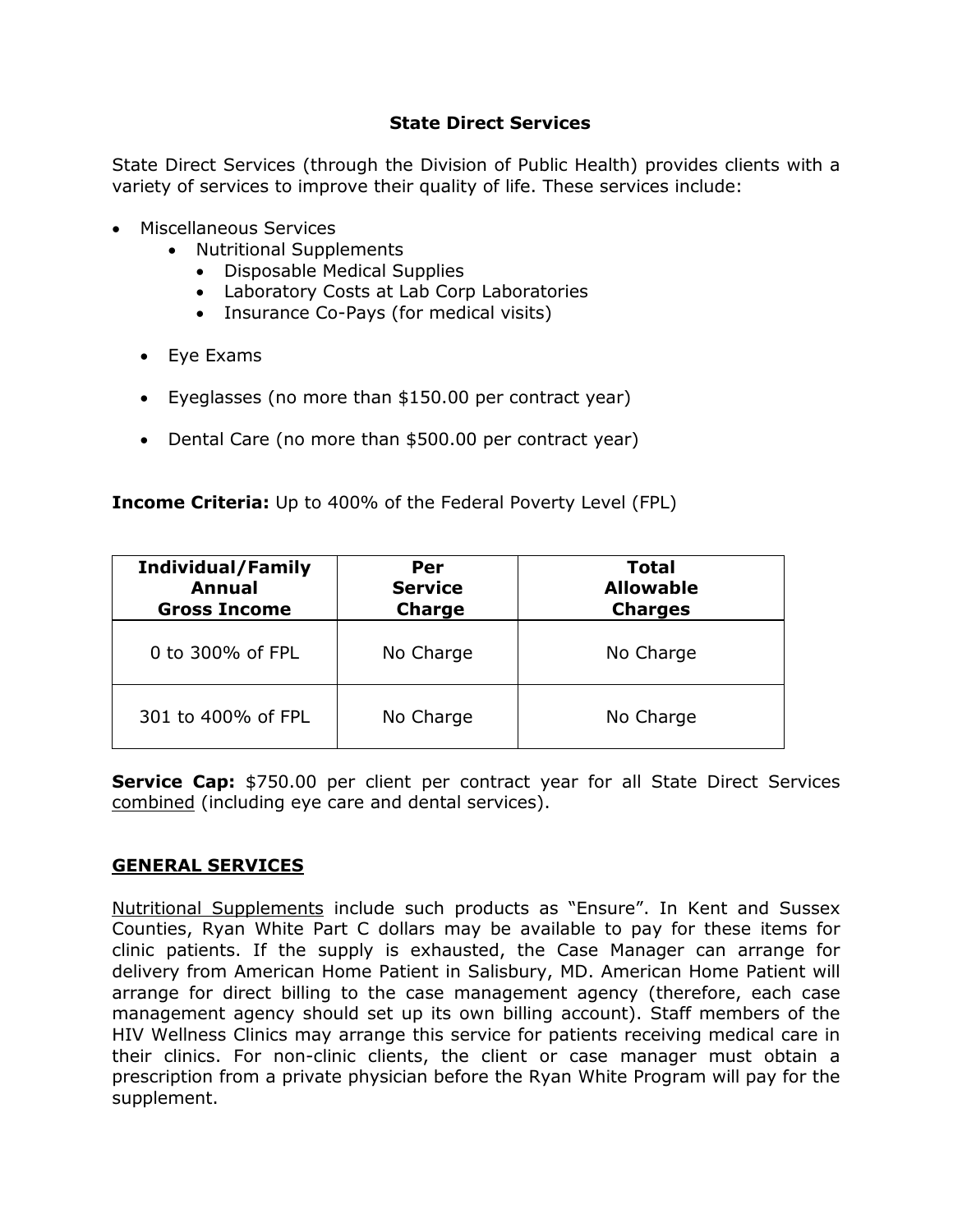Disposable Medical Supplies include such items as adult diapers, disposable syringes, latex gloves, etc. Please check with the Ryan White Program Administrator at the Division of Public Health to see if a particular medical supply is covered.

Laboratory Costs at Lab Corp Laboratories is offered through a special arrangement with Lab Corp Laboratories.

Insurance Co-Payments include the client's portion of costs for some doctor's visits and laboratory expenses. Co-payments for inpatient medical services are not included.

# **Referrals:**

- The Case Manager assesses the client and documents the need for the service on both the care plan and in the progress notes.
- The Case Manager verifies the client's eligibility for the service using the Ryan White Services Manual.
- The Case Manager determines the client's previous expenditures for the services for the current Ryan White fiscal year. The Case Manager may need to call the Ryan White Program to verify the client's eligibility based on previous service utilization. The Case Manager may also verify service utilization by checking the client's file in CAREWare.
- An Inter-Agency Form is completed and a copy is faxed or mailed to the Central Office. The original is attached to the "billing form" and sent to the Service Provider via the client.
- The Case Manager instructs the client on the process for scheduling an appointment, service caps, covered and non-covered procedures.
- The Case Manager will track and follow-through with referrals.

# **Billing:**

- The Support Staff at the Central Office receive invoices/bills from Service Providers or the Case Manager. Client's eligibility is verified to be current. All bills must be the original bill; copies and faxed invoices will not be accepted.
- All invoices/bills require the following information: invoice number, client's name, date of birth, address, and date of service. The service provider name, mailing address and E.I. number are also necessary. Invoices/bills with incomplete information are retuned to the person that submitted the respective bill. Statements with only balance due (i.e., with no service description, no dates of service and no breakdown of charges) will be returned.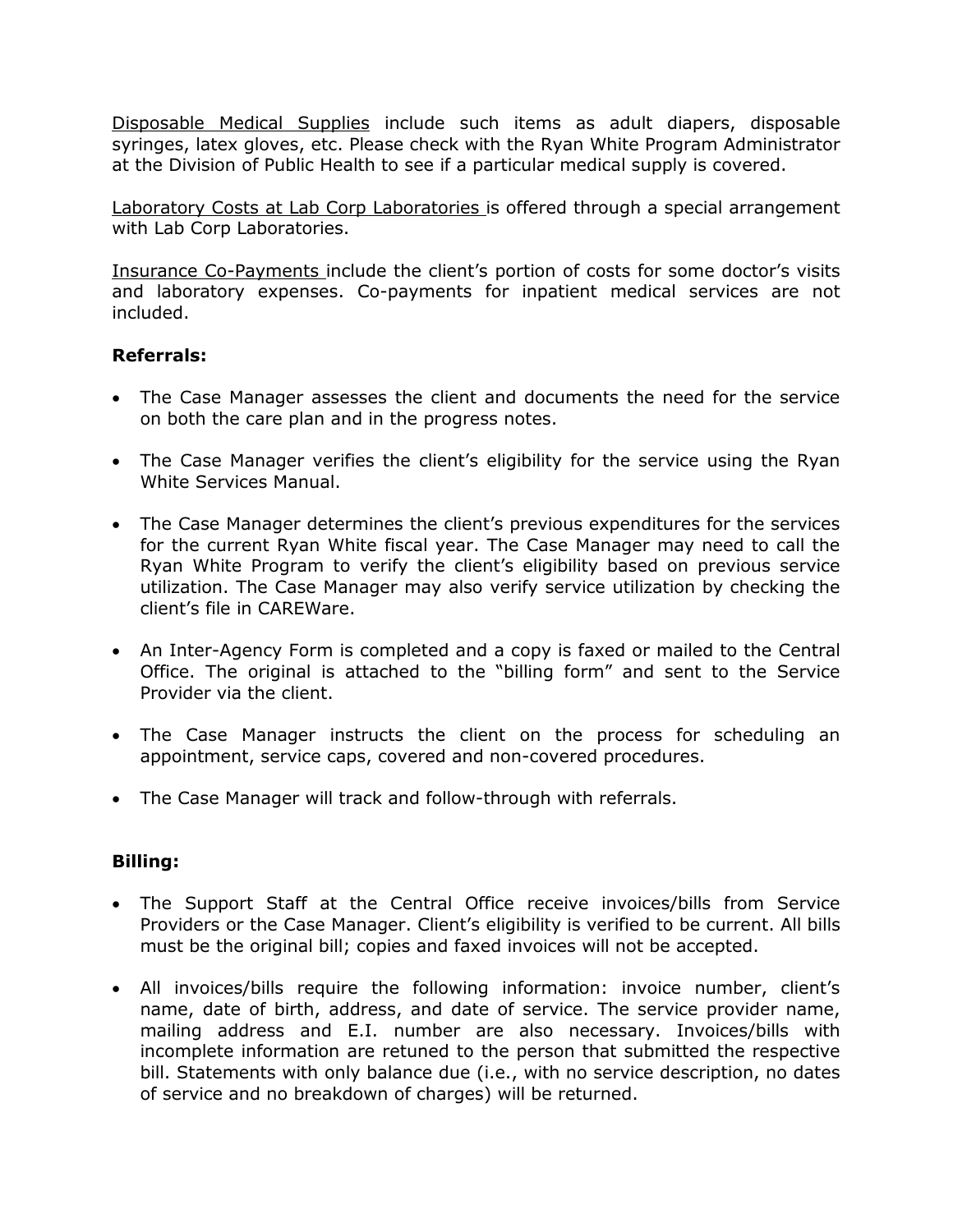- All questions related to the invoice/bill will be referred to the Service Provider. The Ryan White Administrator or Director will resolve complicated cases.
- Changes made to the bill have to be signed and dated.
- As a means of monitoring receipt of services, Case Managers are encouraged to review service utilization by reviewing the client's file in CAREWare.

# **EYE EXAMS AND EYEGLASSES**

The Ryan White Program will pay for what is medically necessary. If clients would like to have additional services (not medically necessary) or upgrades in product, then they are responsible for the difference in cost between what is necessary and what is desired. For example, if a client has a prescription to get bifocals, this service will be covered under the Ryan White Program. However, if the client would like to have variflux (infinitely graded) lenses or photosensitive lenses, the client would be responsible for those additional costs. Ryan White funds will only pay for basic glasses, inexpensive frames, simple lenses, or lined bifocals. The Ryan White Program will NOT pay for contact lens.

In New Castle County, eye exams are handled through the Christiana Care – HIV Wellness Program and other clinics (refer to the current Delaware HIV/AIDS Resource Guide). These costs are paid directly through the Division of Public Health.

In Kent and Sussex Counties, eye exams are covered if the client does not have any insurance, including Medicaid. Refractive exams are usually not covered by insurance and can be paid for by Ryan White.

# **Application Procedure:**

- The Case Manager must verify Ryan White eligibility after receiving client referral, and document in the case notes that this has been done;
- The Case Manager will determine that the service requested is part of the Care Plan;
- The Case Manager will verify that client has not exceeded cap of \$750.00 for all State Direct Services for the contract year. If the client exceeds \$750.00, the Case Manager is required to provide a care plan to Ryan White Program Administrator at the Division of Public Health indicating ongoing need for approval;
	- A client will be eligible for change in eyeglasses (lenses and/or frames) once every two years unless requested otherwise by the eye specialist.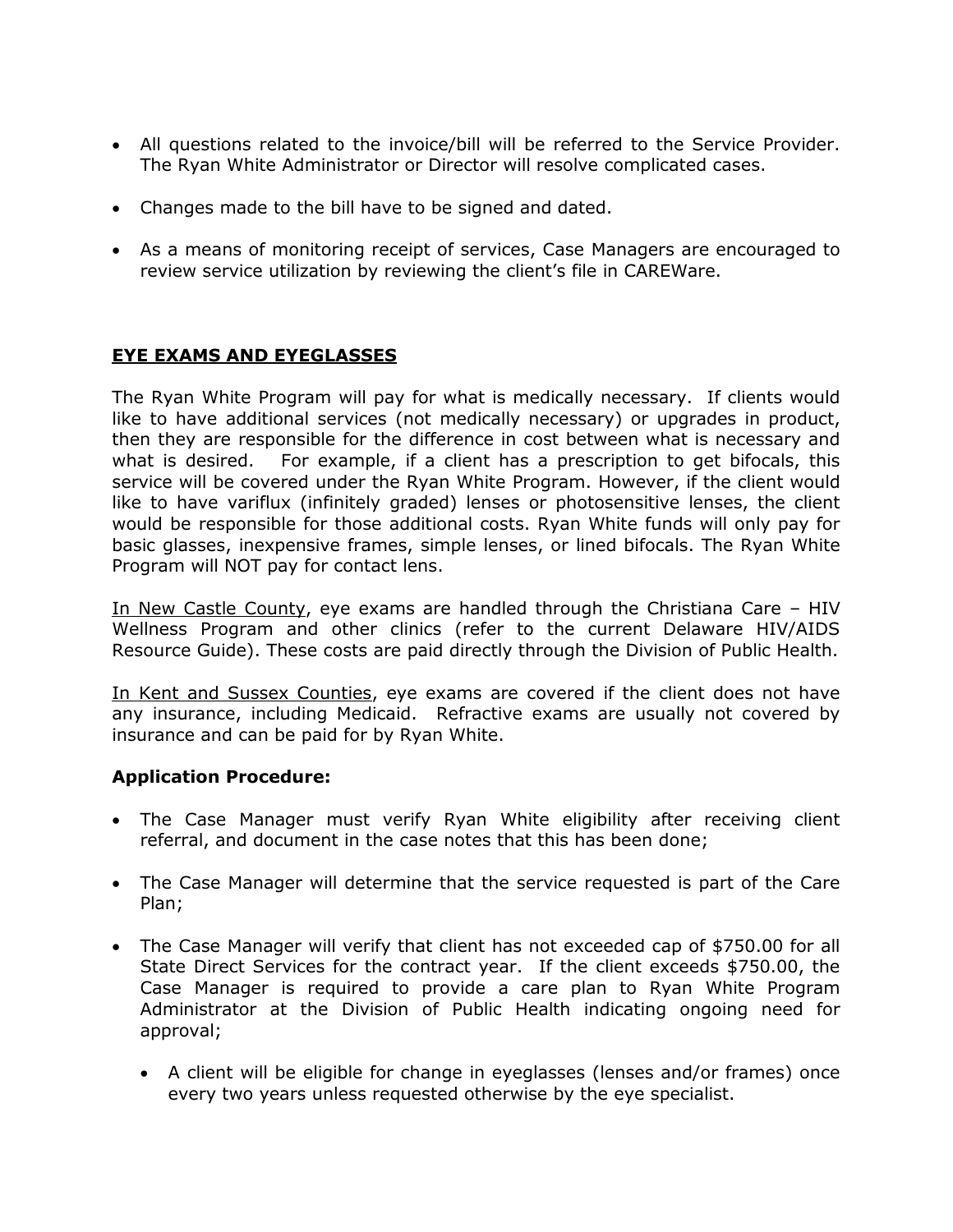After completing the above procedures, the Case Manager may order service.

# **Ordering Eyeglasses:**

- In Kent or Sussex County, the Case Manager completes an Eyeglass Authorization Form. This form should include a maximum cost for eyeglasses, usually \$150.00 for lenses and frames. The form should also indicate that the Ryan White Program would pay for only what is medically necessary. Costs for additional services or upgraded in the product will be borne by the client. Not covered: varilux lenses, coating, contacts, and photosensitive lenses
- In New Castle County, eyeglasses must be accessed through the Catholic Charities. Case Managers must complete a Catholic Charities Client Referral Form.

# **Billing:**

- The Support Staff at the Central Office receive invoices/bills from Service Providers or the Case Manager. The client's eligibility is verified to be current. All bills must be the original bill; copies and faxed invoices will not be accepted.
- All invoices/bills require the following information: invoice number, client's name, date of birth, address, and date of service. The service provider name, mailing address and E.I. number are also necessary. Invoices/bills with incomplete information are retuned to the person that submitted the respective bill. Statements with only balance due (i.e., with no service description, no dates of service and no breakdown of charges) will be returned.
- All questions related to the invoice/bill will be referred to the Service Provider. The Ryan White Administrator or Director will resolve complicated cases.
- Changes made to the bill have to be signed and dated.

# **Frequently Asked Questions about Eyeglasses**

# **Question: What is the cap for eye examination?**

**Answer:** There is no cap for an eye exam. However, expenditure on eye examination counts towards the annual \$750 cap for State Direct Services.

**Question:** What is the cap for eyeglasses?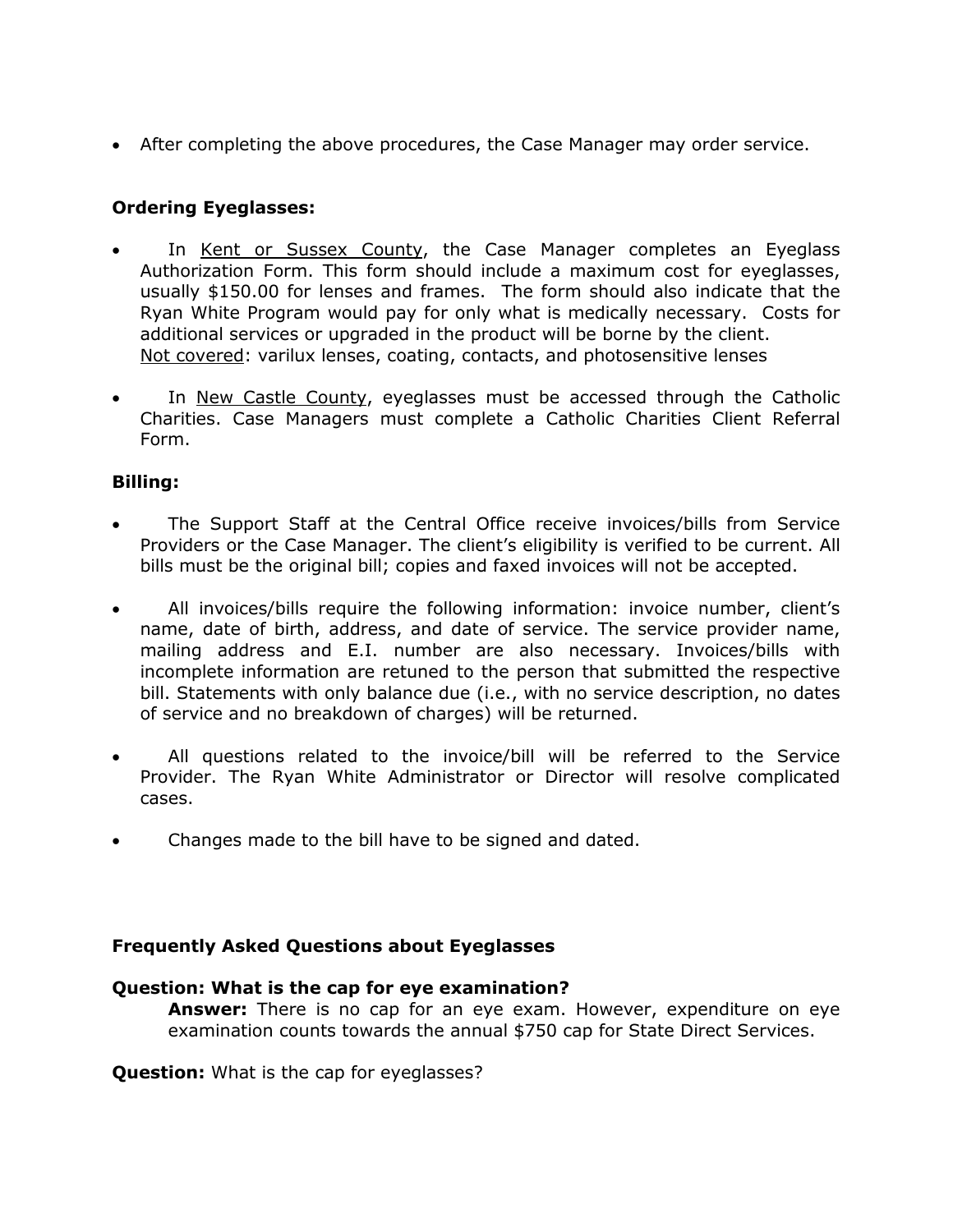**Answer:** Clients can spend up to \$150 on frames and lenses (optical) in a two-year period. Replacement for eyeglasses will, therefore, be allowed once in two years unless a written request is received from the eye care specialist or primary care provider with a medical justification for an earlier change. The program administrator or director will then pre-approve the service depending on the availability of funds.

**Question:** My client received eyeglasses paid by the Ryan White program two months ago. She has misplaced them. Could she receive another set through the program?

**Answer**: This is not an uncommon scenario but the answer is "No". Limited federal funding implies that those enrolled in the program are required to be thrifty. To prevent misuse and/or abuse of federal funds received by the program; clients will be allowed to replace eyeglasses once in two years. An exception may be granted at the receipt of a medical request from the client's primary health care provider or eye specialist for an earlier change in eyeglasses.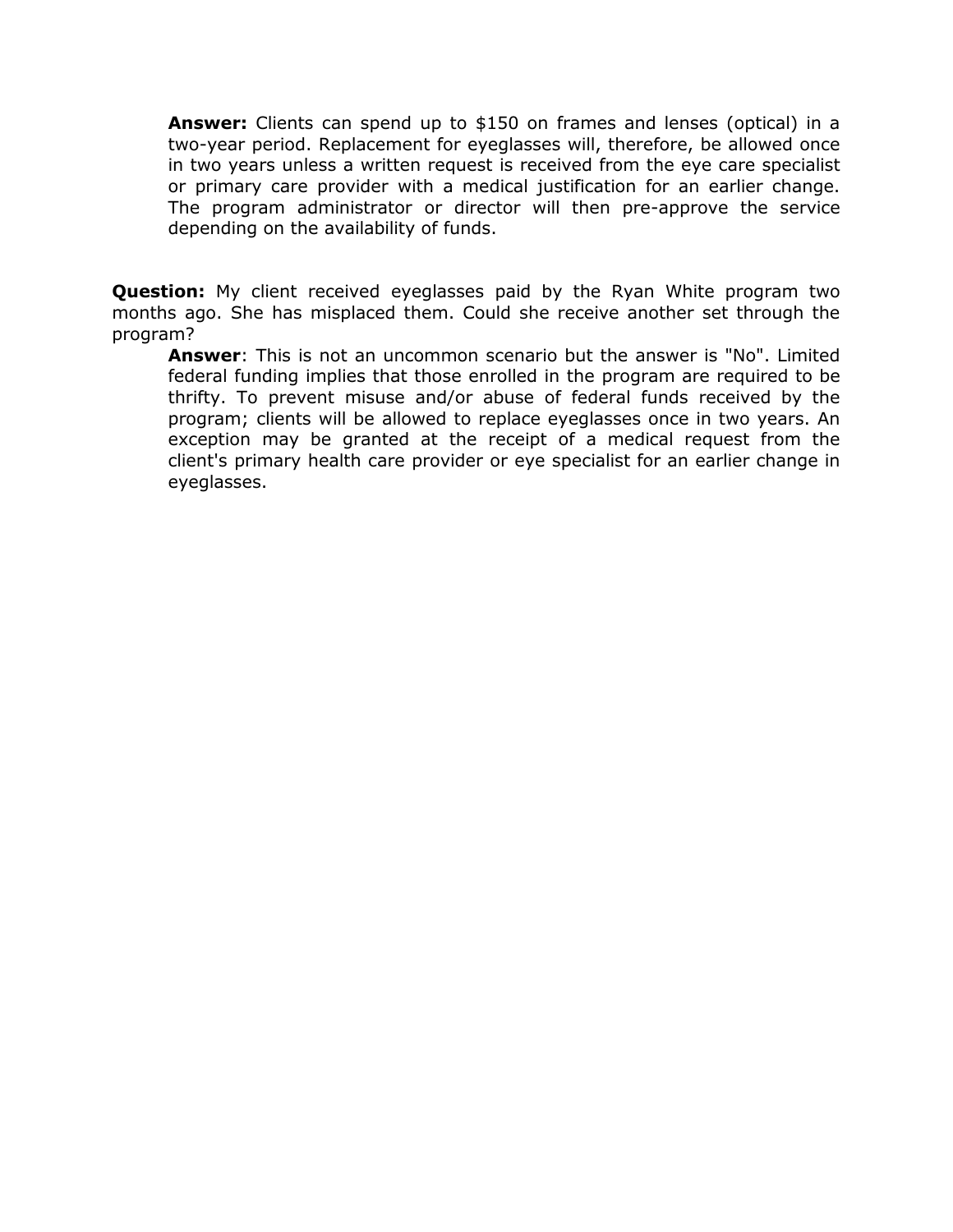# **DENTAL SERVICES**

Dental Care services may be accessed through the Delaware Technical and Community College's Dental Health Center and/or private providers.

**Cap**: \$500.00 per client per contract year (and combined total of all State Direct Services cannot exceed \$750.00)

| <b>Individual Annual</b><br><b>Gross Income</b> | <b>Per Service</b><br><b>Charge</b> | <b>Total Allowable Charges</b> |
|-------------------------------------------------|-------------------------------------|--------------------------------|
| to 300% of FPL<br>0                             | No Charge                           | No Charge                      |
| $301 - 400\%$ of FPL                            | No Charge                           | No Charge                      |

Clients with dental insurance are ineligible for Ryan White dental services.

Only emergency dental services, routine cleaning and dental x-rays can be performed without prior approval, within the cap. Emergency dental services include bleeding, pain or infection within the oral cavity. Other services require preapproval. Periodontal charting, x-rays and a narrative justification should accompany requests for pre-approval.

# **Application Procedure:**

- The Case Manager must verify Ryan White eligibility, and eligibility for this service and document in the case notes that this has been done;
- Case Manager determines that dental service is part of the Care Plan. If client has no primary Case Manager, either refer to agency who performs this role or if authorized, complete intake form and assess need through completion of the Care Plan;
- Verify that client has not exceeded cap of \$500.00 for the contract year;
- For work exceeding \$500.00 at a private provider, or for expensive work at the Dental Health Center at the Delaware Technical and Community College, the Case Manager will contact the Ryan White Program Administrator at the Division of Public Health for prior approval; pre-approval is needed for any dental spending that would exceed \$500.00 for a client within the same Ryan White fiscal year
- Ongoing preventive visits (teeth cleaning) do not require pre-approval.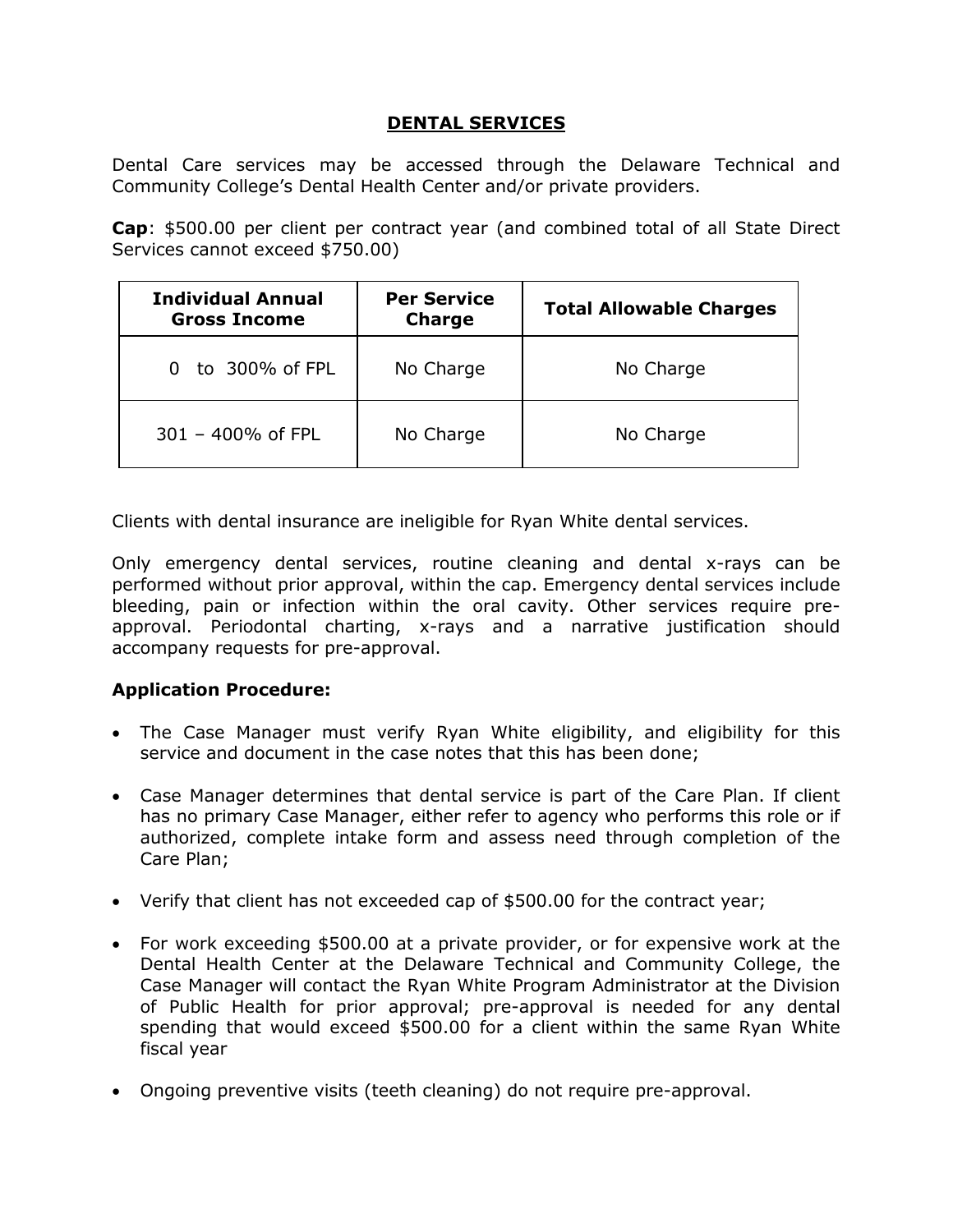The Ryan White program will pay for fitting of dentures at a maximum of once every four years.

Note: Medicaid clients are eligible for this service provided the above information has been verified.

At the time of the initial or periodic needs assessment, Ryan White clients identified as requiring dental services will have their inaugural appointment arranged by the case manager thereby the latter confirming the continued participation of the dental provider in the program.

The case manager will explain the dental referral process to the client: procedures covered, caps for individual dental procedures, client annual cap, policy on missed appointments, dentures, preauthorizations, and some of the procedures not reimbursable by the program.

The case manager will complete an Interagency Referral Form to the dentist. A copy of the form and the client's consent should be mailed or faxed to the Central Office in Dover, DE. The consent allows sharing of medical and financial information between the Division of Public Health (DPH) and the dental provider.

It is important that the case manager verifies client's knowledge of the location of the dental practice and the date of the appointment. Both the referral and the billing forms will be forwarded to the dentist via fax, mail, or hand-delivered by the client. The billing form directs the provider on the handling of Ryan White invoices.

The referral form will include the client's name, date of birth, the dental provider's address, dental cap, and if available, the date of the inaugural appointment.

In respect to new clients, a dental practice will call Central Office before service provision to verify client's enrollment in the program. Clients are allowed up to \$500 for dental services per fiscal year unless the central office approves the dentist's pre-authorization request for additional spending.

Clients are required to continue using one provider for all their dental needs except when that provider makes a referral. The Central Office will approve referrals. Likewise, clients that want to change their dental provider are required to notify the Central Office. Payment may be denied for bills received from dentists not officially known to be providing services to a client.

The provider will send bills directly to the Central Office. As a means of monitoring receipt of services, Case Managers are encouraged to review service utilization by reviewing the client's file in CAREWare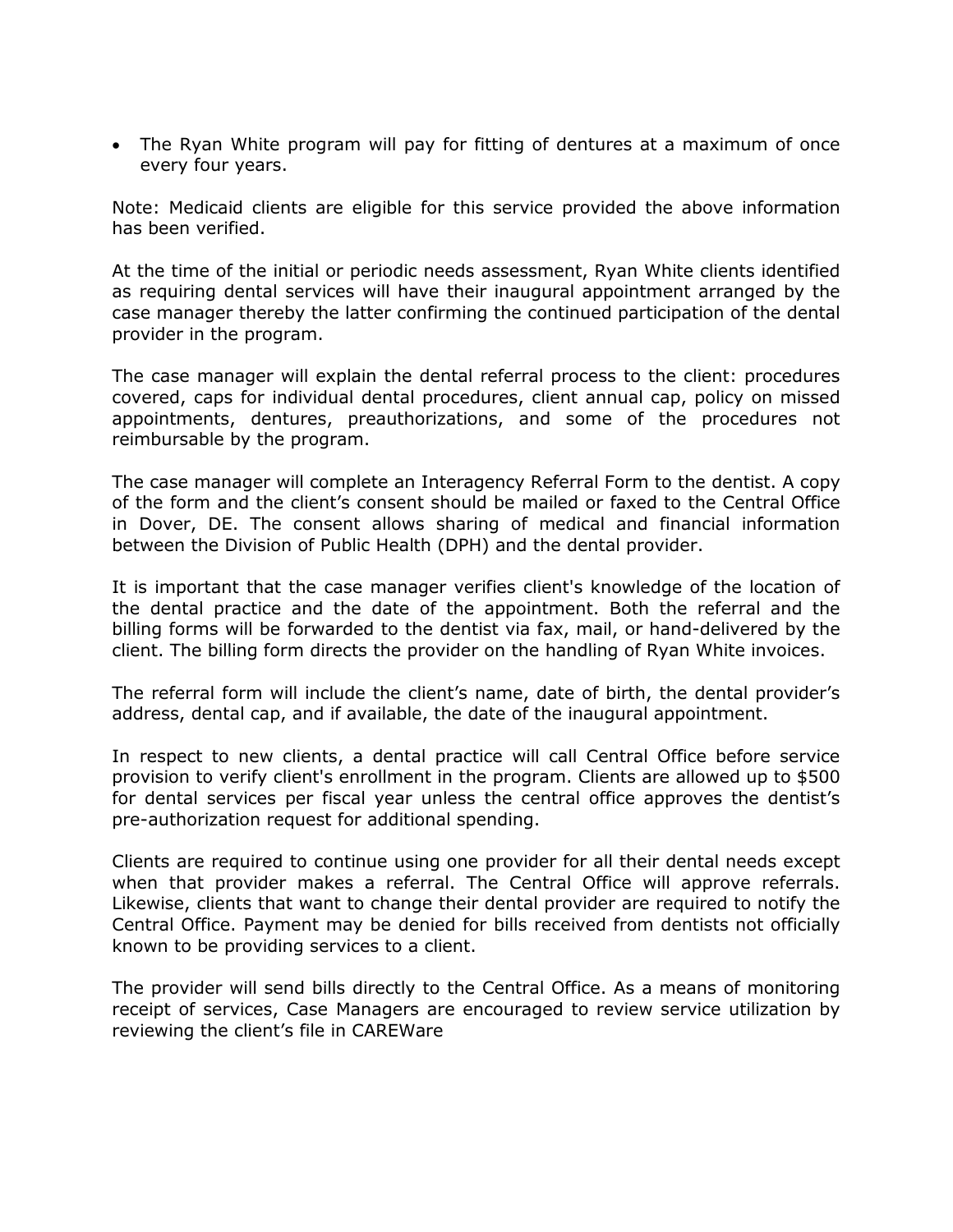# **Dental Spending Greater Than \$500 Within a Fiscal Year:**

Because of the high cost of dentures, all necessary pre-denture procedures such as extractions, amalgams, and/or alveoplasty will need to be undertaken in the fiscal year preceding that for which dentures are planned.

Emergency dental work that puts a client above the allowable annual cap of \$500 requires central office pre-approval. Pre-approval requests will be submitted by the dental provider directly to the central office and will include copies of periodontal charting, X-rays, and a narrative justification. Requests will not be considered until all the necessary documents have been received. The only exception may be in the case of emergency dental services.

# **Ordering Service:**

Delaware Technical and Community College's Dental Health Clinic: Case Manager will submit a dental authorization letter to the dental clinic staff prior to the client receiving any dental services. The Case Manager should make the initial appointment for the client at the Dental Health Center. Clients will be responsible for making any necessary follow up appointments. Case Managers may provide assistance as needed.

Private Dental Offices: The Case Manager will arrange for an oral evaluation for the client, after which the dentist will submit a dental care plan. The Case Manager can then submit the care plan to the Ryan White Program Administrator for approval. The dental practice must be willing to accept third party payments and be enrolled with the Delaware Ryan White Part B Program.

# **Billing:**

- The Support Staff at the Central Office receive invoices/bills from Service Providers or the Case Manager. The client's eligibility is verified to be current. All bills must be the original bill; copies and faxed invoices will not be accepted.
- All invoices/bills require the following information: client's name, date of birth, address, and date of service. The service provider name, mailing address and E.I. number are also necessary. Invoices/bills with incomplete information are retuned to the person that submitted the respective bill. Statements with only balance due (i.e., with no service description, no dates of service and no breakdown of charges) will be returned.
- All questions related to the invoice/bill will be referred to the Service Provider. The Ryan White Administrator or Director will resolve complicated cases.
- Changes made to the bill have to be signed and dated.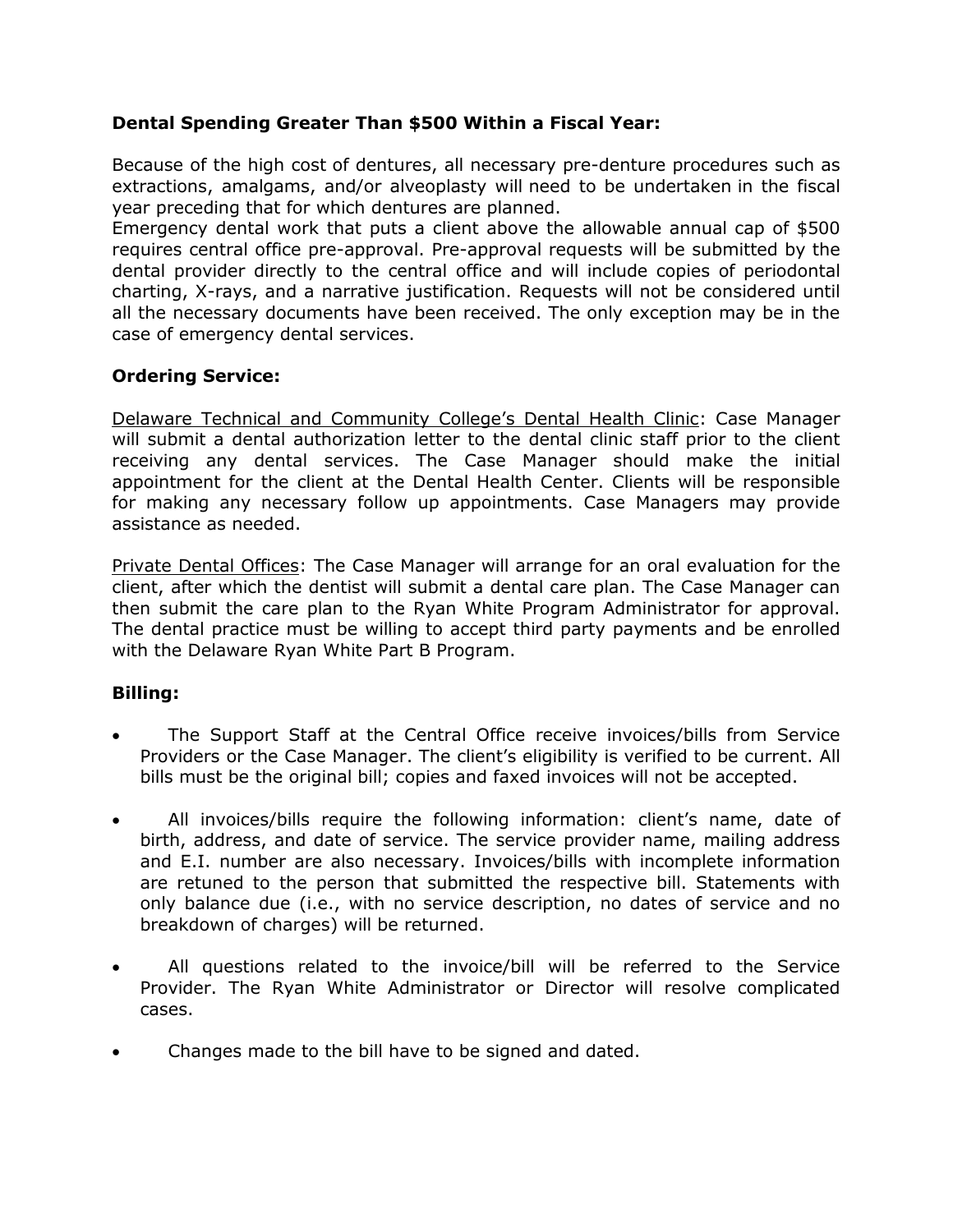As a means of monitoring receipt of services, Case Managers are encouraged to review service utilization by reviewing the client's file in CAREWare

## **Termination of Dental Services:**

Dental services will stop when:

- The most recent reassessment date (as available in the Ryan White database) is great than six months.
- The client has reached the allowable dental cap for the fiscal year and no preauthorization is available on file. Ryan White dental services will then resume the succeeding fiscal following re-enrollment in the program. An exception will be made for clients that have reached their dental cap but need emergency dental services. X-rays, periodontal charting, and a narrative justification will accompany all pre-approval requests.
- The client has missed two dental appointments in the same fiscal year. When that occurs, the client becomes ineligible for dental services for the twelve months following the date of the second missed appointment (except for dental emergencies).
- Ryan White Part B services are earmarked for Delaware residents only. Moving out of state, therefore, makes a client ineligible.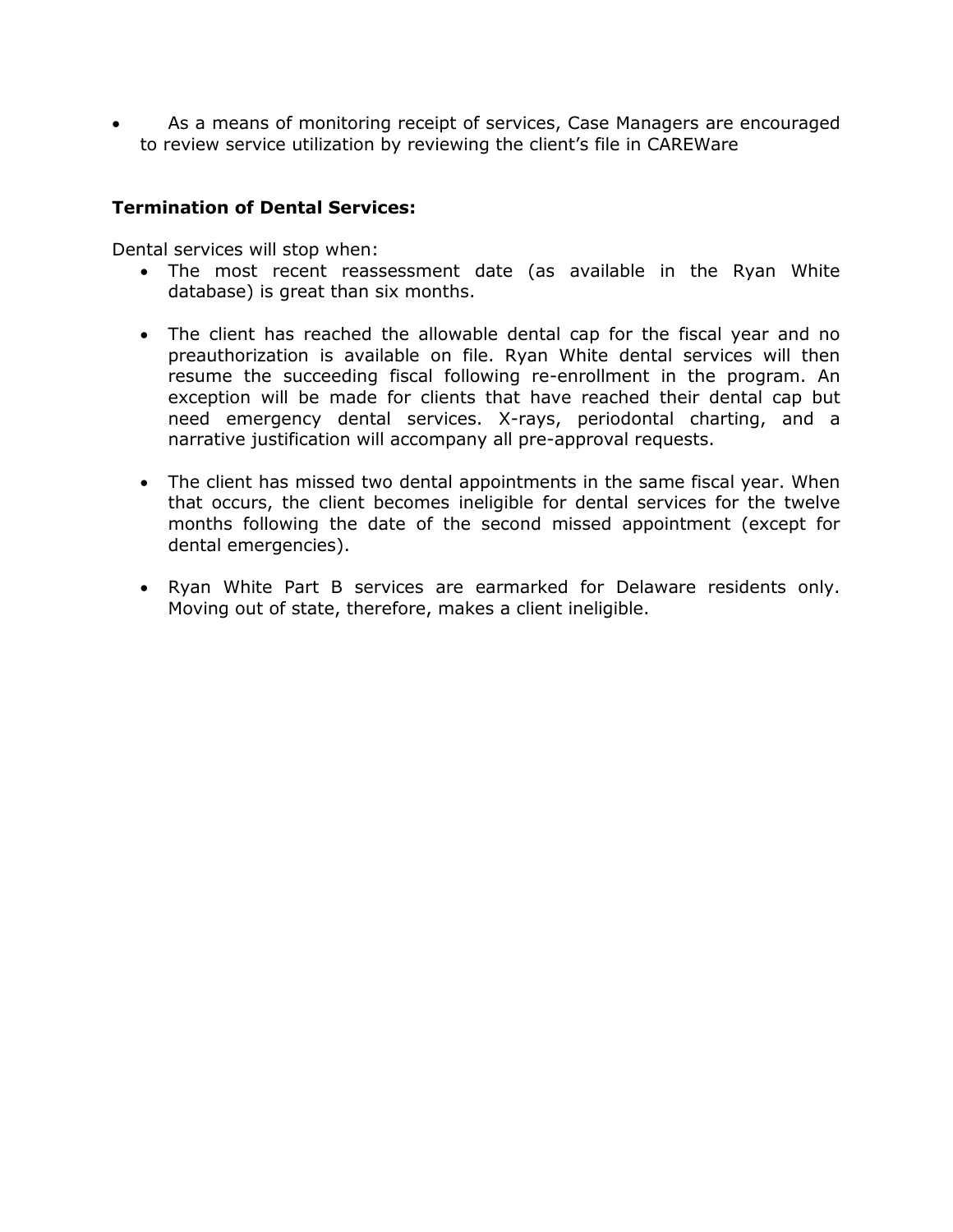## **Frequently Asked Questions about Dental Services**

## **Question: What is the cap for dental services?**

**Answer:** The annual dental cap is \$500 per client. A dental treatment plan that would exceed \$500 in a year requires the dental provider to submit a pre-authorization request to the central office. Pre-authorization requests should be submitted with copies of the treatment plan, X-rays, periodontal charting, and a narrative justification. Dental care will be reimbursed up to the maximum approved by the completion of the planned work. However, bills with an aggregate total of >\$500 per year per client and have no prior approval on file will be reimbursed up to the \$500 annual maximum. The dental provider and/or the client will be responsible for the balance. It is important for both the client and the dentist to understand issues related to Ryan White dental reimbursement. Emergency dental services for clients that have maxed out the annual dental cap also need pre-approval, which may be submitted by the dental provider. Copies of X-rays, periodontal charting, and a narrative justification must accompany the pre-authorization requests. Preapprovals will be granted depending on whether the procedures are medically necessary, funds are available, and the client did not use more than \$500 on dental services the previous year.

**Question:** Dentures often cost more than the \$500 cap: how is reimbursement handled?

**Answer**: The Central Office will pre-approve a number of dentures per given year on a first come first served basis. Clients that need dentures will be encouraged to have all necessary preparation (extractions, amalgams etc) the period preceding the fiscal year dentures are requested.

**Question:** How does a client secure a pre-authorization approval for a dental treatment plan that cost more than \$500?

**Answer**: The dental provider will draw up a treatment plan after examining the client. Treatment plans that cost more than \$500 and need to be completed within the fiscal year will need pre-approval from the central office. The dental provider will submit copies of the plan, X-rays, periodontal charting, and a narrative justification describing the urgency of the plan implementation. The central office will review the request once all the documents have been received. Medically necessary procedures may be approved depending on the availability of funds.

**Question:** My client spent \$1,800 on amalgams and dentures this fiscal year subsequent to a preauthorization by DPH. The client now needs \$300 for excision of exostoses from the maxillary bone. Can I submit the request to DPH for another pre-approval?

**Answer**: Dental providers are strongly encouraged to develop one treatment plan for each Ryan White fiscal year  $(4/1/**$  to  $3/31/**+1$ . Consequently, an annual maximum of one pre-approval request per client is expected except for dental emergencies. Approved dental plans that are changed may be accepted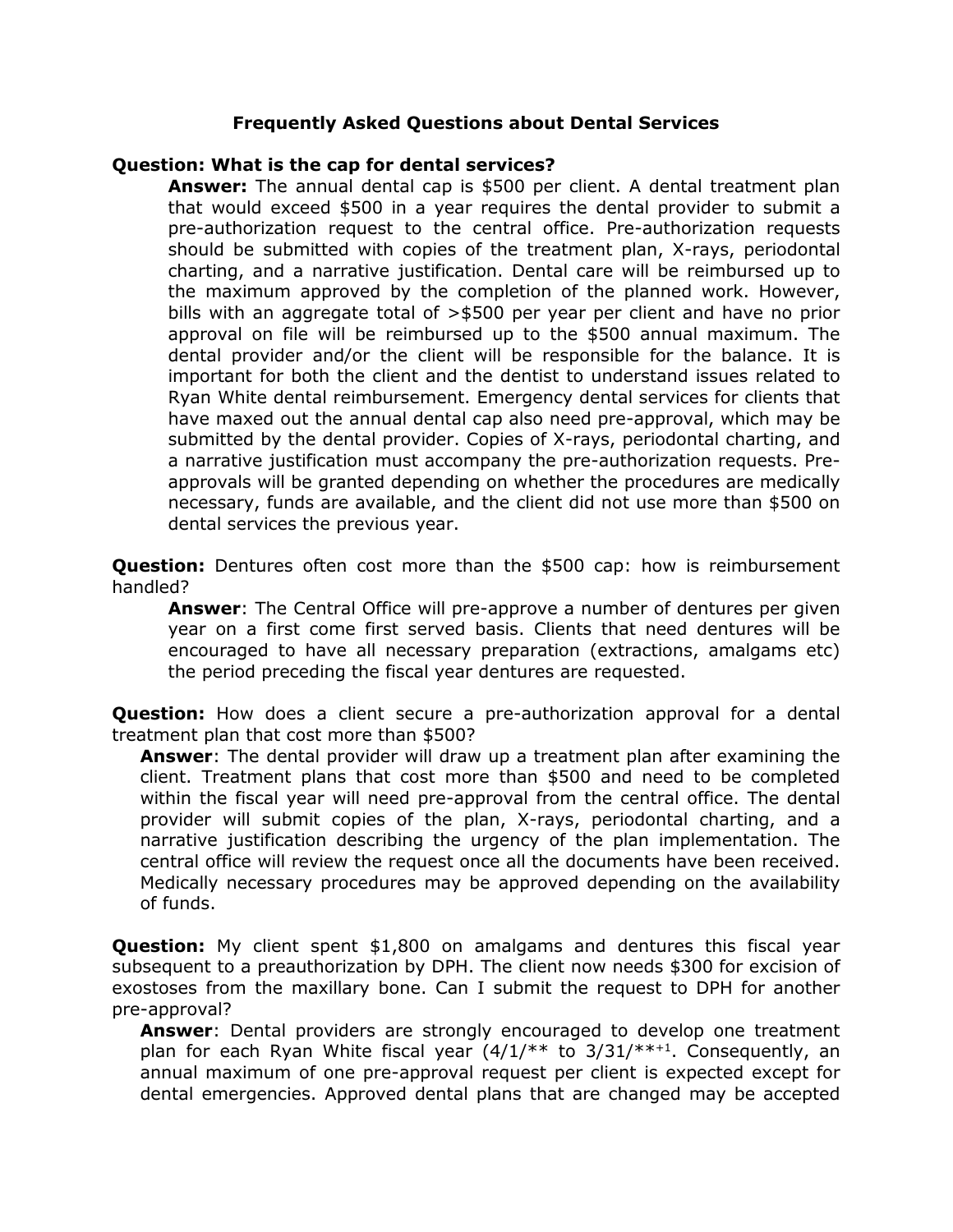but only if the total cost is at most equal to the earlier approved plan. Extra dental work outside the approved plan will not be paid for and should wait for subsequent years.

**Question:** A dental treatment plan was approved for my client for \$1,000. However, the dental provider has revised the plan. Do I need to submit an alternative pre-approval request for the change?

**Answer**: Yes. A copy of the revised treatment plan is necessary including a written justification for the change. However, the cost should be kept at most equal to the earlier approved plan.

**Question:** The program paid for my client's dentures last year. She now needs a new set this year and is wondering if the program will pay?

Answer: The program will pay for dentures once in four years. A waiver may be provided to clients whose dental or primary care providers submit a written request, accompanied by a medically necessary justification, for an earlier change.

**Question:** What dental procedures does the Ryan White dental program not cover? **Answer:** The Ryan White program will endeavor to reimburse all medically necessary procedures for eligible clients depending on the availability of funds. Among procedures not currently covered by the program are dental crowns, bridges, root canal treatment, and adult general anesthesia.

**Question:** How many missed appointments are clients allowed?

**Answer:** A maximum of two per fiscal year and, thereafter, receipt of Ryan White dental services is suspended for the subsequent twelve months except for dental emergencies.

**Question:** How does a client secure a pre-authorization approval for a dental treatment plan that cost more than \$500?

**Answer:** The dental provider will draw up a treatment plan after examining the client. Treatment plans that cost more than \$500 and need to be completed within the fiscal year will need pre-approval from the central office. The dental provider will submit copies of the plan, X-rays, periodontal charting, and a narrative justification describing the urgency of the plan implementation. The central office will review the request once all the documents have been received. Medically necessary procedures may be approved depending on the availability of funds.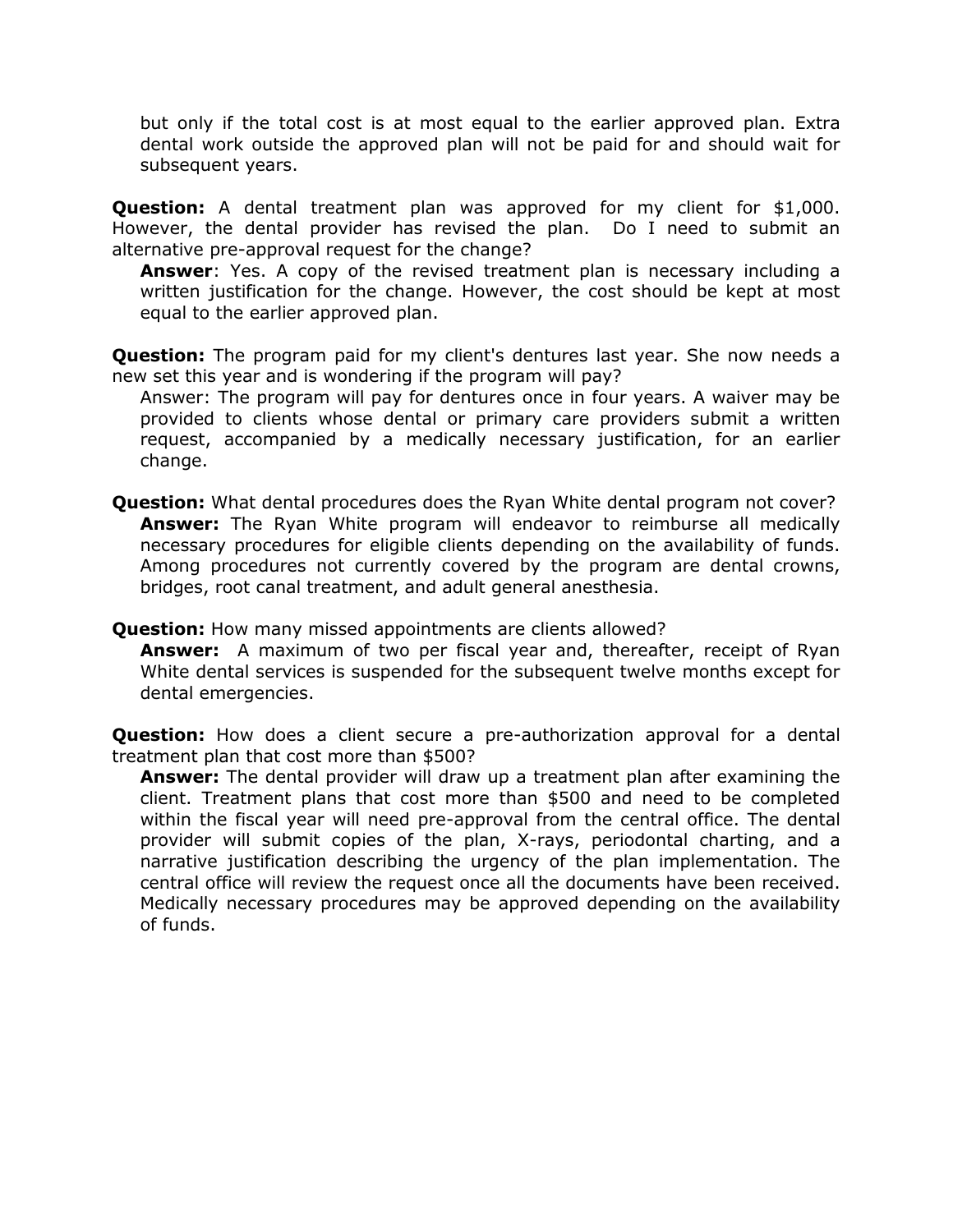## **TRANSPORTATION**

*HRSA Definition: Conveyance services provided, directly or through a voucher, to a client so that he or she may access health care services.*

**Income Criteria:** Up to 300% of federal poverty level (FPL).

| <b>Individual/Family</b>   | Per            | <b>Total</b>     |
|----------------------------|----------------|------------------|
| Income:                    | <b>Service</b> | <b>Allowable</b> |
| <b>Annual Gross Income</b> | <b>Charge</b>  | <b>Charges</b>   |
| 0 to 300% of FPL           | No charge      | No charge        |

**Cap:** None

# **Application Procedure:**

 Each transportation agency has policies describing the services available and how to access them. Contact your local provider for more information.

In Delaware's program, transportation services provide assistance by enabling clients to travel to medical appointments or other supportive services. These programs exist in the form of rides provided by volunteers or through agency vehicles.

Because Delaware's Medicaid Program pays for transportation services to clients enrolled in Medicaid, and because the Ryan White Program is considered to be the "payer of last resort", determining client eligibility for transportation services paid for with Ryan White Part B dollars can be tricky. The following guidelines should be helpful in making that determination:

1. As a general rule, clients with Medicaid are not eligible to use Ryan White transportation services. Medicaid Transportation Providers should be willing to take clients to access services that are funded by Medicaid, including:

- Outpatient medical services (including outpatient x-rays)
- Pharmacies for HIV medication pick-up
- Appointments with their HIV/AIDS case manager
- Laboratory appointments
- Mental wellness sessions
- Nutritional counseling sessions

If a Medicaid Transportation Provider refuses to take a client with Medicaid to one of the destinations listed in #1 above, the client and/or the case manager are encouraged to file a grievance about the Service Provider with Medicaid. The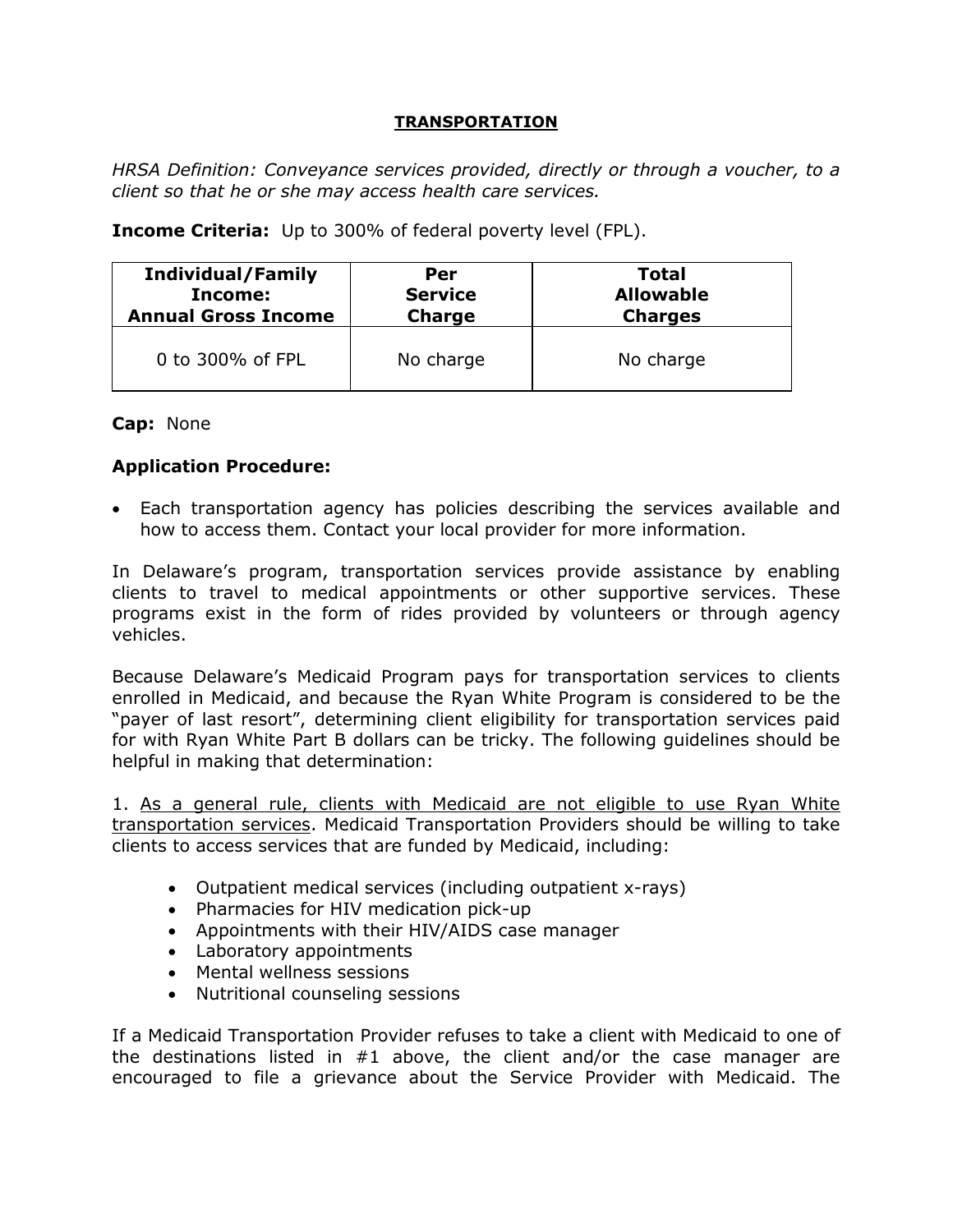LogistiCare Complaint Form is available from the Delaware HIV Consortium or through other sources.

2. Clients with Medicaid can use a Ryan White Transportation Provider for the following destinations ONLY:

- Eye appointments
- Dental appointments

If a Ryan White Transportation Program provides service to a client with Medicaid, the destination must be indicated in the Client Utilization Report as a part of the invoice to the Ryan White Part B Program.

The bottom line is that as much as possible, Medicaid clients need to use Medicaid transportation services. The client may use a Ryan White-funded transportation provider if there are insurmountable obstacles in using the Medicaid Provider(s) or if the need for transportation does not fall within Medicaid parameters." The fact that a client does not want to pay the \$1 each way fee charged by many Medicaid Transportation Providers does not constitute an "insurmountable obstacle". If the fee becomes a barrier to service, the client's case manager should appeal to Medicaid, which may decide to waive the fee for a particular client. Such an appeal also provides important feedback to Medicaid about the services it funds.

Medicaid clients CAN use Ryan White-funded transportation programs, but only (1) if the destination is not appropriate for Medicaid reimbursement, but is appropriate for Ryan White funding, or (2) if it is impossible to arrange Medicaid transportation to meet the client's need.

3. Clients without Medicaid can use a Ryan White Transportation Provider for the following destinations:

- Outpatient medical appointments (including outpatient x-rays)
- Laboratory appointments
- Dental appointments
- Eye appointments

If resources allow, transportation may also be provided to the following destinations, at the discretion of the Transportation Provider:

- Pharmacies for HIV medication pick-up
- Appointments with their HIV/AIDS Case Manager
- Mental wellness sessions (with a licensed mental health professional)
- Nutritional counseling sessions

If HIV/AIDS Case Managers are not sure of a client's eligibility for transportation services through the Ryan White Part B Program, they are encouraged to contact their local Service Provider for more information.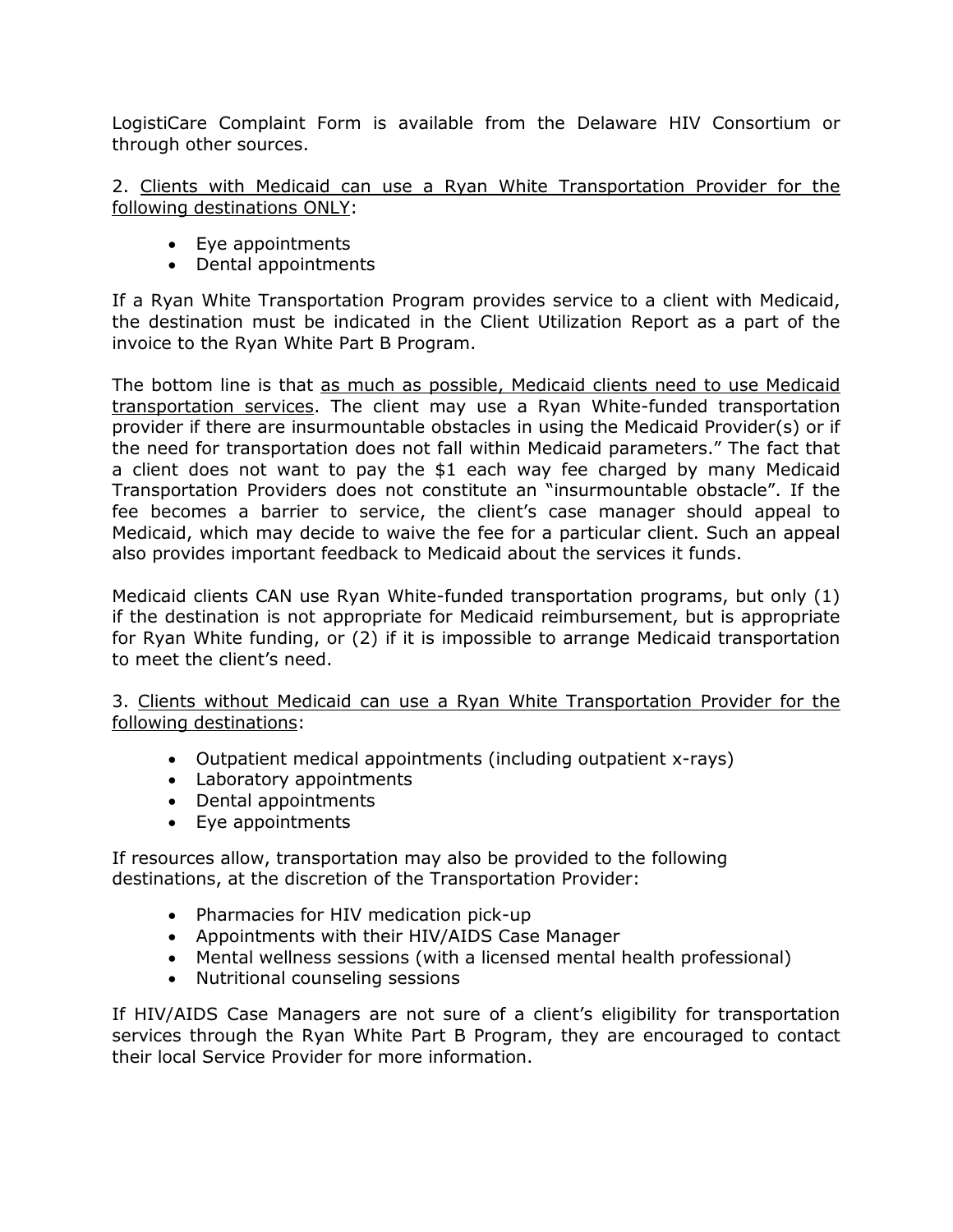## **Introduction to the Standards of HIV Case Management**

Individuals living with HIV infection and their friends and families face a complex, fragmented, and sometimes-unfamiliar service delivery system. The needs of people with HIV infection are compounded by the complexities of their medical care, and the likelihood of precipitous changes in physical and emotional status throughout the course of the illness that result in frequent modifications in service needs.

The first and highest priority of all HIV/AIDS case management systems must be to ensure persons living with HIV/AIDS are enrolled and sustained in coordinated health care that optimizes clients' health and well-being. As a service well-equipped to coordinate a widearray of multiple, often fragmented services necessary to access health care, HIV Case Management has both the potential and the obligation to impact quality and longevity of life. Through a holistic, integrated, and coordinated approach to service provision, Case Management can ensure that all persons living with HIV/AIDS have access to appropriate health care and the opportunity to obtain optimal health.

The goal of Case Management is enhanced independence and increased quality of life for individuals with HIV infection. Case management services should be provided in the appropriate place by appropriate providers in a manner that is culturally and linguistically competent. Case management should be flexible to accommodate the particular medical and social needs of clients with different backgrounds and in various stages of health and illness. The services delivered should reflect a philosophy that affirms a client's right to a high quality of life, privacy, confidentiality, self-determination, nondiscrimination, compassionate and non-judgmental care, and dignity and respect.

In an advisory capacity, Case Managers are a valuable source of information on the continuum of services available to persons living with HIV/AIDS. A small percentage of time spent by a Case Manager can be expected to be related to non-client specific activities, such as interagency coordination for the purpose of development of needed, non-existent resources in the community, reorganization of access to existing services, and development of referral agreements and relationships between existing agencies. Case Managers may also serve a useful purpose in the development of the continuum of care and in community efforts to bring attention to the problems associated with the lack of services.

The goals of the HIV/AIDS Case Management Service are to:

- Provide access to services that increase independence and self-sufficient functioning;
- Provide access to services that prevent or delay institutionalization;
- Increase universal access to HIV information, counseling, testing and services;
- Monitor clients to insure access to medical and social services in order to promote early medical intervention;
- Assure continuity of care and follow-up of clients;
- Promote coordination among service providers and other support systems to eliminate duplication and foster resource development; and
- Increase access to appropriate services for, and promote the functioning of the family unit, recognizing that the family constellation is a constant in the client's life.

Please note that the term "family" is used in its broadest sense to include family, partners, co-residents, and other significant supports in an individual's life.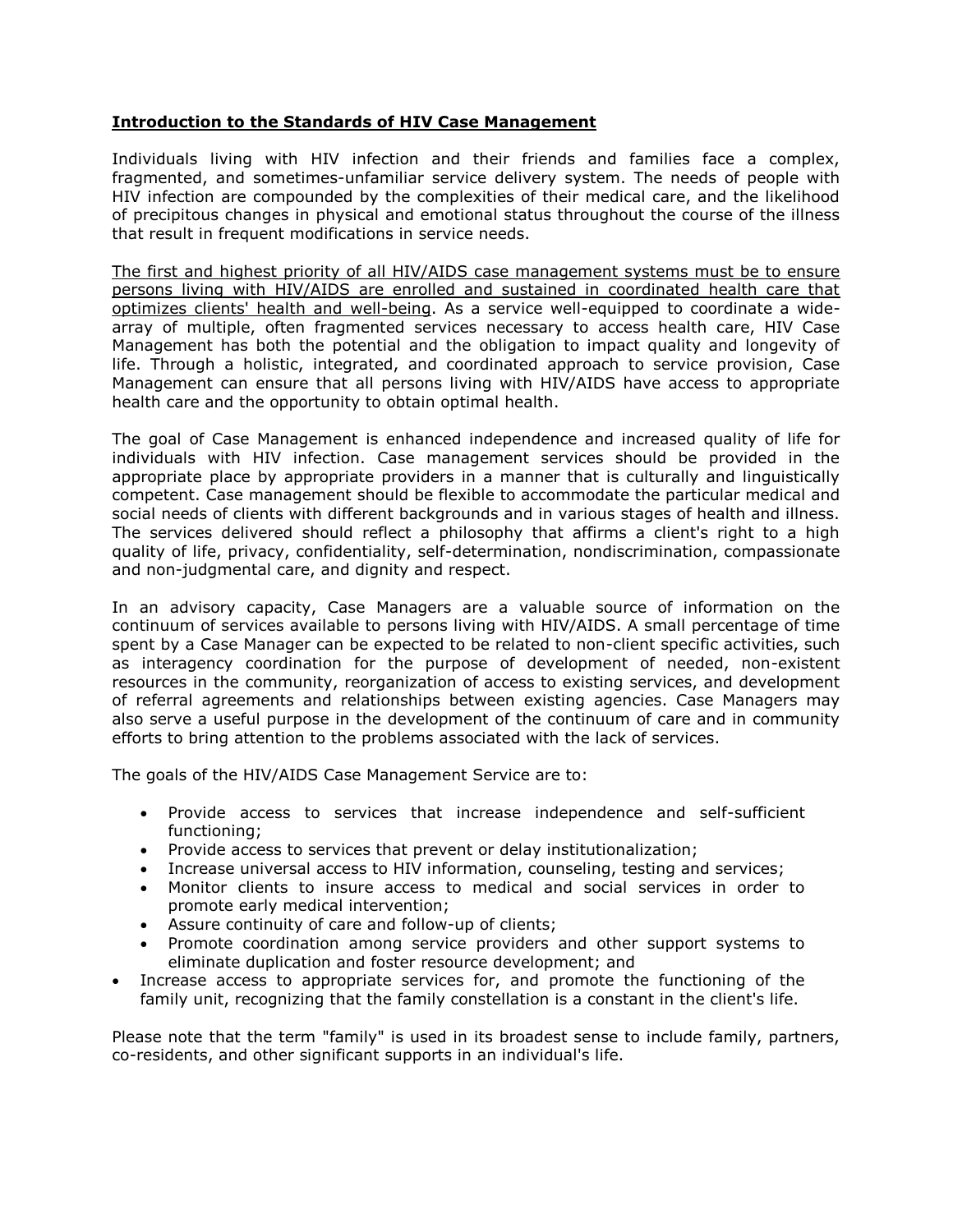### **Definition & Overview of Case Management**

CASE MANAGEMENT: A range of client-centered services that links clients with primary medical care, psycho-social and other services to ensure timely, coordinated access to medically appropriate levels of health and support services, continuity of care, through ongoing assessment of the client's and other family member's needs and personal support systems, and inpatient case management services that prevent unnecessary hospitalization or that expedite discharge, as medically appropriate, from inpatient facilities. (HRSA Glossary of HIV-Related Service Categories, 2002)

Case Management consists of services that link clients with health care and psychosocial services in a manner that ensures timely, coordinated access to appropriate levels of care. Key activities include: (1) initial assessment of service needs, (2) development of a comprehensive, individualized service plan, (3) coordination of services required to implement the plan, (4) client monitoring to assess the efficacy of the plan, and (5) periodic re-evaluation and revision of the plan as necessary. It may also include client-specific advocacy and/or review of utilization of services.

Case management services are home and community-based. Case Managers will encounter clients in their environment, which may include a residence, a public facility, in the streets, or in the facilities of the Case Management service provider agency. Case management shall provide for regular face-to-face or phone contact, and a minimum of one home visit per year, as determined by client need.

In general, Case Management provides the following functions:

- Intake into care;
- On-going assessment of client needs;
- On-going service planning;
- Coordination of and referral to primary care;
- Coordination and referral to other medical and support services;
- Monitoring and follow-up; and
- Discharge/Transition planning.

A client may need assistance with obtaining housing or legal services or any other combination of supportive services. However, the provision of housing assistance or legal services is not case management; rather *identifying the need* for housing assistance, legal assistance, or other services and *arranging to have that assistance provided* is case management.

Except under special circumstances, clients will have only one primary Case Manager at any one time throughout their care. The primary Case Manager is responsible for providing the seven functions described above. This structure does not preclude the clients from receiving services at other provider locations. In fact, Case Managers shall work to assist clients with accessing any number of services at any number of different agencies, but these are discrete services (such as housing, legal assistance, etc.); clients will not need to receive case management services at every agency to which they present, and should not receive HIV/AIDS Case Management at more than one Ryan White CARE Act-funded agency.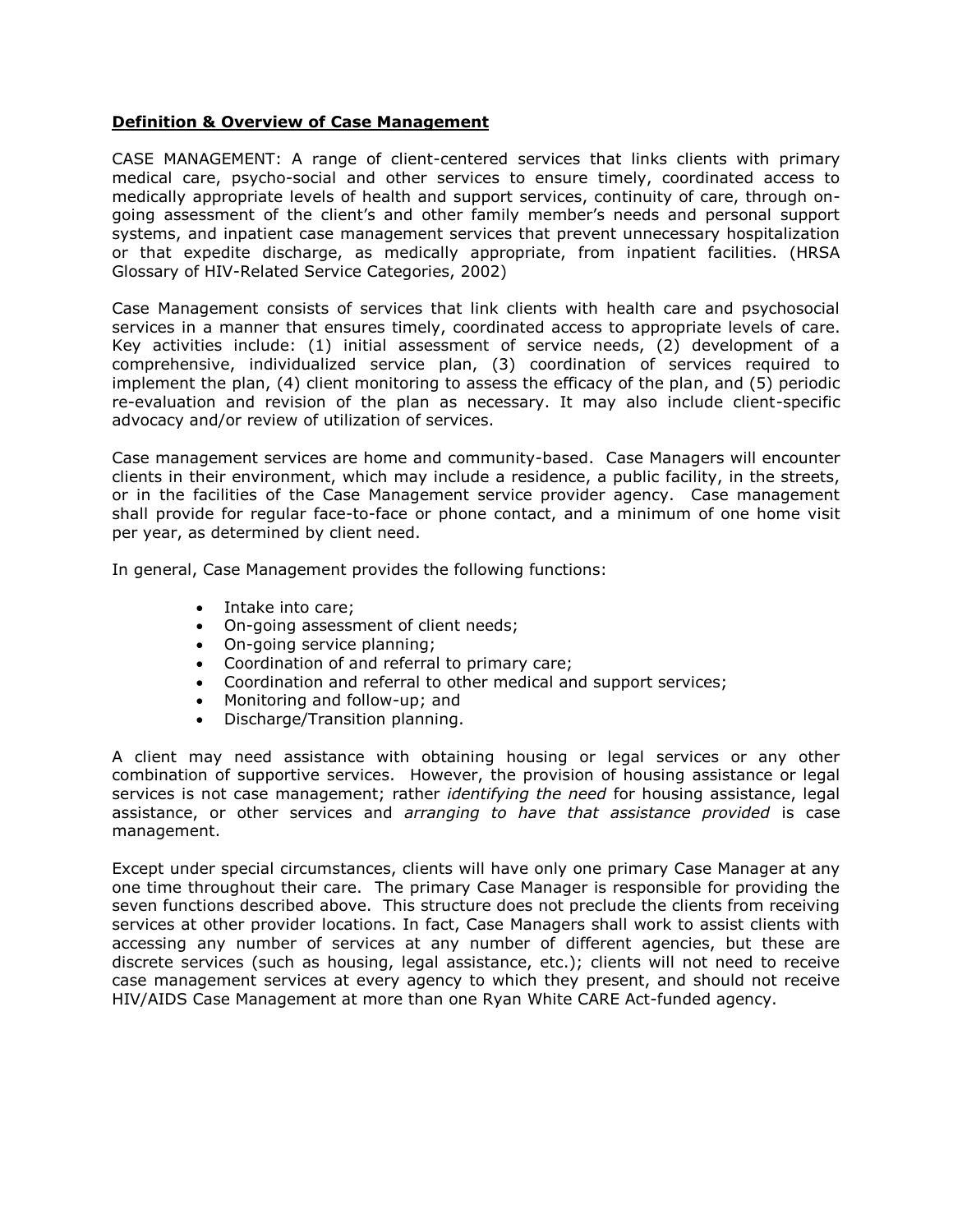#### **How to use this Document**

The standards of HIV case management are divided into the following sections:

- 1.0 Personnel;
- 2.0 Clients' Rights & Responsibilities;
- 3.0 Intake;
- 4.0 Assessment/Reassessment;
- 5.0 Service Planning;
- 6.0 Coordination and Referral;
- 7.0 Monitoring and Follow Up;
- 8.0 Crisis Management
- 9.0 Discharge planning, and
- 10.0 Re-entry Procedures.

Each section begins with the objectives, followed by an explanation or justification. The actual standards and measures (i.e., how to adhere to the standards) follow the objectives and explanation. The measures are meant to provide guidance as to the documents or systems the agency may utilize to demonstrate adherence to the standards. If the agency already has a source other than the listed measures that provides demonstration of adherence, it will not be necessary to implement the measures listed here; simply note it as a substitution.

This listing of standards and measurements can be used as a self-assessment tool for provider agencies and Case Management Supervisors to identify where they are successful in meeting standards of care and areas in which they may require some assistance. HIV/AIDS Program staff members are available to provide assistance to any agency that may have difficulty implementing any of the standards listed in this document.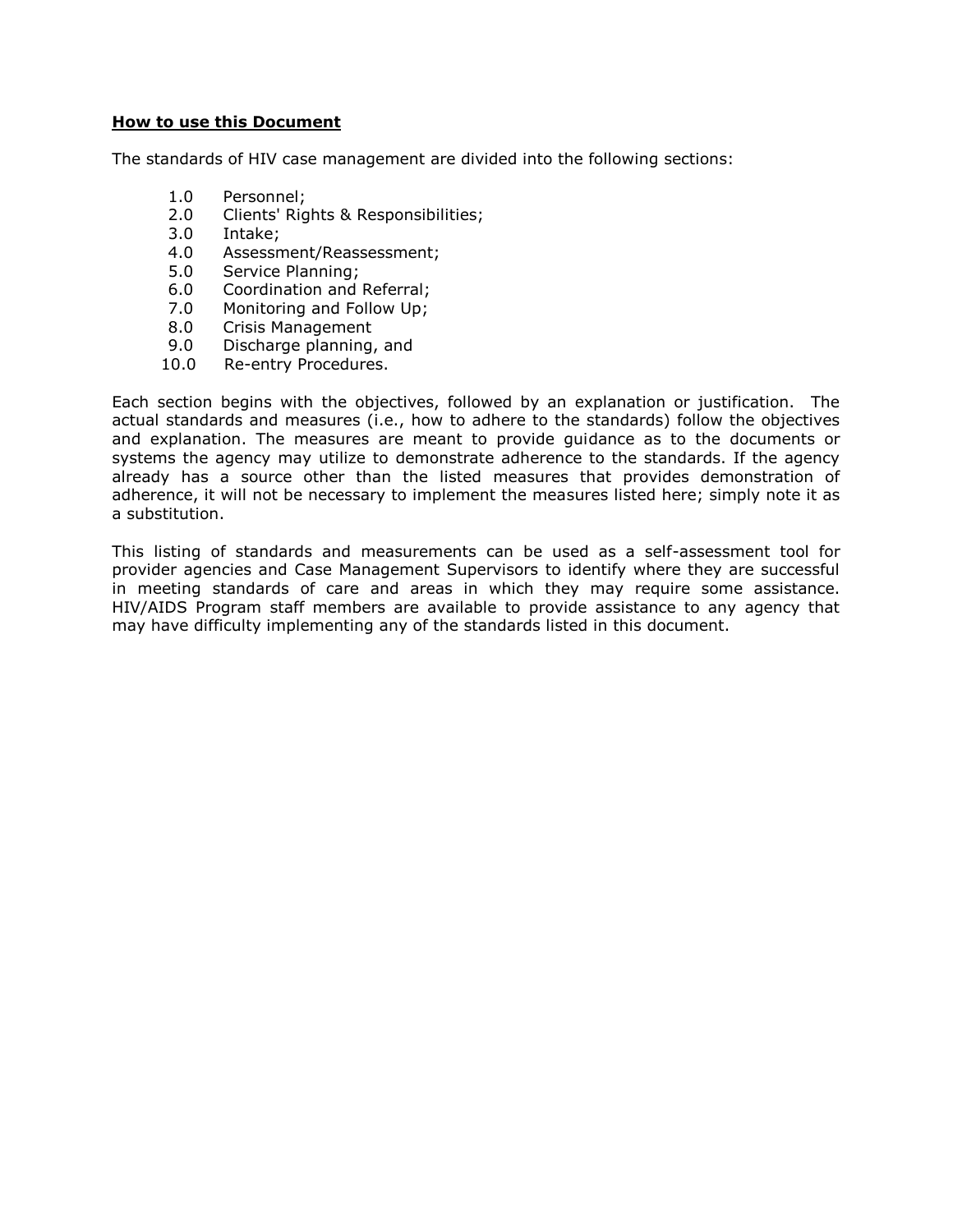## **1.0 Personnel**

The standards of care for personnel ensure that:

- Clients have access to the highest quality of care through experienced and trained Case Managers;
- Case Managers/Case Management Supervisors are clear about their job responsibilities; and
- Case Managers are provided the training and supervision to equip them to perform their jobs well.

An HIV/AIDS Services Case Manager must be able to work with clients and develop a supportive relationship with them, empower clients to make the best choices for their well being, and facilitate access to and use of available services. In order to be effective in their work, Case Managers need to have certain skills and a certain level of compassion and caring for others. At a minimum, all Case Managers hired by provider agencies will have a bachelor's degree in a human service field. Case Managers shall demonstrate the ability to coordinate services, information and referrals for clients in need of case management services, the ability to complete documentation as required by their position, and previous experience in the human service delivery field. All HIV Services Case Managers and Case Management Supervisors will be given a written job description with specific minimum qualifications outlined.

#### HIV Services Case Manager

Minimum Qualifications: Master's or Bachelor's degree in health, human or education services or social work, and one year of qualifying experience: OR Licensure as an R.N. or L.P.N. and two years of qualifying experience. For this position, qualifying experience means verifiable full or part-time work in a human services related field. Prior work with persons with HIV infection, and/or persons with a history of mental illness, homelessness, or chemical dependence is preferred.

The Case Manager is responsible for providing intensive case management for clients and their families/support system and advocates for clients to obtain the full range of needed services and ensures coordination of these services. The Case Manager promotes linkage development and monitors the effectiveness of linkages with other service providers. The Case Manager ensures community follow-up to engage the client in care, promotes attendance at appointments and adherence to treatment regimes, and encourages client self-sufficiency and empowerment. The Case Manager is responsible for keeping their documentation and billing records complete and up to date.

### Case Management Supervisors

Minimum Qualifications: Master's degree in Health or Human Services, six months of supervisory experience and one year of qualifying experience; OR Bachelor's degree in Health or Human Services, six months of supervisory experience and two years of qualifying experience. For this position, qualifying experience means verifiable full or part-time work performing case management or casework in a human services related field. Prior work with persons with HIV infection, and/or persons with a history of mental illness, homelessness, or chemical dependence is preferred.

Case Management Supervisors will provide the case managers on their staff with ongoing and consistent clinical and administrative supervision (2 hours of supervision per month, at a minimum). Clinical supervision addresses anything directly related to client care (e.g., specific client issues, boundaries and appropriate interactions with clients, etc.) This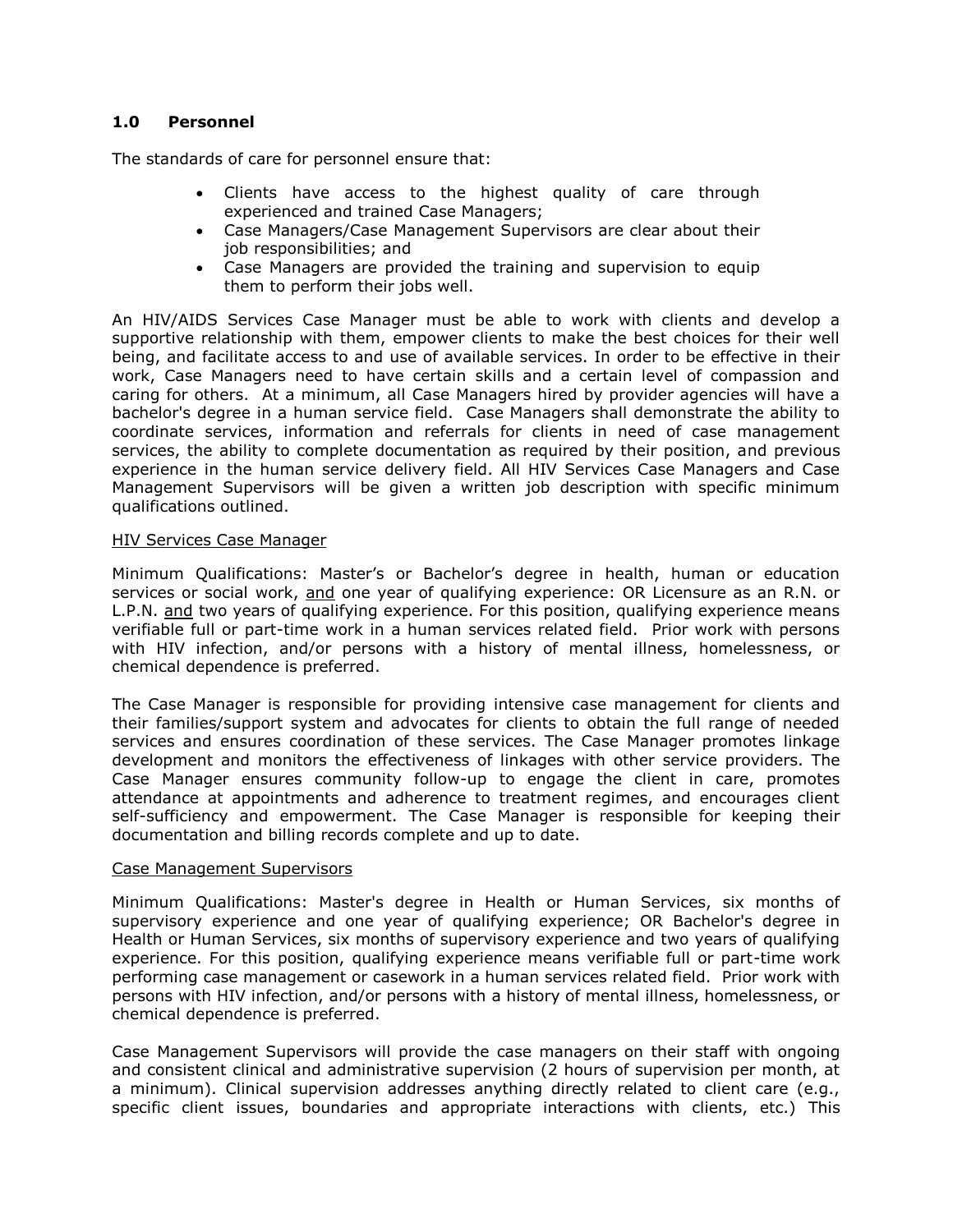supervision may include a spot check of a random sample of records, or review of all case management records through observation, through monitoring of caseloads, and through client feedback. Administrative supervision addresses issues relating to staffing, job performance, policy, client documentation, reimbursement, scheduling, trainings, quality enhancement activities, and the overall administration of the program. Supervision may be provided in individual or group sessions, as deemed appropriate by the provider agency. Case Management Supervisors also oversee program development and evaluation, and ensure quality client services.

Case Management Supervisors must participate in the quarterly Case Management Supervisors Meeting. The Delaware HIV Consortium and the Delaware Division of Public Health jointly facilitate these meetings. They provide a forum to identify broad issues facing the HIV/AIDS Case Management System and to address them proactively.

### Continuing Education and Training

Case Managers shall be afforded adequate opportunities to attend professional development or continuing education that may enhance job performance. These trainings should be documented in personnel files. Before beginning work, a new case manager should receive instruction in HIV confidentiality and privacy issues. In the first month of work as a HIV Services Case Manager, training in the following topics should occur:

- Documentation and billing;
- Basic HIV (AIDS 101);
- Accessing entitlement systems, identifying and accessing services;
- Basic Case Management as listed in these case management standards;
- Communication and interviewing skills.

On-going education and training is crucial to HIV Services Case Managers. Trainings are offered by a variety of Service Providers. Check the HIV/AIDS Trainings Central Registry on the Delaware HIV Consortium's web page ([www.delawarehiv.org\)](http://www.delawarehiv.org/) for courses endorsed by the Consortium. Desirable topics for continuing education include, but are not limited to:

- HIV epidemiology and health care
- HIV and Its Co-morbidities (tuberculosis, hepatitis, etc.)
- HIV prevention/risk reduction education
- Child abuse and neglect mandatory reporting
- Psychosocial aspects of HIV infection
- Substance use issues
- Maternal and child health issues
- Legal issues (e.g. permanency planning)
- Cultural sensitivity/attitudes/values
- Death, dving and bereavement
- Mental health issues
- Family issues (e.g. domestic violence)
- Stress / burnout reduction
- Disclosure.

If the case manager/case management technician received related required training during other employment, it may be verified and substituted and documented in the personnel file.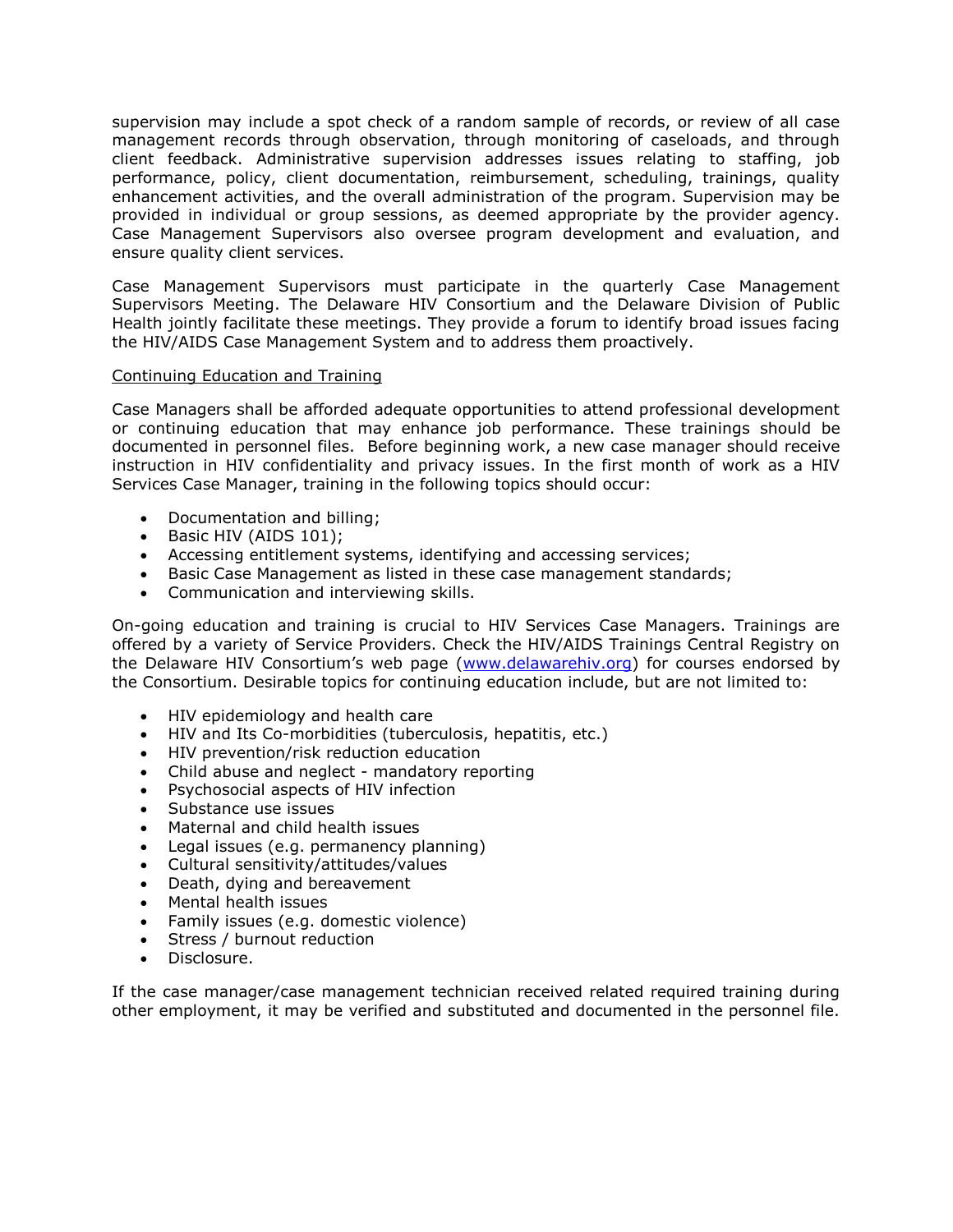#### **Standard Measure**

- 1.1 Case Management Supervisors and newly hired HIV Case Managers will meet the educational and work experience standards for their positions.
- 1.2 Case management provider organizations will give a written job description to all newly hired Case Managers and Case Management Supervisors.
- 1.3 Newly hired Case Managers will receive 12 hours of HIV specific training within the first 6 months of employment.
- 1.5 Case Managers and Case Management Supervisors will attend trainings endorsed by the Delaware HIV Consortium.
- 1.6 Case Management Supervisors will participate in the Quarterly Meetings of Case Management Supervisors.
- 1.7 Case Managers will receive at least two hours of supervision per month to include client care, Case Manager job performance, and skill development.

Performance Evaluations Applicable licenses/certificates/diploma

Written job description on file signed by the Case Manager/Case Manager Supervisors.

Documentation of completed training on file.

Documentation of completed training on file.

Review of the minutes for the Case Management Supervisor Meetings as distributed by the Delaware Division of Public Health.

Documentation on file of date of supervision, type of supervision (one on one, group), and content of supervision.

Resume Reference Checks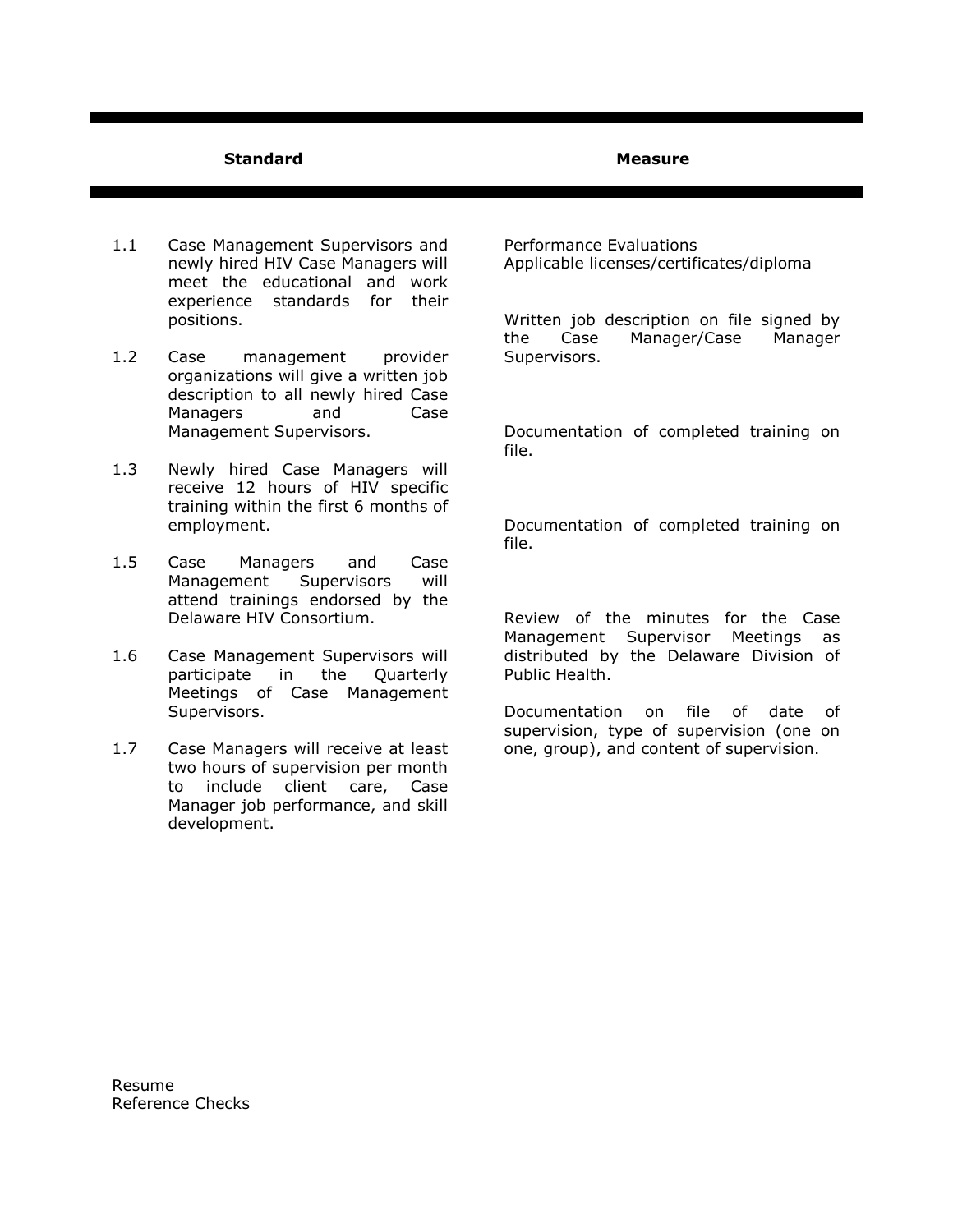## **2.0 Clients' Rights & Responsibilities**

The objectives of establishing standards of care for clients' rights and responsibilities are to:

- Guarantee client confidentiality;
- Ensure that the clients' decisions and needs drive the case management process;
- Ensure a fair process of case review if the client believes s/he has been mistreated, poorly served or wrongly discharged from case management services; and
- Clarify clients' responsibilities, which help facilitate communication and service delivery.

The case management standards of care are based on respecting the inherent dignity of each client. Case management services should be made available to all who wish for and are in need of services. Emphasis is placed on encouraging client autonomy and independence in daily living. However, should a client not be physically or emotionally capable of independent functioning, the Case Manager will provide appropriate assistance. All provider agencies offering case management services must have the following items in place:

#### 1. Rights and Responsibilities

Rights and Responsibilities clarify the role of the client in the service delivery process.

#### 2. Service Guidelines

Service Guidelines communicate to the client the regulations specified by the agency in order to provide services in a safe, secure manner (e.g., clients shall not present to the agency while under the influence of alcohol or drugs).

#### 3. Confidentiality Agreement/Policy, including Limits to Confidentiality

Confidentiality assures protection of information regarding HIV status, behavioral risk factors, or use of services. Limits to Confidentiality describe the instances under which agency personnel are required to report certain conditions (e.g., homicidal or suicidal tendencies, intent to harm, danger to self or others).

#### 4. Release of Information

A release of information ensures that the client has the ultimate decision regarding what information may or may not be released, to whom, and for what purpose. A Release of Information form should describe under what circumstances client information can be released, name of agency/individual with whom information will be shared, information to be shared, duration of the release consent, and client signature. A release of information should always be obtained before any client information is made available to another service provider.

#### 5. Grievance Procedure

A provider agency grievance procedure ensures that clients have recourse if they feel they are being treated in an unfair manner or do not feel they are receiving quality services. Each agency will have a policy identifying the steps a client should follow to file a grievance and stating how the grievance will be handled. The final step of the grievance policy will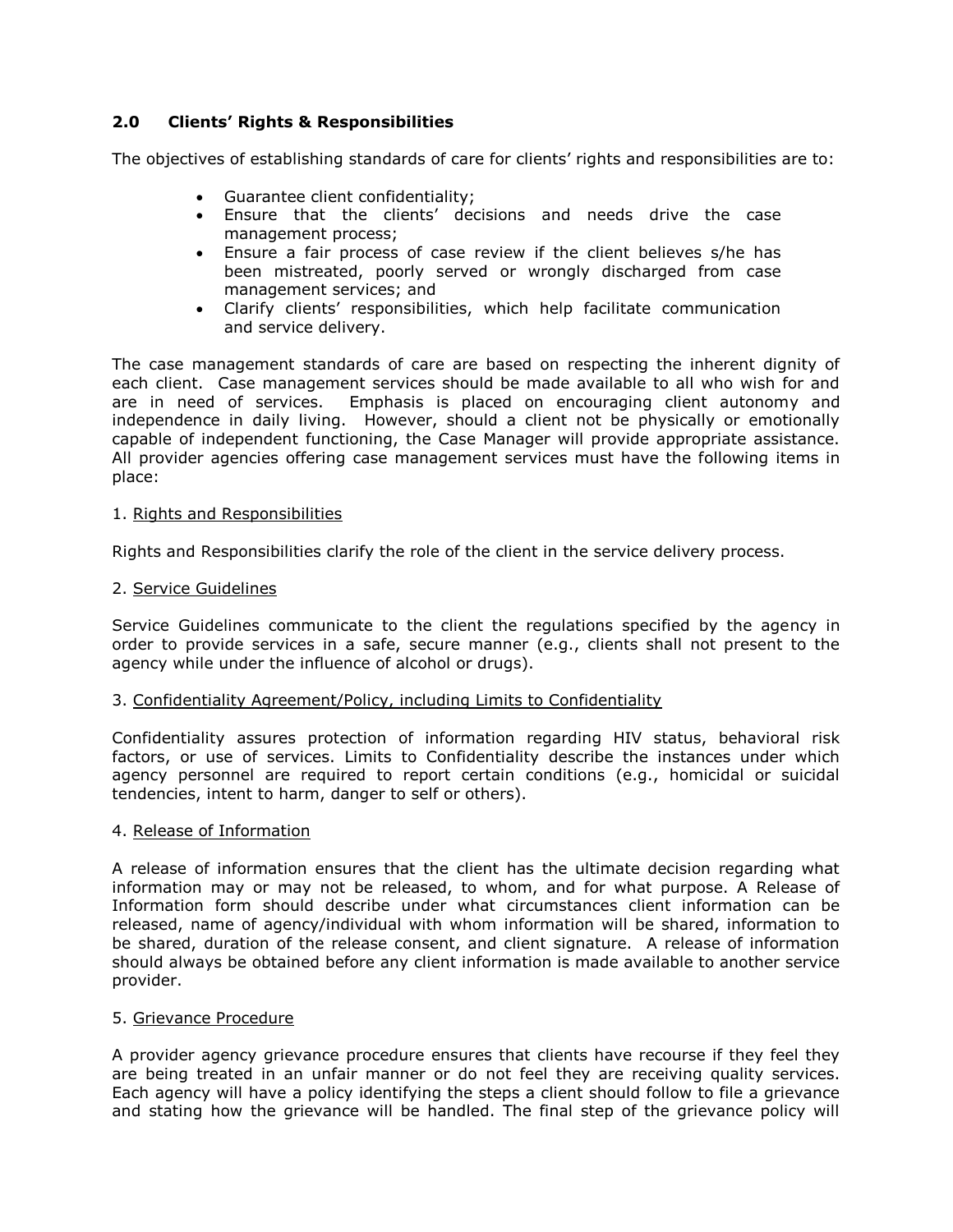include information on how the client may appeal the decision if the client's grievance is not settled to his/her satisfaction within the provider agency. A grievance procedure should guarantee that no punitive action will be taken against a client, and services will not be negatively impacted should he/she file a grievance.

#### 6. Consent to Case Management

A consent to case management form is utilized to ensure that clients understand the above listed items, have the choice to accept or decline services, and agree to receive case management services from only one HIV Case Management Agency at a given time.

All items listed above shall be discussed with the client at least once during intake. Continued discussion over time is encouraged. The Delaware HIV Consortium can provide technical assistance in the development of these policies, as well as provide samples of appropriate forms if provider agency does not have existing, written policy or applicable forms in place.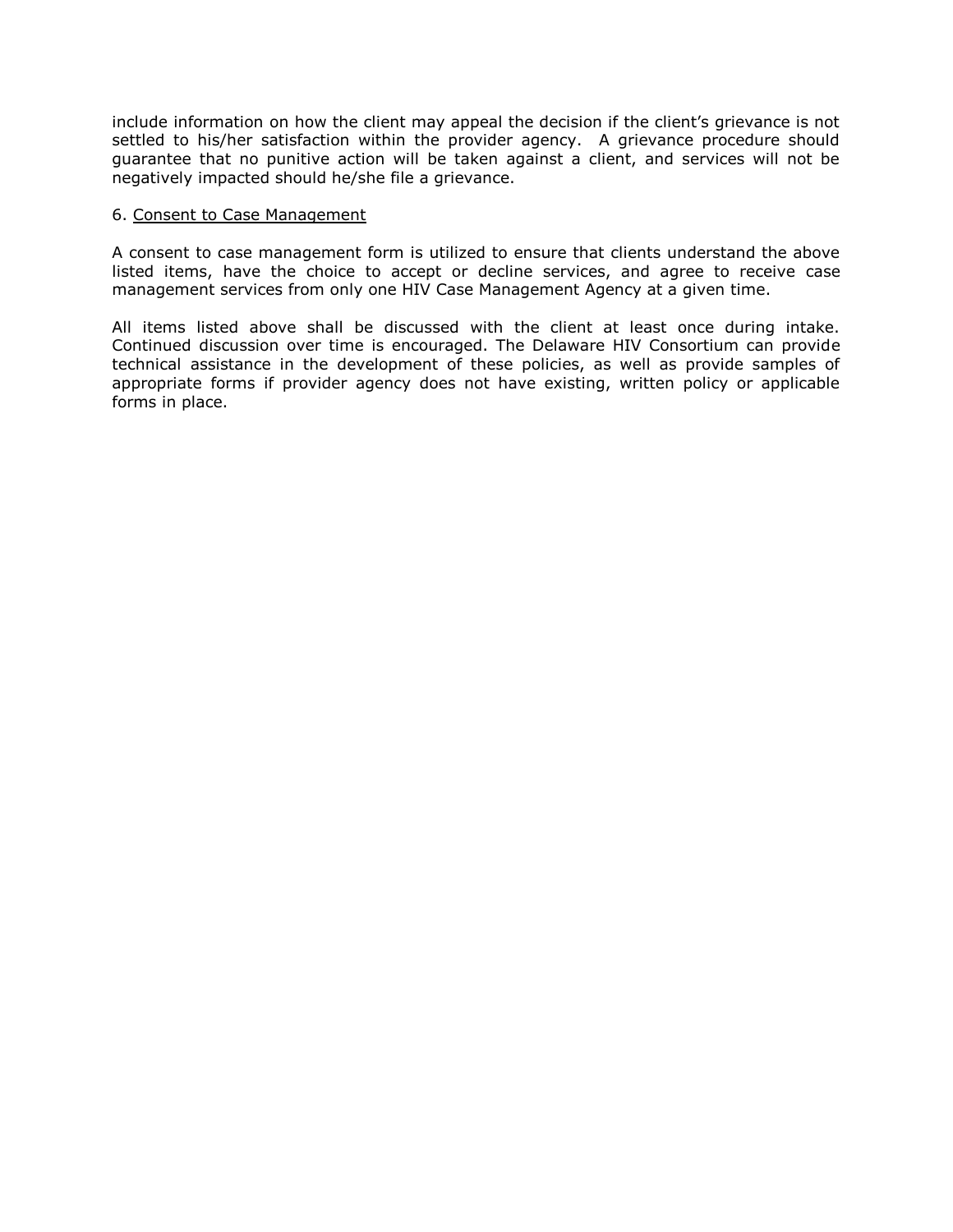|     | <b>Standard</b>                                                                          | <b>Measure</b>                                                                                                                                                                                       |
|-----|------------------------------------------------------------------------------------------|------------------------------------------------------------------------------------------------------------------------------------------------------------------------------------------------------|
| 2.1 | Clients' Rights and Responsibilities<br>exist.                                           | Written policy on file at provider agency,<br>with signed copy in each client's file.                                                                                                                |
| 2.2 | Service Guidelines are in place.                                                         | Written policy on file at provider agency,<br>with signed copy in each client's file, and<br>updated as necessary.                                                                                   |
| 2.3 | Confidentiality<br>Policy<br>exists,<br>including Limits to Confidentiality              | Written policy on file at provider agency,<br>with signed copy in each client's file.                                                                                                                |
| 2.4 | Release of Information is obtained<br>prior to release of confidential<br>information.   | Release of information forms signed by<br>client in client's record.<br>Releases are<br>considered no longer binding if more than<br>one year old.                                                   |
| 2.5 | Grievance policy and procedure<br>exist.                                                 | policy/procedure<br>Written<br>file<br>on<br>at<br>provider agency, with signed copy in each<br>client's file.                                                                                       |
| 2.6 | Client has consented to receive<br>management services<br>case<br>at<br>provider agency. | Documentation in client's chart (e.g.,<br>signed consent)                                                                                                                                            |
| 2.7 | Client<br>informed<br>of<br>was<br>and<br>received copies of above listed<br>items.      | Documentation will be in client's record<br>indicating that client has been informed of<br>and received a copy of above listed items,<br>or has signed off that the client has<br>refused the items. |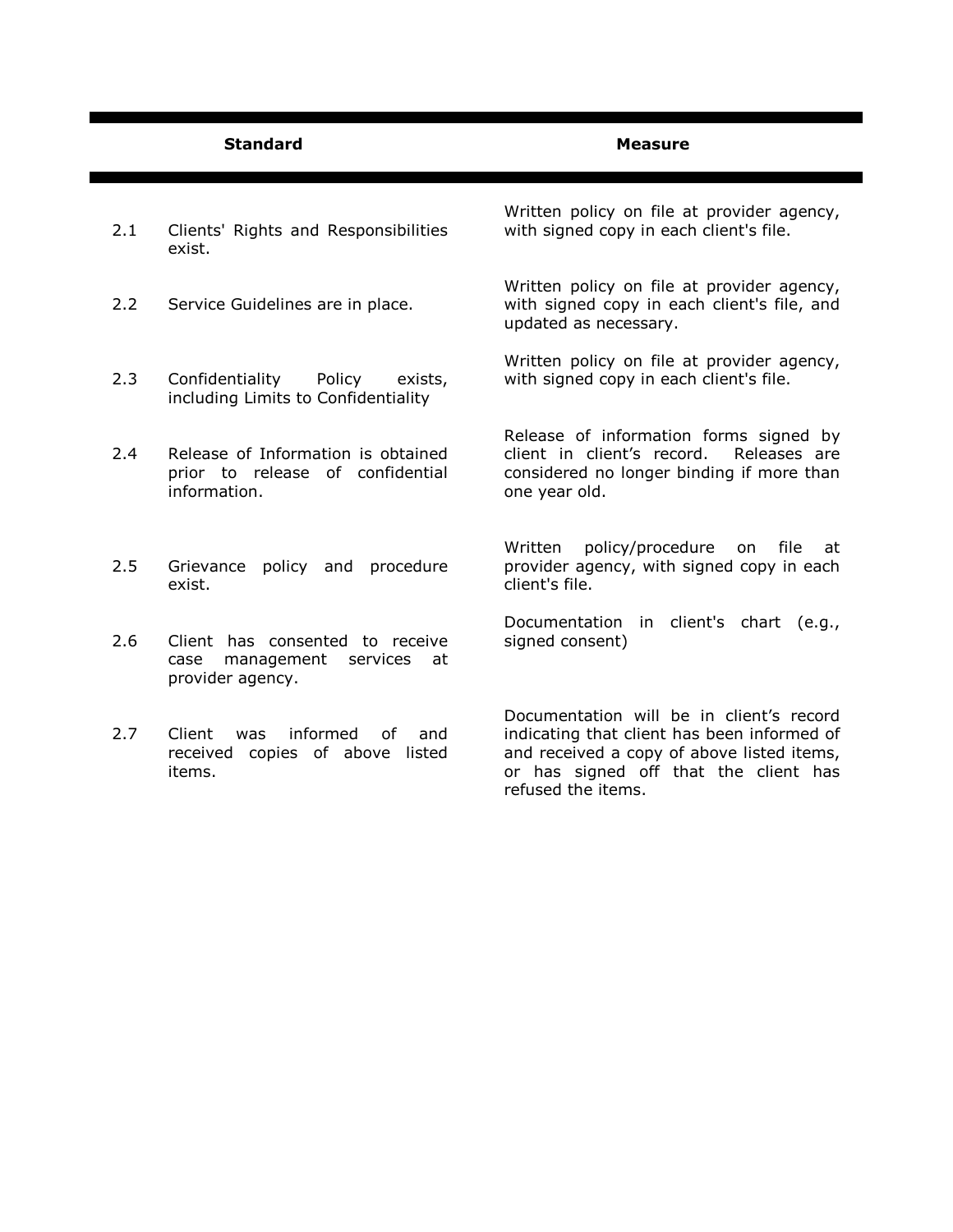## **3.0 Intake**

The objectives of the intake process are to:

- Inform the client of what can be expected if s/he enrolls in case management services;
- Establish client eligibility for services;
- Establish whether client wishes to enroll in case management services or is interested only in a discrete service offered by the HIV Service System;
- Collect required state/federal client data for reporting purposes; and
- Collect basic client information to facilitate client identification and client follow up.

All clients who request or are referred for HIV case management services will participate in the intake process. A Case Manager, preferably one who has had training or experience in the intake process, must conduct the Intake. During Intake, the role of the Case Manager is explained to the client, the client's rights and responsibilities are reviewed, the agency's client confidentiality and grievance policies are explained to the client, eligibility is determined, consent for case management is obtained, immediate client needs are established, permission is secured from client to release information (if there is an immediate need to release information), and the uniform intake form is started. In addition, the procedures for termination of case management and re-entry must be explained. The intake process will be started as soon as possible, but at a maximum of 72 hours from first client contact with the agency.

Information to be collected includes:

- The referral source and date of referral:
- Identifying and demographic information;
- A list of family members and co-residents, including children not currently living at home, identification of the primary caregiver and legal guardian(s) of the children;
	- confidentiality concerns;
- HIV diagnosis:
- Medical status, housing status, financial status and other issues requiring immediate attention for the client;
- Emergency contact;
- Health insurance;
- Languages spoken: and
- Date completed.

If the only client needs identified during the intake are available through Direct Access Programs, and if the client has adequate skills to use those programs on his/her own, the HIV Services Case Manager should enroll the client in the necessary program(s). Once the referrals are complete, the client's file should be moved to an inactive status. The case manager should assure the client that, if the client's situation changes and the need for additional services develop, the client should contact the Case Manager for assistance.

A client who chooses to enroll in case management services is then assigned a Case Manager. The Case Manager will be responsible for making contact with the client within 5 working days to set up a time for a more thorough assessment and the creation of a Service Plan. If deemed necessary, an assessment may be conducted at the time of intake; however, consideration should be given to the time burden for both client and Case Manager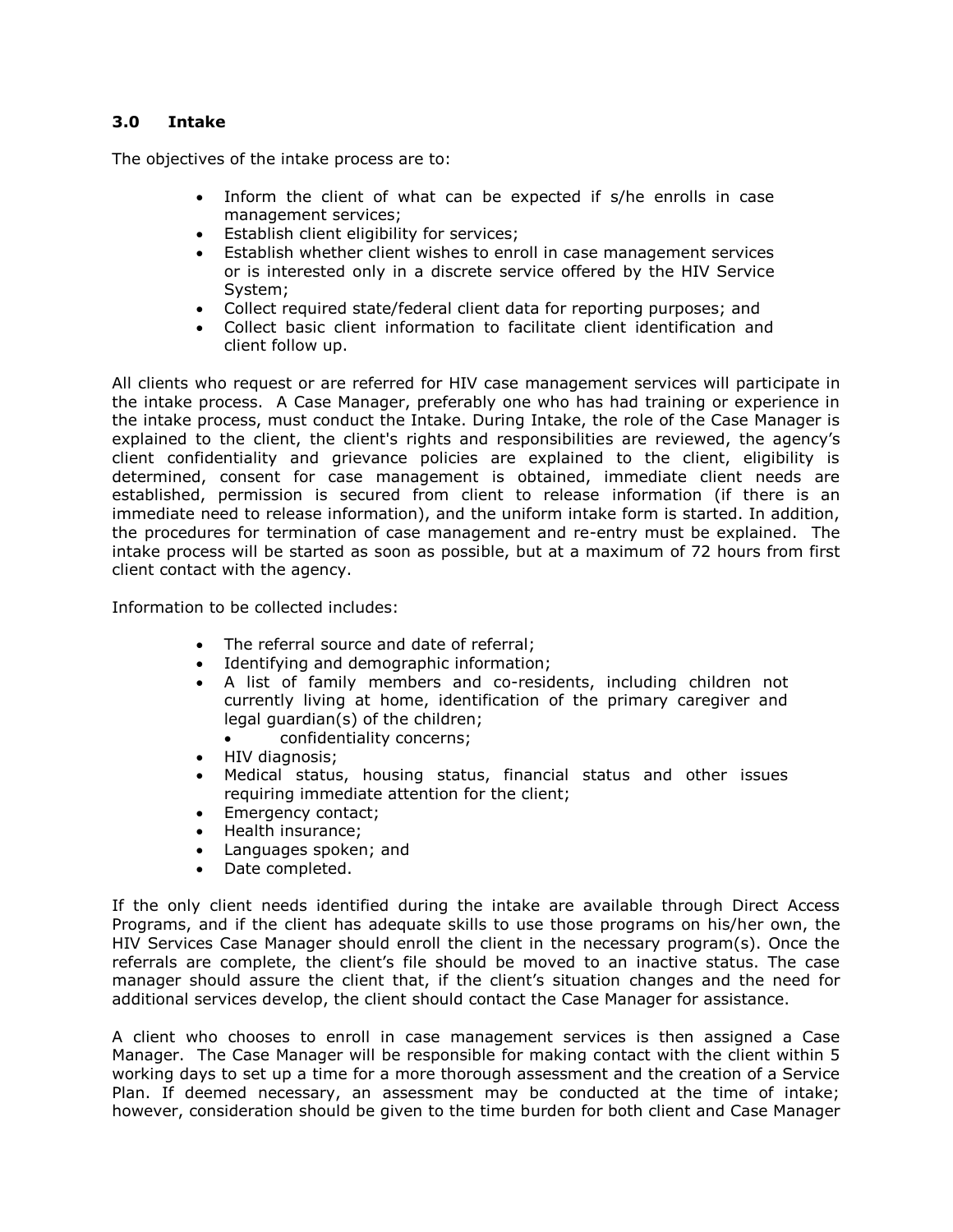of completing an intake and assessment in one session. Immediate needs that are identified as a result of the intake should be addressed by the Case Manager and services implemented promptly.

The full intake process should be completed within fifteen (15) calendar days of the individual's referral to the case management agency.

| <b>Factors to Consider:</b>                                                                                                                                                                                                                                                                                                                                                       |  |  |
|-----------------------------------------------------------------------------------------------------------------------------------------------------------------------------------------------------------------------------------------------------------------------------------------------------------------------------------------------------------------------------------|--|--|
| Involvement with Primary Medical Care<br>٠<br>Client's ability to access services without case management support<br>Support systems<br>Mental health and substance abuse history<br>Cognitive ability (Functional status)<br>Housing status                                                                                                                                      |  |  |
| <b>Client's Role</b>                                                                                                                                                                                                                                                                                                                                                              |  |  |
| To maintain the scheduled intake appointment.<br>$\bullet$<br>To provide all applicable demographic and support service information<br>To provide information on insurance coverage if applicable<br>$\bullet$<br>Participate with Case Manager in determining the level of case<br>$\bullet$<br>management services needed<br>To follow-up on services as required.<br>$\bullet$ |  |  |
| <b>Case Manager's Role</b>                                                                                                                                                                                                                                                                                                                                                        |  |  |
| To provide an intake within 15 days<br>$\bullet$<br>• Complete all necessary paper work<br>Assess the clients need for case management (i.e., full case<br>$\bullet$<br>management)<br>Arrange and confirm any appointments for programs to address<br>$\bullet$<br>immediate needs<br>Schedule follow up appointments as necessary                                               |  |  |
| <b>Outcome Criteria</b>                                                                                                                                                                                                                                                                                                                                                           |  |  |
| Client involvement in Direct access services<br>Appropriate assignment of case management acuity level<br>Completed intakes                                                                                                                                                                                                                                                       |  |  |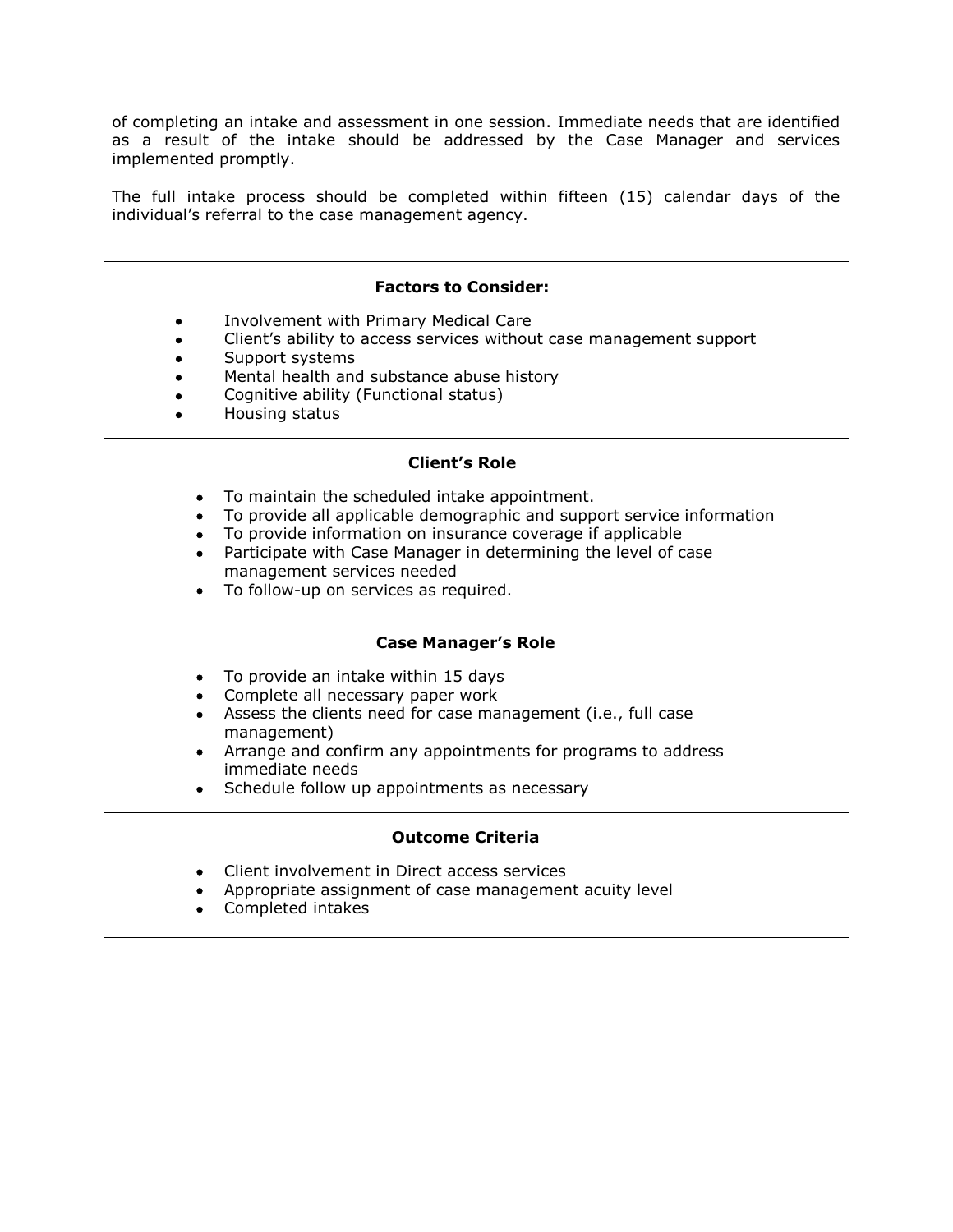#### **Standard Measure**

- 3.1 Complete uniform intake tool within 15 days of first seeing client.
- 3.2 Determine eligibility for HIV case management services if client chooses to enroll in case management services.
- 3.3 Update eligibility determination annually.
- 3.4 Determine client's wishes for release of information if there is an immediate need to release information.
- 3.5 Update release of information annually.
- 3.6 Complete all documentation as outlined in Section 2.0 ("Client Rights and Responsibilities".)

Completed uniform intake tool in client's record.

Supporting documentation ensuring eligibility for services is maintained in client file.

Supporting documentation verifying eligibility is updated annually and in client's record.

Signed Release (or No-Release) of Information in client's record.

Updated release signed by client and in client's record.

Documentation in client's record.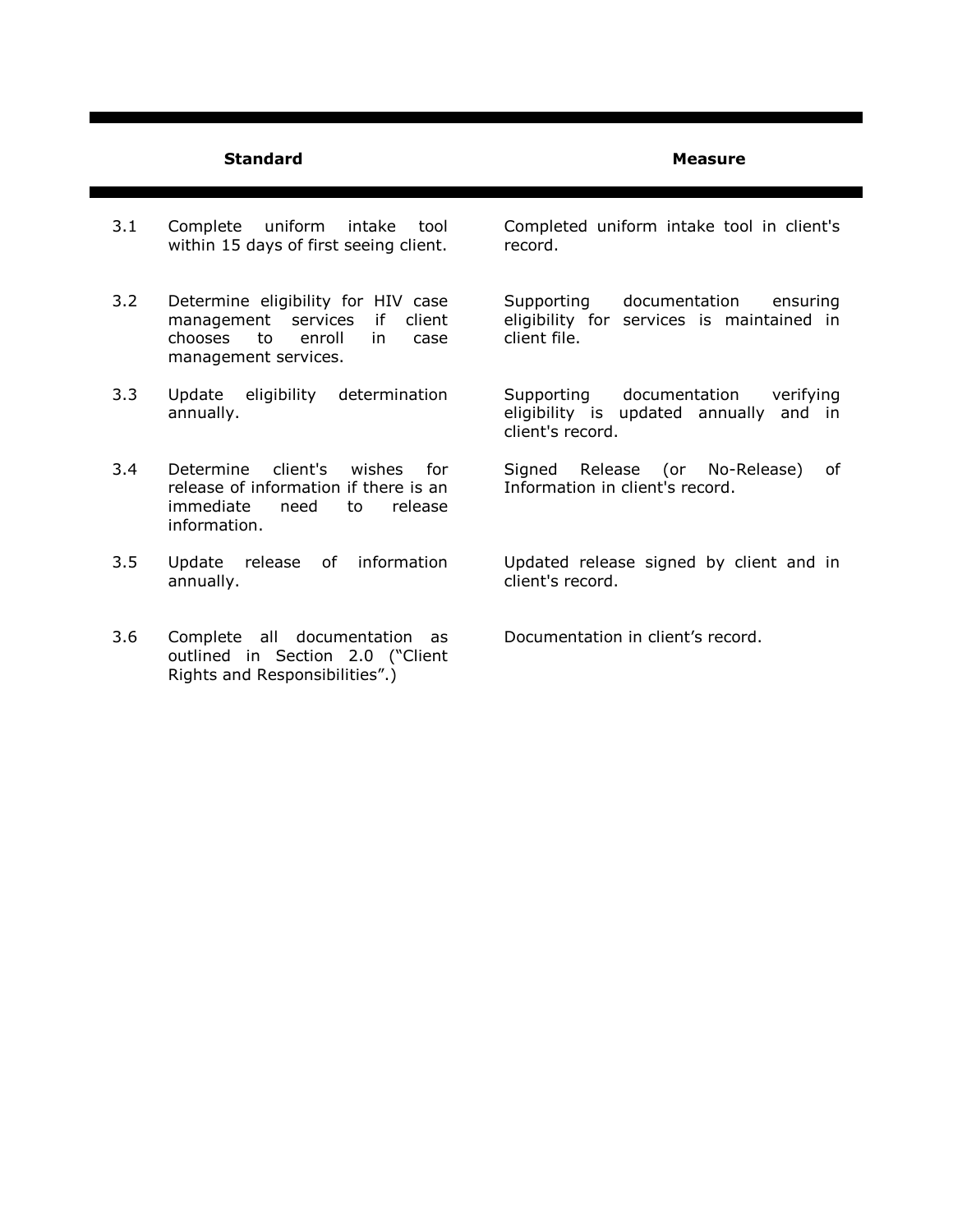## **4.0 Assessment/Reassessment**

The objectives of the assessment/reassessment process are to:

- Identify the client's/family's problems and service needs,
- Identify what service needs are being met and by whom,
- Identify what services have not been accessed or are not adequately coordinated,
- Evaluate the strengths/resources of the client and support system which can be utilized during service planning,
- Evaluate the level of monitoring that the client needs,
- Begin to establish a trusting client relationship.

Assessment/Reassessment is the review of information about the client's medical, physical and psychosocial condition, resources and needs. It allows the Case Manager to gather appropriate client information in order to determine client needs on an on-going basis. Assessment activities should be finalized no later than 30 days from the date of the completed intake.

The client will be the primary source of information, but assessments may include information gathered from family members, medical and psychosocial providers and other sources of information, if the client grants permission to access these other sources. These sources can provide important information about the family's ability to function as a unit; a notation of psychosocial, medical, financial and other problems affecting the family; and include information about preventing the transmission of HIV. In order to discuss an individual's case with a provider, agencies must first secure the client's documented permission to release necessary information to that agency. Release of information forms should be dated and filled completely. Release forms should be dated to expire at a maximum of one year after the permission date or when the client's case is closed, whichever comes first.

The initial assessment should focus on immediate health and social services needs and address the client's history of utilization of care. The following information should be included in the assessment:

- Health status, which includes but is not limited to TB, OB/GYN, disease staging, medications, other known medical conditions; nutritional status (these areas should be regularly monitored);
- Employment/education;
- Financial resources, entitlements;
- Housing;
- Transportation;
- Support systems;
- Parenting/children's needs;
- Substance abuse status;
- Emotional/Mental health issues:
- Need for legal assistance (e.g. health care proxy, guardianship arrangement).

Once a psychosocial assessment has been completed, the client's case should be reviewed by the HIV/AIDS Case Manager and , when appropriate, by the Case Management Supervisor. They should pay particular attention to the severity of the client's needs and the ability of the client to participate in meeting those needs. This review will result in the classification of the client as either "monitored" or "non-monitored". Monitored clients will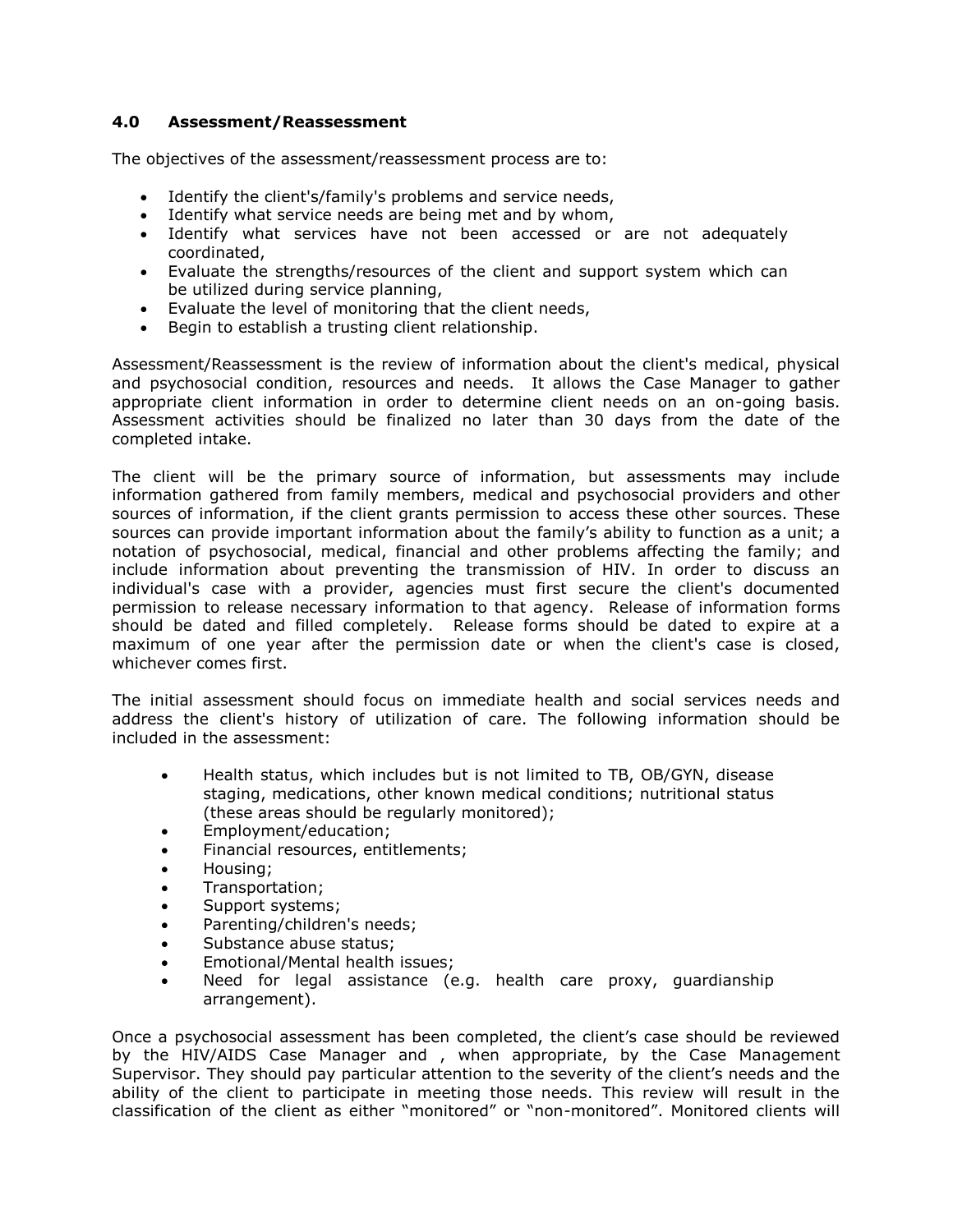require more intensive involvement with the case manager in order to access needed services. Non-monitored clients will require only minimal involvement with the case manager. There are five life circumstances that automatically merit a "monitored" classification: current mental illness, active substance abuse, pregnancy, homelessness, and/or a recent history of clinic no-shows. Delaware's "Intake Assessment Scoresheet" is a valuable tool in making this classification.

Appropriate referral sources should be identified through these periodic assessments. When requested, or when high-risk behavior is reported or suspected, periodic testing of other family members should also be encouraged and arranged by the Case Manager. For newly diagnosed clients, disease management education may be indicated. This client education may address such topics as a review of HIV transmission, risk reduction for re-infection, safe sex practices, acknowledgement of HIV+ status to future partners, early symptom identification and disclosure to a medical provider, understanding lab values, options for medical care, consideration of mental health interventions, thoughts about support groups, coping with HIV disease and being one's own best advocate. Depending upon the extent and type of education needed, this service may be provided by the Case Manager directly or by referral to other programs such as Peer Education, Prevention Case Management (as funded with Prevention dollars through the Division of Public Health), and others.

Provider agencies must use the assessment form approved by the HIV/AIDS Program. Agencies may add additional questions if they are needed to assess the eligibility and need for other programs that are offered by the Provider Agency.

The assessment process is dynamic. As a client's status changes, his/her needs may change. It is the responsibility of the Case Manager to reassess a client's needs continually. A formal reassessment should occur on an as needed basis, as determined by the Case Manager, but at least every six (6) months.

A client has the right to be given access to a fair and comprehensive assessment of his/her health, functional, psychological, and cognitive ability. The focus of the assessment is to evaluate client needs, and is a cooperative and interactive endeavor between the Case Manager and the client. The assessment should be conducted face to face and at a location that is mutually acceptable to the client and the Case Manager. Ideally the assessment process should include a home visit to evaluate the client's needs, informal supports, and general living condition. During the assessment, clients should be assessed for linkages to HIV medical care.

For non-monitored clients, the client should be contacted, at minimum by phone, once every twelve (12) months to determine whether his or her needs have changed. Monitored clients must be reassessed every six (6) months, and that reassessment should be documented in the client file.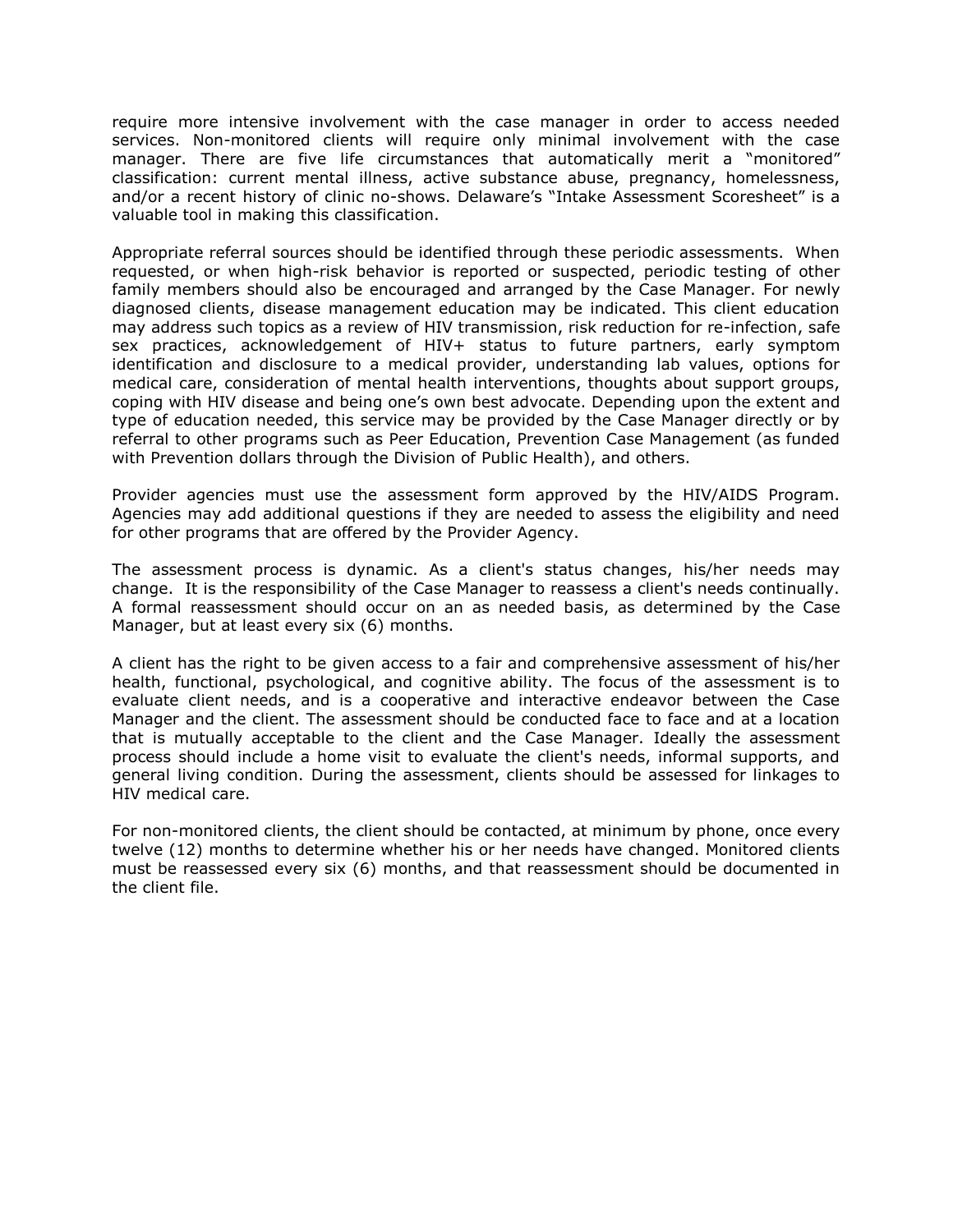## **Factors to Consider:**

- Health status
- Employment education
- Financial resource, entitlements
- Housing
- Mental Health/substance abuse
- Legal

## **Client's Role:**

- To maintain scheduled appointments for completion of the intake
- Identify family members/significant others to participate in the assessment process (if applicable)
- To provide honest responses to the assessment questionnaires or identify areas where he/she may be uncomfortable
- To make Case Manager aware of any significant changes (i.e., illness, change in clinical functioning, loss of housing, incarceration).
- To provide signature for the release to assessment information as necessary to access other HIV/AIDS services.

## **Case Manager's Role:**

- To complete assessment within 30 days from the initial intake for clients receiving case management with monitoring.
- To conduct periodic reviews of the assessment and provide follow up as necessary.
- Provide referrals for service needs that emerge as a result of the intake process.
- Receive clients written consent for the release of information prior to disclosing assessment information to outside providers
- Conduct a formal review as a part of the re-assessment (i.e., clients situation, functioning, clinical and psychosocial).

## **Outcome Criteria:**

- Identification of unmet need
- Increase in family member/significant other support system
- Identification of barriers to care
- Identification of the need for long term case management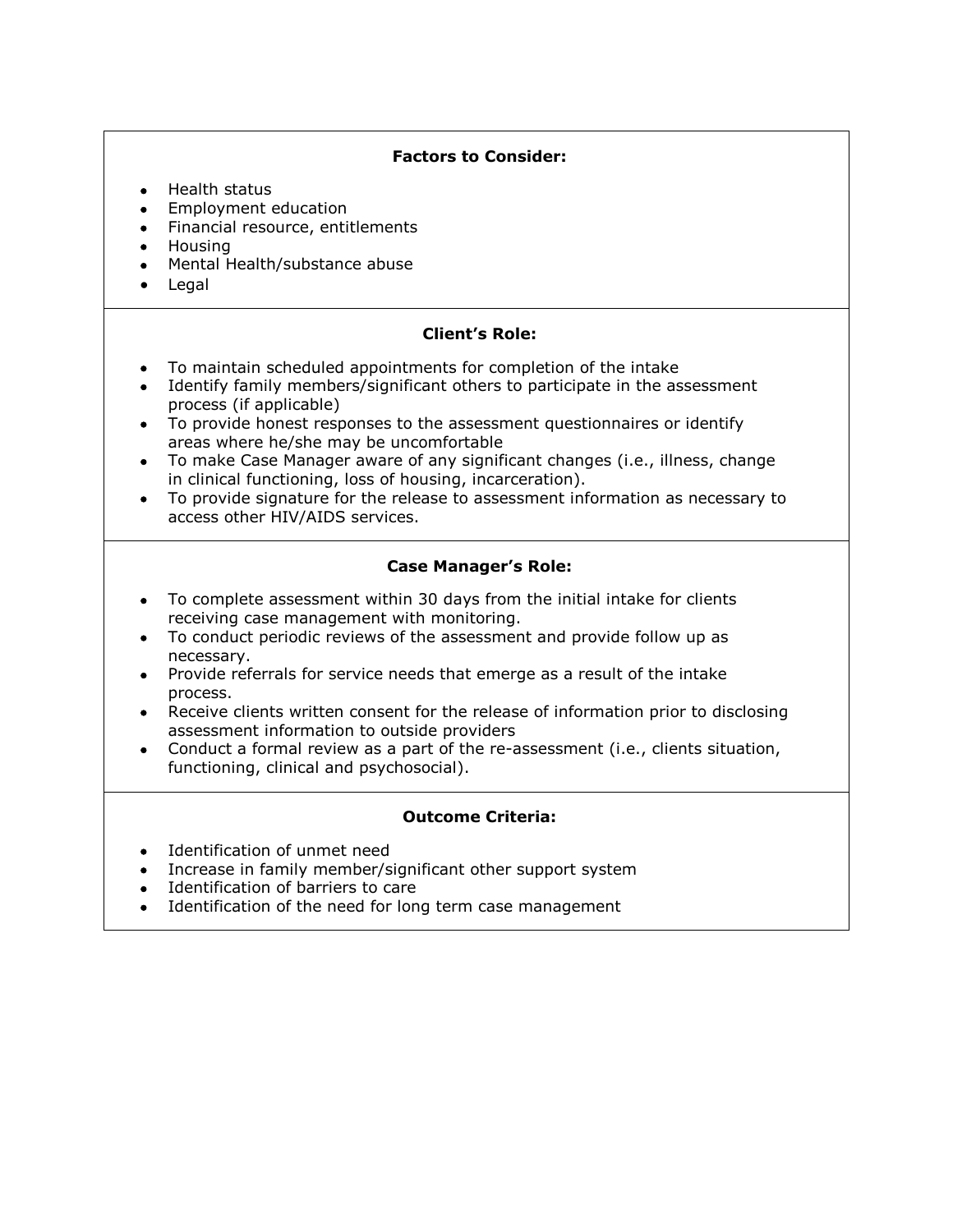|     | <b>Standard</b>                                                                                                                                                                         | Measure                                                                                                                                                                                                                                                                                                                            |
|-----|-----------------------------------------------------------------------------------------------------------------------------------------------------------------------------------------|------------------------------------------------------------------------------------------------------------------------------------------------------------------------------------------------------------------------------------------------------------------------------------------------------------------------------------|
| 4.1 | Conduct client assessment within<br>30 days of beginning intake.                                                                                                                        | Completed assessment form in client's<br>record, covering at least the following<br>areas:<br>$\ast$<br>Medical history and current health<br>status;<br>$\ast$<br>Available<br>financial<br>resources                                                                                                                             |
|     |                                                                                                                                                                                         | (including insurance status);<br>$\ast$<br>Availability of food, shelter,<br>transportation, and financial<br>resources;<br>$\ast$<br>Available support system (family,<br>friends, partners, others);<br>$\ast$<br>Need for legal assistance;<br>$\ast$<br>Substance use status; and<br>$\ast$<br>Emotional/mental health status. |
| 4.2 | Conduct reassessment of the needs<br>of monitored clients on an on-going<br>basis (at minimum, every six (6)<br>months).<br>For<br>non-monitored<br>clients, the reassessment should be | Documentation (in form of progress notes,<br>updated notes on initial assessment, or<br>new assessment form) in client's record.                                                                                                                                                                                                   |

conducted once every twelve (12)

months.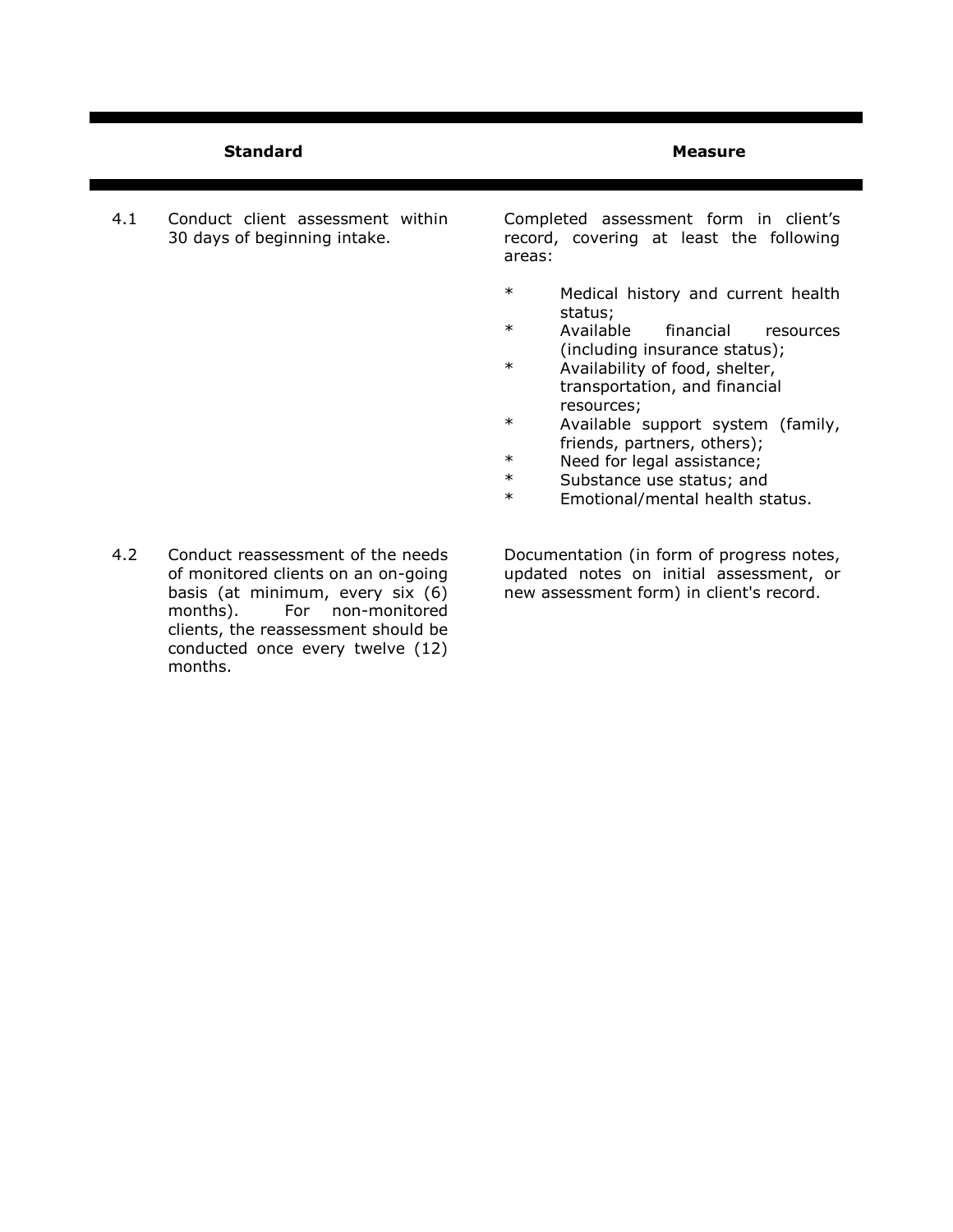# **5.0 Service Planning**

The objectives of the service plan are to identify:

- Client goals, based on his/her needs;
- Action steps necessary to meet the client's goals; and
- Time frame for meeting client goals.

Development of the service plan is the translation of assessment information into specific goals and objectives, with defined activities, services, providers and time frames to reach each objective. It should be completed immediately following the assessment and within 30 days of the date of intake.

This plan detailing client goals and objectives based on the needs identified in the assessment should be developed collaboratively between the Case Manager and client. Ideally, professionals from relevant disciplines and agencies are also involved in the development of the service plan. The service plan should outline short and long term goals and action steps needed to address each goal. The plan should include specific services needed and referrals to be made, including clear time frames and an agreed upon plan for follow-up*.* Unforeseen situations (e.g., illnesses, incarcerations, etc.), may alter the normal time frames on delivery of services. The service plan is for clients to achieve their medical and social service goals. Two important aspects of the plan are the client's personal goals and goals that the Case Manager and client together decide would be capacity building goals.

The service plan will reflect services to be accessed on behalf of the client and family members and identify expected outcomes toward goal attainment. If services actually provided differ, a note explaining the difference should be made. Goals for family members should be clearly identified as such. The client's participation in the development of the plan and agreement with the plan and/or declination of any part of the plan must be indicated by their (or family representative) signature. A copy of the plan should be given to the client. At a minimum, the service plan should include:

- Description of the challenge(s);
- Goals for resolving each challenge;
- Resources to meet each need including client's resources and support network, nature and level of service need, time frames in which services are to be provided, and who will be the provider of the service;
- Activities (actions to be taken);
- The individual/agency who will perform the activity (e.g., Case Manager, client, family member, agency representative);
- Notes on the availability and appropriateness of each service and alternative plans, if necessary;
- Anticipated time frame for completion;
- Expected outcomes, and
- Signature of the Case Manager and client, and the date.

The plan should be documented on forms developed or approved by the Ryan White Program or the Delaware HIV Consortium. However, provider agencies which choose electronic record keeping may create their own format as long as it contains the above elements. Service plans will be completed within 30 days of the initial intake date.

As with the assessment process, service planning is an ongoing process. It is the responsibility of the Case Manager to continually review and revise a monitored client's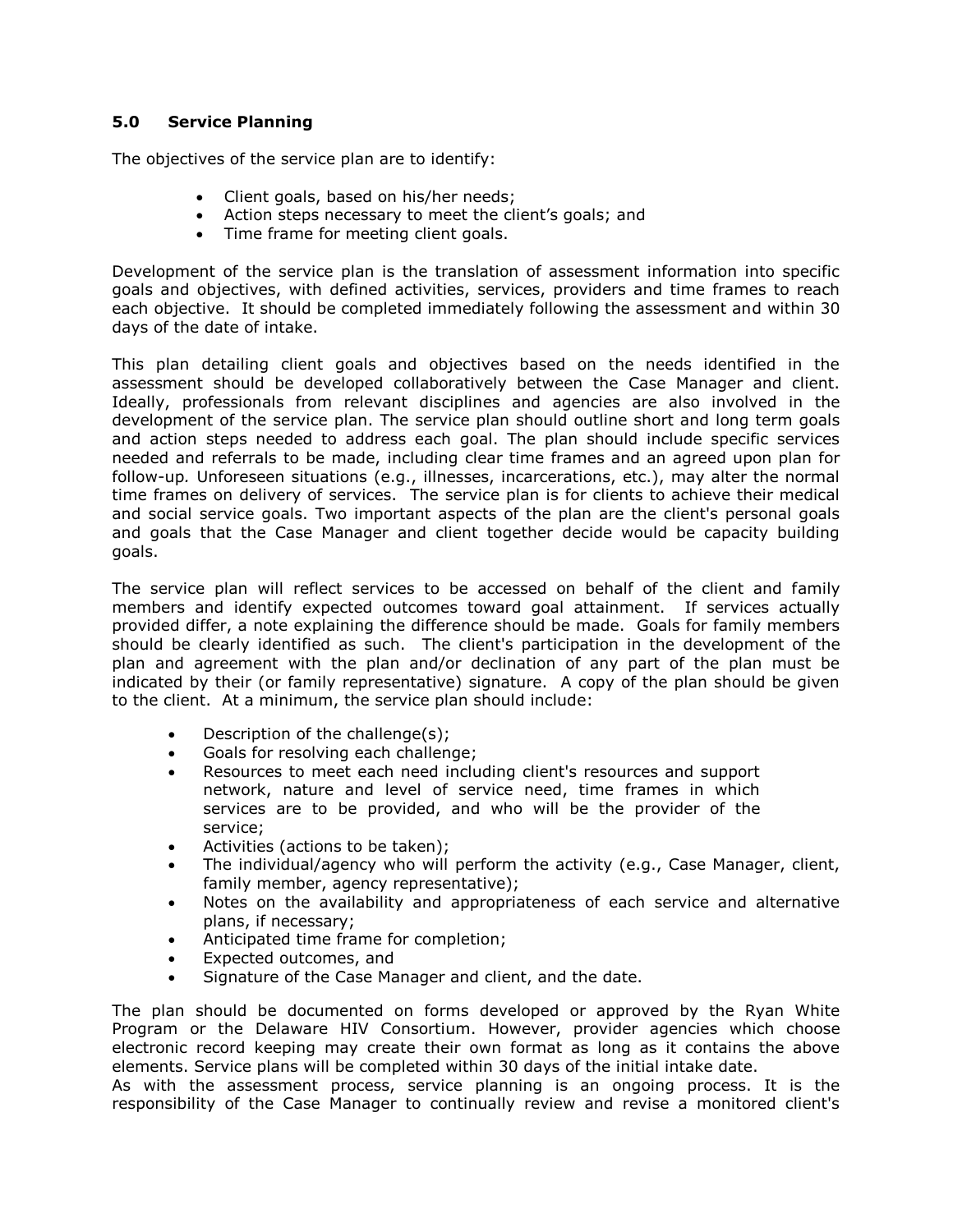service plan. Service plans should be reviewed and revised on an as needed basis, as determined by the client and Case Manager, but at a minimum of every six (6) months.

It is the intent of the Delaware HIV/AIDS Program that case management provided under the Program represents a fully integrated case management approach. The HIV/AIDS Case Manager coordinates all necessary services along the continuum of care, institutional and community based, by directly arranging access to services or by establishing linkages with other service programs.

The role of the Case Manager is to reduce service, agency and administrative barriers to ensure that clients obtain needed services. Services accessed by the client should include institutional and non-institutional medical and non-medical services, social and other support services and linkages to existing community resources.

## **Factors to Consider:**

- The realistic nature of the client's request(s)
- Client's ability to perform proposed activities
- The client's mental health, substance abuse and functional status
- Expected Outcome
- Time Frame for completion

#### **Client's Role:**

- To actively participate in service plan development
- To identify activities that he/she can perform
- To provide Case Manager with changes in the health status, housing etc.
- To follow through with appropriate referrals
- To provide feedback to the Case Manager on the services that has been received

#### **Case Manager's Role:**

- To complete the approved forms for the Ryan White program
- To set realistic goals with the client
- To invite the clients participation in the development of service plans
- To assist client identifying tasks that he/she is able to complete as a part of service delivery
- To follow-up with client to determine if services have been received
- Identify appropriate resources in the community

- Client access to primary medical care and support services
- Improvement in the client functional status (i.e., substance abuse, quality of life indicators, and self esteem)
- Improvement in client's knowledge of the service delivery system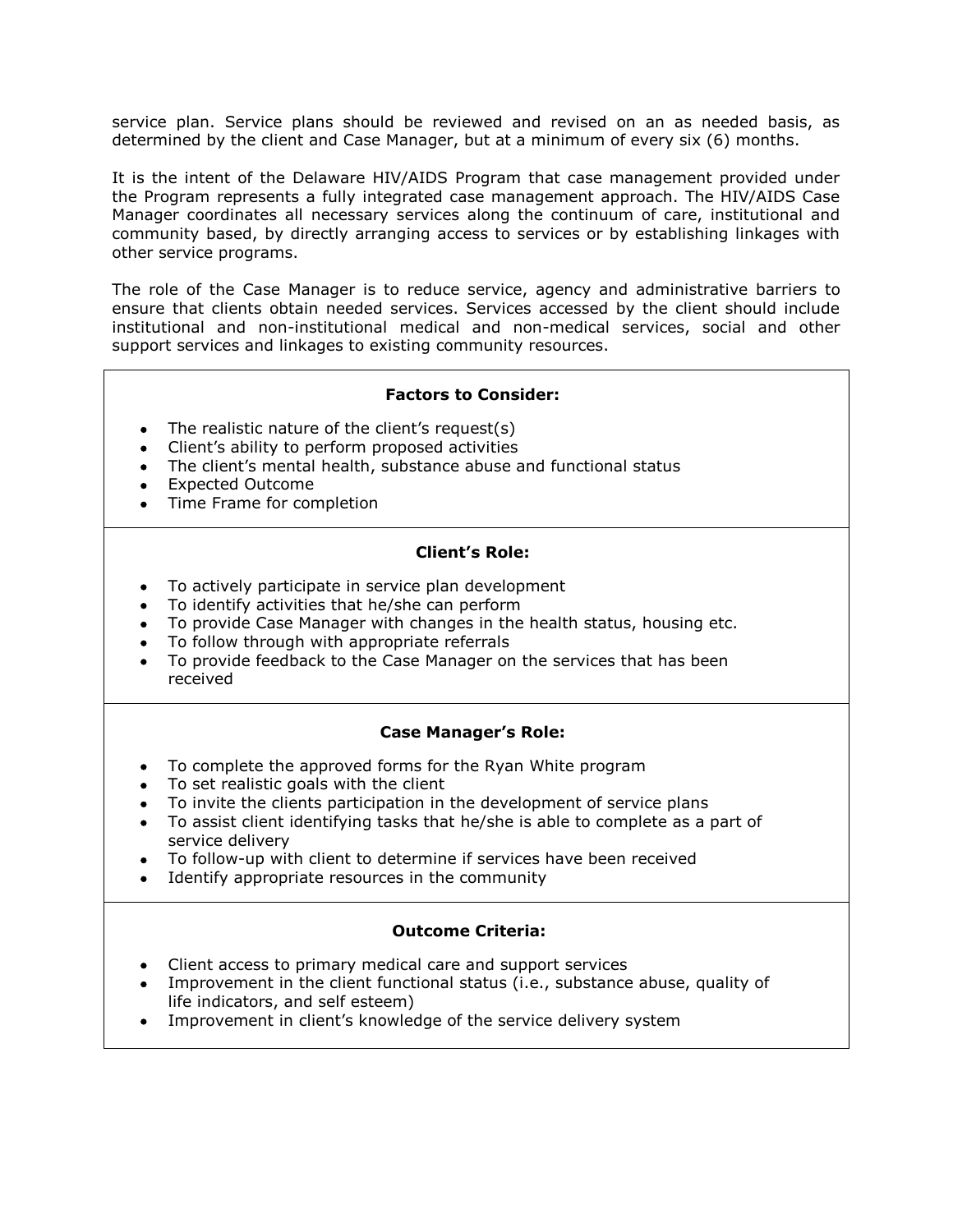- 5.1 Develop service plan collaboratively with client within 30 days of beginning intake.
- 5.2 Review and revise service plan at least every six (6) months for active clients.

Completed service plan signed by client, Case Manager, and Case Management Supervisor and in client's record.

Documentation of the review of the revised service plan signed by client, Case<br>Manager, and Case Management Manager, and Case Management Supervisor and included in the client's record.

Note: Documentation of the review of the revised service plan does not need to be signed by clients receiving direct services only. However, documentation should be maintained when client contact is made, indicating that client will remain on the services-only caseload.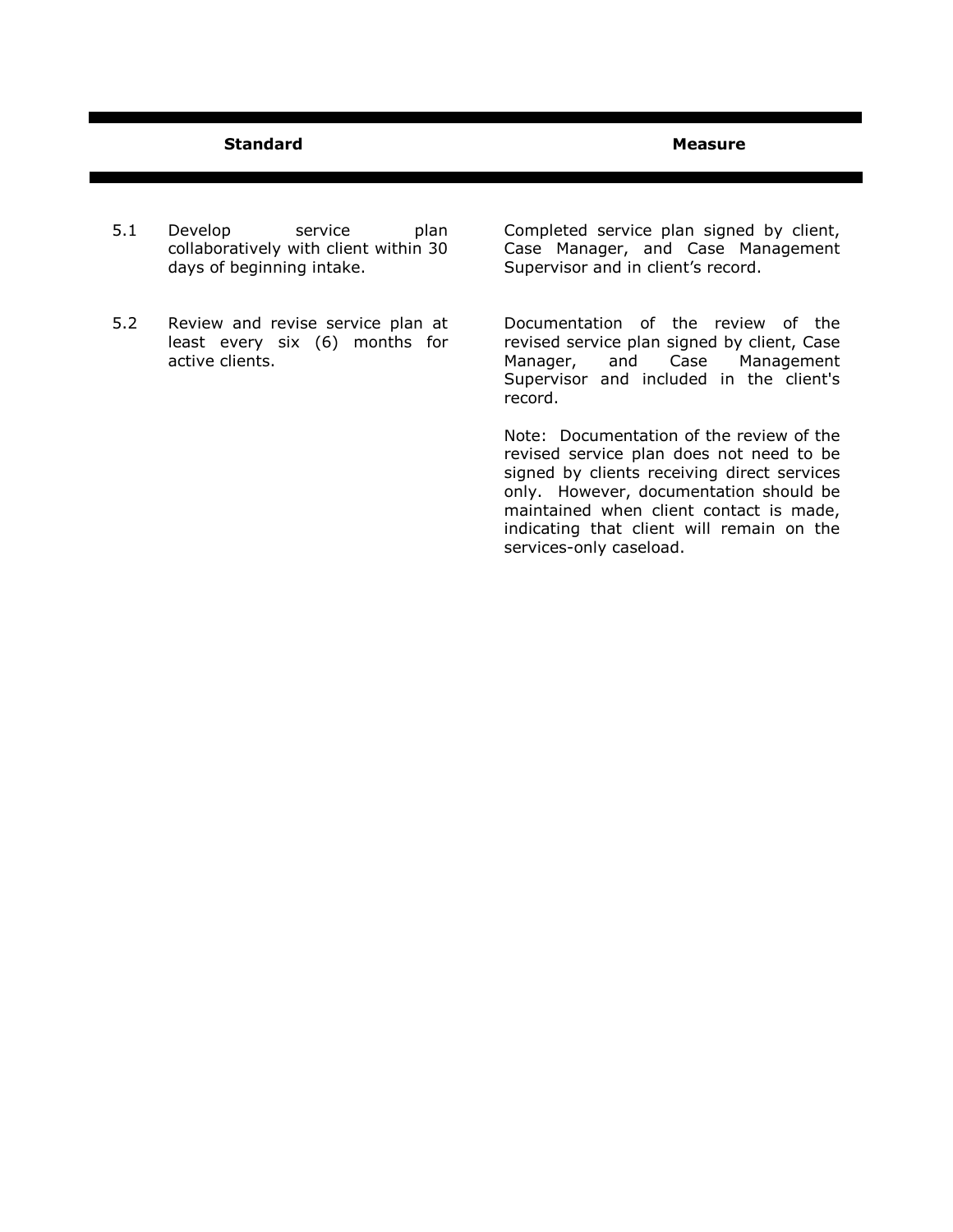# **6.0 Coordination and Referral**

The objective of coordination and referral is to:

 Follow through on the strategies for addressing client needs as outlined in the service plan.

Coordination and referral includes:

- on-going client support and encouragement;
- coordination of services and clarification of roles of service providers;
- referral to needed services; and
- advocacy for services if client is unable to advocate on his/her own behalf.

Service plan implementation is the ongoing responsibility of the Case Manager and the client, and should begin immediately after service needs are assessed. The Case Manager will assist the client and family as needed, in contacting support persons and agency providers to negotiate the delivery of planned services. The service plan may be modified to accommodate the client, family members, co-residents, and service providers. Any changes from the original plan should be noted in the record. Clients, consistent with the responsibilities identified in the service plan, should be encouraged to carry out the tasks to which they agreed. Case management staff should take into consideration client strengths and encourage active client participation to promote empowerment. Family members as identified in the service plan, also take part in service acquisition. It is, however, for all service needs identified in the service plan, the responsibility of the Case Manager to ensure and/or perform the following activities:

- Contact providers, including support persons, by phone, in writing, or in person;
- Assist the client and family members in making applications for services and entitlements, including basic needs such as transportation, child care, food stamps, etc.;
- Confirm service delivery dates with providers and supports;
- Schedule multiple visits by family members on the same day if such scheduling better accommodates the needs of the family;
- Document services that aren't available or cannot be accessed;
- Obtain assurance from other care providers that services will be initiated, and confirm the delivery of these services;
- In conjunction with the client and other providers, determine and articulate the ongoing responsibilities of each provider;
- Advocate for services on behalf of the client, if the client is unable to advocate on his/her own behalf.
- Give other service providers accurate and complete information about the service(s) they are expected to provide and the services provided by others; and
- Assist the client to maintain optimal physical health and well being as defined by the client.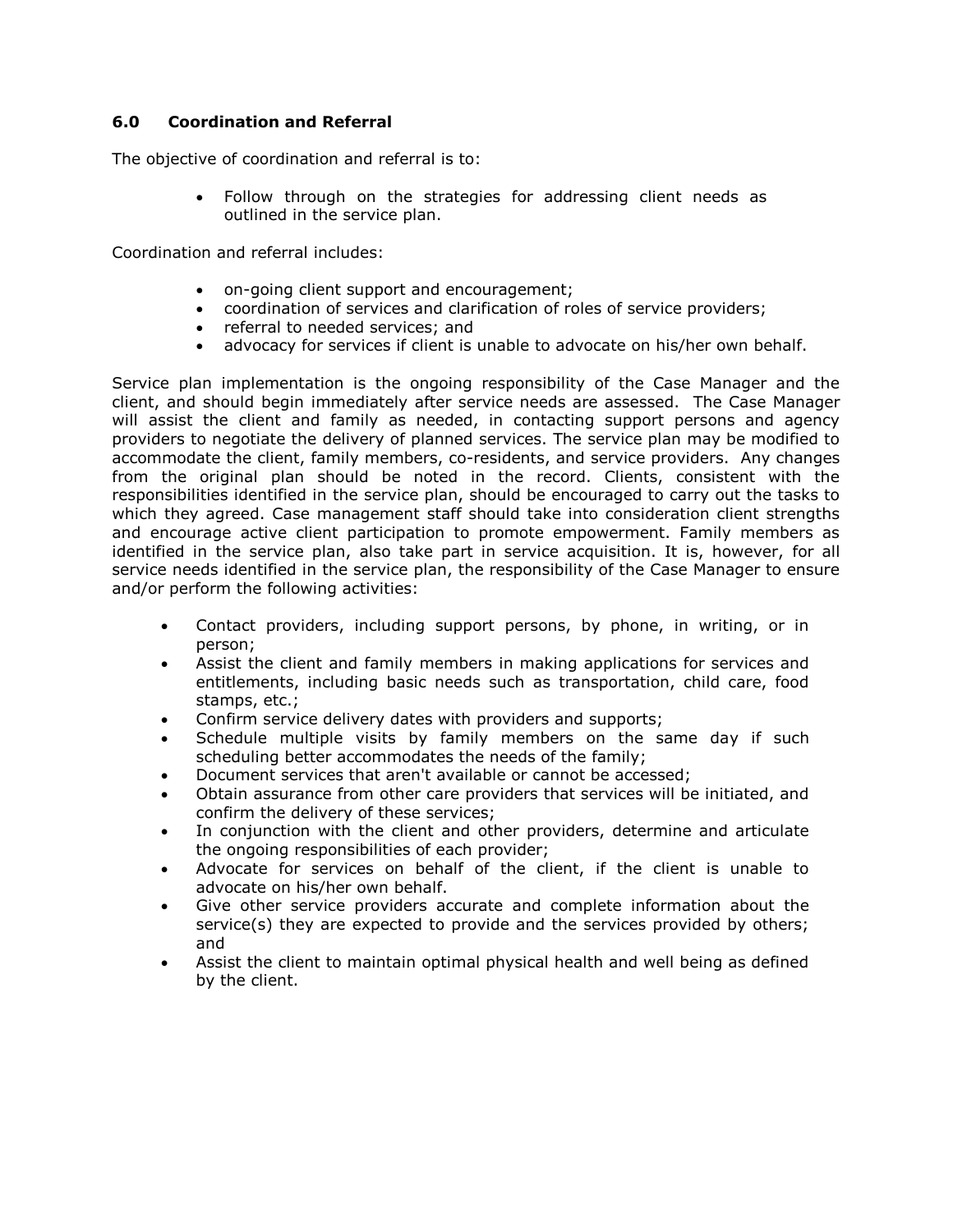Coordination of service delivery involves frequent contact with providers and clients to ensure that services have been arranged and received. Guidelines for such contact include:

- 1. Upon determination of service need, assist client with any necessary applications, or forms that need to be completed if appropriate, and
- 2. Confirm approval of services to be provided and if possible set a date for service delivery, and
- 3. Continue contacts to attempt to confirm service delivery and quality, and
- 4. Provide immediate contact and follow-up for
	- a. Services targeted to children, and in certain cases adults, that are necessary to assure the immediate safety and health of that individual, and
	- b. Life-sustaining services that have been arranged through nursing or other home care referral, case management staff should coordinate with hospital or health center Case Managers to confirm receipt of services within 24 hours after agreed upon service delivery date.

#### **Factors for consideration:**

- Family support
- Available resources in the community

#### **Client's Role:**

- To provide feedback to the Case Manager
- To follow through on agreed upon tasks

## **Case Manager's Role:**

- Contact providers, including support persons, by phone, in writing, or in person
- Assist the client and family members in making applications for services and entitlements, including basic needs such as transportation, child care, food stamps, etc.
- Confirm service delivery dates with providers and supports
- Document services that aren't available or cannot be accessed
- Obtain assurance from other care providers that services will be initiated, and confirm the delivery of these services
- In conjunction with the client and other providers, determine and articulate the ongoing responsibilities of each provider

- Empowerment of client to participate in on-going activities
- Mobilization of client resources
- Identification of barriers to service delivery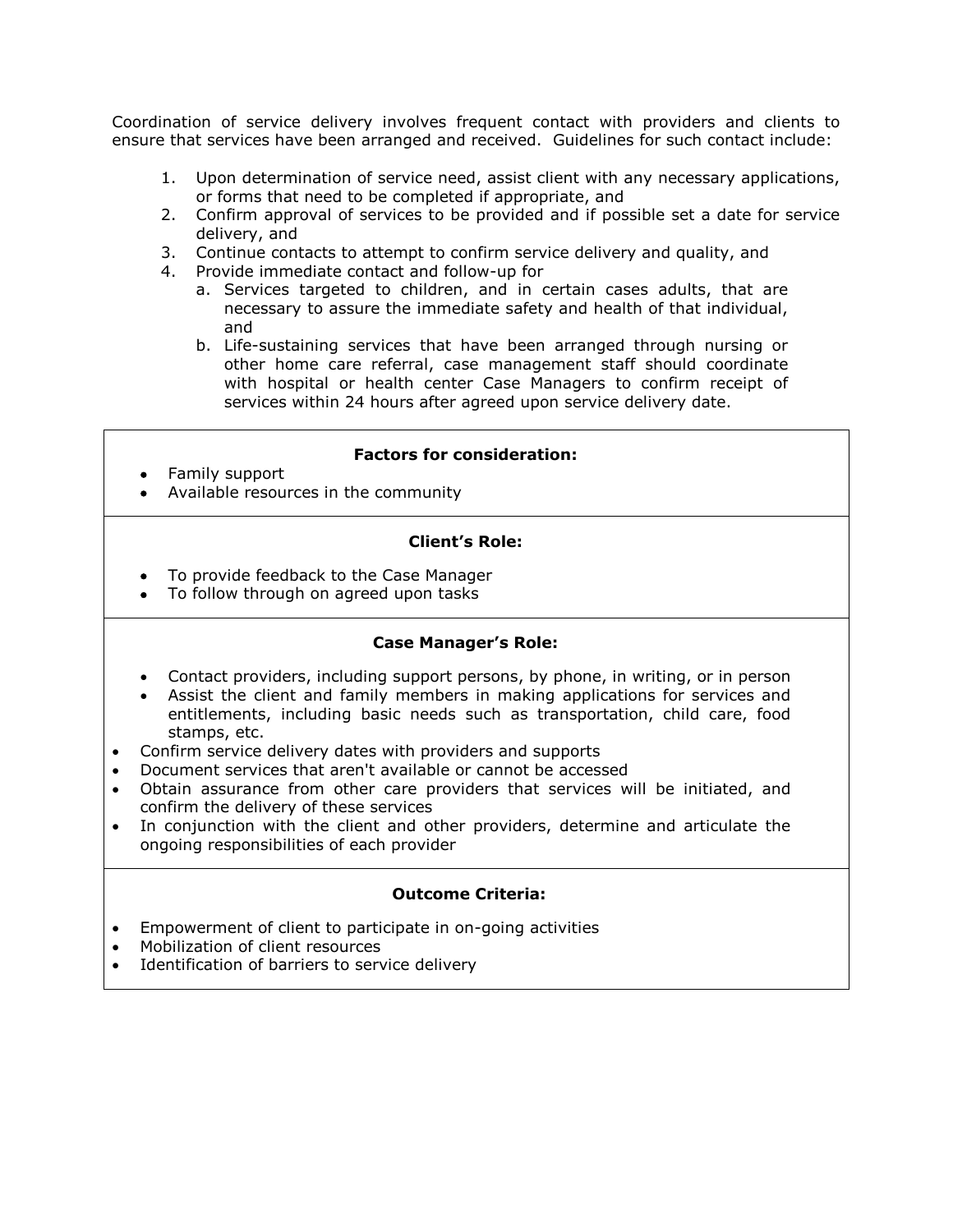- 6.1 Implement client's service plan.
- 6.2 Make appropriate referrals to address goals identified in service plan (e.g., housing services).
- 6.3 With consent of the client, identify and communicate on a regular basis with other service providers with whom the client may be working.

Documentation in client's record of progress toward resolution of each item in client's service plan.

Documentation of referrals in client's record.

Documentation of communication or correspondence in client's record.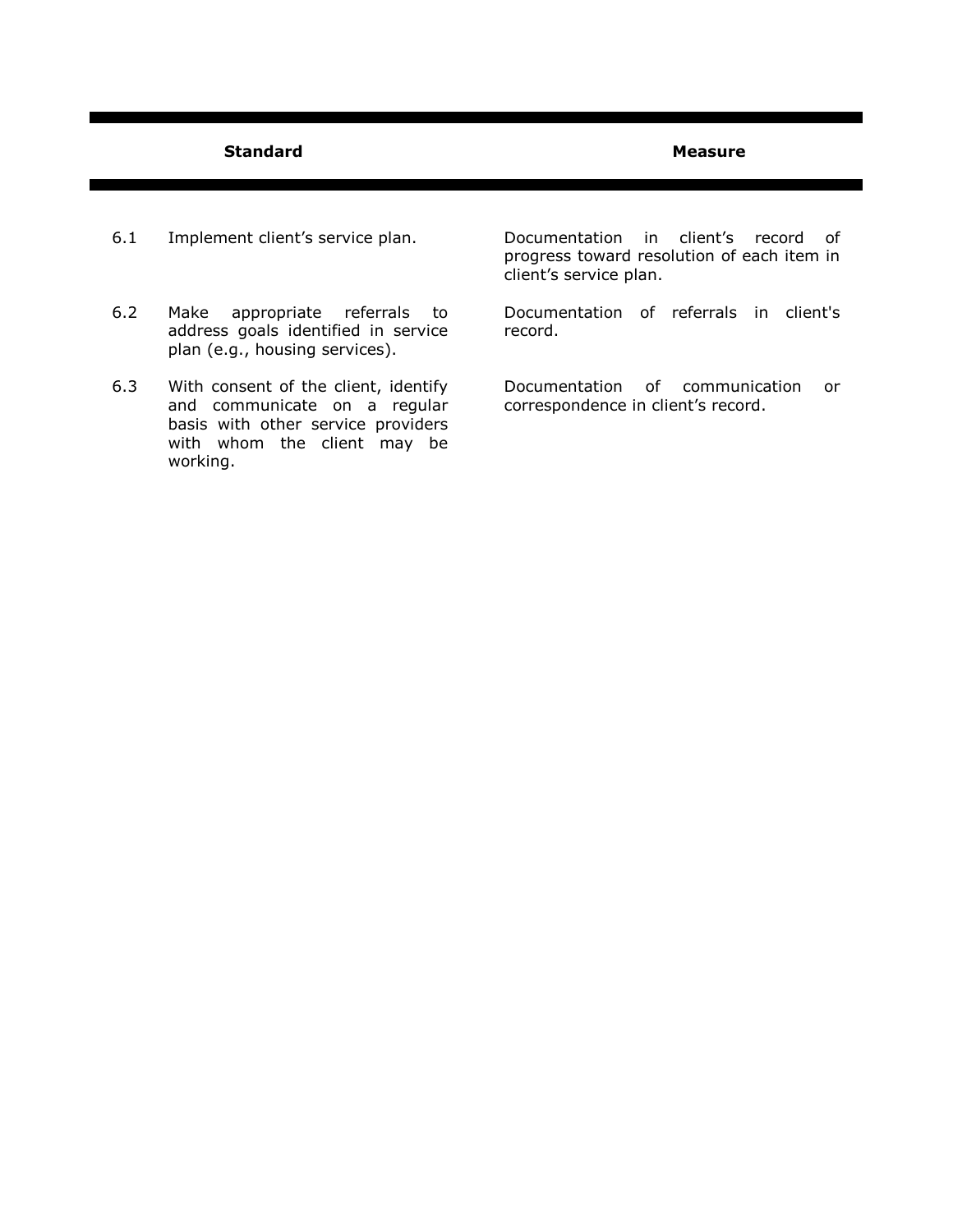# **7.0 Monitoring and Follow Up**

The objectives of monitoring and follow up are to:

- Ensure that clients are accessing needed referrals and services;
- Identify and resolve barriers clients may have in following through with their service plan;
- Reassess client needs and/or goals;
- Determine if clients are still in need of case management services; and
- Assist provider agencies to monitor caseloads more easily.

Monitoring is contact between the Case Manager and the client or representative, support persons and service providers. The purpose of these contacts is to assure that services are being delivered according to the service plan. Contacts may include encounters in the agency, home, hospital or outpatient department, and other community providers' office setting. Contacts may occur by phone, mail or in person. Any problems noted during monitoring contacts will be followed up immediately with the client, support person or provider, as needed, to address the problem. Case coordination with other service providers should be evident in the progress notes.

Greater frequency of contacts should reflect the client's needs. The schedules of HIV Case Managers should be flexible enough to allow for intense intervention when it is needed. Clients with whom a case management relationship has been established and who experience periods of stability, or for clients who are non-adherent to their service plan, and/or are lost to follow-up, may receive less intensive case management.

Although Case Managers will determine the extent of follow up, face to face or phone contacts will ideally occur one time monthly; in order for a case to be considered active, Case Manager contact with the client should occur at *a minimum* of every six (6) months. All case management clients should receive at least one home visit per year, as determined by client need. If the client refuses a home visit, Case Managers will attempt to schedule a face-to-face meeting with the client in another setting. Contacts may include, but are not limited to, such settings as at the Provider Agency, hospital or outpatient departments, and other community providers' office settings.

The client's progress in obtaining services will be noted, as applicable in the record. Documents needed by service providers in order to initiate services are completed and forwarded, and a copy placed in the record. Copies of service schedules for all services provided to the client shall be given to the client or family member.

Problems noted during monitoring contacts should be followed up immediately with the client, support person or provider, as needed, to address the problem. Monitoring and follow up also provides for the opportunity to reassess client needs, and review and revise the clients' care plan. Case coordination with other service providers should be evident and noted in the progress notes.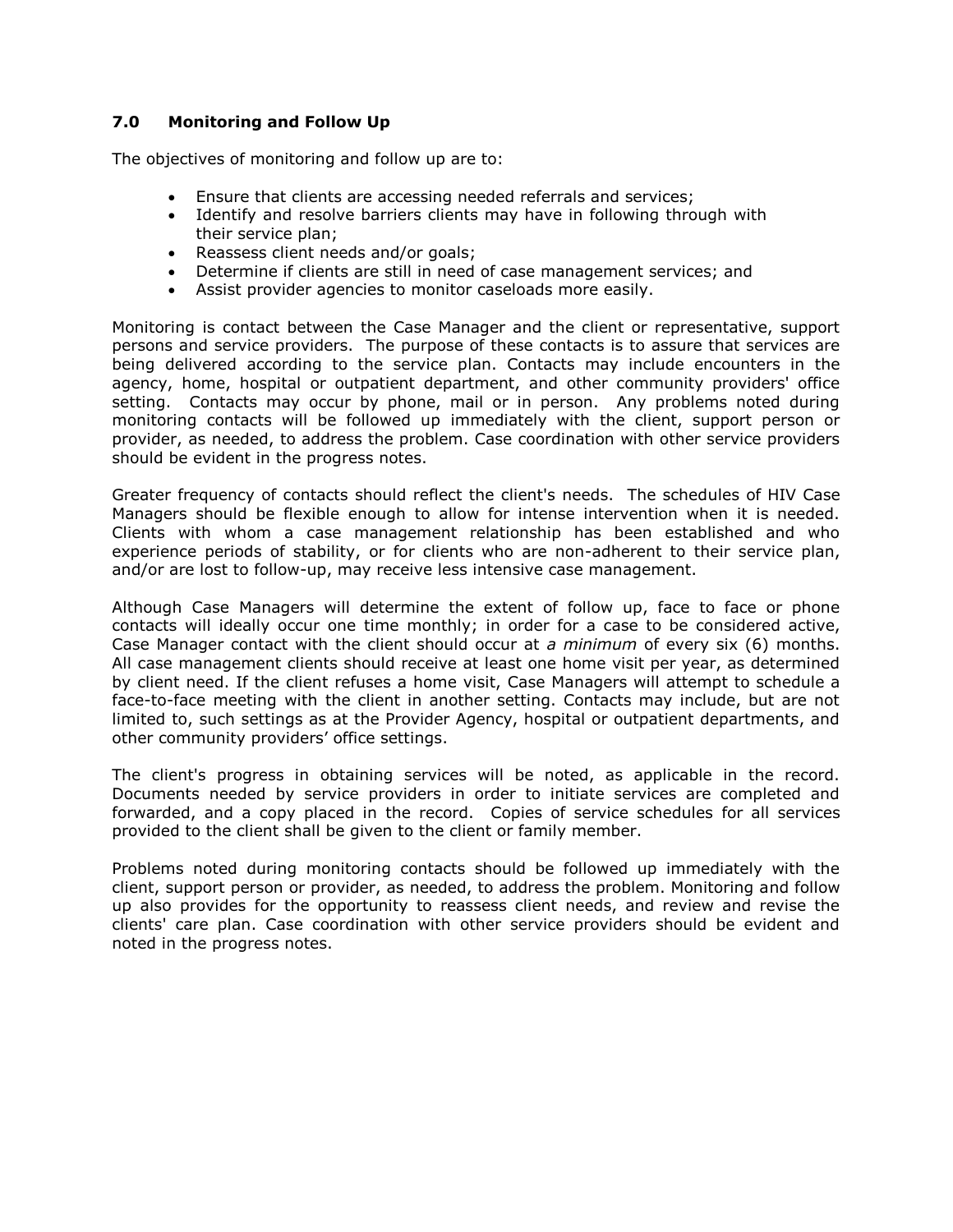# **Factors for consideration:**

- Service referrals that have been provided
- Outstanding social service needs
- Mental health status
- Substance abuse/usage
- Support system
- Housing status

## **Client's Role:**

- To respond to telephone message and other attempted contacts
- To maintain scheduled appointments
- To initiate contact with the Case Manager when crisis occurs
- To ensure the Case Manager has appropriate contact information

## **Case Manager's Role:**

- Schedule telephone and face to face contacts with case management clients
- To document case management contacts in the client file and database
- To provide crisis intervention as necessary
- To facilitate on-going discussion leading up to the termination process
- Facilitate a move toward independence for the client

- A proactive response to client crisis
- Improved access to social support services
- Improvement in quality of life among clients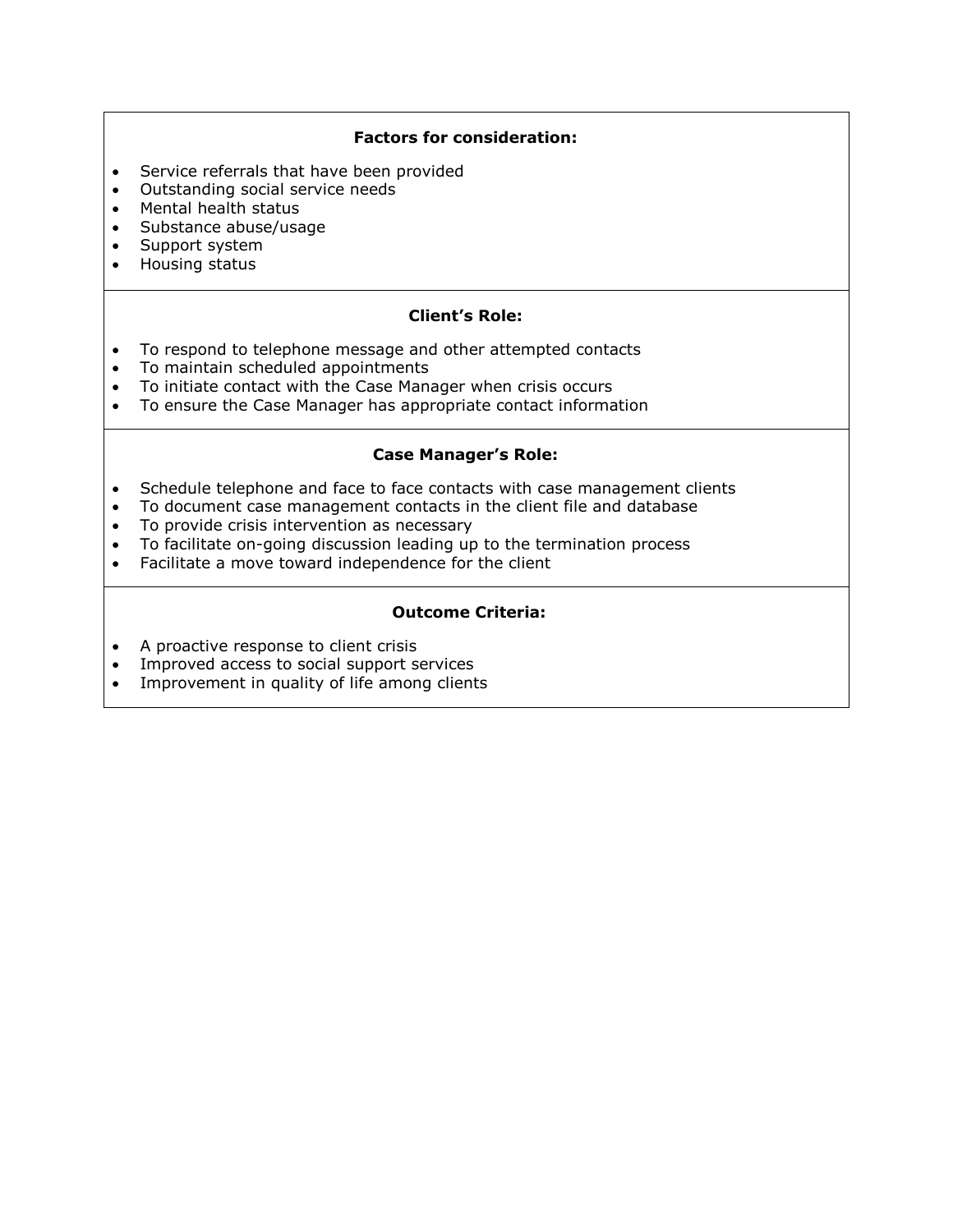|     | <b>Standard</b>                                                                 | <b>Measure</b>                                                                                                                                                                              |
|-----|---------------------------------------------------------------------------------|---------------------------------------------------------------------------------------------------------------------------------------------------------------------------------------------|
| 7.1 | Contact is attempted with a client<br>on a monthly basis, and is made at        | Documentation in client's record of contact<br>made either in person or over the phone.                                                                                                     |
|     | minimum of every six (6)<br>a<br>months.                                        | Documentation of ongoing monitoring and<br>appropriate follow-up in client's record.                                                                                                        |
| 7.2 | Conduct<br>client<br>monitoring<br>and<br>follow-up.                            | Documentation that home<br>visit<br>was<br>conducted in client's record.                                                                                                                    |
| 7.3 | Conduct at least one home visit per<br>year, as determined by client's<br>need. | Or, if client prefers not to have a home<br>documentation of refusal<br>visit: .<br>and<br>attempts to meet client face to face in<br>another setting are maintained in client's<br>record. |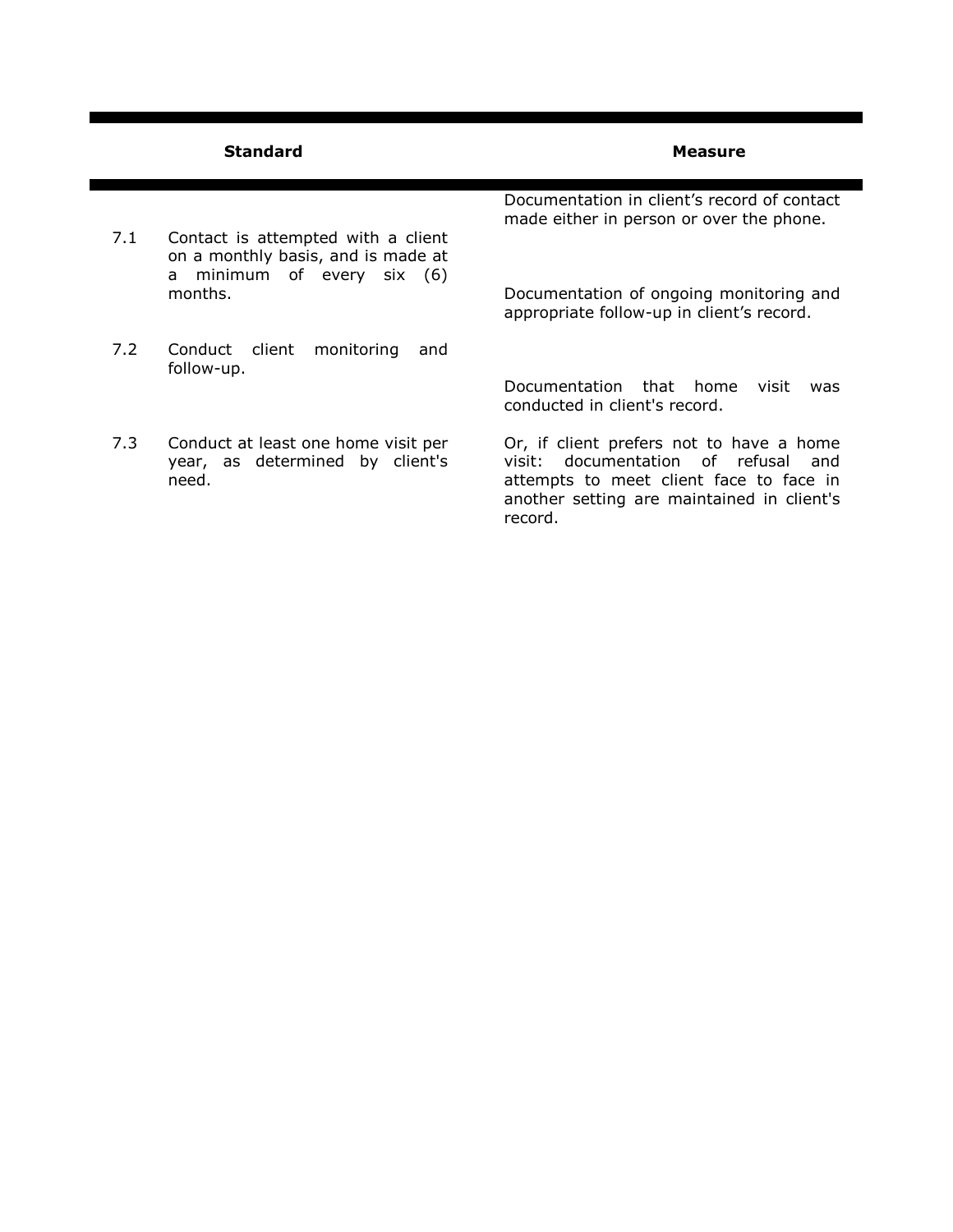# **8.0 Crisis Management**

The objective of crisis management is to:

 Provide assessment and referral for acute medical, social, physical or emotional distress.

Crisis services may be needed for a variety of reasons, such as an emergency medical need, drug use, loss of housing, domestic violence or child abuse. Irrespective of the nature of the crisis, it is the responsibility of the Case Manager or provider agency to assist the client in obtaining the appropriate response to the situation, keeping in mind the need to maintain the client's dignity and rights to privacy and confidentiality. In addition, the crisis interventions should be designed to decrease inappropriate utilization of emergency rooms by targeting the response more appropriately to the identified crisis.

All incidents requiring crisis intervention shall be documented in the client record and reported to the Case Manager. The Case Manager, in turn, should review the service plan to determine what revisions, if any, are necessary to assist the client.

It is not envisioned that HIV/AIDS Case Management would provide client service 24 hours a day, seven days a week. However, case management programs are encouraged to take steps to promote the accessibility of its services and the efficient referral to the proper emergency resources. These steps may include, but are not limited to:

- HIV/AIDS Case Managers should contact their offices at least once a workday for messages.
- If a case management agency has two or more Case Managers, they should work out a coverage schedule between themselves for crisis intervention.
- Case Managers should supply their office with an itinerary in case of client crises and for their own safety.
- Case Management Programs may schedule walk-in times (no appointment necessary) for quick access to a Case Manager.
- Case Managers should include Crisis Helpline numbers on answering machine or voice mail messages.
- Case Managers may provide at-risk clients with a customized listing of Emergency Service Providers, depending upon the life situation and potential emergency needs of those clients.

Crisis intervention planning can be an important part of a client's service plan. The client record should reflect consideration of specific responses for each type of intervention that may be necessary in the particular case. The plan should contain instructions for clients on how and when to identify the appropriate crisis response for a given emergency need. These responses should be discussed with the family and informal caregivers as well. The agency should take steps to assure that crisis services are utilized only when necessary.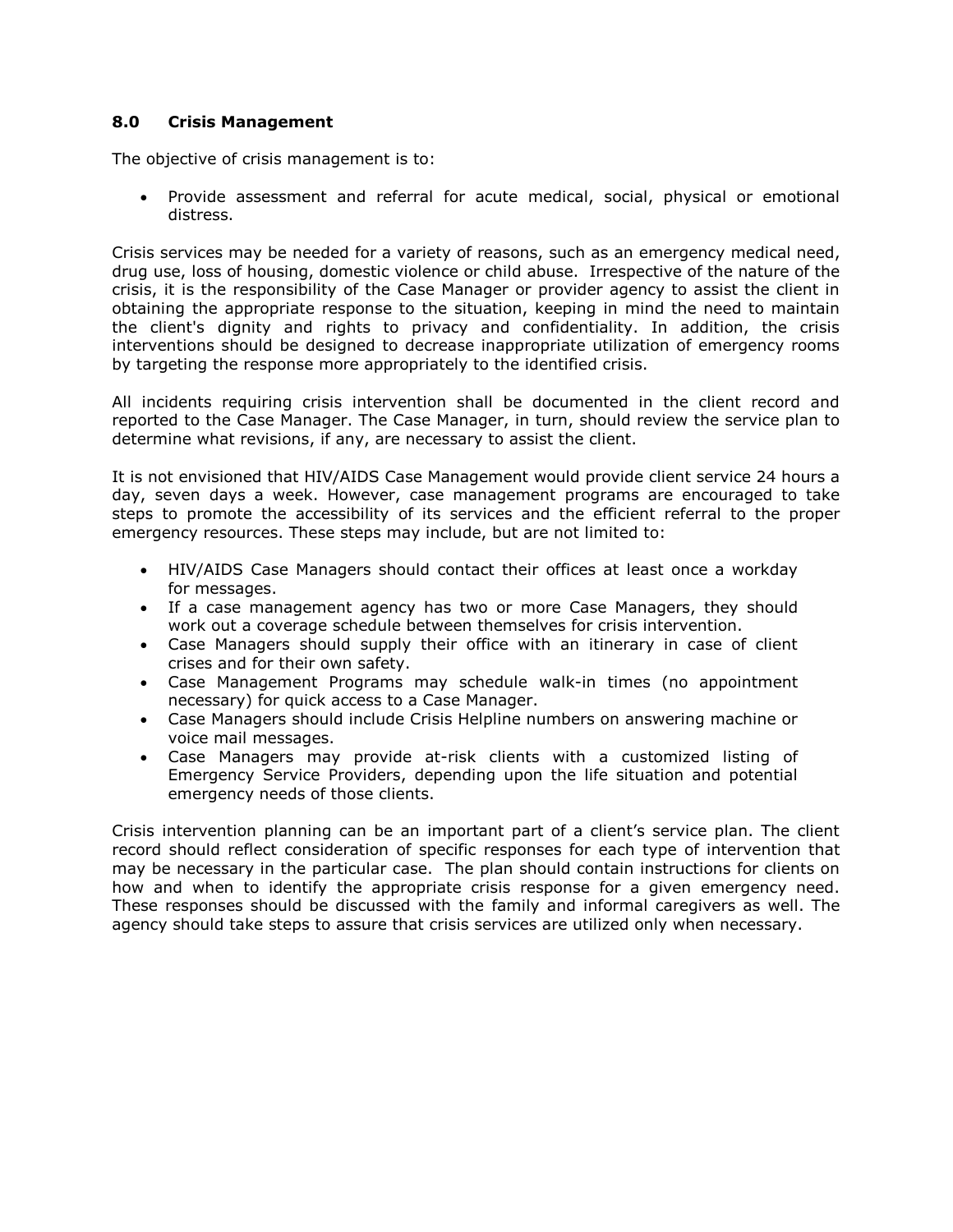- 8.1 Case Management Programs will institute steps to provide maximum access to information about emergency resources.
- 8.2 Case Managers will document incidents requiring crisis intervention, including client success or failure in accessing emergency services.

Site visits Documentation in client files Client surveys

Documentation in client files

# **Factors for consideration:**

- The nature of the client crisis
- The ability/skills of the Case Manager to handle the clients crisis
- The resources available in the community to address the crisis
- Client strengths/resources to manage the client crisis

## **Client's Role:**

To notify the case management organization of the crisis

#### **Case Manager's Role:**

- Assist the client, family, or co-resident in obtaining the appropriate response to the situation.
- Protect the clients right to privacy and confidentiality while handling the client crisis.

## **Outcome Criteria:**

Alleviation of client crisis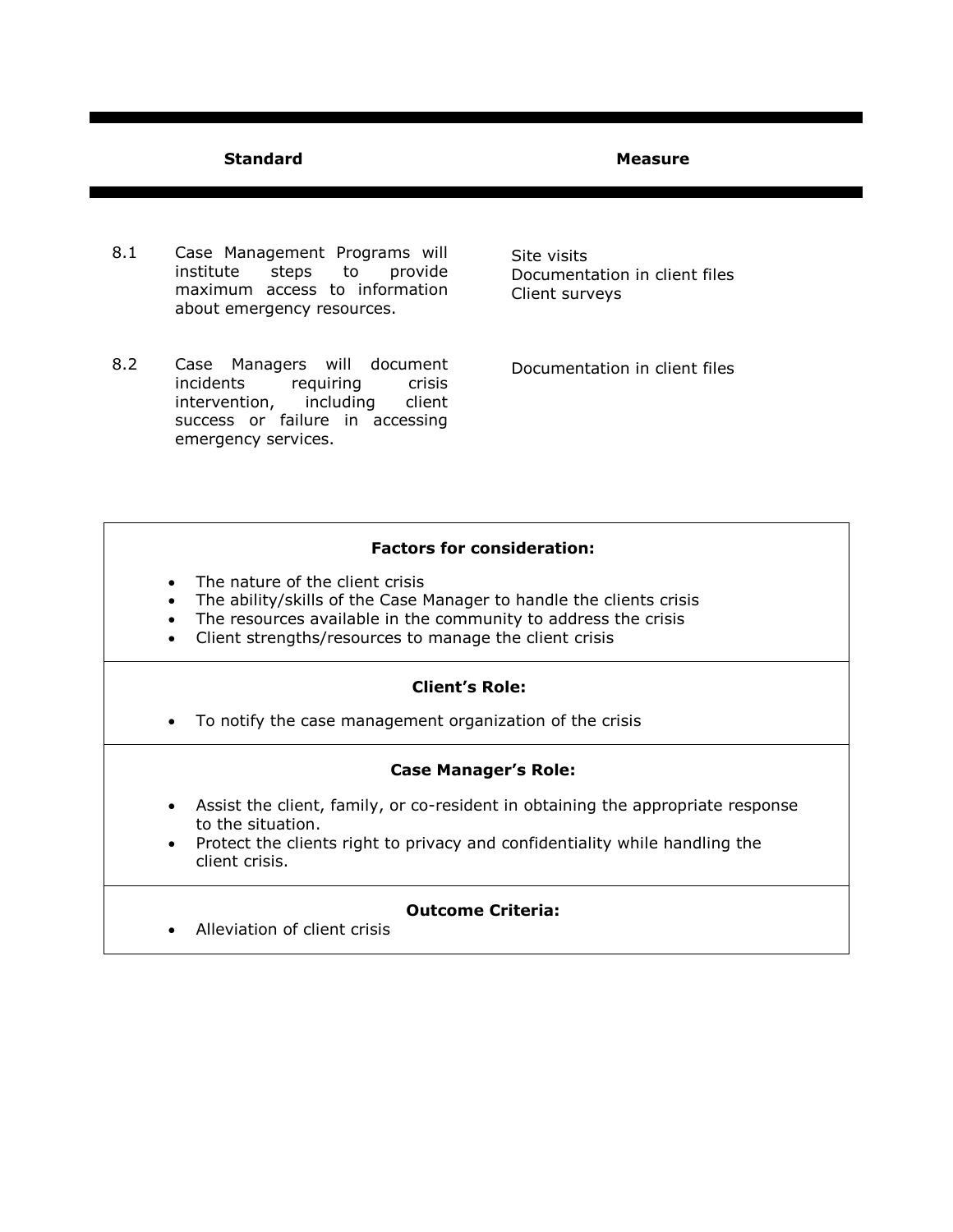# **9.0 Discharge and Transition Planning**

The objectives of discharge/transition planning are to:

- Ensure a smooth transition for a client no longer needing services at the provider agency;
- Accurately track only clients receiving active case management services; and
- Assist provider agencies to more easily monitor caseload.

Discussion on the termination of client services should begin at the time of intake. Re-entry procedures should be discussed with the client at the time of the intake and throughout the case management process.

Exit planning procedures are initiated when:

- the client expires:
- the client declines the case management services of them Ryan White Program;
- the client desires to be referred to a different Ryan White case management provider agency or other case management program that would meet their/family case management needs;
- the client will be institutionalized for greater than 30 days;
- the client fails to provide financial documentation within sixty (60) days of the client's initial intake into Ryan White funded case management services;
- the client relocates out of the case management agency's service area; or
- the client cannot be located after repeated documented attempts, or does not become engaged in service planning for six months.

A client may be discharged from case management services through a systematic process that includes a discharge or case closure summary in the client's record. The Case Management Supervisor must sign-off on all terminated files. The discharge/case closure summary will include a reason for the discharge/closure and a transition plan to other services or other provider agencies, if applicable. If client does not agree with the reason for discharge, s/he should be informed again of the provider agency's grievance procedure.

In all cases, Case Managers shall ensure that, to the greatest extent possible, clients who leave care are linked with appropriate services to meet their needs. For example, if a client were moving to another area, the Case Manager would ideally refer the client to an appropriate provider in that area; or if the client had to be discharged from services, the Case Manager may, as is appropriate to the circumstance, provide the client with a list of alternative resources.

Terminated files should be maintained in the agency for six (6) months in an inactive status and then archived for five (5) years.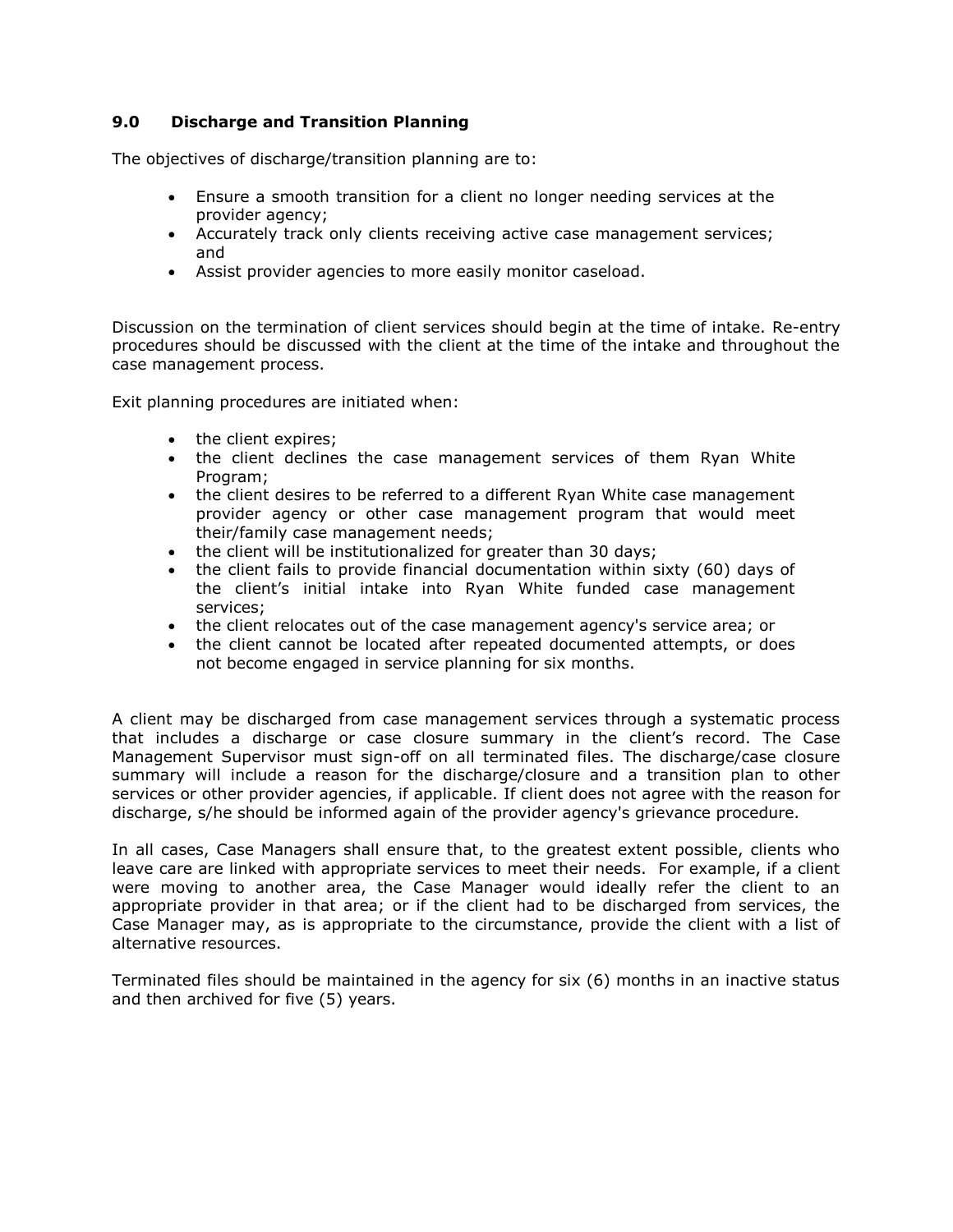# **Factors for consideration:**

- Client accomplishes case management goals and objectives;
- Client becomes eligible for Medicaid Waiver;
- Client will be institutionalized for greater than 30 days;
	- The client declines the case management services of the Ryan White Program;
		- The client desires to be referred to a different Ryan White case management provider agency or other case management program that would meet their/family case management needs;
	- The client fails to provide financial documentation within sixty (60) days of the client's initial intake into Ryan White funded case management services;
	- The client relocates out of the case management agency's service area; or
	- The client cannot be located after repeated documented attempts, or does not become engaged in service planning for six months.

## **Client's Role:**

- Discuss any concerns regarding termination with the Case Manager
- Participate in termination session with the Case Manager
- Contact the case management organization if additional services are needed after the case has been closed.

# **Case Manager's Role:**

- Assess the clients readiness for termination
- Assess the clients ability to function independently
- Complete the termination summary for inclusion in the client file
- Provide information on direct access services that are still available to the service.

- Increased access to case management services by vulnerable populations
- Reduction in case load size
- More empowered case management clients.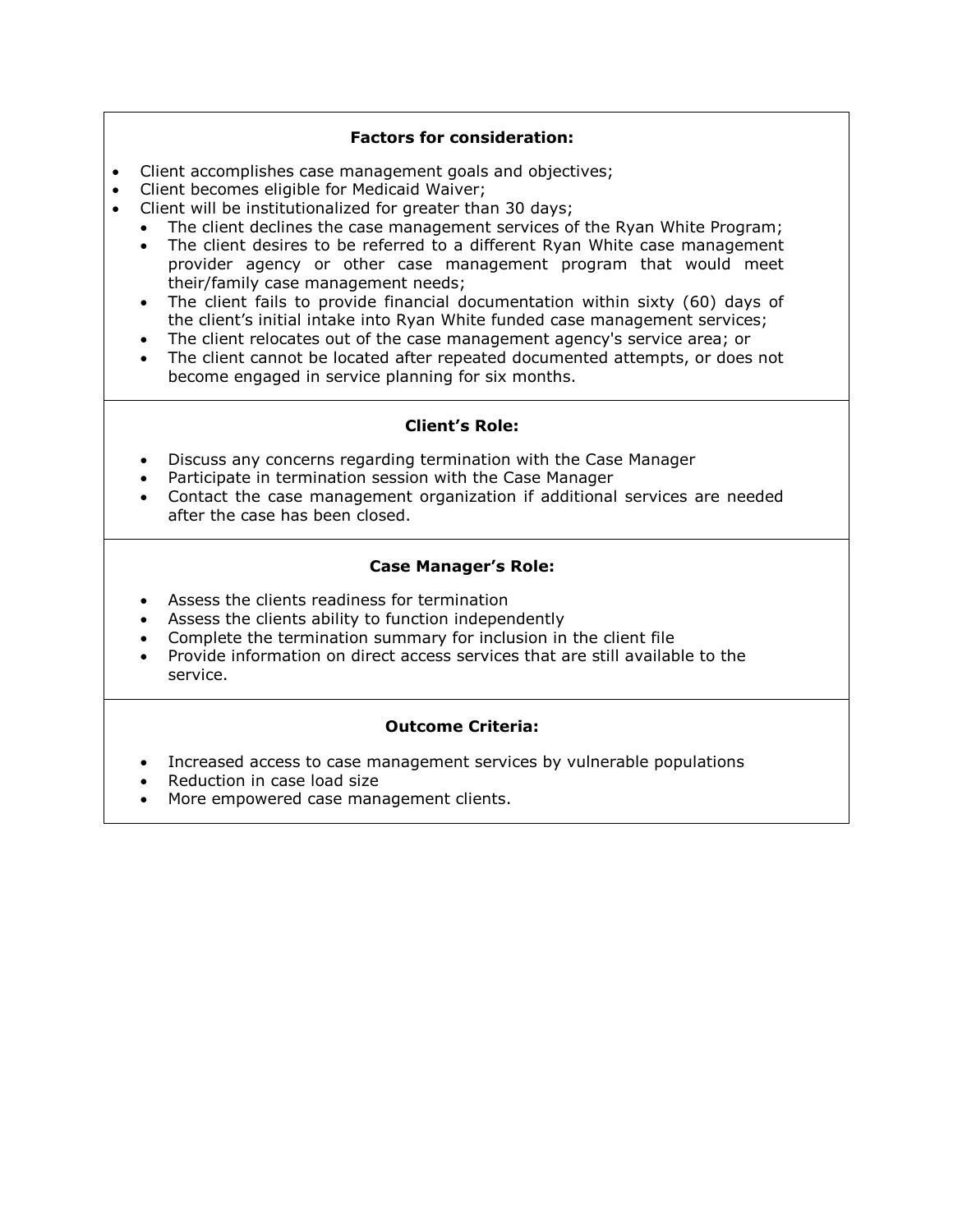- 9.1 Discharge a client from case management services if any of the following conditions apply:
	- client dies;
	- client requests a discharge;
	- a client's actions put the agency, Case Manager, or other clients at risk;
	- client moves/re-locates out of service area; and/or;
	- if after repeated and documented attempts, a Case Manager is unable to reach a client for six (6) months.
- 9.2 Implement plan for discharge and ensure client is connected with needed services.

Documentation of case closure in client's record.

Documentation of reason for discharge/case closure (e.g., case closure summary)

Documentation in client's record of all attempts that were made to reach the client.

Documentation in client's record (i.e., on case closure summary) indicating referrals or transition plan to other providers/agencies.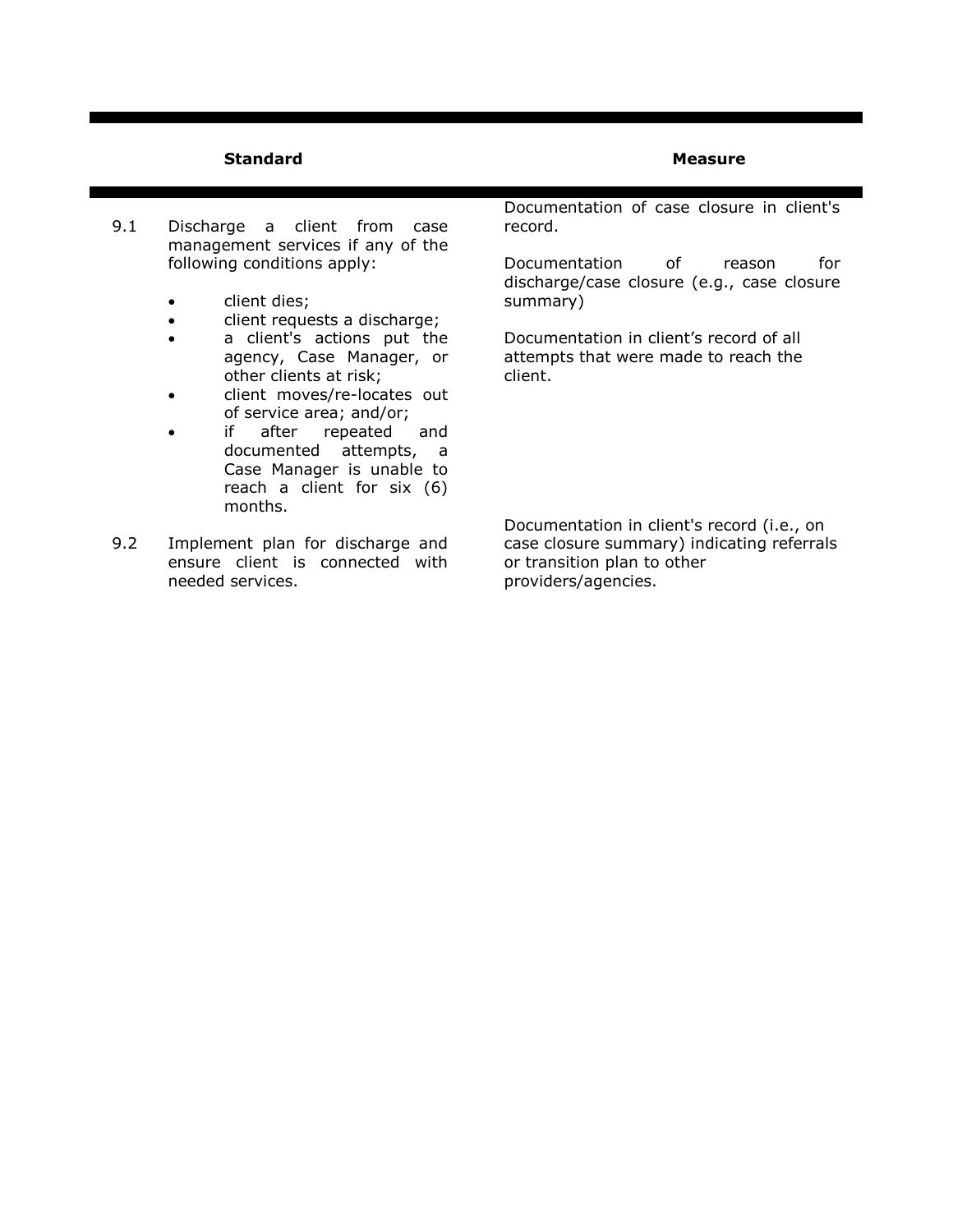# **10.0 Re-Entry Procedures**

The objective of re-entry procedures is to:

 provide a quick and efficient admission into full case management services for inactive clients experiencing a significant change in their life situation.

Some situations merit the speedy reclassification of a client file from a closed or inactive state to one of full case management. One example is a previously stable, high functioning client who has experienced a drastic change in his/her physical or financial condition. Another example is a client previously lost to the system who reappears with immediate and critical needs. Re-entry procedures allow for a quicker response to these types of clients under proscribed circumstances.

- If occurring less than 6 months since an intake or formal assessment was completed, re-entry may be completed with a minimum of paperwork. The circumstances of the re-entry should be noted in the progress notes, and the appropriate changes to the service plan should be made.
- If occurring 6 months or later than the last intake or formal assessment, reentry into service requires a thorough update of intake and assessment information. Again, the circumstances of the re-entry should be noted in the progress notes.

Individuals should be provided with information on the process of re-entry at the time of initial intake.